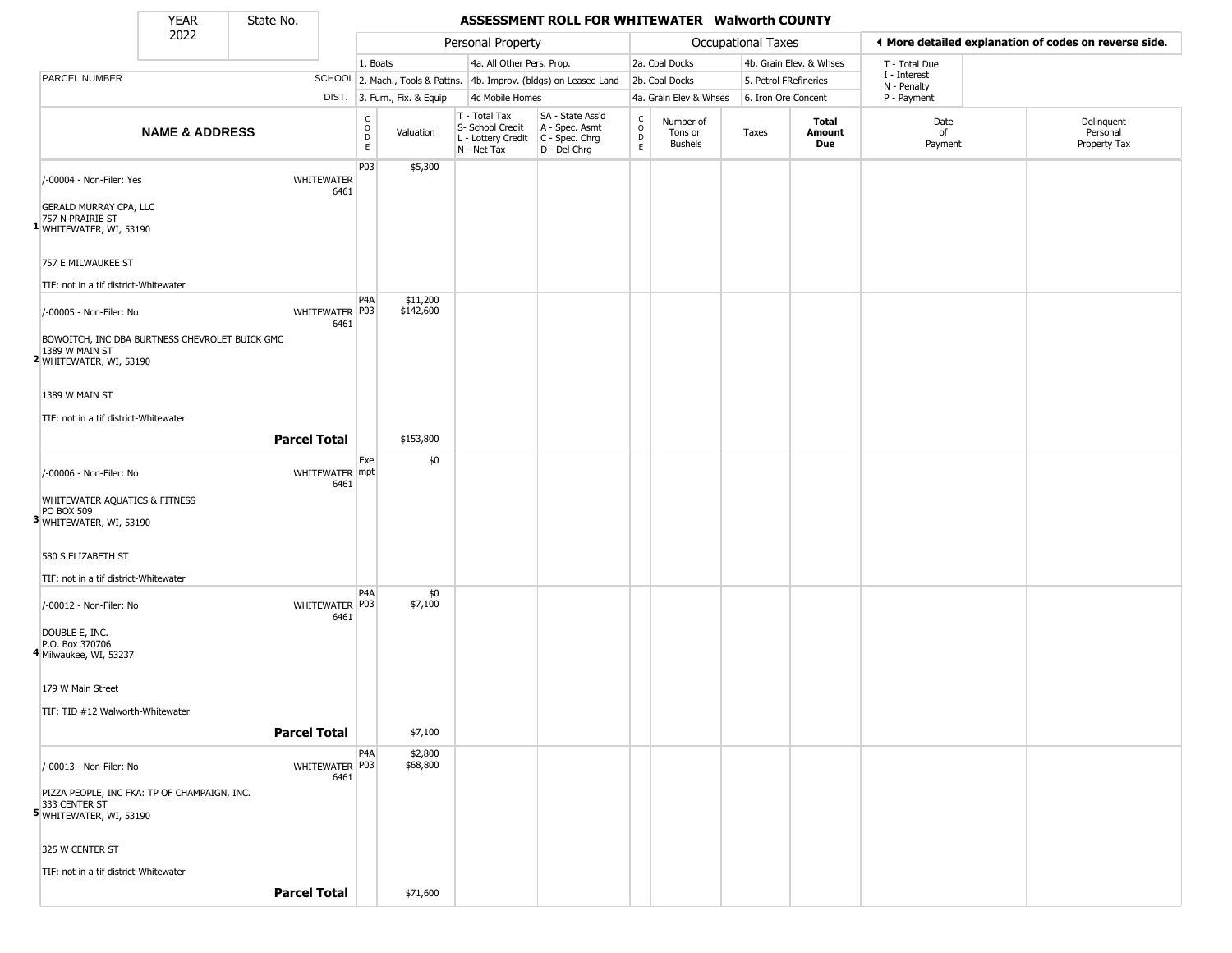|                                                                                                            | <b>YEAR</b>               | State No.           |                           |                                                |                              |                                                                        | ASSESSMENT ROLL FOR WHITEWATER Walworth COUNTY                         |                                            |                                        |                           |                         |                             |                                                       |
|------------------------------------------------------------------------------------------------------------|---------------------------|---------------------|---------------------------|------------------------------------------------|------------------------------|------------------------------------------------------------------------|------------------------------------------------------------------------|--------------------------------------------|----------------------------------------|---------------------------|-------------------------|-----------------------------|-------------------------------------------------------|
|                                                                                                            | 2022                      |                     |                           |                                                |                              | Personal Property                                                      |                                                                        |                                            |                                        | <b>Occupational Taxes</b> |                         |                             | ♦ More detailed explanation of codes on reverse side. |
|                                                                                                            |                           |                     |                           | 1. Boats                                       |                              | 4a. All Other Pers. Prop.                                              |                                                                        |                                            | 2a. Coal Docks                         |                           | 4b. Grain Elev. & Whses | T - Total Due               |                                                       |
| PARCEL NUMBER                                                                                              |                           |                     |                           |                                                |                              |                                                                        | SCHOOL 2. Mach., Tools & Pattns. 4b. Improv. (bldgs) on Leased Land    |                                            | 2b. Coal Docks                         | 5. Petrol FRefineries     |                         | I - Interest<br>N - Penalty |                                                       |
|                                                                                                            |                           |                     |                           |                                                | DIST. 3. Furn., Fix. & Equip | 4c Mobile Homes                                                        |                                                                        |                                            | 4a. Grain Elev & Whses                 | 6. Iron Ore Concent       |                         | P - Payment                 |                                                       |
|                                                                                                            | <b>NAME &amp; ADDRESS</b> |                     |                           | $\begin{matrix} 0 \\ 0 \\ D \end{matrix}$<br>E | Valuation                    | T - Total Tax<br>S- School Credit<br>L - Lottery Credit<br>N - Net Tax | SA - State Ass'd<br>A - Spec. Asmt<br>$C - Spec. Chrg$<br>D - Del Chrg | $\frac{c}{0}$<br>$\mathsf{D}_{\mathsf{E}}$ | Number of<br>Tons or<br><b>Bushels</b> | Taxes                     | Total<br>Amount<br>Due  | Date<br>of<br>Payment       | Delinquent<br>Personal<br>Property Tax                |
| /-00014 - Non-Filer: No<br>HOME LUMBER CO., INC.<br>499 W WHITEWATER ST<br>6 WHITEWATER, WI, 53190         |                           |                     | WHITEWATER<br>6461        | P03                                            | \$36,900                     |                                                                        |                                                                        |                                            |                                        |                           |                         |                             |                                                       |
| 499 W WHITEWATER ST<br>TIF: TIF #4 WALWORTH-Whitewater                                                     |                           |                     |                           |                                                |                              |                                                                        |                                                                        |                                            |                                        |                           |                         |                             |                                                       |
| /-00019 - Non-Filer: Yes<br>THE DENIST: WHITEWATER, LLC<br>128 N Tratt St.<br>7 Whitewater, WI, 53190      |                           |                     | WHITEWATER P03<br>6461    | P <sub>4</sub> A                               | \$9,400<br>\$140,200         |                                                                        |                                                                        |                                            |                                        |                           |                         |                             |                                                       |
| 128 N Tratt St.<br>TIF: not in a tif district-Whitewater                                                   |                           | <b>Parcel Total</b> |                           |                                                | \$149,600                    |                                                                        |                                                                        |                                            |                                        |                           |                         |                             |                                                       |
|                                                                                                            |                           |                     |                           | P <sub>4</sub> A                               | \$100                        |                                                                        |                                                                        |                                            |                                        |                           |                         |                             |                                                       |
| /-00026 - Non-Filer: Yes<br>HAMILTON HOUSE BED AND BREAKFAST<br>328 W. Main St.<br>8 Whitewater, WI, 53190 |                           |                     | WHITEWATER P03<br>6461    |                                                | \$13,900                     |                                                                        |                                                                        |                                            |                                        |                           |                         |                             |                                                       |
| 328 W Main St.                                                                                             |                           |                     |                           |                                                |                              |                                                                        |                                                                        |                                            |                                        |                           |                         |                             |                                                       |
| TIF: not in a tif district-Whitewater                                                                      |                           | <b>Parcel Total</b> |                           |                                                | \$14,000                     |                                                                        |                                                                        |                                            |                                        |                           |                         |                             |                                                       |
| /-00028 - Non-Filer: No                                                                                    |                           |                     | <b>WHITEWATER</b><br>6461 | P03                                            | \$4,200                      |                                                                        |                                                                        |                                            |                                        |                           |                         |                             |                                                       |
| QUADIENT LEASING USA, INC FKA MAILFINANCE<br>478 WHEELERS FARMS RD<br>9 MILFORD, CT, 06461                 |                           |                     |                           |                                                |                              |                                                                        |                                                                        |                                            |                                        |                           |                         |                             |                                                       |
| VARIOUS                                                                                                    |                           |                     |                           |                                                |                              |                                                                        |                                                                        |                                            |                                        |                           |                         |                             |                                                       |
| TIF: not in a tif district-Whitewater                                                                      |                           |                     |                           |                                                |                              |                                                                        |                                                                        |                                            |                                        |                           |                         |                             |                                                       |
| /-00029 - Non-Filer: No                                                                                    |                           |                     | WHITEWATER P4A<br>6461    | P03                                            | \$1,700<br>\$8,000           |                                                                        |                                                                        |                                            |                                        |                           |                         |                             |                                                       |
| KETTERHAGEN MOTOR SALES, INC<br>10 UN FIRST ST<br>10 WHITEWATER, WI, 53190                                 |                           |                     |                           |                                                |                              |                                                                        |                                                                        |                                            |                                        |                           |                         |                             |                                                       |
| 117 N FIRST ST                                                                                             |                           |                     |                           |                                                |                              |                                                                        |                                                                        |                                            |                                        |                           |                         |                             |                                                       |
| TIF: TID #12 Walworth-Whitewater                                                                           |                           |                     |                           |                                                |                              |                                                                        |                                                                        |                                            |                                        |                           |                         |                             |                                                       |
|                                                                                                            |                           | <b>Parcel Total</b> |                           |                                                | \$9,700                      |                                                                        |                                                                        |                                            |                                        |                           |                         |                             |                                                       |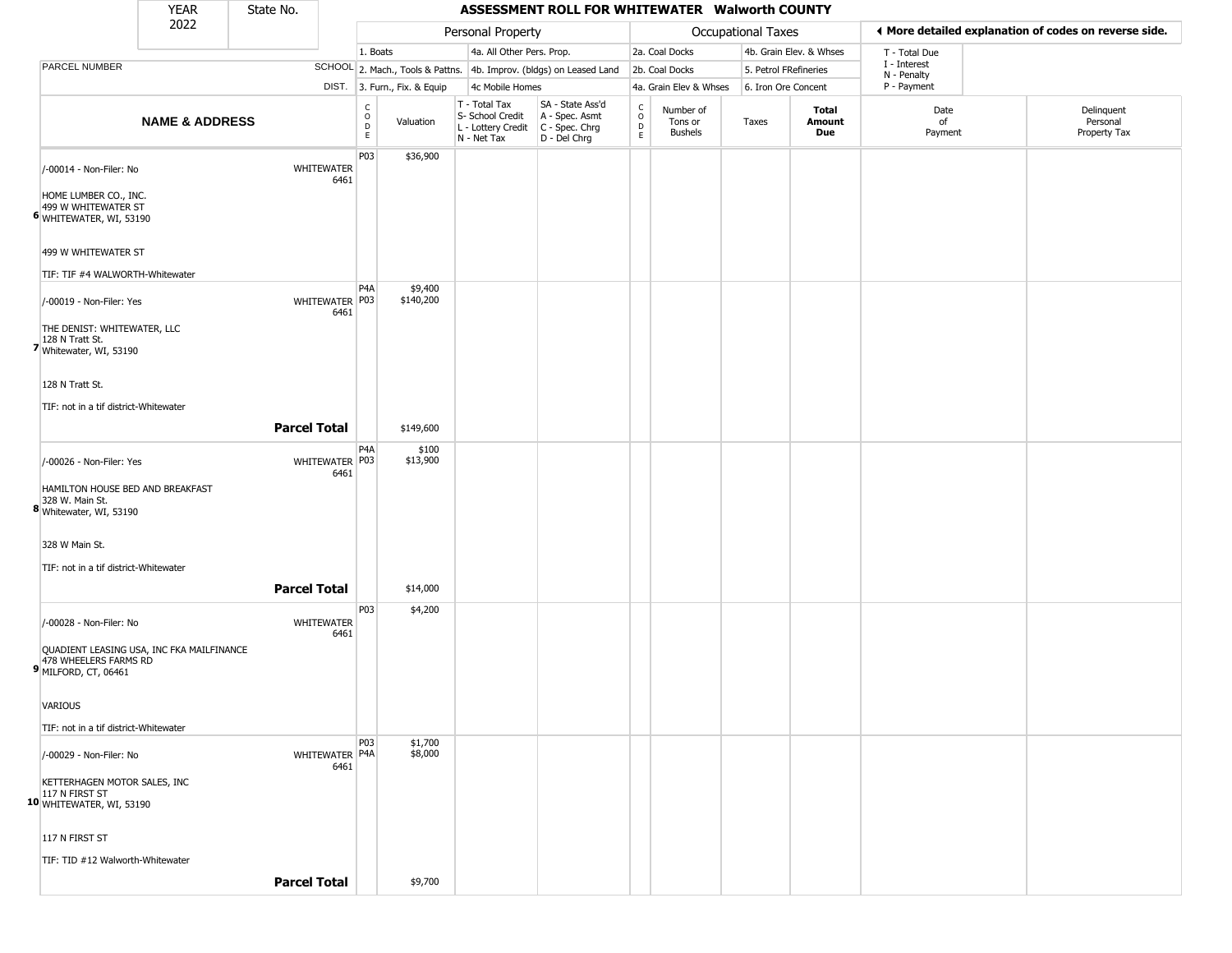|                                                                                | <b>YEAR</b>               | State No.           |                           |                                       |                              |                                                                        | ASSESSMENT ROLL FOR WHITEWATER Walworth COUNTY                       |                                             |                                        |                    |                         |                             |                                                       |
|--------------------------------------------------------------------------------|---------------------------|---------------------|---------------------------|---------------------------------------|------------------------------|------------------------------------------------------------------------|----------------------------------------------------------------------|---------------------------------------------|----------------------------------------|--------------------|-------------------------|-----------------------------|-------------------------------------------------------|
|                                                                                | 2022                      |                     |                           |                                       |                              | Personal Property                                                      |                                                                      |                                             |                                        | Occupational Taxes |                         |                             | I More detailed explanation of codes on reverse side. |
|                                                                                |                           |                     |                           | 1. Boats                              |                              | 4a. All Other Pers. Prop.                                              |                                                                      |                                             | 2a. Coal Docks                         |                    | 4b. Grain Elev. & Whses | T - Total Due               |                                                       |
| PARCEL NUMBER                                                                  |                           |                     |                           |                                       |                              |                                                                        | SCHOOL 2. Mach., Tools & Pattns. 4b. Improv. (bldgs) on Leased Land  |                                             | 2b. Coal Docks                         |                    | 5. Petrol FRefineries   | I - Interest<br>N - Penalty |                                                       |
|                                                                                |                           |                     |                           |                                       | DIST. 3. Furn., Fix. & Equip | 4c Mobile Homes                                                        |                                                                      |                                             | 4a. Grain Elev & Whses                 |                    | 6. Iron Ore Concent     | P - Payment                 |                                                       |
|                                                                                | <b>NAME &amp; ADDRESS</b> |                     |                           | $\rm ^c_{\rm o}$<br>$\mathsf{D}$<br>E | Valuation                    | T - Total Tax<br>S- School Credit<br>L - Lottery Credit<br>N - Net Tax | SA - State Ass'd<br>A - Spec. Asmt<br>C - Spec. Chrg<br>D - Del Chrg | C<br>$\circ$<br>$\mathsf{D}$<br>$\mathsf E$ | Number of<br>Tons or<br><b>Bushels</b> | Taxes              | Total<br>Amount<br>Due  | Date<br>of<br>Payment       | Delinquent<br>Personal<br>Property Tax                |
| /-00031 - Non-Filer: No<br>KEINBAUM IRON AND METAL                             |                           |                     | WHITEWATER P03<br>6461    | P <sub>4</sub> A                      | \$200<br>\$6,000             |                                                                        |                                                                      |                                             |                                        |                    |                         |                             |                                                       |
| <b>PO BOX 276</b><br>11 WHITEWATER, WI, 53190<br>N8994 STATE ROAD 89           |                           |                     |                           |                                       |                              |                                                                        |                                                                      |                                             |                                        |                    |                         |                             |                                                       |
| TIF: TIF #4 WALWORTH-Whitewater                                                |                           | <b>Parcel Total</b> |                           |                                       | \$6,200                      |                                                                        |                                                                      |                                             |                                        |                    |                         |                             |                                                       |
| /-00032 - Non-Filer: Yes<br>VILLAGE CLEAN, LLC                                 |                           |                     | WHITEWATER P03<br>6461    | P <sub>4</sub> A                      | \$44,600<br>\$48,200         |                                                                        |                                                                      |                                             |                                        |                    |                         |                             |                                                       |
| 200 S PINE ST<br>12 BURLINGTON, WI, 53105<br>755 E. Milwaukee St.              |                           |                     |                           |                                       |                              |                                                                        |                                                                      |                                             |                                        |                    |                         |                             |                                                       |
| TIF: not in a tif district-Whitewater                                          |                           |                     |                           |                                       |                              |                                                                        |                                                                      |                                             |                                        |                    |                         |                             |                                                       |
|                                                                                |                           | <b>Parcel Total</b> |                           |                                       | \$92,800                     |                                                                        |                                                                      |                                             |                                        |                    |                         |                             |                                                       |
|                                                                                |                           |                     |                           | P <sub>4</sub> A                      | \$8,600                      |                                                                        |                                                                      |                                             |                                        |                    |                         |                             |                                                       |
| /-00043 - Non-Filer: Yes<br>HAWKS NEST BAR & GRILL                             |                           |                     | WHITEWATER P03<br>6461    |                                       | \$16,500                     |                                                                        |                                                                      |                                             |                                        |                    |                         |                             |                                                       |
| 214 W WHITEWATER ST<br>13 WHITEWATER, WI, 53190                                |                           |                     |                           |                                       |                              |                                                                        |                                                                      |                                             |                                        |                    |                         |                             |                                                       |
| 214 Whitewater St.                                                             |                           |                     |                           |                                       |                              |                                                                        |                                                                      |                                             |                                        |                    |                         |                             |                                                       |
| TIF: TID #12 Walworth-Whitewater                                               |                           |                     |                           |                                       |                              |                                                                        |                                                                      |                                             |                                        |                    |                         |                             |                                                       |
|                                                                                |                           | <b>Parcel Total</b> |                           |                                       | \$25,100                     |                                                                        |                                                                      |                                             |                                        |                    |                         |                             |                                                       |
| /-00047 - Non-Filer: Yes                                                       |                           |                     | WHITEWATER<br>6461        | P03                                   | \$6,300                      |                                                                        |                                                                      |                                             |                                        |                    |                         |                             |                                                       |
| Cordio's Auto Body<br>222 Esterly St<br>14 Whitewater, WI, 53190               |                           |                     |                           |                                       |                              |                                                                        |                                                                      |                                             |                                        |                    |                         |                             |                                                       |
| 222 Esterly St.                                                                |                           |                     |                           |                                       |                              |                                                                        |                                                                      |                                             |                                        |                    |                         |                             |                                                       |
| TIF: not in a tif district-Whitewater                                          |                           |                     |                           |                                       |                              |                                                                        |                                                                      |                                             |                                        |                    |                         |                             |                                                       |
| /-00049 - Non-Filer: No                                                        |                           |                     | <b>WHITEWATER</b><br>6461 | P03                                   | \$21,100                     |                                                                        |                                                                      |                                             |                                        |                    |                         |                             |                                                       |
| <b>GAC ENTERPRISES, LLC</b><br>158 W WHITEWATER ST<br>15 WHITEWATER, WI, 53190 |                           |                     |                           |                                       |                              |                                                                        |                                                                      |                                             |                                        |                    |                         |                             |                                                       |
| 158 / 162 W WHITEWATER ST                                                      |                           |                     |                           |                                       |                              |                                                                        |                                                                      |                                             |                                        |                    |                         |                             |                                                       |

TIF: TID #12 Walworth-Whitewater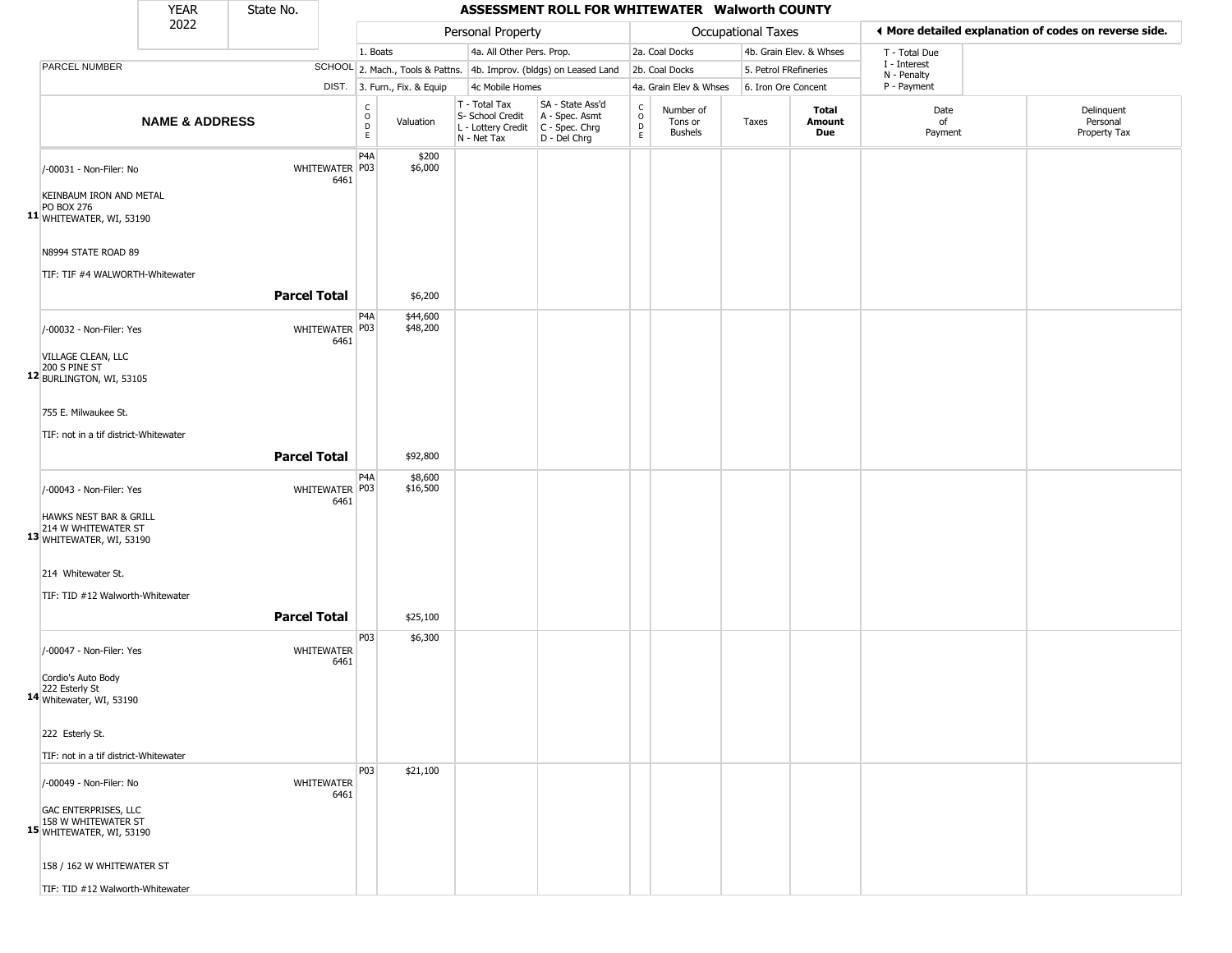|                                                                                                                        | <b>YEAR</b>               | State No.           |                        |                                                |                              |                                                                        | ASSESSMENT ROLL FOR WHITEWATER Walworth COUNTY                       |                                      |                                        |                           |                         |                             |                                                       |
|------------------------------------------------------------------------------------------------------------------------|---------------------------|---------------------|------------------------|------------------------------------------------|------------------------------|------------------------------------------------------------------------|----------------------------------------------------------------------|--------------------------------------|----------------------------------------|---------------------------|-------------------------|-----------------------------|-------------------------------------------------------|
|                                                                                                                        | 2022                      |                     |                        |                                                |                              | Personal Property                                                      |                                                                      |                                      |                                        | <b>Occupational Taxes</b> |                         |                             | ◀ More detailed explanation of codes on reverse side. |
|                                                                                                                        |                           |                     |                        | 1. Boats                                       |                              | 4a. All Other Pers. Prop.                                              |                                                                      |                                      | 2a. Coal Docks                         |                           | 4b. Grain Elev. & Whses | T - Total Due               |                                                       |
| PARCEL NUMBER                                                                                                          |                           |                     |                        |                                                |                              |                                                                        | SCHOOL 2. Mach., Tools & Pattns. 4b. Improv. (bldgs) on Leased Land  |                                      | 2b. Coal Docks                         | 5. Petrol FRefineries     |                         | I - Interest<br>N - Penalty |                                                       |
|                                                                                                                        |                           |                     |                        |                                                | DIST. 3. Furn., Fix. & Equip | 4c Mobile Homes                                                        |                                                                      |                                      | 4a. Grain Elev & Whses                 | 6. Iron Ore Concent       |                         | P - Payment                 |                                                       |
|                                                                                                                        | <b>NAME &amp; ADDRESS</b> |                     |                        | $\rm ^c_{\rm o}$<br>$\mathsf D$<br>$\mathsf E$ | Valuation                    | T - Total Tax<br>S- School Credit<br>L - Lottery Credit<br>N - Net Tax | SA - State Ass'd<br>A - Spec. Asmt<br>C - Spec. Chrg<br>D - Del Chrg | $_{\rm o}^{\rm c}$<br>$\overline{P}$ | Number of<br>Tons or<br><b>Bushels</b> | Taxes                     | Total<br>Amount<br>Due  | Date<br>of<br>Payment       | Delinquent<br>Personal<br>Property Tax                |
| /-00050 - Non-Filer: No<br>WAL-MART STORES EAST LP<br>P.O. Box 8050<br>16 Bentonville, AR, 72716                       |                           |                     | WHITEWATER P03<br>6461 | P <sub>4</sub> A                               | \$171,900<br>\$817,300       |                                                                        |                                                                      |                                      |                                        |                           |                         |                             |                                                       |
| 1362 W. Main St.<br>TIF: not in a tif district-Whitewater                                                              |                           | <b>Parcel Total</b> |                        |                                                | \$989,200                    |                                                                        |                                                                      |                                      |                                        |                           |                         |                             |                                                       |
|                                                                                                                        |                           |                     |                        | P03                                            |                              |                                                                        |                                                                      |                                      |                                        |                           |                         |                             |                                                       |
| /-00051 - Non-Filer: Yes<br>ROBERT H. CUTSHALL INSURANCE AGENCY, INC<br>821 E MILWAUKEE ST<br>17 WHITEWATER, WI, 53190 |                           |                     | WHITEWATER P4A<br>6461 |                                                | \$900<br>\$1,000             |                                                                        |                                                                      |                                      |                                        |                           |                         |                             |                                                       |
| 821 E MILWAUKEE ST                                                                                                     |                           |                     |                        |                                                |                              |                                                                        |                                                                      |                                      |                                        |                           |                         |                             |                                                       |
|                                                                                                                        |                           |                     |                        |                                                |                              |                                                                        |                                                                      |                                      |                                        |                           |                         |                             |                                                       |
| TIF: not in a tif district-Whitewater                                                                                  |                           |                     |                        |                                                |                              |                                                                        |                                                                      |                                      |                                        |                           |                         |                             |                                                       |
|                                                                                                                        |                           | <b>Parcel Total</b> |                        |                                                | \$1,900                      |                                                                        |                                                                      |                                      |                                        |                           |                         |                             |                                                       |
| /-00053 - Non-Filer: No                                                                                                |                           |                     | WHITEWATER<br>6461     | P03                                            | \$1,000                      |                                                                        |                                                                      |                                      |                                        |                           |                         |                             |                                                       |
| LOWRICH RENTALS<br><b>PO BOX 233</b><br>18 WHITEWATER, WI, 53190                                                       |                           |                     |                        |                                                |                              |                                                                        |                                                                      |                                      |                                        |                           |                         |                             |                                                       |
| 320 Cedar Ct<br>TIF: not in a tif district-Whitewater                                                                  |                           |                     |                        |                                                |                              |                                                                        |                                                                      |                                      |                                        |                           |                         |                             |                                                       |
|                                                                                                                        |                           |                     |                        | P <sub>4</sub> A                               | \$100                        |                                                                        |                                                                      |                                      |                                        |                           |                         |                             |                                                       |
| /-00055 - Non-Filer: No<br>MC5 INC<br>694 WELLS ST<br>19 LAKE GENEVA, WI, 53147                                        |                           |                     | WHITEWATER P03<br>6461 |                                                | \$9,200                      |                                                                        |                                                                      |                                      |                                        |                           |                         |                             |                                                       |
|                                                                                                                        |                           |                     |                        |                                                |                              |                                                                        |                                                                      |                                      |                                        |                           |                         |                             |                                                       |
| 1173 W MAIN STREET                                                                                                     |                           |                     |                        |                                                |                              |                                                                        |                                                                      |                                      |                                        |                           |                         |                             |                                                       |
| TIF: not in a tif district-Whitewater                                                                                  |                           |                     |                        |                                                |                              |                                                                        |                                                                      |                                      |                                        |                           |                         |                             |                                                       |
|                                                                                                                        |                           | <b>Parcel Total</b> |                        |                                                | \$9,300                      |                                                                        |                                                                      |                                      |                                        |                           |                         |                             |                                                       |
| /-00060 - Non-Filer: No                                                                                                |                           |                     | WHITEWATER P03<br>6461 | P <sub>4</sub> A                               | \$12,900<br>\$40,700         |                                                                        |                                                                      |                                      |                                        |                           |                         |                             |                                                       |
| GENERAL PARTS DISTRIBUTION, LLC<br>PO BOX 56607<br>20 ATLANTA, GA, 30343                                               |                           |                     |                        |                                                |                              |                                                                        |                                                                      |                                      |                                        |                           |                         |                             |                                                       |
| 1184 W. MAIN ST                                                                                                        |                           |                     |                        |                                                |                              |                                                                        |                                                                      |                                      |                                        |                           |                         |                             |                                                       |
| TIF: not in a tif district-Whitewater                                                                                  |                           |                     |                        |                                                |                              |                                                                        |                                                                      |                                      |                                        |                           |                         |                             |                                                       |
|                                                                                                                        |                           | <b>Parcel Total</b> |                        |                                                | \$53,600                     |                                                                        |                                                                      |                                      |                                        |                           |                         |                             |                                                       |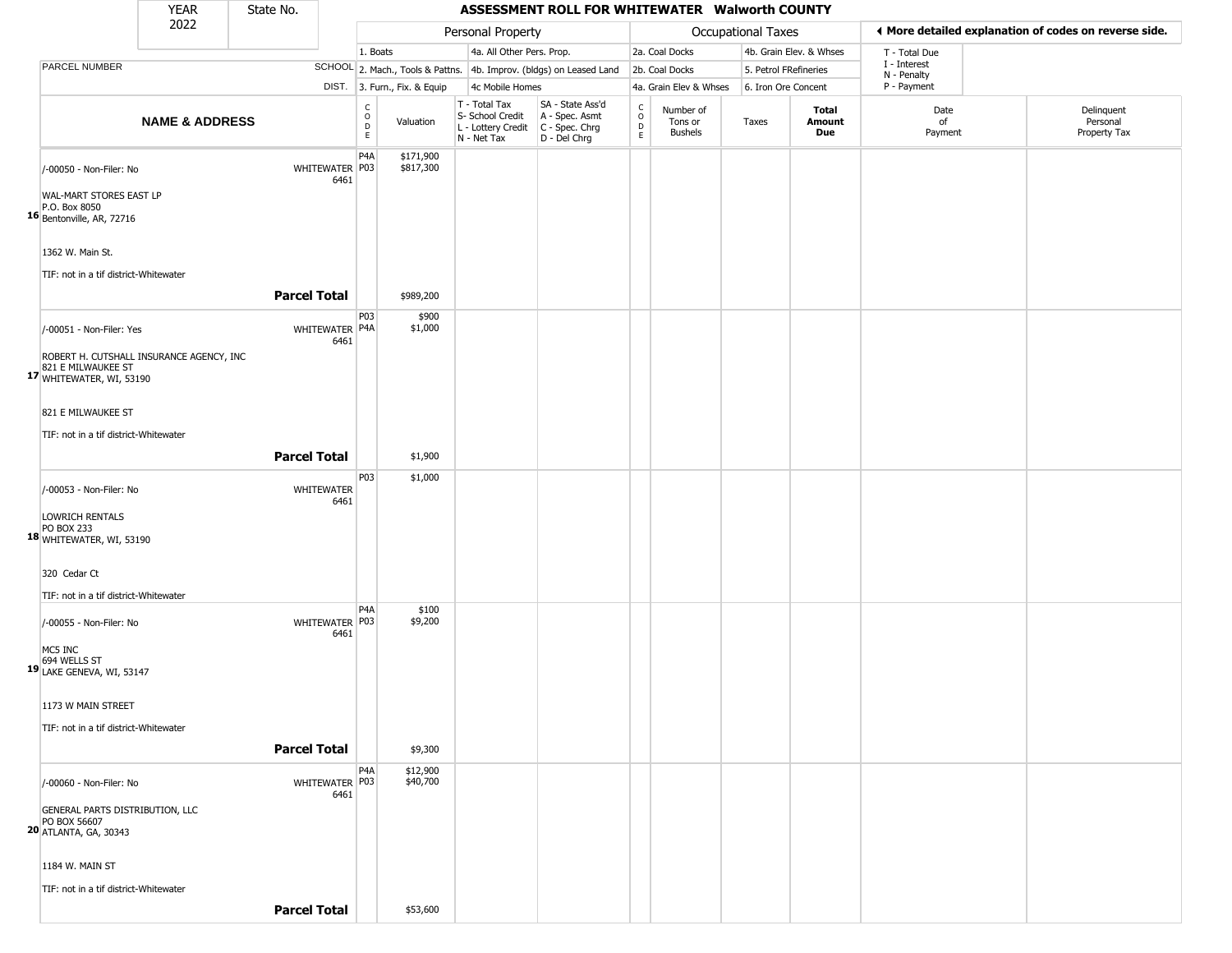|                                                                                                                                                              | <b>YEAR</b>               | State No.           |                           |                                   |                              |                                                                                          | ASSESSMENT ROLL FOR WHITEWATER Walworth COUNTY                      |                        |                                        |                       |                         |                             |                                                       |
|--------------------------------------------------------------------------------------------------------------------------------------------------------------|---------------------------|---------------------|---------------------------|-----------------------------------|------------------------------|------------------------------------------------------------------------------------------|---------------------------------------------------------------------|------------------------|----------------------------------------|-----------------------|-------------------------|-----------------------------|-------------------------------------------------------|
|                                                                                                                                                              | 2022                      |                     |                           |                                   |                              | Personal Property                                                                        |                                                                     |                        |                                        | Occupational Taxes    |                         |                             | ◀ More detailed explanation of codes on reverse side. |
|                                                                                                                                                              |                           |                     |                           | 1. Boats                          |                              | 4a. All Other Pers. Prop.                                                                |                                                                     |                        | 2a. Coal Docks                         |                       | 4b. Grain Elev. & Whses | T - Total Due               |                                                       |
| <b>PARCEL NUMBER</b>                                                                                                                                         |                           |                     |                           |                                   |                              |                                                                                          | SCHOOL 2. Mach., Tools & Pattns. 4b. Improv. (bldgs) on Leased Land |                        | 2b. Coal Docks                         | 5. Petrol FRefineries |                         | I - Interest<br>N - Penalty |                                                       |
|                                                                                                                                                              |                           |                     |                           |                                   | DIST. 3. Furn., Fix. & Equip | 4c Mobile Homes                                                                          |                                                                     |                        | 4a. Grain Elev & Whses                 | 6. Iron Ore Concent   |                         | P - Payment                 |                                                       |
|                                                                                                                                                              | <b>NAME &amp; ADDRESS</b> |                     |                           | $\frac{c}{0}$<br>$\mathsf D$<br>E | Valuation                    | T - Total Tax<br>S- School Credit<br>L - Lottery Credit<br>C - Spec. Chrg<br>N - Net Tax | SA - State Ass'd<br>$D - Del Chrg$                                  | C<br>$\circ$<br>D<br>E | Number of<br>Tons or<br><b>Bushels</b> | Taxes                 | Total<br>Amount<br>Due  | Date<br>of<br>Payment       | Delinquent<br>Personal<br>Property Tax                |
| /-00068 - Non-Filer: No<br>MERCY WHITEWATER MEDICAL CENTER<br>580 N WASHINGTON ST<br>21 JANESVILLE, WI, 53548                                                |                           |                     | WHITEWATER P03<br>6461    | P4A                               | \$1,800<br>\$85,800          |                                                                                          |                                                                     |                        |                                        |                       |                         |                             |                                                       |
| 507-519 W MAIN ST<br>TIF: not in a tif district-Whitewater                                                                                                   |                           | <b>Parcel Total</b> |                           |                                   | \$87,600                     |                                                                                          |                                                                     |                        |                                        |                       |                         |                             |                                                       |
| /-00069 - Non-Filer: Yes<br>STEVEO'S, LLC<br>156 WHITEWATER ST<br><b>22 WHITEWATER, WI, 53190</b>                                                            |                           |                     | <b>WHITEWATER</b><br>6461 | P03                               | \$800                        |                                                                                          |                                                                     |                        |                                        |                       |                         |                             |                                                       |
| 156 WHITEWATER ST<br>TIF: TID #12 Walworth-Whitewater                                                                                                        |                           |                     |                           |                                   |                              |                                                                                          |                                                                     |                        |                                        |                       |                         |                             |                                                       |
| /-00074 - Non-Filer: No<br>SAI HOSPITALITY, LLC<br>1355 W MAIN ST<br>23 Whitewater, WI, 53190<br>1355 W MAIN ST                                              |                           |                     | <b>WHITEWATER</b><br>6461 | <b>P03</b>                        | \$87,200                     |                                                                                          |                                                                     |                        |                                        |                       |                         |                             |                                                       |
| TIF: TIF #4 WALWORTH-Whitewater<br>/-00076 - Non-Filer: Yes<br>Nosek, Dr. Roy<br>N851 COLDSPRING RD<br><b>24</b> FORT ATKINSON, Wi, 53538<br>1218 W Main St. |                           |                     | <b>WHITEWATER</b><br>6461 | P03                               | \$3,500                      |                                                                                          |                                                                     |                        |                                        |                       |                         |                             |                                                       |
| TIF: not in a tif district-Whitewater<br>/-00078 - Non-Filer: Yes<br>SECOND SALEM BREWING COMPANY<br>111 WHITEWATER ST<br><b>25 WHITEWATER, WI, 53190</b>    |                           |                     | WHITEWATER P03<br>6461    | P4A                               | \$200<br>\$32,900            |                                                                                          |                                                                     |                        |                                        |                       |                         |                             |                                                       |
| 111 WHITEWATER ST<br>TIF: TIF #4 WALWORTH-Whitewater                                                                                                         |                           | <b>Parcel Total</b> |                           |                                   | \$33,100                     |                                                                                          |                                                                     |                        |                                        |                       |                         |                             |                                                       |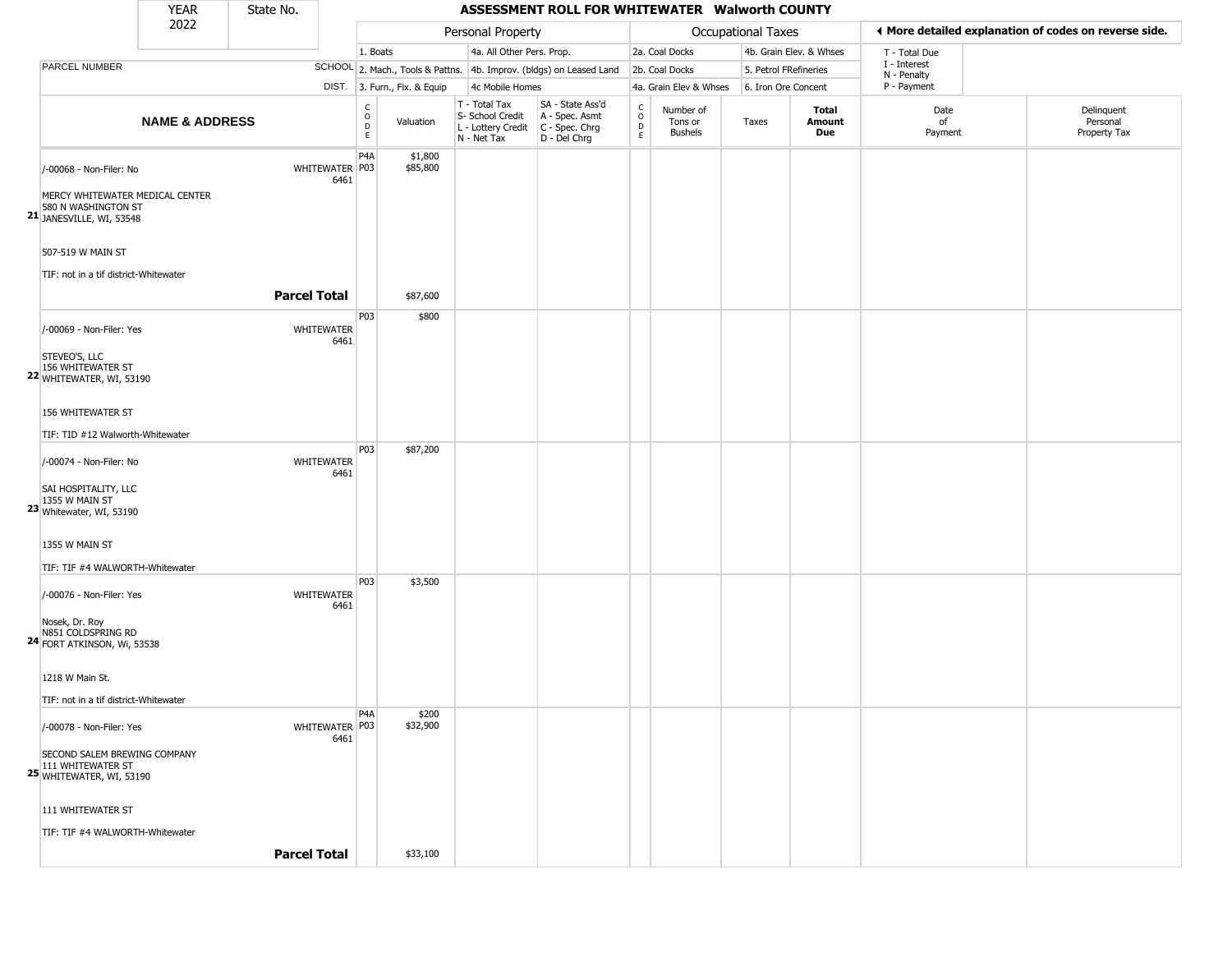|                                                                                                                                                                                   | <b>YEAR</b>               | State No.           |                           |                                                 |                              |                                                                        | ASSESSMENT ROLL FOR WHITEWATER Walworth COUNTY                       |                                 |                                        |                       |                         |                             |                                                       |
|-----------------------------------------------------------------------------------------------------------------------------------------------------------------------------------|---------------------------|---------------------|---------------------------|-------------------------------------------------|------------------------------|------------------------------------------------------------------------|----------------------------------------------------------------------|---------------------------------|----------------------------------------|-----------------------|-------------------------|-----------------------------|-------------------------------------------------------|
|                                                                                                                                                                                   | 2022                      |                     |                           |                                                 |                              | Personal Property                                                      |                                                                      |                                 |                                        | Occupational Taxes    |                         |                             | ◀ More detailed explanation of codes on reverse side. |
|                                                                                                                                                                                   |                           |                     |                           | 1. Boats                                        |                              | 4a. All Other Pers. Prop.                                              |                                                                      |                                 | 2a. Coal Docks                         |                       | 4b. Grain Elev. & Whses | T - Total Due               |                                                       |
| PARCEL NUMBER                                                                                                                                                                     |                           |                     |                           |                                                 |                              |                                                                        | SCHOOL 2. Mach., Tools & Pattns. 4b. Improv. (bldgs) on Leased Land  |                                 | 2b. Coal Docks                         | 5. Petrol FRefineries |                         | I - Interest<br>N - Penalty |                                                       |
|                                                                                                                                                                                   |                           |                     |                           |                                                 | DIST. 3. Furn., Fix. & Equip | 4c Mobile Homes                                                        |                                                                      |                                 | 4a. Grain Elev & Whses                 | 6. Iron Ore Concent   |                         | P - Payment                 |                                                       |
|                                                                                                                                                                                   | <b>NAME &amp; ADDRESS</b> |                     |                           | $\begin{array}{c} C \\ O \\ D \\ E \end{array}$ | Valuation                    | T - Total Tax<br>S- School Credit<br>L - Lottery Credit<br>N - Net Tax | SA - State Ass'd<br>A - Spec. Asmt<br>C - Spec. Chrg<br>D - Del Chrg | $\int_{0}^{c}$<br>$\frac{D}{E}$ | Number of<br>Tons or<br><b>Bushels</b> | Taxes                 | Total<br>Amount<br>Due  | Date<br>of<br>Payment       | Delinquent<br>Personal<br>Property Tax                |
| /-00082 - Non-Filer: Yes<br>BINNING & DICKENS INSURANCE<br>319 W CENTER ST<br>26 WHITEWATER, WI, 53190                                                                            |                           |                     | <b>WHITEWATER</b><br>6461 | P03                                             | \$5,200                      |                                                                        |                                                                      |                                 |                                        |                       |                         |                             |                                                       |
| 319 W CENTER ST<br>TIF: TIF #4 WALWORTH-Whitewater                                                                                                                                |                           |                     |                           |                                                 |                              |                                                                        |                                                                      |                                 |                                        |                       |                         |                             |                                                       |
| /-00084 - Non-Filer: Yes<br>REFLECTIONS OF THE PAST<br>182 W MAIN ST<br>27 WHITEWATER, WI, 53190                                                                                  |                           |                     | WHITEWATER P03<br>6461    | P <sub>4</sub> A                                | \$200<br>\$900               |                                                                        |                                                                      |                                 |                                        |                       |                         |                             |                                                       |
| 182 W MAIN ST<br>TIF: TID #12 Walworth-Whitewater                                                                                                                                 |                           | <b>Parcel Total</b> |                           |                                                 | \$1,100                      |                                                                        |                                                                      |                                 |                                        |                       |                         |                             |                                                       |
|                                                                                                                                                                                   |                           |                     |                           | P03                                             | \$3,500                      |                                                                        |                                                                      |                                 |                                        |                       |                         |                             |                                                       |
| /-00085 - Non-Filer: No<br>ROBIN'S NEST STYLING SALON, INC<br>204 W SHERMAN AVE<br><b>28 FORT ATKINSON, Wi, 53538</b><br>1165 W Main St.<br>TIF: not in a tif district-Whitewater |                           |                     | WHITEWATER<br>6461        |                                                 |                              |                                                                        |                                                                      |                                 |                                        |                       |                         |                             |                                                       |
| /-00091 - Non-Filer: Yes<br><b>Dental Perfections</b><br>117 s. 2nd Street<br>29 Whitewater, Wi, 53190                                                                            |                           |                     | WHITEWATER P03<br>6461    | P <sub>4</sub> A                                | \$5,800<br>\$11,100          |                                                                        |                                                                      |                                 |                                        |                       |                         |                             |                                                       |
| 117 S. Second St.<br>TIF: TID #12 Walworth-Whitewater                                                                                                                             |                           | <b>Parcel Total</b> |                           |                                                 | \$16,900                     |                                                                        |                                                                      |                                 |                                        |                       |                         |                             |                                                       |
| /-00094 - Non-Filer: No<br>PITNEY BOWES, INC.<br>5310 CYPRESS CENTER DR, STE 110<br><b>30</b> TAMPA, FL, 33609<br><b>VARIOUS</b>                                                  |                           |                     | WHITEWATER<br>6461        | P03                                             | \$300                        |                                                                        |                                                                      |                                 |                                        |                       |                         |                             |                                                       |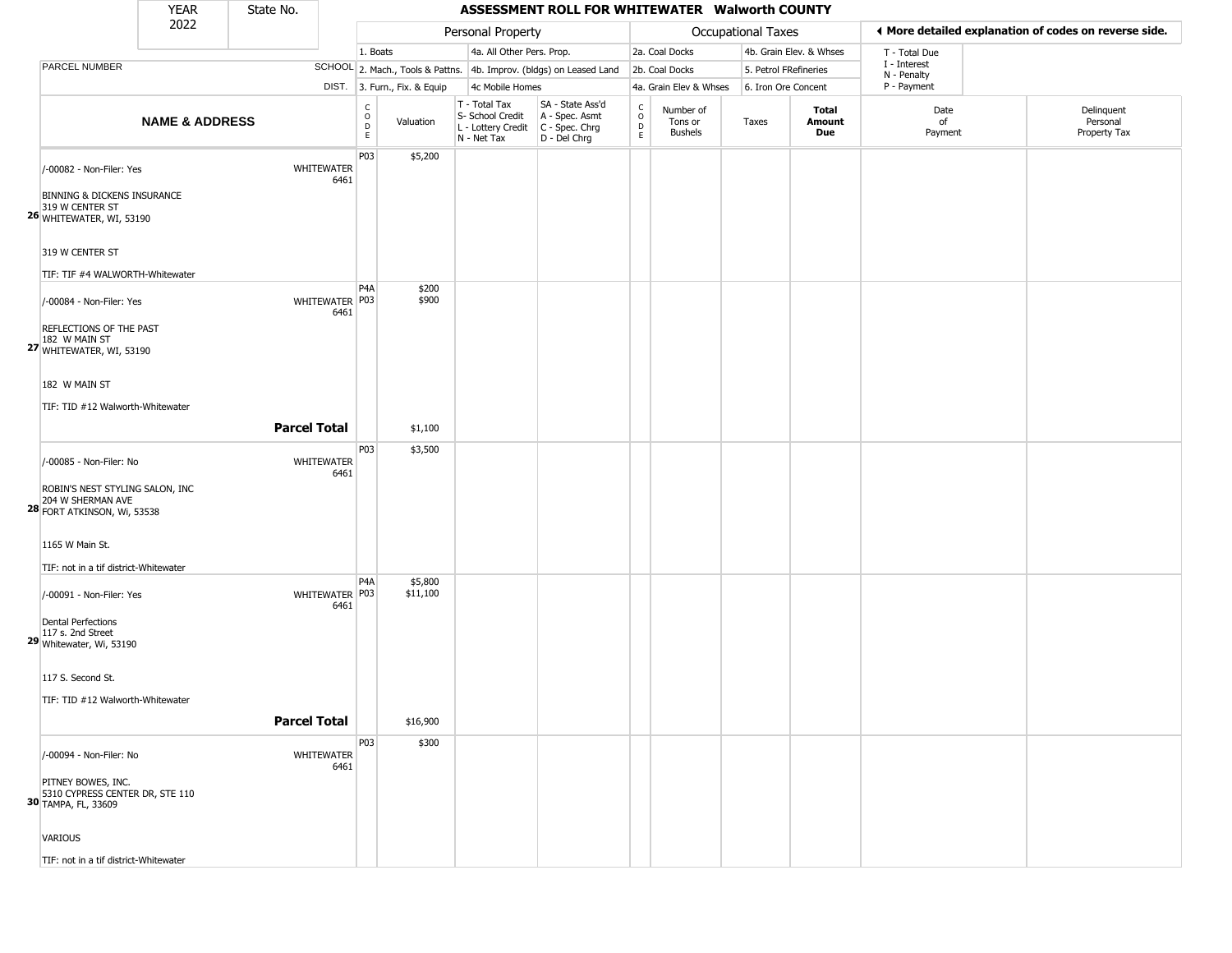|                                                                 | <b>YEAR</b>                                                                            | State No.                 |                         |                              |                                                                                         | ASSESSMENT ROLL FOR WHITEWATER Walworth COUNTY                      |                                   |                                        |                       |                         |                             |                                                       |
|-----------------------------------------------------------------|----------------------------------------------------------------------------------------|---------------------------|-------------------------|------------------------------|-----------------------------------------------------------------------------------------|---------------------------------------------------------------------|-----------------------------------|----------------------------------------|-----------------------|-------------------------|-----------------------------|-------------------------------------------------------|
|                                                                 | 2022                                                                                   |                           |                         |                              | Personal Property                                                                       |                                                                     |                                   |                                        | Occupational Taxes    |                         |                             | ♦ More detailed explanation of codes on reverse side. |
|                                                                 |                                                                                        |                           | 1. Boats                |                              | 4a. All Other Pers. Prop.                                                               |                                                                     |                                   | 2a. Coal Docks                         |                       | 4b. Grain Elev. & Whses | T - Total Due               |                                                       |
| PARCEL NUMBER                                                   |                                                                                        |                           |                         |                              |                                                                                         | SCHOOL 2. Mach., Tools & Pattns. 4b. Improv. (bldgs) on Leased Land |                                   | 2b. Coal Docks                         | 5. Petrol FRefineries |                         | I - Interest<br>N - Penalty |                                                       |
|                                                                 |                                                                                        |                           |                         | DIST. 3. Furn., Fix. & Equip | 4c Mobile Homes                                                                         |                                                                     |                                   | 4a. Grain Elev & Whses                 | 6. Iron Ore Concent   |                         | P - Payment                 |                                                       |
|                                                                 | <b>NAME &amp; ADDRESS</b>                                                              |                           | c<br>$\circ$<br>D<br>E. | Valuation                    | T - Total Tax<br>S- School Credit<br>L - Lottery Credit   C - Spec. Chrg<br>N - Net Tax | SA - State Ass'd<br>A - Spec. Asmt<br>D - Del Chrg                  | C<br>$\circ$<br>$\mathsf{D}$<br>E | Number of<br>Tons or<br><b>Bushels</b> | Taxes                 | Total<br>Amount<br>Due  | Date<br>of<br>Payment       | Delinquent<br>Personal<br>Property Tax                |
| /-00096 - Non-Filer: No                                         |                                                                                        | <b>WHITEWATER</b><br>6461 | P03                     | \$900                        |                                                                                         |                                                                     |                                   |                                        |                       |                         |                             |                                                       |
| 31 IRVING, TX, 75062                                            | EYM PIZZA OF WISCONSIN, LLC- DBA PIZZA HUT 035639<br>450 E JOHN CARPENTER FREEWAY #100 |                           |                         |                              |                                                                                         |                                                                     |                                   |                                        |                       |                         |                             |                                                       |
| 1107 W MAIN ST<br>TIF: not in a tif district-Whitewater         |                                                                                        |                           |                         |                              |                                                                                         |                                                                     |                                   |                                        |                       |                         |                             |                                                       |
|                                                                 |                                                                                        |                           | P <sub>4</sub> A        | \$200                        |                                                                                         |                                                                     |                                   |                                        |                       |                         |                             |                                                       |
| /-00099 - Non-Filer: Yes<br>DADE & PENWELL LAW OFFICES          |                                                                                        | WHITEWATER   P03<br>6461  |                         | \$800                        |                                                                                         |                                                                     |                                   |                                        |                       |                         |                             |                                                       |
| 803 E. Milwaukee St.<br>32 Whitewater, WI, 53190                |                                                                                        |                           |                         |                              |                                                                                         |                                                                     |                                   |                                        |                       |                         |                             |                                                       |
| 803 E. Milwaukee St.                                            |                                                                                        |                           |                         |                              |                                                                                         |                                                                     |                                   |                                        |                       |                         |                             |                                                       |
| TIF: not in a tif district-Whitewater                           |                                                                                        |                           |                         |                              |                                                                                         |                                                                     |                                   |                                        |                       |                         |                             |                                                       |
|                                                                 |                                                                                        | <b>Parcel Total</b>       |                         | \$1,000                      |                                                                                         |                                                                     |                                   |                                        |                       |                         |                             |                                                       |
| /-00100 - Non-Filer: Yes                                        |                                                                                        | WHITEWATER<br>6461        | P03                     | \$3,400                      |                                                                                         |                                                                     |                                   |                                        |                       |                         |                             |                                                       |
| Quiet Hut Sports<br>186 W. Main St.<br>33 Whitewater, WI, 53190 |                                                                                        |                           |                         |                              |                                                                                         |                                                                     |                                   |                                        |                       |                         |                             |                                                       |
| 186 W Main St.                                                  |                                                                                        |                           |                         |                              |                                                                                         |                                                                     |                                   |                                        |                       |                         |                             |                                                       |
|                                                                 | TIF: TID #12 Walworth-Whitewater                                                       |                           |                         |                              |                                                                                         |                                                                     |                                   |                                        |                       |                         |                             |                                                       |
| /-00103 - Non-Filer: Yes                                        |                                                                                        | WHITEWATER<br>6461        | P <sub>0</sub> 3        | \$13,300                     |                                                                                         |                                                                     |                                   |                                        |                       |                         |                             |                                                       |
| 841 E MILWAUKEE ST<br>34 WHITEWATER, WI, 53190                  | RANDYS FUN HUNTERS BREWERY, INC                                                        |                           |                         |                              |                                                                                         |                                                                     |                                   |                                        |                       |                         |                             |                                                       |
| 841 E. Milwaukee St.                                            |                                                                                        |                           |                         |                              |                                                                                         |                                                                     |                                   |                                        |                       |                         |                             |                                                       |
|                                                                 | TIF: not in a tif district-Whitewater                                                  |                           |                         |                              |                                                                                         |                                                                     |                                   |                                        |                       |                         |                             |                                                       |
| /-00123 - Non-Filer: Yes                                        |                                                                                        | WHITEWATER P03<br>6461    | P4A                     | \$2,800<br>\$214,600         |                                                                                         |                                                                     |                                   |                                        |                       |                         |                             |                                                       |
| 35 WHITEWATER, WI, 53190                                        | BOWDITCH, INC DBA BURTNESS CHRYSLER DODGE JEEP RAM                                     |                           |                         |                              |                                                                                         |                                                                     |                                   |                                        |                       |                         |                             |                                                       |
| 1421 W MAIN ST                                                  |                                                                                        |                           |                         |                              |                                                                                         |                                                                     |                                   |                                        |                       |                         |                             |                                                       |
| TIF: not in a tif district-Whitewater                           |                                                                                        |                           |                         |                              |                                                                                         |                                                                     |                                   |                                        |                       |                         |                             |                                                       |
|                                                                 |                                                                                        | <b>Parcel Total</b>       |                         | \$217,400                    |                                                                                         |                                                                     |                                   |                                        |                       |                         |                             |                                                       |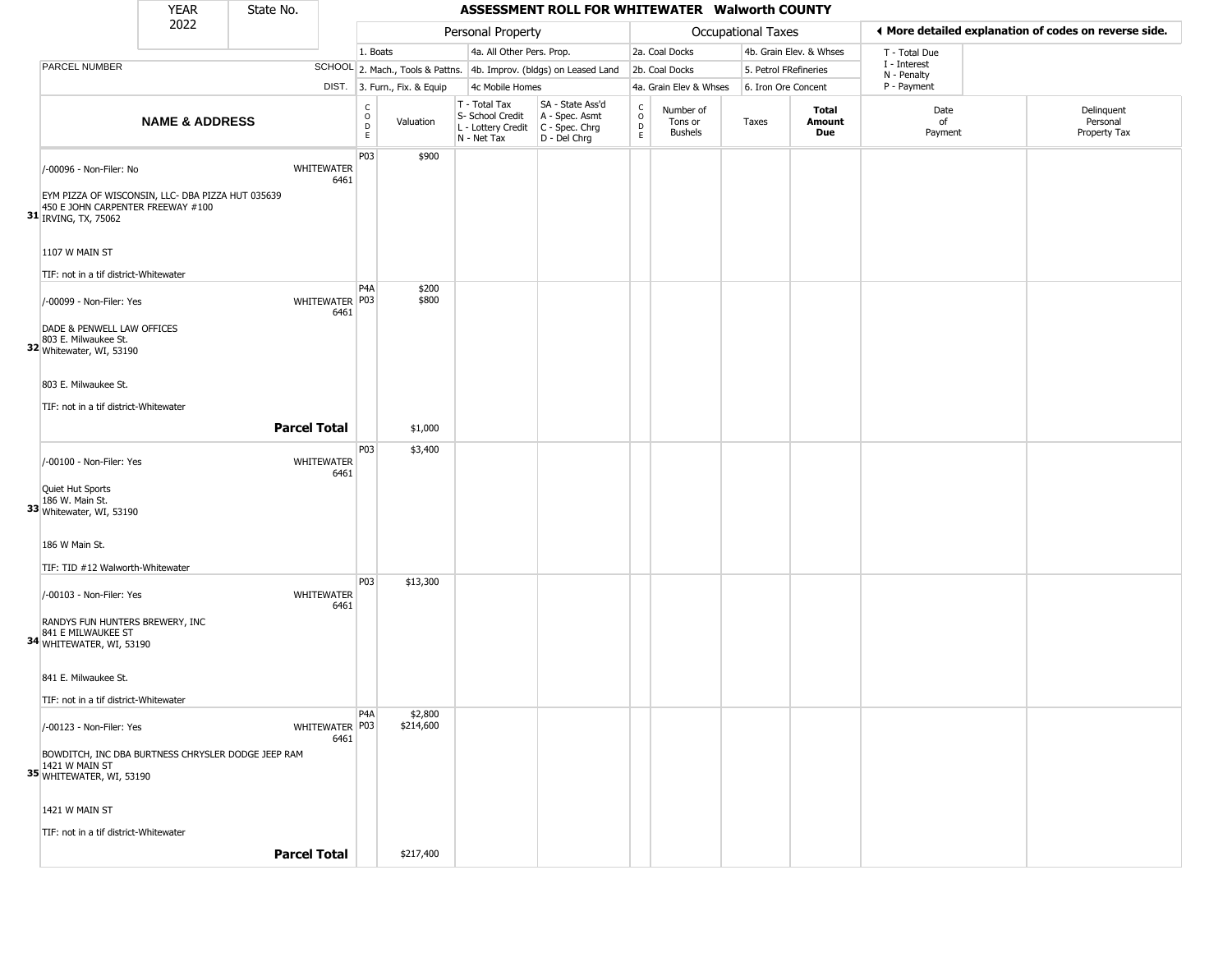|                                                                                  | <b>YEAR</b>               | State No.           |                           |                                   |                              |                                                                        | ASSESSMENT ROLL FOR WHITEWATER Walworth COUNTY                       |                                    |                                        |                     |                         |                             |                                                       |
|----------------------------------------------------------------------------------|---------------------------|---------------------|---------------------------|-----------------------------------|------------------------------|------------------------------------------------------------------------|----------------------------------------------------------------------|------------------------------------|----------------------------------------|---------------------|-------------------------|-----------------------------|-------------------------------------------------------|
|                                                                                  | 2022                      |                     |                           |                                   |                              | Personal Property                                                      |                                                                      |                                    |                                        | Occupational Taxes  |                         |                             | ◀ More detailed explanation of codes on reverse side. |
|                                                                                  |                           |                     |                           | 1. Boats                          |                              | 4a. All Other Pers. Prop.                                              |                                                                      |                                    | 2a. Coal Docks                         |                     | 4b. Grain Elev. & Whses | T - Total Due               |                                                       |
| PARCEL NUMBER                                                                    |                           |                     |                           |                                   |                              |                                                                        | SCHOOL 2. Mach., Tools & Pattns. 4b. Improv. (bldgs) on Leased Land  |                                    | 2b. Coal Docks                         |                     | 5. Petrol FRefineries   | I - Interest<br>N - Penalty |                                                       |
|                                                                                  |                           |                     |                           |                                   | DIST. 3. Furn., Fix. & Equip | 4c Mobile Homes                                                        |                                                                      |                                    | 4a. Grain Elev & Whses                 | 6. Iron Ore Concent |                         | P - Payment                 |                                                       |
|                                                                                  | <b>NAME &amp; ADDRESS</b> |                     |                           | $\mathsf{C}$<br>$\circ$<br>D<br>E | Valuation                    | T - Total Tax<br>S- School Credit<br>L - Lottery Credit<br>N - Net Tax | SA - State Ass'd<br>A - Spec. Asmt<br>C - Spec. Chrg<br>D - Del Chrg | $\mathsf{C}$<br>$\circ$<br>D<br>E. | Number of<br>Tons or<br><b>Bushels</b> | Taxes               | Total<br>Amount<br>Due  | Date<br>of<br>Payment       | Delinquent<br>Personal<br>Property Tax                |
| /-00126 - Non-Filer: Yes                                                         |                           |                     | WHITEWATER<br>6461        | P03                               | \$37,500                     |                                                                        |                                                                      |                                    |                                        |                     |                         |                             |                                                       |
| Sawyer Amusements<br>P.O. Box 877<br><b>36</b> East Troy, Wi, 53120              |                           |                     |                           |                                   |                              |                                                                        |                                                                      |                                    |                                        |                     |                         |                             |                                                       |
| Various                                                                          |                           |                     |                           |                                   |                              |                                                                        |                                                                      |                                    |                                        |                     |                         |                             |                                                       |
| TIF: not in a tif district-Whitewater                                            |                           |                     |                           | P <sub>4</sub> A                  | \$200                        |                                                                        |                                                                      |                                    |                                        |                     |                         |                             |                                                       |
| /-00129 - Non-Filer: Yes                                                         |                           |                     | WHITEWATER P03<br>6461    |                                   | \$3,700                      |                                                                        |                                                                      |                                    |                                        |                     |                         |                             |                                                       |
| Fox Meadows Apartments<br>37 Whitewater, WI, 53190                               |                           |                     |                           |                                   |                              |                                                                        |                                                                      |                                    |                                        |                     |                         |                             |                                                       |
| 291 N Fraternity Ln                                                              |                           |                     |                           |                                   |                              |                                                                        |                                                                      |                                    |                                        |                     |                         |                             |                                                       |
| TIF: not in a tif district-Whitewater                                            |                           |                     |                           |                                   |                              |                                                                        |                                                                      |                                    |                                        |                     |                         |                             |                                                       |
|                                                                                  |                           | <b>Parcel Total</b> |                           |                                   | \$3,900                      |                                                                        |                                                                      |                                    |                                        |                     |                         |                             |                                                       |
| /-00135 - Non-Filer: No                                                          |                           |                     | WHITEWATER P03<br>6461    | P <sub>4</sub> A                  | \$2,400<br>\$21,800          |                                                                        |                                                                      |                                    |                                        |                     |                         |                             |                                                       |
| <b>DEAN HEALTH SYSTEMS</b><br>PO BOX 259443<br>38 Madison, WI, 53725-9443        |                           |                     |                           |                                   |                              |                                                                        |                                                                      |                                    |                                        |                     |                         |                             |                                                       |
| 1305 W. MAIN ST                                                                  |                           |                     |                           |                                   |                              |                                                                        |                                                                      |                                    |                                        |                     |                         |                             |                                                       |
| TIF: not in a tif district-Whitewater                                            |                           |                     |                           |                                   |                              |                                                                        |                                                                      |                                    |                                        |                     |                         |                             |                                                       |
|                                                                                  |                           | <b>Parcel Total</b> |                           |                                   | \$24,200                     |                                                                        |                                                                      |                                    |                                        |                     |                         |                             |                                                       |
| /-00137 - Non-Filer: No                                                          |                           |                     | <b>WHITEWATER</b><br>6461 | P03                               | \$130,600                    |                                                                        |                                                                      |                                    |                                        |                     |                         |                             |                                                       |
| FORT COMMUNITY CREDIT UNION<br>800 MADISON AVENUE<br>39 FORT ATKINSON, WI, 53538 |                           |                     |                           |                                   |                              |                                                                        |                                                                      |                                    |                                        |                     |                         |                             |                                                       |
| 203 E MILWAUKEE ST                                                               |                           |                     |                           |                                   |                              |                                                                        |                                                                      |                                    |                                        |                     |                         |                             |                                                       |
| TIF: TIF #4 WALWORTH-Whitewater                                                  |                           |                     |                           |                                   |                              |                                                                        |                                                                      |                                    |                                        |                     |                         |                             |                                                       |
| /-00143 - Non-Filer: Yes                                                         |                           |                     | WHITEWATER P03<br>6461    | P <sub>4</sub> A                  | \$400<br>\$700               |                                                                        |                                                                      |                                    |                                        |                     |                         |                             |                                                       |
| SOFFA & DEVITT, LLC<br>332 W WHITEWATER ST<br>40 WHITEWATER, WI, 53190           |                           |                     |                           |                                   |                              |                                                                        |                                                                      |                                    |                                        |                     |                         |                             |                                                       |
| 332 W WHITEWATER ST                                                              |                           |                     |                           |                                   |                              |                                                                        |                                                                      |                                    |                                        |                     |                         |                             |                                                       |
| TIF: TIF #4 WALWORTH-Whitewater                                                  |                           |                     |                           |                                   |                              |                                                                        |                                                                      |                                    |                                        |                     |                         |                             |                                                       |
|                                                                                  |                           | <b>Parcel Total</b> |                           |                                   | \$1,100                      |                                                                        |                                                                      |                                    |                                        |                     |                         |                             |                                                       |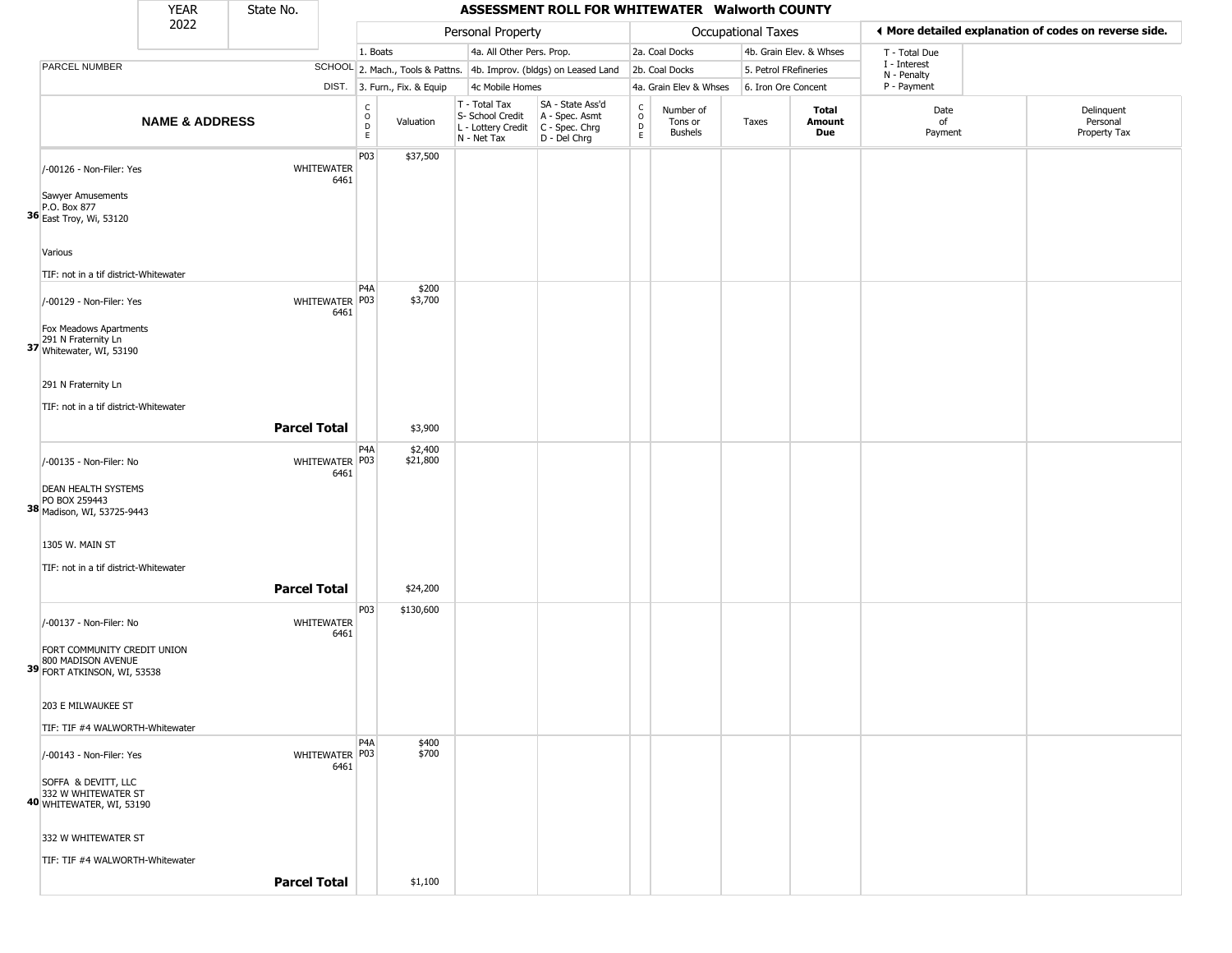|                                                                                                               | <b>YEAR</b>               | State No.           |                          |                        |                              |                                                                                                      | ASSESSMENT ROLL FOR WHITEWATER Walworth COUNTY                      |                                    |                                 |                           |                         |                             |                                                       |
|---------------------------------------------------------------------------------------------------------------|---------------------------|---------------------|--------------------------|------------------------|------------------------------|------------------------------------------------------------------------------------------------------|---------------------------------------------------------------------|------------------------------------|---------------------------------|---------------------------|-------------------------|-----------------------------|-------------------------------------------------------|
|                                                                                                               | 2022                      |                     |                          |                        |                              | Personal Property                                                                                    |                                                                     |                                    |                                 | <b>Occupational Taxes</b> |                         |                             | ◀ More detailed explanation of codes on reverse side. |
|                                                                                                               |                           |                     |                          | 1. Boats               |                              | 4a. All Other Pers. Prop.                                                                            |                                                                     |                                    | 2a. Coal Docks                  |                           | 4b. Grain Elev. & Whses | T - Total Due               |                                                       |
| PARCEL NUMBER                                                                                                 |                           |                     |                          |                        |                              |                                                                                                      | SCHOOL 2. Mach., Tools & Pattns. 4b. Improv. (bldgs) on Leased Land |                                    | 2b. Coal Docks                  | 5. Petrol FRefineries     |                         | I - Interest<br>N - Penalty |                                                       |
|                                                                                                               |                           |                     |                          |                        | DIST. 3. Furn., Fix. & Equip | 4c Mobile Homes                                                                                      |                                                                     |                                    | 4a. Grain Elev & Whses          | 6. Iron Ore Concent       |                         | P - Payment                 |                                                       |
|                                                                                                               | <b>NAME &amp; ADDRESS</b> |                     |                          | C<br>$\circ$<br>D<br>E | Valuation                    | T - Total Tax<br>S- School Credit A - Spec. Asmt<br>L - Lottery Credit C - Spec. Chrg<br>N - Net Tax | SA - State Ass'd<br>D - Del Chrg                                    | $\frac{c}{0}$<br>$\mathsf{D}$<br>E | Number of<br>Tons or<br>Bushels | Taxes                     | Total<br>Amount<br>Due  | Date<br>of<br>Payment       | Delinquent<br>Personal<br>Property Tax                |
| /-00145 - Non-Filer: No<br>STETTLER PROPERTIES<br>PO BOX 657                                                  |                           | <b>WHITEWATER</b>   | 6461                     | P03                    | \$17,600                     |                                                                                                      |                                                                     |                                    |                                 |                           |                         |                             |                                                       |
| 41 WHITEWATER, Wi, 53190<br>1121, 1143, 1156, 1163 CARRIAGE HILLS DR<br>TIF: not in a tif district-Whitewater |                           |                     |                          |                        |                              |                                                                                                      |                                                                     |                                    |                                 |                           |                         |                             |                                                       |
| /-00149 - Non-Filer: Yes<br>THE STATION                                                                       |                           |                     | WHITEWATER   P03<br>6461 | P <sub>4</sub> A       | \$400<br>\$3,700             |                                                                                                      |                                                                     |                                    |                                 |                           |                         |                             |                                                       |
| 844 E MILWAUKEE ST<br>42 WHITEWATER, WI, 53190<br>844 E MILWAUKEE ST<br>TIF: not in a tif district-Whitewater |                           | <b>Parcel Total</b> |                          |                        | \$4,100                      |                                                                                                      |                                                                     |                                    |                                 |                           |                         |                             |                                                       |
| /-00154 - Non-Filer: No<br>FARMER'S BROS., CO.<br>1912 FARMER BROTHERS DR, TAX DEPT                           |                           | WHITEWATER          | 6461                     | P03                    | \$4,600                      |                                                                                                      |                                                                     |                                    |                                 |                           |                         |                             |                                                       |
| 43 NORTHLAKE, TX, 76262<br><b>VARIOUS</b><br>TIF: not in a tif district-Whitewater                            |                           |                     |                          |                        |                              |                                                                                                      |                                                                     |                                    |                                 |                           |                         |                             |                                                       |
| /-00161 - Non-Filer: No<br><b>GM-DI LEASING CORPORATION</b><br>PO BOX 460169<br>44 HOUSTON, TX, 77056         |                           | WHITEWATER          | 6461                     | P <sub>4</sub> A       | \$1,900                      |                                                                                                      |                                                                     |                                    |                                 |                           |                         |                             |                                                       |
| 1389 W MAIN ST<br>TIF: not in a tif district-Whitewater                                                       |                           |                     |                          |                        |                              |                                                                                                      |                                                                     |                                    |                                 |                           |                         |                             |                                                       |
| /-00167 - Non-Filer: No<br>OLM AND ASSOCIATES<br>522 W MAIN ST<br>45 WHITEWATER, WI, 53190                    |                           |                     | WHITEWATER P03<br>6461   | P <sub>4</sub> A       | \$600<br>\$10,200            |                                                                                                      |                                                                     |                                    |                                 |                           |                         |                             |                                                       |
| 522 W MAIN ST<br>TIF: TIF #4 WALWORTH-Whitewater                                                              |                           |                     |                          |                        |                              |                                                                                                      |                                                                     |                                    |                                 |                           |                         |                             |                                                       |
|                                                                                                               |                           | <b>Parcel Total</b> |                          |                        | \$10,800                     |                                                                                                      |                                                                     |                                    |                                 |                           |                         |                             |                                                       |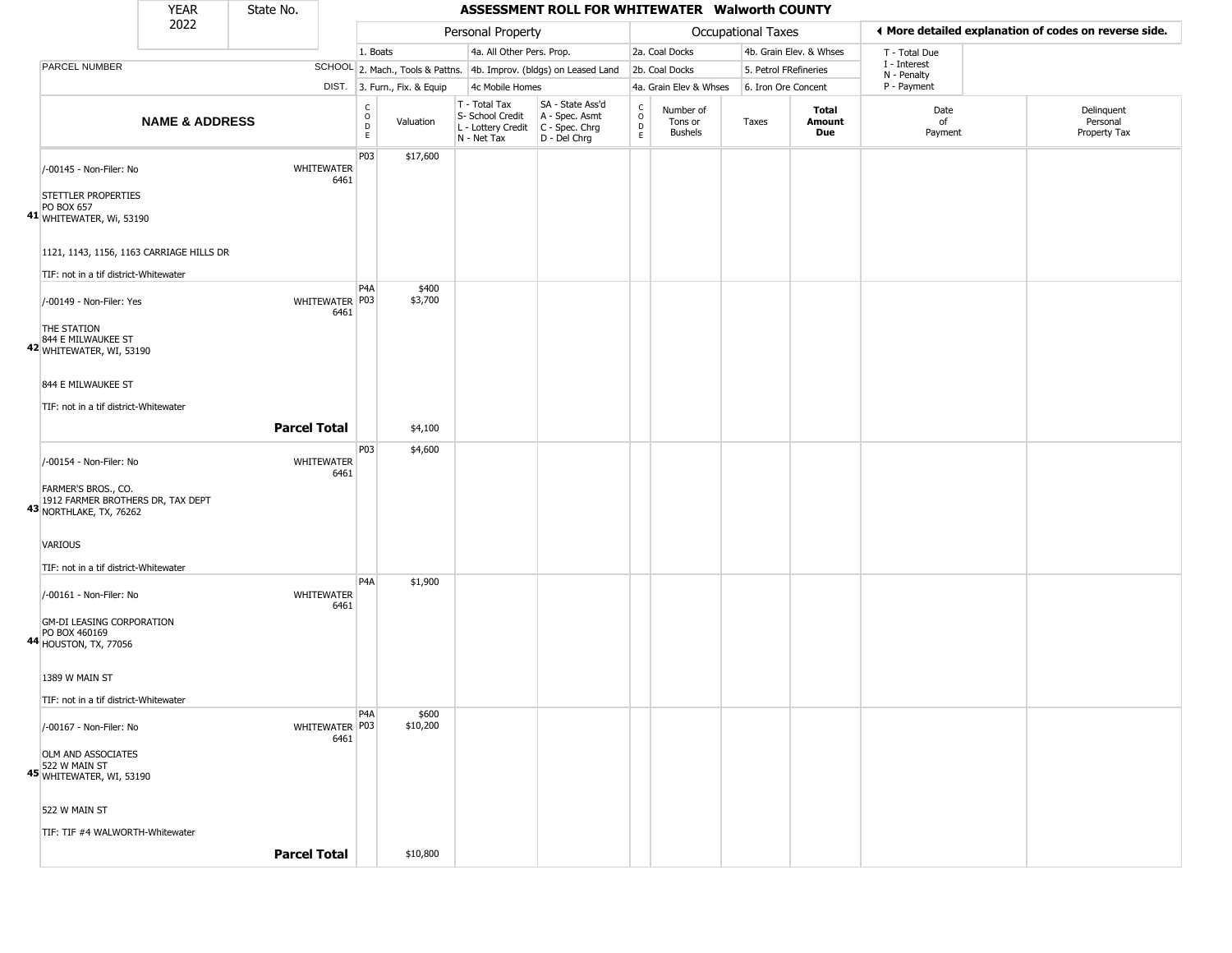|                                                                                                              | <b>YEAR</b>               | State No.           |                           |                                                 |                              |                                                                        | ASSESSMENT ROLL FOR WHITEWATER Walworth COUNTY                       |                                              |                                        |                    |                         |                             |                                                       |
|--------------------------------------------------------------------------------------------------------------|---------------------------|---------------------|---------------------------|-------------------------------------------------|------------------------------|------------------------------------------------------------------------|----------------------------------------------------------------------|----------------------------------------------|----------------------------------------|--------------------|-------------------------|-----------------------------|-------------------------------------------------------|
|                                                                                                              | 2022                      |                     |                           |                                                 |                              | Personal Property                                                      |                                                                      |                                              |                                        | Occupational Taxes |                         |                             | ◀ More detailed explanation of codes on reverse side. |
|                                                                                                              |                           |                     |                           | 1. Boats                                        |                              | 4a. All Other Pers. Prop.                                              |                                                                      |                                              | 2a. Coal Docks                         |                    | 4b. Grain Elev. & Whses | T - Total Due               |                                                       |
| PARCEL NUMBER                                                                                                |                           |                     |                           |                                                 |                              |                                                                        | SCHOOL 2. Mach., Tools & Pattns. 4b. Improv. (bldgs) on Leased Land  |                                              | 2b. Coal Docks                         |                    | 5. Petrol FRefineries   | I - Interest<br>N - Penalty |                                                       |
|                                                                                                              |                           |                     |                           |                                                 | DIST. 3. Furn., Fix. & Equip | 4c Mobile Homes                                                        |                                                                      |                                              | 4a. Grain Elev & Whses                 |                    | 6. Iron Ore Concent     | P - Payment                 |                                                       |
|                                                                                                              | <b>NAME &amp; ADDRESS</b> |                     |                           | $\begin{array}{c} C \\ O \\ D \\ E \end{array}$ | Valuation                    | T - Total Tax<br>S- School Credit<br>L - Lottery Credit<br>N - Net Tax | SA - State Ass'd<br>A - Spec. Asmt<br>C - Spec. Chrg<br>D - Del Chrg | $\mathsf{C}$<br>$\circ$<br>$\mathsf{D}$<br>E | Number of<br>Tons or<br><b>Bushels</b> | Taxes              | Total<br>Amount<br>Due  | Date<br>of<br>Payment       | Delinquent<br>Personal<br>Property Tax                |
| /-00170 - Non-Filer: No<br>WHITEWATER FAMILY DENTISTRY<br>4607 ROYAL DR<br>46 EAU CLAIRE, WI, 54701          |                           |                     | WHITEWATER P03<br>6461    | P <sub>4</sub> A                                | \$500<br>\$64,500            |                                                                        |                                                                      |                                              |                                        |                    |                         |                             |                                                       |
| 1515 W MAIN ST<br>TIF: TID #14 Walworth-Whitewater                                                           |                           |                     |                           |                                                 |                              |                                                                        |                                                                      |                                              |                                        |                    |                         |                             |                                                       |
|                                                                                                              |                           | <b>Parcel Total</b> |                           |                                                 | \$65,000                     |                                                                        |                                                                      |                                              |                                        |                    |                         |                             |                                                       |
| /-00175 - Non-Filer: Yes<br><b>BROOKDALE MANOR ONE</b><br>PO BOX 239<br>47 WHITEWATER, WI, 53190             |                           |                     | WHITEWATER P03<br>6461    | P <sub>4</sub> A                                | \$300<br>\$6,700             |                                                                        |                                                                      |                                              |                                        |                    |                         |                             |                                                       |
| 1061 W BLACKHAWK #108<br>TIF: not in a tif district-Whitewater                                               |                           |                     |                           |                                                 |                              |                                                                        |                                                                      |                                              |                                        |                    |                         |                             |                                                       |
|                                                                                                              |                           | <b>Parcel Total</b> |                           |                                                 | \$7,000                      |                                                                        |                                                                      |                                              |                                        |                    |                         |                             |                                                       |
| /-00176 - Non-Filer: No<br>MCDONALDS #3374<br>N3250 COUNTY RD J<br><b>48 POYNETTE, WI, 53955</b>             |                           |                     | WHITEWATER P03<br>6461    | P <sub>4</sub> A                                | \$300<br>\$92,500            |                                                                        |                                                                      |                                              |                                        |                    |                         |                             |                                                       |
| 1069 W MAIN ST<br>TIF: not in a tif district-Whitewater                                                      |                           |                     |                           |                                                 |                              |                                                                        |                                                                      |                                              |                                        |                    |                         |                             |                                                       |
|                                                                                                              |                           | <b>Parcel Total</b> |                           |                                                 | \$92,800                     |                                                                        |                                                                      |                                              |                                        |                    |                         |                             |                                                       |
| /-00178 - Non-Filer: Yes<br>GOURMET SUBS OF WHITEWATER, INC<br>256 TALISMAN DR<br>49 CRYSTAL LAKE, IL, 60012 |                           |                     | WHITEWATER P03<br>6461    | P <sub>4</sub> A                                | \$1,800<br>\$38,100          |                                                                        |                                                                      |                                              |                                        |                    |                         |                             |                                                       |
| 1139 W MAIN ST                                                                                               |                           |                     |                           |                                                 |                              |                                                                        |                                                                      |                                              |                                        |                    |                         |                             |                                                       |
| TIF: TIF #4 WALWORTH-Whitewater                                                                              |                           | <b>Parcel Total</b> |                           |                                                 | \$39,900                     |                                                                        |                                                                      |                                              |                                        |                    |                         |                             |                                                       |
| /-00181 - Non-Filer: No                                                                                      |                           |                     | <b>WHITEWATER</b><br>6461 | P <sub>4</sub> A                                | \$11,900                     |                                                                        |                                                                      |                                              |                                        |                    |                         |                             |                                                       |
| LAMAR ADVERTISING OF JANESVILLE<br>PO BOX 66338<br>50 BATON ROUGE, LA, 70896                                 |                           |                     |                           |                                                 |                              |                                                                        |                                                                      |                                              |                                        |                    |                         |                             |                                                       |
| VARIOUS                                                                                                      |                           |                     |                           |                                                 |                              |                                                                        |                                                                      |                                              |                                        |                    |                         |                             |                                                       |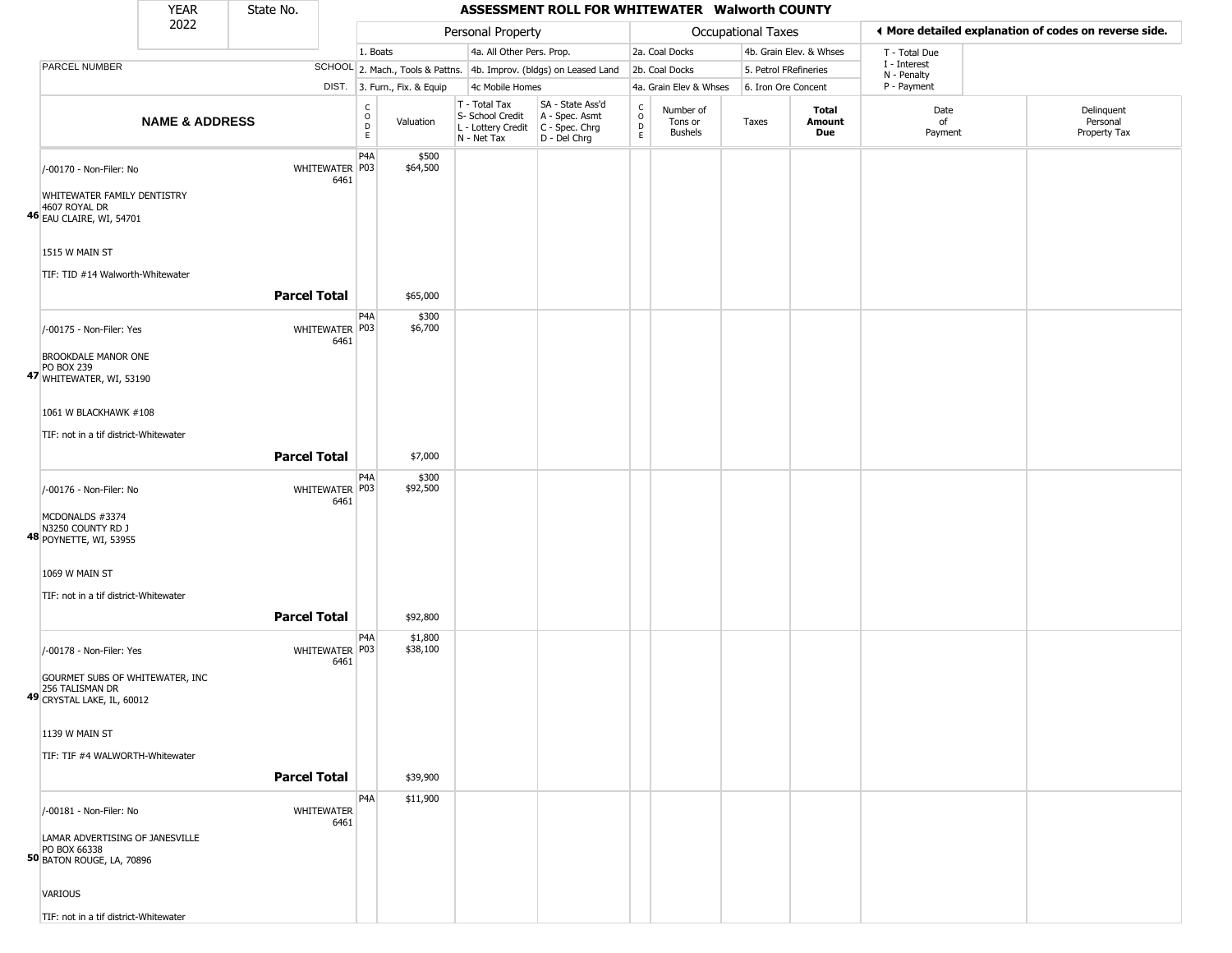|                                                                                        | <b>YEAR</b>               | State No.           |                           |                                        |                              |                                                                        | ASSESSMENT ROLL FOR WHITEWATER Walworth COUNTY                       |                                |                                        |                       |                         |                             |                                                       |
|----------------------------------------------------------------------------------------|---------------------------|---------------------|---------------------------|----------------------------------------|------------------------------|------------------------------------------------------------------------|----------------------------------------------------------------------|--------------------------------|----------------------------------------|-----------------------|-------------------------|-----------------------------|-------------------------------------------------------|
|                                                                                        | 2022                      |                     |                           |                                        |                              | Personal Property                                                      |                                                                      |                                |                                        | Occupational Taxes    |                         |                             | ♦ More detailed explanation of codes on reverse side. |
|                                                                                        |                           |                     |                           | 1. Boats                               |                              | 4a. All Other Pers. Prop.                                              |                                                                      |                                | 2a. Coal Docks                         |                       | 4b. Grain Elev. & Whses | T - Total Due               |                                                       |
| PARCEL NUMBER                                                                          |                           |                     |                           |                                        |                              |                                                                        | SCHOOL 2. Mach., Tools & Pattns. 4b. Improv. (bldgs) on Leased Land  |                                | 2b. Coal Docks                         | 5. Petrol FRefineries |                         | I - Interest<br>N - Penalty |                                                       |
|                                                                                        |                           |                     |                           |                                        | DIST. 3. Furn., Fix. & Equip | 4c Mobile Homes                                                        |                                                                      |                                | 4a. Grain Elev & Whses                 | 6. Iron Ore Concent   |                         | P - Payment                 |                                                       |
|                                                                                        | <b>NAME &amp; ADDRESS</b> |                     |                           | $_{\rm o}^{\rm c}$<br>$\mathsf D$<br>E | Valuation                    | T - Total Tax<br>S- School Credit<br>L - Lottery Credit<br>N - Net Tax | SA - State Ass'd<br>A - Spec. Asmt<br>C - Spec. Chrg<br>D - Del Chrg | $\rm _o^C$<br>$\mathsf D$<br>E | Number of<br>Tons or<br><b>Bushels</b> | Taxes                 | Total<br>Amount<br>Due  | Date<br>of<br>Payment       | Delinquent<br>Personal<br>Property Tax                |
| /-00189 - Non-Filer: Yes                                                               |                           |                     | <b>WHITEWATER</b><br>6461 | P03                                    | \$13,100                     |                                                                        |                                                                      |                                |                                        |                       |                         |                             |                                                       |
| BROTOLOC SOUTH, INC<br>209 S TAFT ST<br>51 WHITEWATER, WI, 53190                       |                           |                     |                           |                                        |                              |                                                                        |                                                                      |                                |                                        |                       |                         |                             |                                                       |
| 209 S TAFT ST                                                                          |                           |                     |                           |                                        |                              |                                                                        |                                                                      |                                |                                        |                       |                         |                             |                                                       |
| TIF: not in a tif district-Whitewater                                                  |                           |                     |                           |                                        |                              |                                                                        |                                                                      |                                |                                        |                       |                         |                             |                                                       |
| /-00190 - Non-Filer: Yes                                                               |                           |                     | <b>WHITEWATER</b><br>6461 | P03                                    | \$1,700                      |                                                                        |                                                                      |                                |                                        |                       |                         |                             |                                                       |
| <b>BRASS RAIL, THE</b><br>130 W MAIN ST<br>52 WHITEWATER, Wi, 53190                    |                           |                     |                           |                                        |                              |                                                                        |                                                                      |                                |                                        |                       |                         |                             |                                                       |
| 130 W MAIN ST                                                                          |                           |                     |                           |                                        |                              |                                                                        |                                                                      |                                |                                        |                       |                         |                             |                                                       |
| TIF: TID #12 Walworth-Whitewater                                                       |                           |                     |                           |                                        |                              |                                                                        |                                                                      |                                |                                        |                       |                         |                             |                                                       |
| /-00193 - Non-Filer: No                                                                |                           |                     | WHITEWATER P03<br>6461    | P4A                                    | \$600<br>\$9,400             |                                                                        |                                                                      |                                |                                        |                       |                         |                             |                                                       |
| WHITEWATER VETERINARY HOSPITAL, SC<br>527 S. JANESVILLE ST<br>53 WHITEWATER, WI, 53190 |                           |                     |                           |                                        |                              |                                                                        |                                                                      |                                |                                        |                       |                         |                             |                                                       |
| 527 S JANESVILLE ST<br>TIF: not in a tif district-Whitewater                           |                           |                     |                           |                                        |                              |                                                                        |                                                                      |                                |                                        |                       |                         |                             |                                                       |
|                                                                                        |                           |                     |                           |                                        |                              |                                                                        |                                                                      |                                |                                        |                       |                         |                             |                                                       |
|                                                                                        |                           | <b>Parcel Total</b> |                           |                                        | \$10,000                     |                                                                        |                                                                      |                                |                                        |                       |                         |                             |                                                       |
| /-00197 - Non-Filer: No                                                                |                           |                     | WHITEWATER P4A<br>6461    | P03                                    | \$6,200<br>\$10,700          |                                                                        |                                                                      |                                |                                        |                       |                         |                             |                                                       |
| WINCHESTER TRUE VALUE<br>1415 W MAIN ST<br>54 WHITEWATER, WI, 53190                    |                           |                     |                           |                                        |                              |                                                                        |                                                                      |                                |                                        |                       |                         |                             |                                                       |
| 1415 W MAIN ST                                                                         |                           |                     |                           |                                        |                              |                                                                        |                                                                      |                                |                                        |                       |                         |                             |                                                       |
| TIF: TIF #4 WALWORTH-Whitewater                                                        |                           |                     |                           |                                        |                              |                                                                        |                                                                      |                                |                                        |                       |                         |                             |                                                       |
|                                                                                        |                           | <b>Parcel Total</b> |                           |                                        | \$16,900                     |                                                                        |                                                                      |                                |                                        |                       |                         |                             |                                                       |
| /-00201 - Non-Filer: Yes                                                               |                           |                     | WHITEWATER P03<br>6461    | P4A                                    | \$500<br>\$1,000             |                                                                        |                                                                      |                                |                                        |                       |                         |                             |                                                       |
| <b>KASPAR INSURANCE</b><br>239 E. Milwaukee St.<br>55 Whitewater, WI, 53190            |                           |                     |                           |                                        |                              |                                                                        |                                                                      |                                |                                        |                       |                         |                             |                                                       |
| 239 E Milwaukee St                                                                     |                           |                     |                           |                                        |                              |                                                                        |                                                                      |                                |                                        |                       |                         |                             |                                                       |
| TIF: TIF #4 WALWORTH-Whitewater                                                        |                           |                     |                           |                                        |                              |                                                                        |                                                                      |                                |                                        |                       |                         |                             |                                                       |
|                                                                                        |                           | <b>Parcel Total</b> |                           |                                        | \$1,500                      |                                                                        |                                                                      |                                |                                        |                       |                         |                             |                                                       |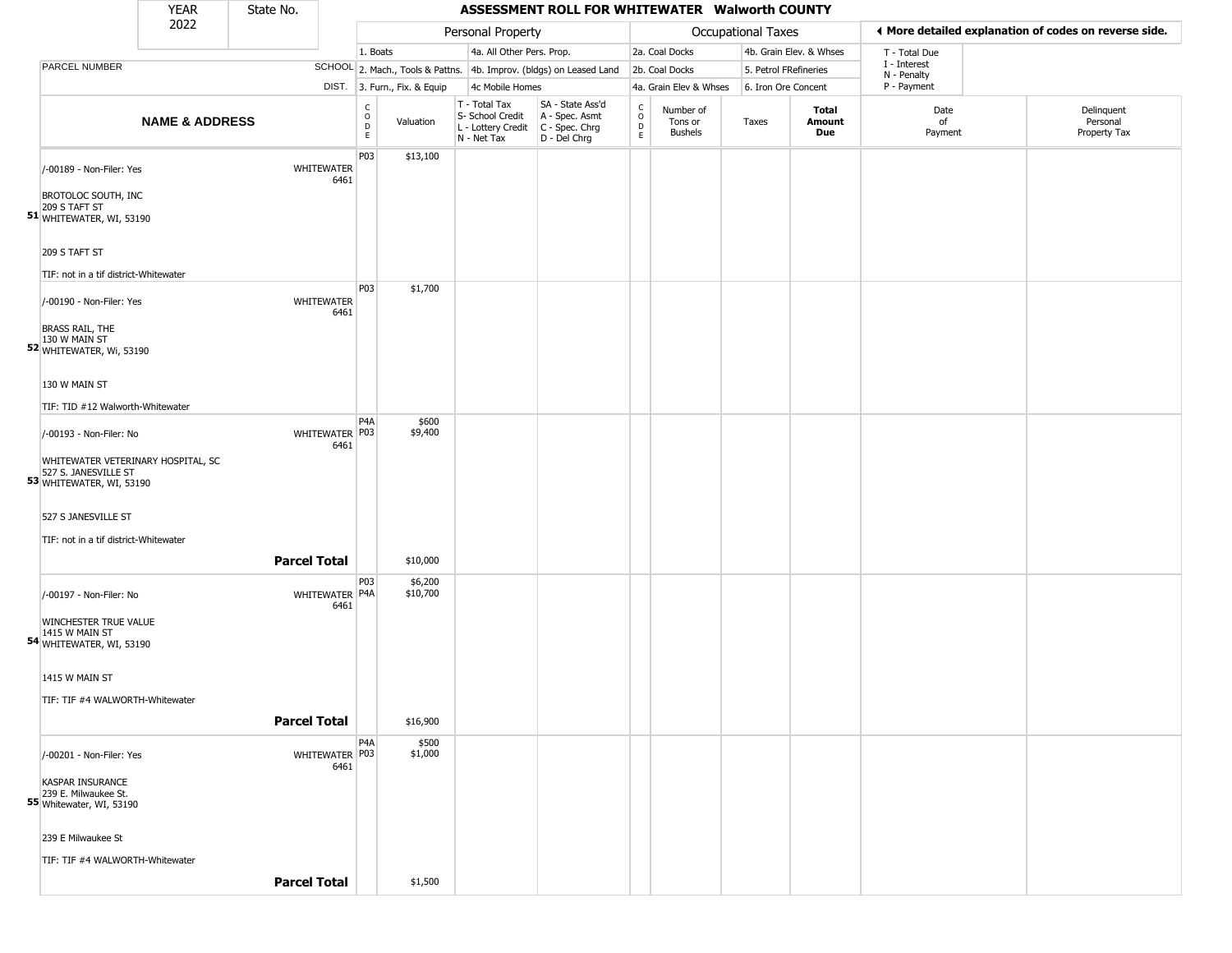|                                                                                                           | <b>YEAR</b>               | State No.           |                                            |                              |                                                                        | ASSESSMENT ROLL FOR WHITEWATER Walworth COUNTY                       |                                   |                                        |                       |                         |                             |                                                       |
|-----------------------------------------------------------------------------------------------------------|---------------------------|---------------------|--------------------------------------------|------------------------------|------------------------------------------------------------------------|----------------------------------------------------------------------|-----------------------------------|----------------------------------------|-----------------------|-------------------------|-----------------------------|-------------------------------------------------------|
|                                                                                                           | 2022                      |                     |                                            |                              | Personal Property                                                      |                                                                      |                                   |                                        | Occupational Taxes    |                         |                             | ◀ More detailed explanation of codes on reverse side. |
|                                                                                                           |                           |                     |                                            | 1. Boats                     | 4a. All Other Pers. Prop.                                              |                                                                      |                                   | 2a. Coal Docks                         |                       | 4b. Grain Elev. & Whses | T - Total Due               |                                                       |
| PARCEL NUMBER                                                                                             |                           |                     |                                            |                              |                                                                        | SCHOOL 2. Mach., Tools & Pattns. 4b. Improv. (bldgs) on Leased Land  |                                   | 2b. Coal Docks                         | 5. Petrol FRefineries |                         | I - Interest<br>N - Penalty |                                                       |
|                                                                                                           |                           |                     |                                            | DIST. 3. Furn., Fix. & Equip | 4c Mobile Homes                                                        |                                                                      |                                   | 4a. Grain Elev & Whses                 | 6. Iron Ore Concent   |                         | P - Payment                 |                                                       |
|                                                                                                           | <b>NAME &amp; ADDRESS</b> |                     | $\frac{c}{0}$<br>$\mathsf D$<br>E          | Valuation                    | T - Total Tax<br>S- School Credit<br>L - Lottery Credit<br>N - Net Tax | SA - State Ass'd<br>A - Spec. Asmt<br>C - Spec. Chrg<br>D - Del Chrg | $\rm_{o}^{c}$<br>$\mathsf D$<br>E | Number of<br>Tons or<br><b>Bushels</b> | Taxes                 | Total<br>Amount<br>Due  | Date<br>of<br>Payment       | Delinquent<br>Personal<br>Property Tax                |
| /-00205 - Non-Filer: No<br>FOUR WINDS SALONS, LLC<br>1257 FOUR WINDS WAY<br><b>56 HARTLAND, WI, 53029</b> |                           |                     | P03<br>WHITEWATER P4A<br>6461              | \$900<br>\$5,000             |                                                                        |                                                                      |                                   |                                        |                       |                         |                             |                                                       |
| 1139 W MAIN ST<br>TIF: not in a tif district-Whitewater                                                   |                           |                     |                                            |                              |                                                                        |                                                                      |                                   |                                        |                       |                         |                             |                                                       |
|                                                                                                           |                           | <b>Parcel Total</b> |                                            | \$5,900                      |                                                                        |                                                                      |                                   |                                        |                       |                         |                             |                                                       |
| /-00209 - Non-Filer: Yes<br>JESSICA'S FAMILY RESTAURANT                                                   |                           |                     | P03<br>WHITEWATER<br>6461                  | \$4,000                      |                                                                        |                                                                      |                                   |                                        |                       |                         |                             |                                                       |
| 140 W MAIN ST<br>57 WHITEWATER, WI, 53190<br>140 W MAIN ST                                                |                           |                     |                                            |                              |                                                                        |                                                                      |                                   |                                        |                       |                         |                             |                                                       |
|                                                                                                           |                           |                     |                                            |                              |                                                                        |                                                                      |                                   |                                        |                       |                         |                             |                                                       |
| TIF: TID #12 Walworth-Whitewater<br>/-00237 - Non-Filer: No<br>FIRE STATION 1, LLC                        |                           |                     | P <sub>4</sub> A<br>WHITEWATER P03<br>6461 | \$0<br>\$900                 |                                                                        |                                                                      |                                   |                                        |                       |                         |                             |                                                       |
| 58 140 W CENTER ST<br>58 WHITEWATER, WI, 53190<br>140 W CENTER ST                                         |                           |                     |                                            |                              |                                                                        |                                                                      |                                   |                                        |                       |                         |                             |                                                       |
| TIF: TID #12 Walworth-Whitewater                                                                          |                           |                     |                                            |                              |                                                                        |                                                                      |                                   |                                        |                       |                         |                             |                                                       |
|                                                                                                           |                           | <b>Parcel Total</b> | P03                                        | \$900<br>\$3,400             |                                                                        |                                                                      |                                   |                                        |                       |                         |                             |                                                       |
| /-00242 - Non-Filer: Yes<br>China House Restaurant                                                        |                           |                     | <b>WHITEWATER</b><br>6461                  |                              |                                                                        |                                                                      |                                   |                                        |                       |                         |                             |                                                       |
| 1128 W. Main St.<br>59 Whitewater, WI, 53190                                                              |                           |                     |                                            |                              |                                                                        |                                                                      |                                   |                                        |                       |                         |                             |                                                       |
| 1128 W Main St.                                                                                           |                           |                     |                                            |                              |                                                                        |                                                                      |                                   |                                        |                       |                         |                             |                                                       |
| TIF: not in a tif district-Whitewater                                                                     |                           |                     |                                            |                              |                                                                        |                                                                      |                                   |                                        |                       |                         |                             |                                                       |
| /-00245 - Non-Filer: No                                                                                   |                           |                     | Stat<br>WHITEWATER e<br>$6461$ Ass<br>ess  | \$0                          |                                                                        |                                                                      |                                   |                                        |                       |                         |                             |                                                       |
| COBURN COMPANY INC<br>PO BOX 147<br>60 WHITEWATER, WI, 53190                                              |                           |                     | ed                                         |                              |                                                                        |                                                                      |                                   |                                        |                       |                         |                             |                                                       |
| 1170 UNIVERSAL BLVD                                                                                       |                           |                     |                                            |                              |                                                                        |                                                                      |                                   |                                        |                       |                         |                             |                                                       |

×.

TIF: TIF #4 WALWORTH-Whitewater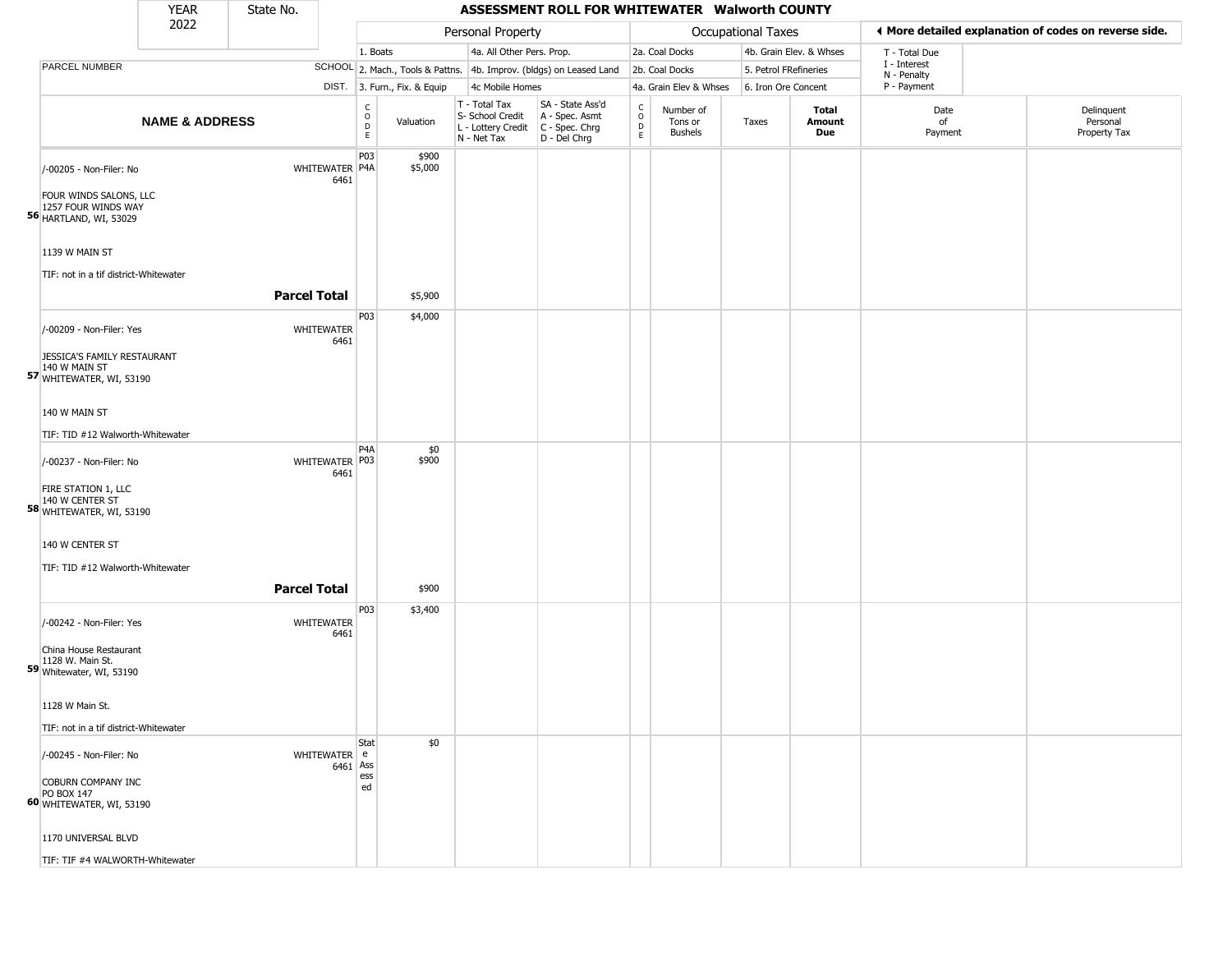|                                                                                     | <b>YEAR</b>               | State No.           |                          |                                        |                              |                                                                        | ASSESSMENT ROLL FOR WHITEWATER Walworth COUNTY                       |                                                       |                                        |                           |                         |                             |                                                       |
|-------------------------------------------------------------------------------------|---------------------------|---------------------|--------------------------|----------------------------------------|------------------------------|------------------------------------------------------------------------|----------------------------------------------------------------------|-------------------------------------------------------|----------------------------------------|---------------------------|-------------------------|-----------------------------|-------------------------------------------------------|
|                                                                                     | 2022                      |                     |                          |                                        |                              | Personal Property                                                      |                                                                      |                                                       |                                        | <b>Occupational Taxes</b> |                         |                             | ♦ More detailed explanation of codes on reverse side. |
|                                                                                     |                           |                     |                          | 1. Boats                               |                              | 4a. All Other Pers. Prop.                                              |                                                                      |                                                       | 2a. Coal Docks                         |                           | 4b. Grain Elev. & Whses | T - Total Due               |                                                       |
| PARCEL NUMBER                                                                       |                           |                     |                          |                                        |                              |                                                                        | SCHOOL 2. Mach., Tools & Pattns. 4b. Improv. (bldgs) on Leased Land  |                                                       | 2b. Coal Docks                         | 5. Petrol FRefineries     |                         | I - Interest<br>N - Penalty |                                                       |
|                                                                                     |                           |                     |                          |                                        | DIST. 3. Furn., Fix. & Equip | 4c Mobile Homes                                                        |                                                                      |                                                       | 4a. Grain Elev & Whses                 | 6. Iron Ore Concent       |                         | P - Payment                 |                                                       |
|                                                                                     | <b>NAME &amp; ADDRESS</b> |                     |                          | $_{\rm o}^{\rm c}$<br>D<br>$\mathsf E$ | Valuation                    | T - Total Tax<br>S- School Credit<br>L - Lottery Credit<br>N - Net Tax | SA - State Ass'd<br>A - Spec. Asmt<br>C - Spec. Chrg<br>D - Del Chrg | $\int_{0}^{c}$<br>$\mathrel{\mathsf{D}}_{\mathsf{E}}$ | Number of<br>Tons or<br><b>Bushels</b> | Taxes                     | Total<br>Amount<br>Due  | Date<br>of<br>Payment       | Delinquent<br>Personal<br>Property Tax                |
| /-00246 - Non-Filer: No<br><b>COLLEGE PUB LLC</b><br>202 WHITEWATER ST              |                           |                     | WHITEWATER P03<br>6461   | P <sub>4</sub> A                       | \$3,500<br>\$16,200          |                                                                        |                                                                      |                                                       |                                        |                           |                         |                             |                                                       |
| 61 WHITEWATER, WI, 53190<br>202 WHITEWATER ST<br>TIF: TID #12 Walworth-Whitewater   |                           |                     |                          |                                        |                              |                                                                        |                                                                      |                                                       |                                        |                           |                         |                             |                                                       |
|                                                                                     |                           | <b>Parcel Total</b> |                          |                                        | \$19,700                     |                                                                        |                                                                      |                                                       |                                        |                           |                         |                             |                                                       |
| /-00249 - Non-Filer: No<br>PREMIER BANK                                             |                           |                     | WHITEWATER   P03<br>6461 | P4A                                    | \$25,200<br>\$69,300         |                                                                        |                                                                      |                                                       |                                        |                           |                         |                             |                                                       |
| 70 N MAIN ST<br>62 FORT ATKINSON, WI, 53538                                         |                           |                     |                          |                                        |                              |                                                                        |                                                                      |                                                       |                                        |                           |                         |                             |                                                       |
| 200 S. FREMONT ST                                                                   |                           |                     |                          |                                        |                              |                                                                        |                                                                      |                                                       |                                        |                           |                         |                             |                                                       |
| TIF: TIF #4 WALWORTH-Whitewater                                                     |                           |                     |                          |                                        |                              |                                                                        |                                                                      |                                                       |                                        |                           |                         |                             |                                                       |
|                                                                                     |                           | <b>Parcel Total</b> |                          |                                        | \$94,500                     |                                                                        |                                                                      |                                                       |                                        |                           |                         |                             |                                                       |
| /-00253 - Non-Filer: Yes                                                            |                           |                     | WHITEWATER<br>6461       | P03                                    | \$4,000                      |                                                                        |                                                                      |                                                       |                                        |                           |                         |                             |                                                       |
| ABILITIES, INC<br>PO BOX 84<br>63 FORT ATKINSON, WI, 53538                          |                           |                     |                          |                                        |                              |                                                                        |                                                                      |                                                       |                                        |                           |                         |                             |                                                       |
| 204 N JEFFERSON ST<br>TIF: not in a tif district-Whitewater                         |                           |                     |                          |                                        |                              |                                                                        |                                                                      |                                                       |                                        |                           |                         |                             |                                                       |
| /-00254 - Non-Filer: No<br>JACOB LEISER PAINTING, LLC                               |                           |                     | WHITEWATER P03<br>6461   | P <sub>4</sub> A                       | \$100<br>\$2,600             |                                                                        |                                                                      |                                                       |                                        |                           |                         |                             |                                                       |
| 301 E. Main St.<br>64 Whitewater, WI, 53190                                         |                           |                     |                          |                                        |                              |                                                                        |                                                                      |                                                       |                                        |                           |                         |                             |                                                       |
| 301 E Main St.                                                                      |                           |                     |                          |                                        |                              |                                                                        |                                                                      |                                                       |                                        |                           |                         |                             |                                                       |
| TIF: TIF #4 WALWORTH-Whitewater                                                     |                           |                     |                          |                                        |                              |                                                                        |                                                                      |                                                       |                                        |                           |                         |                             |                                                       |
|                                                                                     |                           | <b>Parcel Total</b> |                          |                                        | \$2,700                      |                                                                        |                                                                      |                                                       |                                        |                           |                         |                             |                                                       |
| /-00261 - Non-Filer: Yes                                                            |                           |                     | WHITEWATER P03<br>6461   | P <sub>4</sub> A                       | \$2,800<br>\$4,500           |                                                                        |                                                                      |                                                       |                                        |                           |                         |                             |                                                       |
| DALE'S BOOTERY, LLC<br><b>65</b> 155 W. Main St.<br><b>65</b> Whitewater, WI, 53190 |                           |                     |                          |                                        |                              |                                                                        |                                                                      |                                                       |                                        |                           |                         |                             |                                                       |
| 155 W. Main St.                                                                     |                           |                     |                          |                                        |                              |                                                                        |                                                                      |                                                       |                                        |                           |                         |                             |                                                       |
| TIF: TID #12 Walworth-Whitewater                                                    |                           |                     |                          |                                        |                              |                                                                        |                                                                      |                                                       |                                        |                           |                         |                             |                                                       |
|                                                                                     |                           | <b>Parcel Total</b> |                          |                                        | \$7,300                      |                                                                        |                                                                      |                                                       |                                        |                           |                         |                             |                                                       |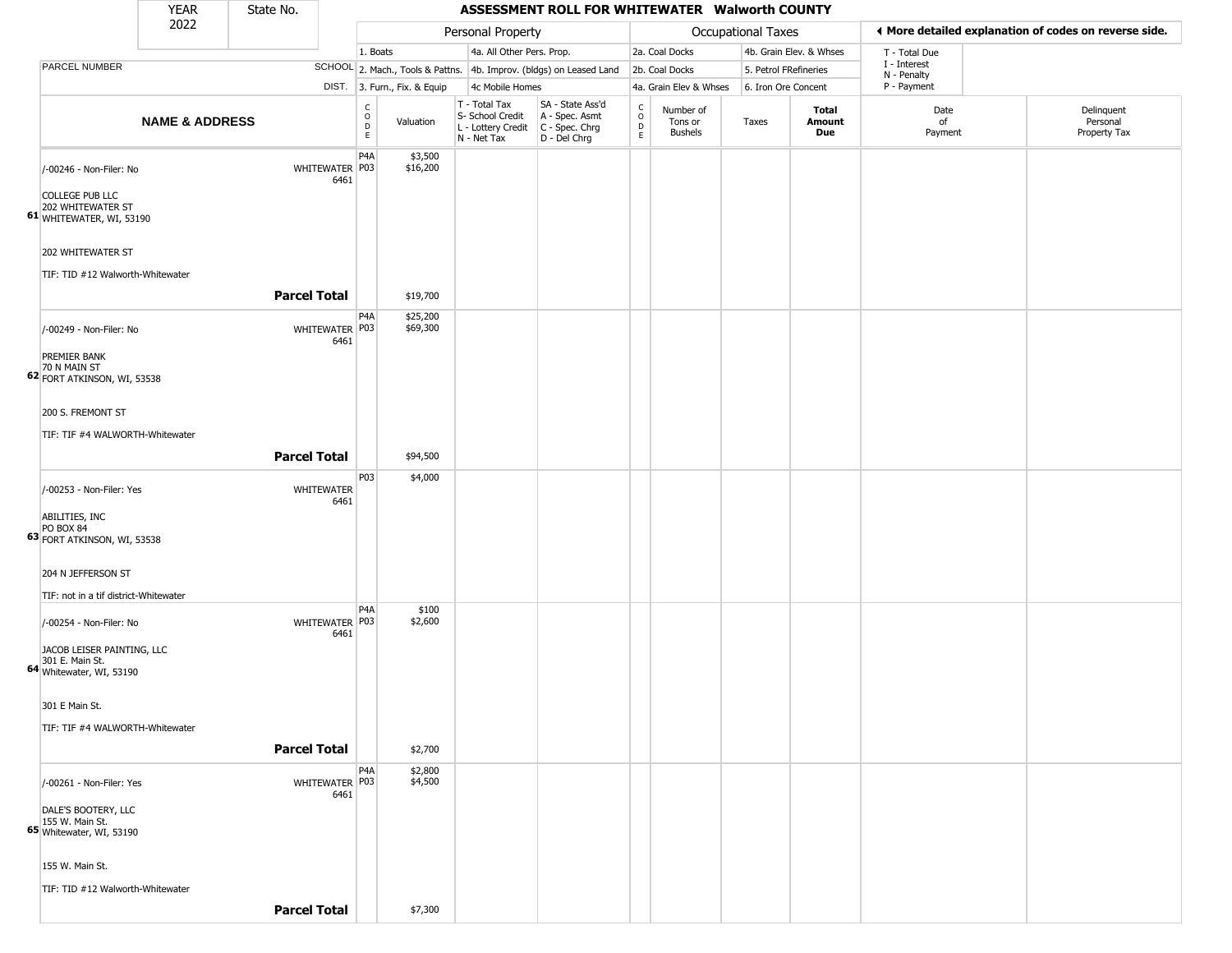|                                                                                                                                                            | <b>YEAR</b>               | State No.              |                         |                              |                                                                                         | ASSESSMENT ROLL FOR WHITEWATER Walworth COUNTY                      |                                                          |                                        |                           |                         |                             |                                                       |
|------------------------------------------------------------------------------------------------------------------------------------------------------------|---------------------------|------------------------|-------------------------|------------------------------|-----------------------------------------------------------------------------------------|---------------------------------------------------------------------|----------------------------------------------------------|----------------------------------------|---------------------------|-------------------------|-----------------------------|-------------------------------------------------------|
|                                                                                                                                                            | 2022                      |                        |                         |                              | Personal Property                                                                       |                                                                     |                                                          |                                        | <b>Occupational Taxes</b> |                         |                             | ◀ More detailed explanation of codes on reverse side. |
|                                                                                                                                                            |                           |                        | 1. Boats                |                              | 4a. All Other Pers. Prop.                                                               |                                                                     |                                                          | 2a. Coal Docks                         |                           | 4b. Grain Elev. & Whses | T - Total Due               |                                                       |
| PARCEL NUMBER                                                                                                                                              |                           |                        |                         |                              |                                                                                         | SCHOOL 2. Mach., Tools & Pattns. 4b. Improv. (bldgs) on Leased Land |                                                          | 2b. Coal Docks                         | 5. Petrol FRefineries     |                         | I - Interest<br>N - Penalty |                                                       |
|                                                                                                                                                            |                           |                        |                         | DIST. 3. Furn., Fix. & Equip | 4c Mobile Homes                                                                         |                                                                     |                                                          | 4a. Grain Elev & Whses                 | 6. Iron Ore Concent       |                         | P - Payment                 |                                                       |
|                                                                                                                                                            | <b>NAME &amp; ADDRESS</b> |                        | C<br>$\circ$<br>D<br>E. | Valuation                    | T - Total Tax<br>S- School Credit<br>L - Lottery Credit   C - Spec. Chrg<br>N - Net Tax | SA - State Ass'd<br>A - Spec. Asmt<br>D - Del Chrg                  | c<br>$\mathsf{o}$<br>$\mathrel{\mathsf{D}}_{\mathsf{E}}$ | Number of<br>Tons or<br><b>Bushels</b> | Taxes                     | Total<br>Amount<br>Due  | Date<br>of<br>Payment       | Delinquent<br>Personal<br>Property Tax                |
| /-00270 - Non-Filer: Yes<br>HALLMARK MARKETING COMPANY, LLC<br>PO BOX 419479 - TAX 407<br>66 KANSAS CITY, MO, 64141-6479                                   |                           | WHITEWATER<br>6461     | P03                     | \$1,200                      |                                                                                         |                                                                     |                                                          |                                        |                           |                         |                             |                                                       |
| 1362 W MAIN ST<br>TIF: not in a tif district-Whitewater                                                                                                    |                           |                        | P <sub>4</sub> A        | \$3,800                      |                                                                                         |                                                                     |                                                          |                                        |                           |                         |                             |                                                       |
| /-00271 - Non-Filer: Yes<br>DLK ENTERPRISES, INC.<br>$PO$ BOX 239<br>67 WHITEWATER, WI, 53190-0063<br>127 HARMONY<br>TIF: not in a tif district-Whitewater |                           | WHITEWATER P03<br>6461 |                         | \$360,300                    |                                                                                         |                                                                     |                                                          |                                        |                           |                         |                             |                                                       |
|                                                                                                                                                            |                           | <b>Parcel Total</b>    |                         | \$364,100                    |                                                                                         |                                                                     |                                                          |                                        |                           |                         |                             |                                                       |
| /-00284 - Non-Filer: No<br>QUALITY CELLULAR CORP<br>425 INVESTMENT COURT<br>68 VERONA, WI, 53593                                                           |                           | WHITEWATER P03<br>6461 | P4A                     | \$1,200<br>\$1,600           |                                                                                         |                                                                     |                                                          |                                        |                           |                         |                             |                                                       |
| 1117 - B W MAIN ST<br>TIF: not in a tif district-Whitewater                                                                                                |                           | <b>Parcel Total</b>    |                         | \$2,800                      |                                                                                         |                                                                     |                                                          |                                        |                           |                         |                             |                                                       |
| /-00285 - Non-Filer: Yes<br>FIRST CITIZENS STATE BANK<br>207 W MAIN ST<br>69 WHITEWATER, WI, 53190                                                         |                           | WHITEWATER P03<br>6461 | P4A                     | \$7,500<br>\$321,600         |                                                                                         |                                                                     |                                                          |                                        |                           |                         |                             |                                                       |
| 207 W MAIN ST<br>TIF: TID #12 Walworth-Whitewater                                                                                                          |                           | <b>Parcel Total</b>    |                         | \$329,100                    |                                                                                         |                                                                     |                                                          |                                        |                           |                         |                             |                                                       |
| /-00287 - Non-Filer: Yes<br>ASSOCIATED BANK, NA<br>433 MAIN ST MS 8227<br><b>70</b> GREEN BAY, WI, 54301                                                   |                           | WHITEWATER P03<br>6461 | P4A                     | \$7,200<br>\$39,100          |                                                                                         |                                                                     |                                                          |                                        |                           |                         |                             |                                                       |
| 219 W CENTER ST                                                                                                                                            |                           |                        |                         |                              |                                                                                         |                                                                     |                                                          |                                        |                           |                         |                             |                                                       |
| TIF: TID #12 Walworth-Whitewater                                                                                                                           |                           | <b>Parcel Total</b>    |                         | \$46,300                     |                                                                                         |                                                                     |                                                          |                                        |                           |                         |                             |                                                       |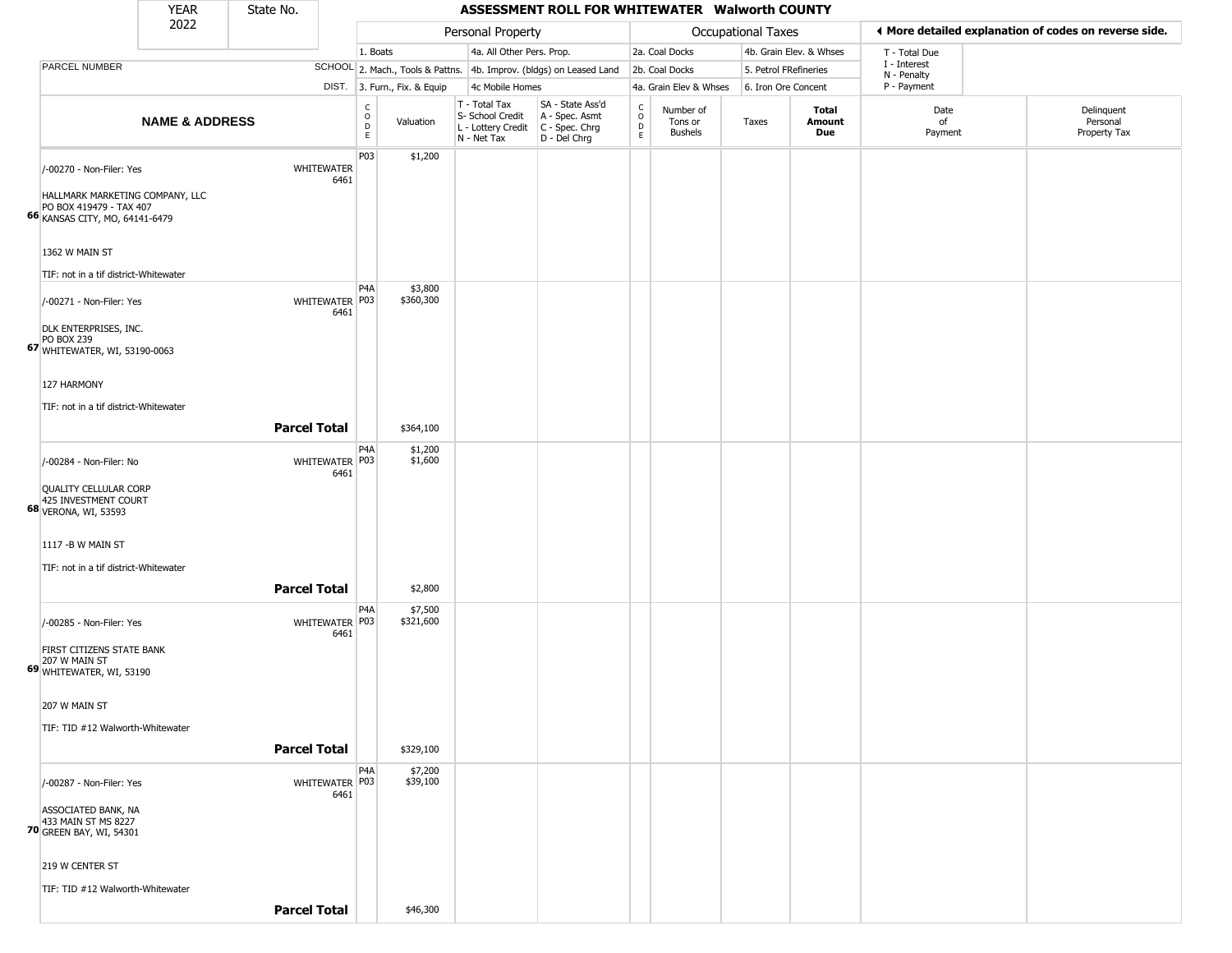|                                                                                                                                                    | <b>YEAR</b>               | State No.           |                           |                              |                              |                                                                          | ASSESSMENT ROLL FOR WHITEWATER Walworth COUNTY                       |                         |                                        |                    |                         |                             |                                                       |
|----------------------------------------------------------------------------------------------------------------------------------------------------|---------------------------|---------------------|---------------------------|------------------------------|------------------------------|--------------------------------------------------------------------------|----------------------------------------------------------------------|-------------------------|----------------------------------------|--------------------|-------------------------|-----------------------------|-------------------------------------------------------|
|                                                                                                                                                    | 2022                      |                     |                           |                              |                              | Personal Property                                                        |                                                                      |                         |                                        | Occupational Taxes |                         |                             | ♦ More detailed explanation of codes on reverse side. |
|                                                                                                                                                    |                           |                     |                           | 1. Boats                     |                              | 4a. All Other Pers. Prop.                                                |                                                                      |                         | 2a. Coal Docks                         |                    | 4b. Grain Elev. & Whses | T - Total Due               |                                                       |
| PARCEL NUMBER                                                                                                                                      |                           |                     |                           |                              |                              |                                                                          | SCHOOL 2. Mach., Tools & Pattns. 4b. Improv. (bldgs) on Leased Land  |                         | 2b. Coal Docks                         |                    | 5. Petrol FRefineries   | I - Interest<br>N - Penalty |                                                       |
|                                                                                                                                                    |                           |                     |                           |                              | DIST. 3. Furn., Fix. & Equip | 4c Mobile Homes                                                          |                                                                      |                         | 4a. Grain Elev & Whses                 |                    | 6. Iron Ore Concent     | P - Payment                 |                                                       |
|                                                                                                                                                    | <b>NAME &amp; ADDRESS</b> |                     |                           | $_{\rm o}^{\rm c}$<br>D<br>E | Valuation                    | $T - Total Tax$<br>S- School Credit<br>L - Lottery Credit<br>N - Net Tax | SA - State Ass'd<br>A - Spec. Asmt<br>C - Spec. Chrg<br>D - Del Chrg | $\frac{C}{O}$<br>D<br>E | Number of<br>Tons or<br><b>Bushels</b> | Taxes              | Total<br>Amount<br>Due  | Date<br>of<br>Payment       | Delinquent<br>Personal<br>Property Tax                |
| /-00288 - Non-Filer: Yes<br>EDWARD D. JONES & CO., LP<br>PO BOX 66528<br>71 St. Louis, MO, 63166                                                   |                           |                     | WHITEWATER P03<br>6461    | P <sub>4</sub> A             | \$600<br>\$6,700             |                                                                          |                                                                      |                         |                                        |                    |                         |                             |                                                       |
| 309 W MAIN ST<br>TIF: not in a tif district-Whitewater                                                                                             |                           |                     |                           |                              |                              |                                                                          |                                                                      |                         |                                        |                    |                         |                             |                                                       |
|                                                                                                                                                    |                           | <b>Parcel Total</b> |                           |                              | \$7,300                      |                                                                          |                                                                      |                         |                                        |                    |                         |                             |                                                       |
| /-00291 - Non-Filer: Yes<br>K-9 Hair Care, Ilc<br>405 W. ANN ST<br>72 Whitewater, WI, 53190<br>104 W CENTER ST<br>TIF: TID #12 Walworth-Whitewater |                           |                     | WHITEWATER P03<br>6461    | P <sub>4</sub> A             | \$1,100<br>\$11,300          |                                                                          |                                                                      |                         |                                        |                    |                         |                             |                                                       |
|                                                                                                                                                    |                           | <b>Parcel Total</b> |                           |                              | \$12,400                     |                                                                          |                                                                      |                         |                                        |                    |                         |                             |                                                       |
| /-00292 - Non-Filer: No<br>CASEY'S MARKETING COMPANY<br>PO BOX 54288<br><b>73 LEXINGTON, KY, 40555</b>                                             |                           |                     | WHITEWATER P03<br>6461    | P <sub>4</sub> A             | \$300<br>\$145,000           |                                                                          |                                                                      |                         |                                        |                    |                         |                             |                                                       |
| 650 E MILWAUKEE ST<br>TIF: not in a tif district-Whitewater                                                                                        |                           | <b>Parcel Total</b> |                           |                              | \$145,300                    |                                                                          |                                                                      |                         |                                        |                    |                         |                             |                                                       |
| /-00297 - Non-Filer: Yes<br>HARRISON, WILLIAMS, & MCDONELL, LLP<br>452 W MAIN ST<br>74 WHITEWATER, WI, 53190                                       |                           |                     | WHITEWATER P03<br>6461    | P <sub>4</sub> A             | \$700<br>\$4,200             |                                                                          |                                                                      |                         |                                        |                    |                         |                             |                                                       |
| 452 W MAIN ST<br>TIF: not in a tif district-Whitewater                                                                                             |                           | <b>Parcel Total</b> |                           |                              | \$4,900                      |                                                                          |                                                                      |                         |                                        |                    |                         |                             |                                                       |
| /-00300 - Non-Filer: No<br><b>GRAYHAWK LEASING, LLC</b><br><b>75</b> 1412 MAIN ST,<br><b>75</b> DALLAS, TX, 75202<br>VARIOUS                       |                           |                     | <b>WHITEWATER</b><br>6461 | P03                          | \$85,400                     |                                                                          |                                                                      |                         |                                        |                    |                         |                             |                                                       |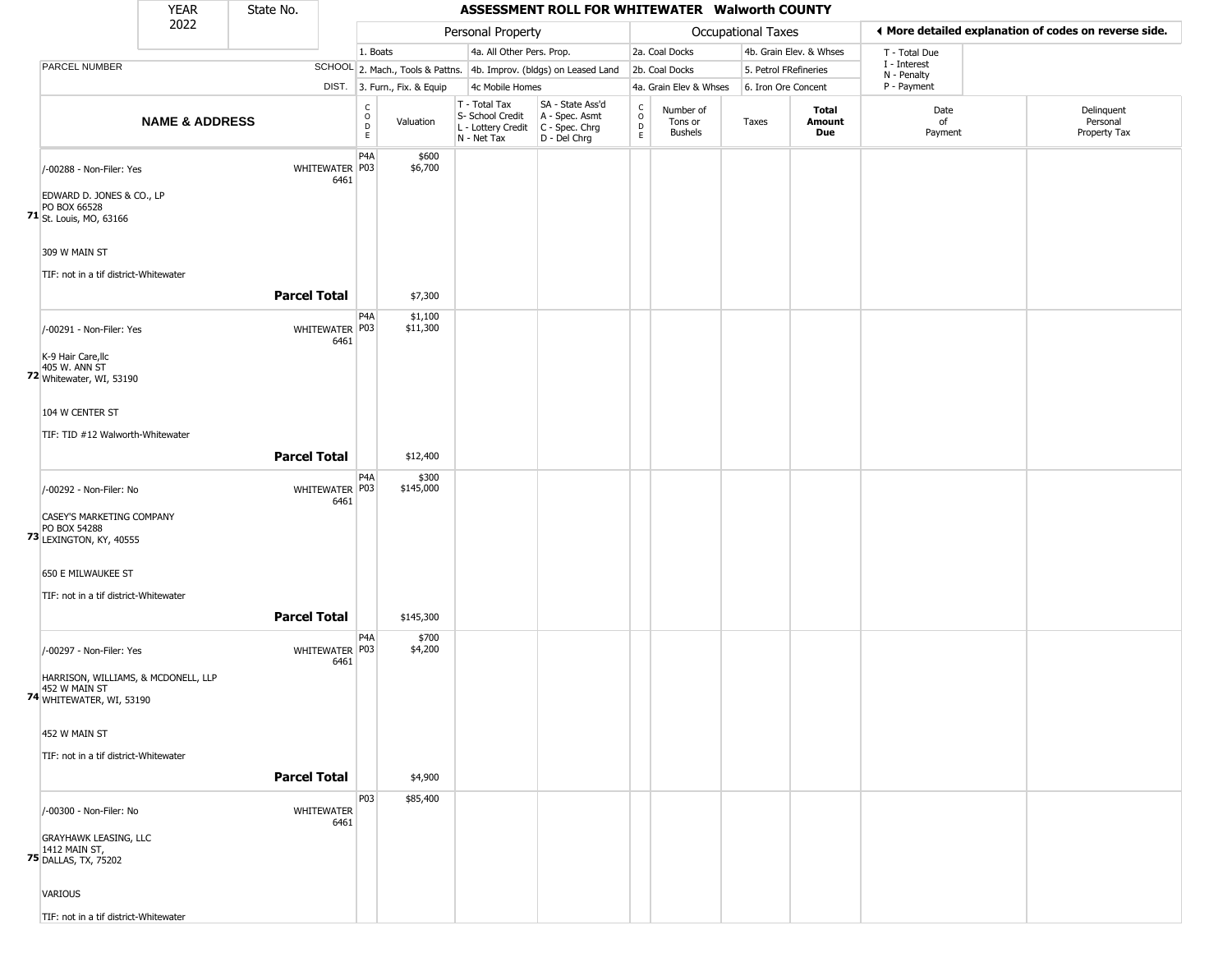|                                                                                             | YEAR                      | State No.           |                               |                                          |                   |                                                                        | ASSESSMENT ROLL FOR WHITEWATER Walworth COUNTY                       |                                               |                                        |                    |                         |                             |                                                       |
|---------------------------------------------------------------------------------------------|---------------------------|---------------------|-------------------------------|------------------------------------------|-------------------|------------------------------------------------------------------------|----------------------------------------------------------------------|-----------------------------------------------|----------------------------------------|--------------------|-------------------------|-----------------------------|-------------------------------------------------------|
|                                                                                             | 2022                      |                     |                               |                                          |                   | Personal Property                                                      |                                                                      |                                               |                                        | Occupational Taxes |                         |                             | ♦ More detailed explanation of codes on reverse side. |
|                                                                                             |                           |                     |                               | 1. Boats                                 |                   | 4a. All Other Pers. Prop.                                              |                                                                      |                                               | 2a. Coal Docks                         |                    | 4b. Grain Elev. & Whses | T - Total Due               |                                                       |
| PARCEL NUMBER                                                                               |                           |                     |                               |                                          |                   |                                                                        | SCHOOL 2. Mach., Tools & Pattns. 4b. Improv. (bldgs) on Leased Land  |                                               | 2b. Coal Docks                         |                    | 5. Petrol FRefineries   | I - Interest<br>N - Penalty |                                                       |
|                                                                                             |                           |                     | DIST. 3. Furn., Fix. & Equip  |                                          |                   | 4c Mobile Homes                                                        |                                                                      |                                               | 4a. Grain Elev & Whses                 |                    | 6. Iron Ore Concent     | P - Payment                 |                                                       |
|                                                                                             | <b>NAME &amp; ADDRESS</b> |                     |                               | $\rm _o^C$<br>$\mathsf D$<br>$\mathsf E$ | Valuation         | T - Total Tax<br>S- School Credit<br>L - Lottery Credit<br>N - Net Tax | SA - State Ass'd<br>A - Spec. Asmt<br>C - Spec. Chrg<br>D - Del Chrg | $\mathsf{C}$<br>$\circ$<br>$\mathsf{D}$<br>E. | Number of<br>Tons or<br><b>Bushels</b> | Taxes              | Total<br>Amount<br>Due  | Date<br>of<br>Payment       | Delinquent<br>Personal<br>Property Tax                |
| /-00301 - Non-Filer: No<br><b>GRAYHAWK LEASING, LLC</b>                                     |                           |                     | <b>WHITEWATER</b><br>6461     | P03                                      | \$12,500          |                                                                        |                                                                      |                                               |                                        |                    |                         |                             |                                                       |
| <b>76</b> 1412 MAIN ST,<br><b>76</b> DALLAS, TX, 75202<br>VARIOUS                           |                           |                     |                               |                                          |                   |                                                                        |                                                                      |                                               |                                        |                    |                         |                             |                                                       |
| TIF: TIF #4 WALWORTH-Whitewater                                                             |                           |                     |                               |                                          |                   |                                                                        |                                                                      |                                               |                                        |                    |                         |                             |                                                       |
| /-00305 - Non-Filer: No<br>AMERIGAS PROPANE LP<br>P.O. Box 1240<br>77 MANCHESTER, NH, 03105 |                           |                     | WHITEWATER<br>6461            | P4A                                      | \$1,000           |                                                                        |                                                                      |                                               |                                        |                    |                         |                             |                                                       |
| <b>VARIOUS</b><br>TIF: not in a tif district-Whitewater                                     |                           |                     |                               |                                          |                   |                                                                        |                                                                      |                                               |                                        |                    |                         |                             |                                                       |
| /-00306 - Non-Filer: No                                                                     |                           |                     | WHITEWATER P03<br>6461        | P <sub>4</sub> A                         | \$200<br>\$5,000  |                                                                        |                                                                      |                                               |                                        |                    |                         |                             |                                                       |
| <b>GUS'S PIZZA PALACE</b><br>W7723 HACKETT RD<br>78 WHITEWATER, WI, 53190                   |                           |                     |                               |                                          |                   |                                                                        |                                                                      |                                               |                                        |                    |                         |                             |                                                       |
| 139 W MAIN ST.<br>TIF: TID #12 Walworth-Whitewater                                          |                           |                     |                               |                                          |                   |                                                                        |                                                                      |                                               |                                        |                    |                         |                             |                                                       |
|                                                                                             |                           | <b>Parcel Total</b> |                               |                                          | \$5,200           |                                                                        |                                                                      |                                               |                                        |                    |                         |                             |                                                       |
| /-00315 - Non-Filer: No<br>AMERIGAS PROPANE LP<br>P.O. Box 1240<br>79 MANCHESTER, NH, 03105 |                           |                     | P03<br>WHITEWATER P4A<br>6461 |                                          | \$700<br>\$11,600 |                                                                        |                                                                      |                                               |                                        |                    |                         |                             |                                                       |
| 656 S. JANESVILLE ST<br>TIF: TID #13 Walworth-Whitewater                                    |                           |                     |                               |                                          |                   |                                                                        |                                                                      |                                               |                                        |                    |                         |                             |                                                       |
|                                                                                             |                           | <b>Parcel Total</b> |                               |                                          | \$12,300          |                                                                        |                                                                      |                                               |                                        |                    |                         |                             |                                                       |
| /-00316 - Non-Filer: Yes                                                                    |                           |                     | WHITEWATER P03<br>6461        | P <sub>4</sub> A                         | \$100<br>\$1,100  |                                                                        |                                                                      |                                               |                                        |                    |                         |                             |                                                       |
| KACHEL ENTERPRISES<br>144 NORTH TRATT ST<br>80 WHITEWATER, WI, 53190                        |                           |                     |                               |                                          |                   |                                                                        |                                                                      |                                               |                                        |                    |                         |                             |                                                       |
| 144 NORTH TRATT ST                                                                          |                           |                     |                               |                                          |                   |                                                                        |                                                                      |                                               |                                        |                    |                         |                             |                                                       |
| TIF: not in a tif district-Whitewater                                                       |                           | <b>Parcel Total</b> |                               |                                          | \$1,200           |                                                                        |                                                                      |                                               |                                        |                    |                         |                             |                                                       |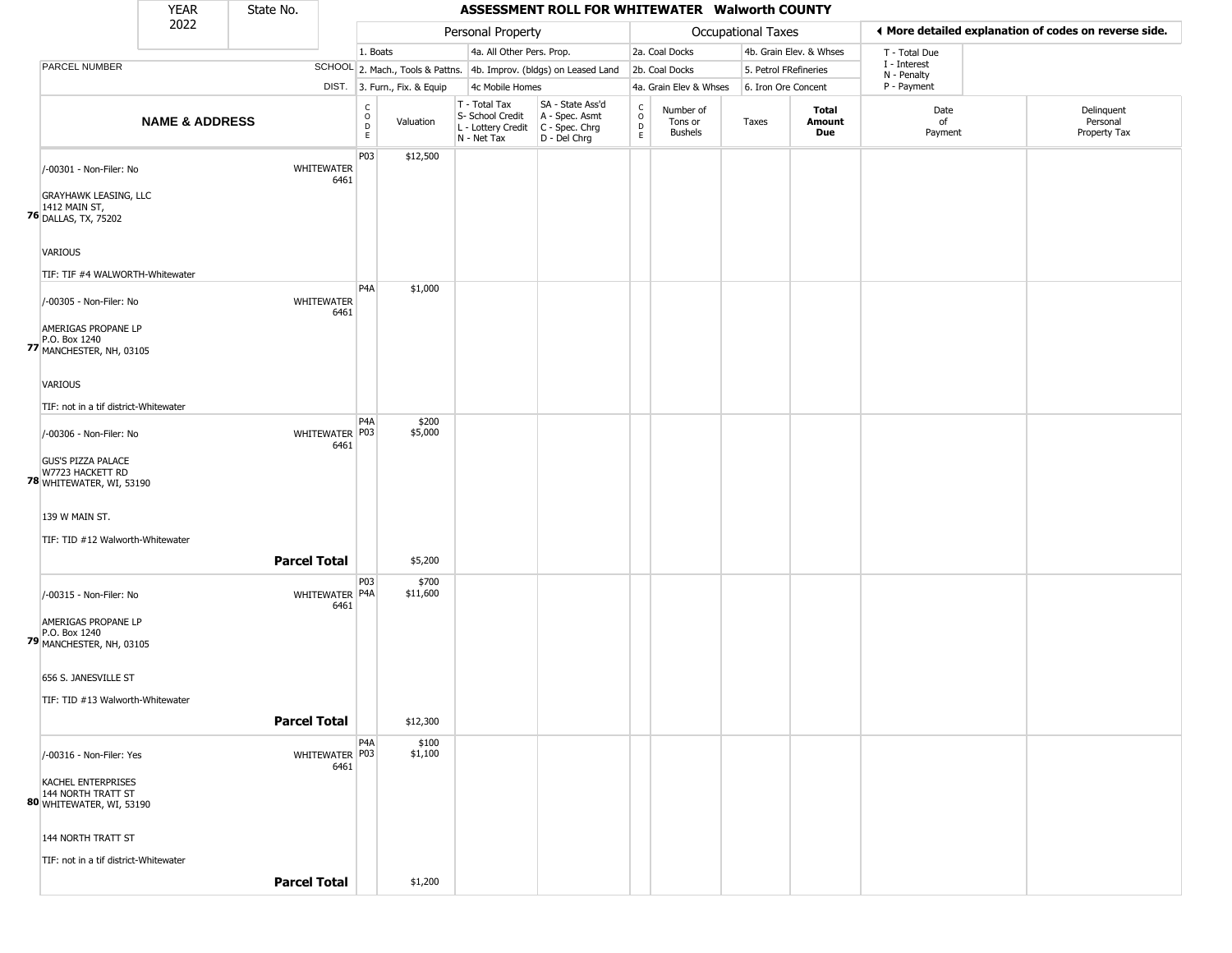|                                                                                | <b>YEAR</b>               | State No.           |                        |                                      |                              |                                                                                         | ASSESSMENT ROLL FOR WHITEWATER Walworth COUNTY                      |                        |                                        |                       |                         |                             |                                                       |
|--------------------------------------------------------------------------------|---------------------------|---------------------|------------------------|--------------------------------------|------------------------------|-----------------------------------------------------------------------------------------|---------------------------------------------------------------------|------------------------|----------------------------------------|-----------------------|-------------------------|-----------------------------|-------------------------------------------------------|
|                                                                                | 2022                      |                     |                        |                                      |                              | Personal Property                                                                       |                                                                     |                        |                                        | Occupational Taxes    |                         |                             | ◀ More detailed explanation of codes on reverse side. |
|                                                                                |                           |                     |                        | 1. Boats                             |                              | 4a. All Other Pers. Prop.                                                               |                                                                     |                        | 2a. Coal Docks                         |                       | 4b. Grain Elev. & Whses | T - Total Due               |                                                       |
| PARCEL NUMBER                                                                  |                           |                     |                        |                                      |                              |                                                                                         | SCHOOL 2. Mach., Tools & Pattns. 4b. Improv. (bldgs) on Leased Land |                        | 2b. Coal Docks                         | 5. Petrol FRefineries |                         | I - Interest<br>N - Penalty |                                                       |
|                                                                                |                           |                     |                        |                                      | DIST. 3. Furn., Fix. & Equip | 4c Mobile Homes                                                                         |                                                                     |                        | 4a. Grain Elev & Whses                 | 6. Iron Ore Concent   |                         | P - Payment                 |                                                       |
|                                                                                | <b>NAME &amp; ADDRESS</b> |                     |                        | $\frac{c}{0}$<br>$\overline{D}$<br>E | Valuation                    | T - Total Tax<br>S- School Credit<br>L - Lottery Credit   C - Spec. Chrg<br>N - Net Tax | SA - State Ass'd<br>A - Spec. Asmt<br>D - Del Chrg                  | c<br>$\circ$<br>D<br>E | Number of<br>Tons or<br><b>Bushels</b> | Taxes                 | Total<br>Amount<br>Due  | Date<br>of<br>Payment       | Delinquent<br>Personal<br>Property Tax                |
| /-00318 - Non-Filer: Yes                                                       |                           | <b>WHITEWATER</b>   | 6461                   | P03                                  | \$1,300                      |                                                                                         |                                                                     |                        |                                        |                       |                         |                             |                                                       |
| S and H Truck Services, LLC<br>1121 UNIVERSAL BLVD<br>81 Whitewater, WI, 52190 |                           |                     |                        |                                      |                              |                                                                                         |                                                                     |                        |                                        |                       |                         |                             |                                                       |
| 1121 UNIVERSAL BLVD                                                            |                           |                     |                        |                                      |                              |                                                                                         |                                                                     |                        |                                        |                       |                         |                             |                                                       |
| TIF: TID #10 Walworth-Whitewater                                               |                           |                     |                        |                                      |                              |                                                                                         |                                                                     |                        |                                        |                       |                         |                             |                                                       |
| /-00321 - Non-Filer: No                                                        |                           | WHITEWATER          | 6461                   | P03                                  | \$600                        |                                                                                         |                                                                     |                        |                                        |                       |                         |                             |                                                       |
| BOGIE, IVAN AND ELIZABETH<br>W3392 CRESTWOOD DR<br>82 WHITEWATER, WI, 53190    |                           |                     |                        |                                      |                              |                                                                                         |                                                                     |                        |                                        |                       |                         |                             |                                                       |
| 130 S WHITON ST                                                                |                           |                     |                        |                                      |                              |                                                                                         |                                                                     |                        |                                        |                       |                         |                             |                                                       |
| TIF: not in a tif district-Whitewater                                          |                           |                     |                        |                                      |                              |                                                                                         |                                                                     |                        |                                        |                       |                         |                             |                                                       |
| /-00322 - Non-Filer: Yes                                                       |                           | <b>WHITEWATER</b>   | 6461                   | <b>P03</b>                           | \$400                        |                                                                                         |                                                                     |                        |                                        |                       |                         |                             |                                                       |
| <b>DDS RENTALS</b><br>214 S WOODLAND<br>83 WHITEWATER, WI, 53190               |                           |                     |                        |                                      |                              |                                                                                         |                                                                     |                        |                                        |                       |                         |                             |                                                       |
| 1121 W FLORENCE ST                                                             |                           |                     |                        |                                      |                              |                                                                                         |                                                                     |                        |                                        |                       |                         |                             |                                                       |
| TIF: TIF #4 WALWORTH-Whitewater                                                |                           |                     |                        |                                      |                              |                                                                                         |                                                                     |                        |                                        |                       |                         |                             |                                                       |
| /-00323 - Non-Filer: Yes                                                       |                           | <b>WHITEWATER</b>   | 6461                   | P03                                  | \$4,400                      |                                                                                         |                                                                     |                        |                                        |                       |                         |                             |                                                       |
| C.F. HARTWIG<br>219 MUIRFIELD CT<br>84 NORTH PRARIE, WI, 53153                 |                           |                     |                        |                                      |                              |                                                                                         |                                                                     |                        |                                        |                       |                         |                             |                                                       |
| <b>TRATT &amp; HARMONY</b>                                                     |                           |                     |                        |                                      |                              |                                                                                         |                                                                     |                        |                                        |                       |                         |                             |                                                       |
| TIF: not in a tif district-Whitewater                                          |                           |                     |                        |                                      |                              |                                                                                         |                                                                     |                        |                                        |                       |                         |                             |                                                       |
| /-00331 - Non-Filer: Yes                                                       |                           |                     | WHITEWATER P03<br>6461 | P <sub>4</sub> A                     | \$600<br>\$31,600            |                                                                                         |                                                                     |                        |                                        |                       |                         |                             |                                                       |
| ROCKY ROCOCCO PIZZA<br>1210 W MAIN ST<br>85 WHITEWATER, WI, 53190              |                           |                     |                        |                                      |                              |                                                                                         |                                                                     |                        |                                        |                       |                         |                             |                                                       |
| 1210 W MAIN ST                                                                 |                           |                     |                        |                                      |                              |                                                                                         |                                                                     |                        |                                        |                       |                         |                             |                                                       |
| TIF: not in a tif district-Whitewater                                          |                           |                     |                        |                                      |                              |                                                                                         |                                                                     |                        |                                        |                       |                         |                             |                                                       |
|                                                                                |                           | <b>Parcel Total</b> |                        |                                      | \$32,200                     |                                                                                         |                                                                     |                        |                                        |                       |                         |                             |                                                       |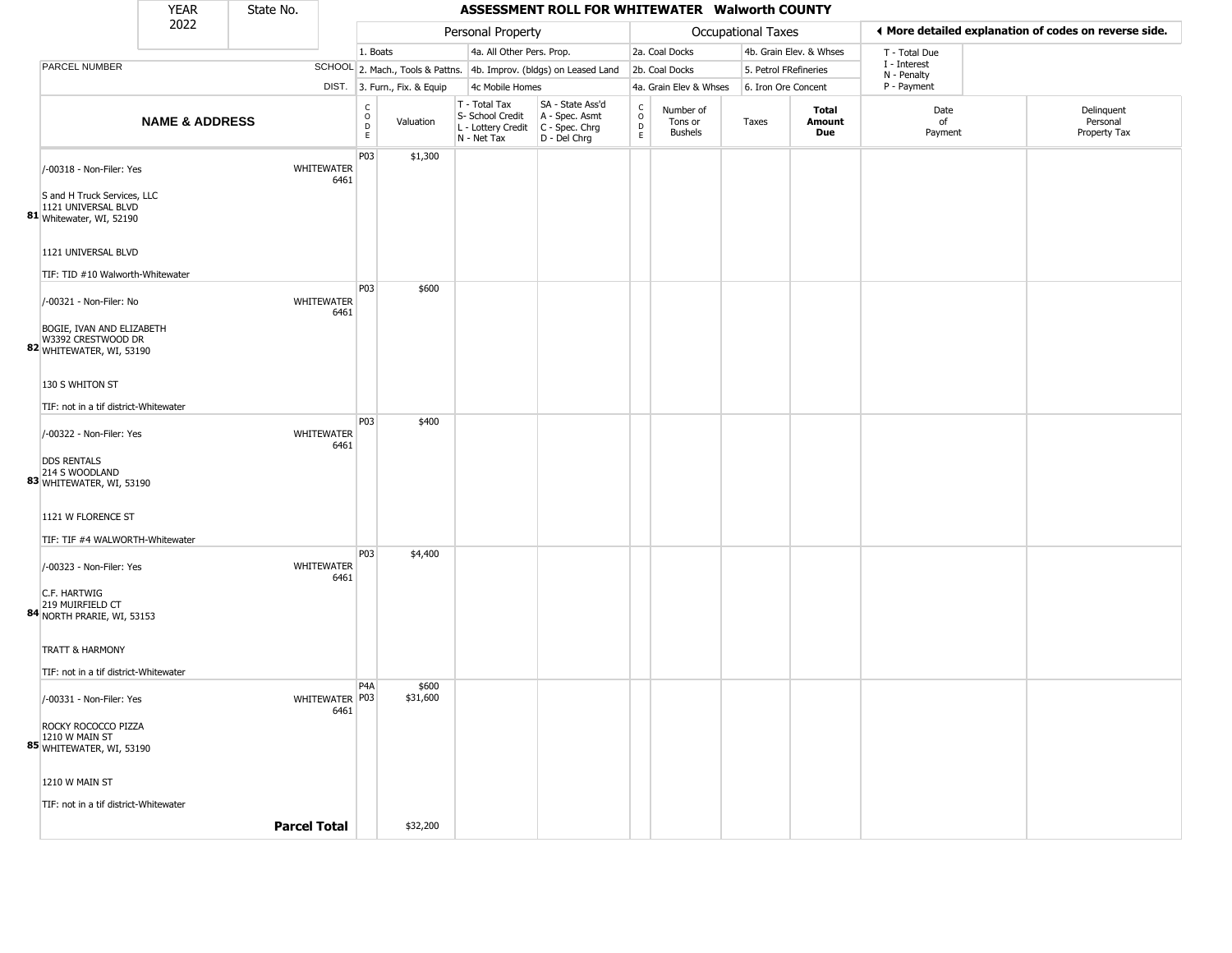|                                                                                 | <b>YEAR</b>               | State No.           |                        |                        |                              |                                                                                       | ASSESSMENT ROLL FOR WHITEWATER Walworth COUNTY                      |                                     |                                        |                           |                         |                             |                                                       |
|---------------------------------------------------------------------------------|---------------------------|---------------------|------------------------|------------------------|------------------------------|---------------------------------------------------------------------------------------|---------------------------------------------------------------------|-------------------------------------|----------------------------------------|---------------------------|-------------------------|-----------------------------|-------------------------------------------------------|
|                                                                                 | 2022                      |                     |                        |                        |                              | Personal Property                                                                     |                                                                     |                                     |                                        | <b>Occupational Taxes</b> |                         |                             | ♦ More detailed explanation of codes on reverse side. |
|                                                                                 |                           |                     |                        | 1. Boats               |                              | 4a. All Other Pers. Prop.                                                             |                                                                     |                                     | 2a. Coal Docks                         |                           | 4b. Grain Elev. & Whses | T - Total Due               |                                                       |
| PARCEL NUMBER                                                                   |                           |                     |                        |                        |                              |                                                                                       | SCHOOL 2. Mach., Tools & Pattns. 4b. Improv. (bldgs) on Leased Land |                                     | 2b. Coal Docks                         | 5. Petrol FRefineries     |                         | I - Interest<br>N - Penalty |                                                       |
|                                                                                 |                           |                     |                        |                        | DIST. 3. Furn., Fix. & Equip | 4c Mobile Homes                                                                       |                                                                     |                                     | 4a. Grain Elev & Whses                 | 6. Iron Ore Concent       |                         | P - Payment                 |                                                       |
|                                                                                 | <b>NAME &amp; ADDRESS</b> |                     |                        | C<br>$\circ$<br>D<br>E | Valuation                    | T - Total Tax<br>S- School Credit<br>L - Lottery Credit C - Spec. Chrg<br>N - Net Tax | SA - State Ass'd<br>A - Spec. Asmt<br>D - Del Chrg                  | $\int_{0}^{c}$<br>$\mathsf{D}$<br>E | Number of<br>Tons or<br><b>Bushels</b> | Taxes                     | Total<br>Amount<br>Due  | Date<br>of<br>Payment       | Delinquent<br>Personal<br>Property Tax                |
| /-00348 - Non-Filer: Yes                                                        |                           |                     | WHITEWATER<br>6461     | P03                    | \$1,900                      |                                                                                       |                                                                     |                                     |                                        |                           |                         |                             |                                                       |
| D & R PARTNERSHIP, LLC<br>PO BOX 266<br>86 WHITEWATER, WI, 53190                |                           |                     |                        |                        |                              |                                                                                       |                                                                     |                                     |                                        |                           |                         |                             |                                                       |
| $\overline{0}$<br>TIF: not in a tif district-Whitewater                         |                           |                     |                        |                        |                              |                                                                                       |                                                                     |                                     |                                        |                           |                         |                             |                                                       |
| /-00350 - Non-Filer: No                                                         |                           |                     | WHITEWATER P03<br>6461 | P <sub>4</sub> A       | \$200<br>\$25,700            |                                                                                       |                                                                     |                                     |                                        |                           |                         |                             |                                                       |
| FORT HEALTHCARE, INC.<br>611 E. Sherman<br>87 Fort Atkinson, WI, 53538          |                           |                     |                        |                        |                              |                                                                                       |                                                                     |                                     |                                        |                           |                         |                             |                                                       |
| 1461 W Main St                                                                  |                           |                     |                        |                        |                              |                                                                                       |                                                                     |                                     |                                        |                           |                         |                             |                                                       |
| TIF: TID #14 Walworth-Whitewater                                                |                           |                     |                        |                        |                              |                                                                                       |                                                                     |                                     |                                        |                           |                         |                             |                                                       |
|                                                                                 |                           | <b>Parcel Total</b> |                        |                        | \$25,900                     |                                                                                       |                                                                     |                                     |                                        |                           |                         |                             |                                                       |
| /-00354 - Non-Filer: No                                                         |                           |                     | WHITEWATER<br>6461     | P03                    | \$1,300                      |                                                                                       |                                                                     |                                     |                                        |                           |                         |                             |                                                       |
| ARKI, LLC<br>W396S3675 HARDSCRABBLE RD<br>88 DOUSMAN, WI, 53118                 |                           |                     |                        |                        |                              |                                                                                       |                                                                     |                                     |                                        |                           |                         |                             |                                                       |
| 125, 127, 129, 131, 133, 135 HAZEL ST.<br>TIF: not in a tif district-Whitewater |                           |                     |                        |                        |                              |                                                                                       |                                                                     |                                     |                                        |                           |                         |                             |                                                       |
| /-00355 - Non-Filer: Yes                                                        |                           |                     | WHITEWATER<br>6461     | P03                    | \$7,000                      |                                                                                       |                                                                     |                                     |                                        |                           |                         |                             |                                                       |
| STONEGATE MANAGEMENT<br><b>PO BOX 267</b><br>89 NORTH PRAIRIE, WI, 53153        |                           |                     |                        |                        |                              |                                                                                       |                                                                     |                                     |                                        |                           |                         |                             |                                                       |
| 320 N TRATT ST                                                                  |                           |                     |                        |                        |                              |                                                                                       |                                                                     |                                     |                                        |                           |                         |                             |                                                       |
| TIF: not in a tif district-Whitewater                                           |                           |                     |                        | P03                    | \$1,400                      |                                                                                       |                                                                     |                                     |                                        |                           |                         |                             |                                                       |
| /-00365 - Non-Filer: Yes                                                        |                           |                     | WHITEWATER<br>6461     |                        |                              |                                                                                       |                                                                     |                                     |                                        |                           |                         |                             |                                                       |
| TINCHER, REALTY, INC.<br>532 W MAIN ST<br>90 WHITEWATER, WI, 53190              |                           |                     |                        |                        |                              |                                                                                       |                                                                     |                                     |                                        |                           |                         |                             |                                                       |
| 514 W MAIN ST                                                                   |                           |                     |                        |                        |                              |                                                                                       |                                                                     |                                     |                                        |                           |                         |                             |                                                       |
| TIF: not in a tif district-Whitewater                                           |                           |                     |                        |                        |                              |                                                                                       |                                                                     |                                     |                                        |                           |                         |                             |                                                       |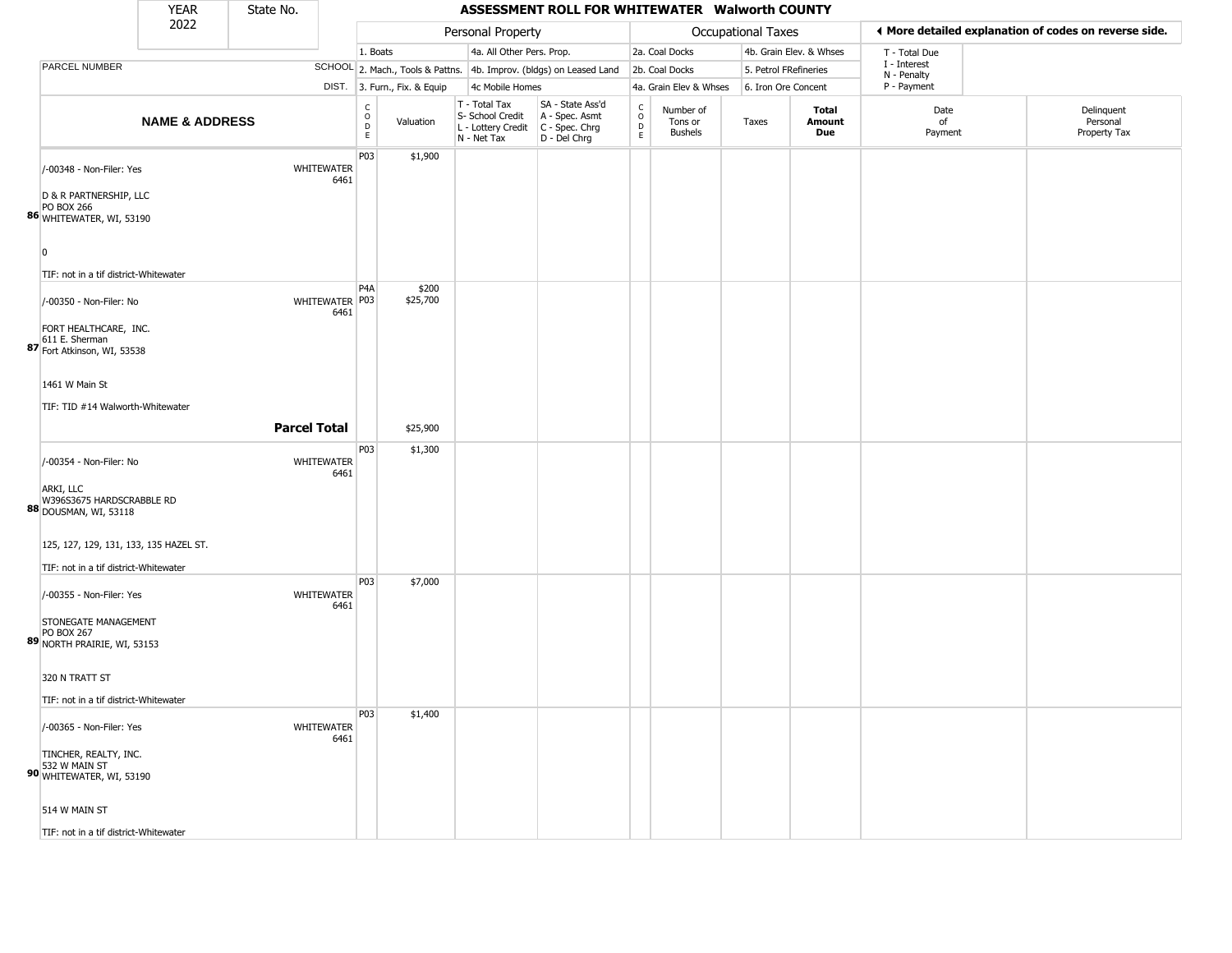|                                                                                         | <b>YEAR</b>               | State No.           |                           |                                        |                              |                                                                        | ASSESSMENT ROLL FOR WHITEWATER Walworth COUNTY                       |                                      |                                        |                           |                         |                             |                                                       |
|-----------------------------------------------------------------------------------------|---------------------------|---------------------|---------------------------|----------------------------------------|------------------------------|------------------------------------------------------------------------|----------------------------------------------------------------------|--------------------------------------|----------------------------------------|---------------------------|-------------------------|-----------------------------|-------------------------------------------------------|
|                                                                                         | 2022                      |                     |                           |                                        |                              | Personal Property                                                      |                                                                      |                                      |                                        | <b>Occupational Taxes</b> |                         |                             | ◀ More detailed explanation of codes on reverse side. |
|                                                                                         |                           |                     |                           | 1. Boats                               |                              | 4a. All Other Pers. Prop.                                              |                                                                      |                                      | 2a. Coal Docks                         |                           | 4b. Grain Elev. & Whses | T - Total Due               |                                                       |
| PARCEL NUMBER                                                                           |                           |                     |                           |                                        |                              |                                                                        | SCHOOL 2. Mach., Tools & Pattns. 4b. Improv. (bldgs) on Leased Land  |                                      | 2b. Coal Docks                         | 5. Petrol FRefineries     |                         | I - Interest<br>N - Penalty |                                                       |
|                                                                                         |                           |                     |                           |                                        | DIST. 3. Furn., Fix. & Equip | 4c Mobile Homes                                                        |                                                                      |                                      | 4a. Grain Elev & Whses                 | 6. Iron Ore Concent       |                         | P - Payment                 |                                                       |
|                                                                                         | <b>NAME &amp; ADDRESS</b> |                     |                           | $_{\rm o}^{\rm c}$<br>$\mathsf D$<br>E | Valuation                    | T - Total Tax<br>S- School Credit<br>L - Lottery Credit<br>N - Net Tax | SA - State Ass'd<br>A - Spec. Asmt<br>C - Spec. Chrg<br>D - Del Chrg | $\rm\frac{C}{O}$<br>D<br>$\mathsf E$ | Number of<br>Tons or<br><b>Bushels</b> | Taxes                     | Total<br>Amount<br>Due  | Date<br>of<br>Payment       | Delinquent<br>Personal<br>Property Tax                |
| /-00368 - Non-Filer: Yes<br>WISH ENTERPRISES, LLC<br>1138 W. MAIN ST                    |                           |                     | WHITEWATER P03<br>6461    | P4A                                    | \$1,500<br>\$3,900           |                                                                        |                                                                      |                                      |                                        |                           |                         |                             |                                                       |
| 91 WHITEWATER, WI, 53190<br>1138 W. MAIN ST                                             |                           |                     |                           |                                        |                              |                                                                        |                                                                      |                                      |                                        |                           |                         |                             |                                                       |
| TIF: not in a tif district-Whitewater                                                   |                           | <b>Parcel Total</b> |                           |                                        | \$5,400                      |                                                                        |                                                                      |                                      |                                        |                           |                         |                             |                                                       |
| /-00402 - Non-Filer: Yes                                                                |                           |                     | WHITEWATER P03<br>6461    | P4A                                    | \$900<br>\$11,300            |                                                                        |                                                                      |                                      |                                        |                           |                         |                             |                                                       |
| Bright Nights, Inc.<br>328 E MILWAUKEE ST<br>92 Whitewater, WI, 53190                   |                           |                     |                           |                                        |                              |                                                                        |                                                                      |                                      |                                        |                           |                         |                             |                                                       |
| 328 E MILWAUKEE ST                                                                      |                           |                     |                           |                                        |                              |                                                                        |                                                                      |                                      |                                        |                           |                         |                             |                                                       |
| TIF: not in a tif district-Whitewater                                                   |                           | <b>Parcel Total</b> |                           |                                        | \$12,200                     |                                                                        |                                                                      |                                      |                                        |                           |                         |                             |                                                       |
| /-00404 - Non-Filer: Yes                                                                |                           |                     | <b>WHITEWATER</b><br>6461 | P03                                    | \$32,700                     |                                                                        |                                                                      |                                      |                                        |                           |                         |                             |                                                       |
| MOBIN AHMAD<br>804 W. Walworth Ave.<br>93 Whitewater, WI, 53190                         |                           |                     |                           |                                        |                              |                                                                        |                                                                      |                                      |                                        |                           |                         |                             |                                                       |
| 804 W Walworth Ave<br>TIF: not in a tif district-Whitewater                             |                           |                     |                           |                                        |                              |                                                                        |                                                                      |                                      |                                        |                           |                         |                             |                                                       |
| /-00409 - Non-Filer: Yes                                                                |                           |                     | WHITEWATER P4A            | P03                                    | \$400<br>\$400               |                                                                        |                                                                      |                                      |                                        |                           |                         |                             |                                                       |
| WHITEWATER CHIROPRACTIC LLC<br>214 S. 2ND STREET, SUITE 101<br>94 WHITEWATER, WI, 53190 |                           |                     | 6461                      |                                        |                              |                                                                        |                                                                      |                                      |                                        |                           |                         |                             |                                                       |
| 214 S. 2ND STREET, SUITE 101                                                            |                           |                     |                           |                                        |                              |                                                                        |                                                                      |                                      |                                        |                           |                         |                             |                                                       |
| TIF: TID #12 Walworth-Whitewater                                                        |                           | <b>Parcel Total</b> |                           |                                        | \$800                        |                                                                        |                                                                      |                                      |                                        |                           |                         |                             |                                                       |
| /-00422 - Non-Filer: No                                                                 |                           |                     | WHITEWATER P03<br>6461    | P4A                                    | \$700<br>\$1,400             |                                                                        |                                                                      |                                      |                                        |                           |                         |                             |                                                       |
| HARTMANN ENTERPRISES LLC<br>95 561 E MILWAUKEE ST<br>95 WHITEWATER, WI, 53190           |                           |                     |                           |                                        |                              |                                                                        |                                                                      |                                      |                                        |                           |                         |                             |                                                       |
| 561 E MILWAUKEE ST                                                                      |                           |                     |                           |                                        |                              |                                                                        |                                                                      |                                      |                                        |                           |                         |                             |                                                       |
| TIF: not in a tif district-Whitewater                                                   |                           | <b>Parcel Total</b> |                           |                                        | \$2,100                      |                                                                        |                                                                      |                                      |                                        |                           |                         |                             |                                                       |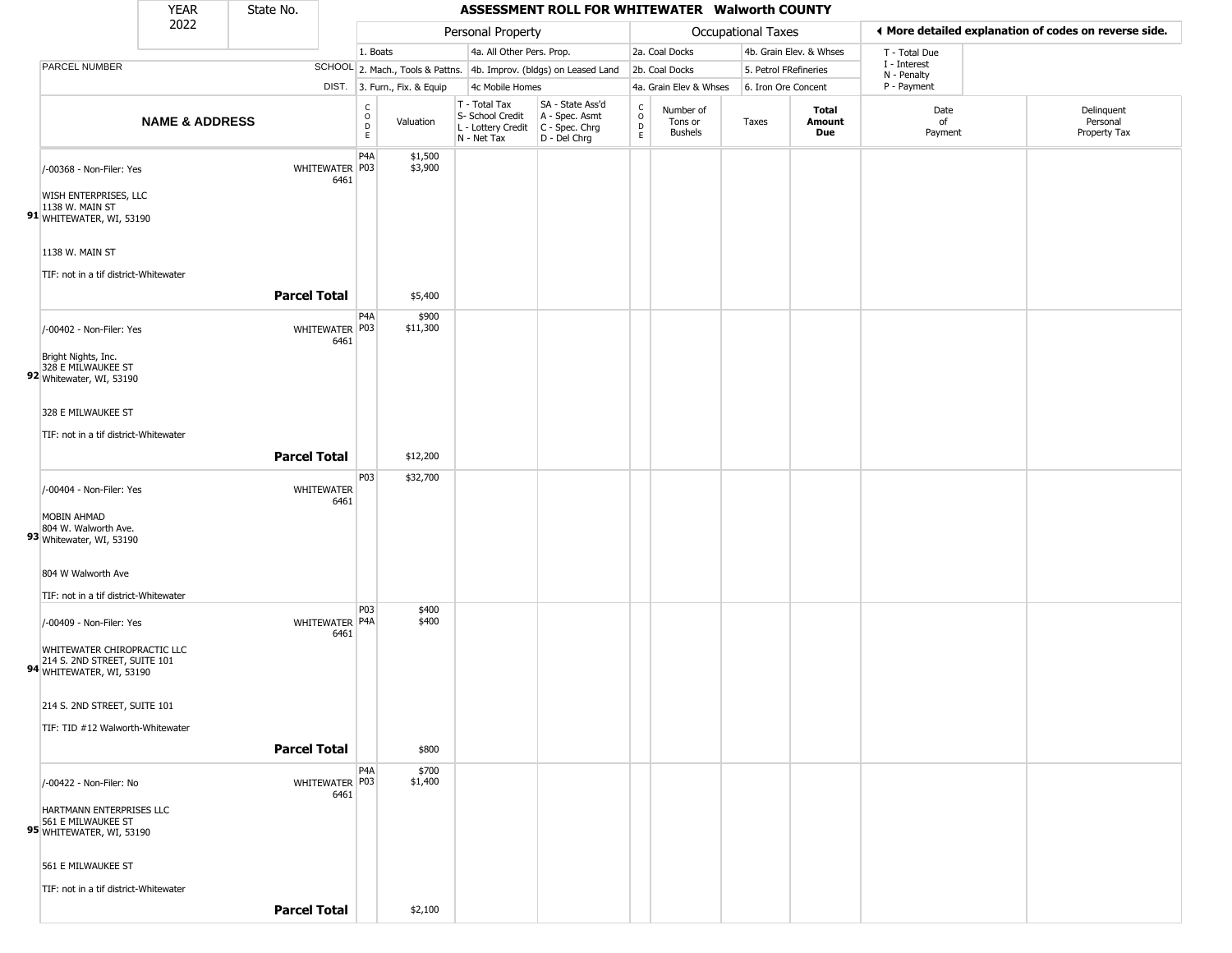|                                                                           | <b>YEAR</b>               | State No.           |                           |                                   |                              |                                                                        | ASSESSMENT ROLL FOR WHITEWATER Walworth COUNTY                         |                                |                                        |                           |                               |                             |                                                       |
|---------------------------------------------------------------------------|---------------------------|---------------------|---------------------------|-----------------------------------|------------------------------|------------------------------------------------------------------------|------------------------------------------------------------------------|--------------------------------|----------------------------------------|---------------------------|-------------------------------|-----------------------------|-------------------------------------------------------|
|                                                                           | 2022                      |                     |                           |                                   |                              | Personal Property                                                      |                                                                        |                                |                                        | <b>Occupational Taxes</b> |                               |                             | ◀ More detailed explanation of codes on reverse side. |
|                                                                           |                           |                     |                           | 1. Boats                          |                              | 4a. All Other Pers. Prop.                                              |                                                                        |                                | 2a. Coal Docks                         |                           | 4b. Grain Elev. & Whses       | T - Total Due               |                                                       |
| PARCEL NUMBER                                                             |                           |                     |                           |                                   |                              |                                                                        | SCHOOL 2. Mach., Tools & Pattns. 4b. Improv. (bldgs) on Leased Land    |                                | 2b. Coal Docks                         | 5. Petrol FRefineries     |                               | I - Interest<br>N - Penalty |                                                       |
|                                                                           |                           |                     |                           |                                   | DIST. 3. Furn., Fix. & Equip | 4c Mobile Homes                                                        |                                                                        |                                | 4a. Grain Elev & Whses                 | 6. Iron Ore Concent       |                               | P - Payment                 |                                                       |
|                                                                           | <b>NAME &amp; ADDRESS</b> |                     |                           | $\frac{C}{O}$<br>D<br>$\mathsf E$ | Valuation                    | T - Total Tax<br>S- School Credit<br>L - Lottery Credit<br>N - Net Tax | SA - State Ass'd<br>A - Spec. Asmt<br>$C - Spec. Chrg$<br>D - Del Chrg | $\frac{c}{0}$<br>$\frac{D}{E}$ | Number of<br>Tons or<br><b>Bushels</b> | Taxes                     | <b>Total</b><br>Amount<br>Due | Date<br>of<br>Payment       | Delinquent<br>Personal<br>Property Tax                |
| /-00426 - Non-Filer: No<br>Kienbaum, Leonard                              |                           |                     | <b>WHITEWATER</b><br>6461 | P03                               | \$1,200                      |                                                                        |                                                                        |                                |                                        |                           |                               |                             |                                                       |
| 358 S. Janesville<br>96 Whitewater, WI, 53190                             |                           |                     |                           |                                   |                              |                                                                        |                                                                        |                                |                                        |                           |                               |                             |                                                       |
| 358 S JANESVILLE<br>TIF: not in a tif district-Whitewater                 |                           |                     |                           |                                   |                              |                                                                        |                                                                        |                                |                                        |                           |                               |                             |                                                       |
| /-00435 - Non-Filer: Yes                                                  |                           |                     | WHITEWATER<br>6461        | P03                               | \$21,300                     |                                                                        |                                                                        |                                |                                        |                           |                               |                             |                                                       |
| 806 COMMERCIAL, LLC<br>W184S8395 CHALLENGER DR<br>97 MUSKEGO, WI, 53150   |                           |                     |                           |                                   |                              |                                                                        |                                                                        |                                |                                        |                           |                               |                             |                                                       |
| 848 S JANESVILLE ST<br>TIF: not in a tif district-Whitewater              |                           |                     |                           |                                   |                              |                                                                        |                                                                        |                                |                                        |                           |                               |                             |                                                       |
| /-00445 - Non-Filer: Yes                                                  |                           |                     | WHITEWATER P03<br>6461    | P <sub>4</sub> A                  | \$400<br>\$3,200             |                                                                        |                                                                        |                                |                                        |                           |                               |                             |                                                       |
| Victoria-On-Main B and B<br>622 W. Main St.<br>98 Whitewater, WI, 53190   |                           |                     |                           |                                   |                              |                                                                        |                                                                        |                                |                                        |                           |                               |                             |                                                       |
| 622 W Main St.<br>TIF: not in a tif district-Whitewater                   |                           |                     |                           |                                   |                              |                                                                        |                                                                        |                                |                                        |                           |                               |                             |                                                       |
|                                                                           |                           | <b>Parcel Total</b> |                           |                                   | \$3,600                      |                                                                        |                                                                        |                                |                                        |                           |                               |                             |                                                       |
| /-00454 - Non-Filer: No                                                   |                           |                     | <b>WHITEWATER</b><br>6461 | P03                               | \$27,400                     |                                                                        |                                                                        |                                |                                        |                           |                               |                             |                                                       |
| AKSHAR HOSPITALITY, LLC<br>1355 W MAIN ST<br>99 WHITEWATER, WI, 53190     |                           |                     |                           |                                   |                              |                                                                        |                                                                        |                                |                                        |                           |                               |                             |                                                       |
| 1355 W MAIN ST                                                            |                           |                     |                           |                                   |                              |                                                                        |                                                                        |                                |                                        |                           |                               |                             |                                                       |
| TIF: not in a tif district-Whitewater                                     |                           |                     |                           |                                   |                              |                                                                        |                                                                        |                                |                                        |                           |                               |                             |                                                       |
| /-00457 - Non-Filer: Yes                                                  |                           |                     | <b>WHITEWATER</b><br>6461 | P03                               | \$3,100                      |                                                                        |                                                                        |                                |                                        |                           |                               |                             |                                                       |
| Bellezza Hair Design LLC<br>1132 W Main St<br>$100$ Whitewater, WI, 53190 |                           |                     |                           |                                   |                              |                                                                        |                                                                        |                                |                                        |                           |                               |                             |                                                       |
| 1132 W Main St.                                                           |                           |                     |                           |                                   |                              |                                                                        |                                                                        |                                |                                        |                           |                               |                             |                                                       |
| TIF: not in a tif district-Whitewater                                     |                           |                     |                           |                                   |                              |                                                                        |                                                                        |                                |                                        |                           |                               |                             |                                                       |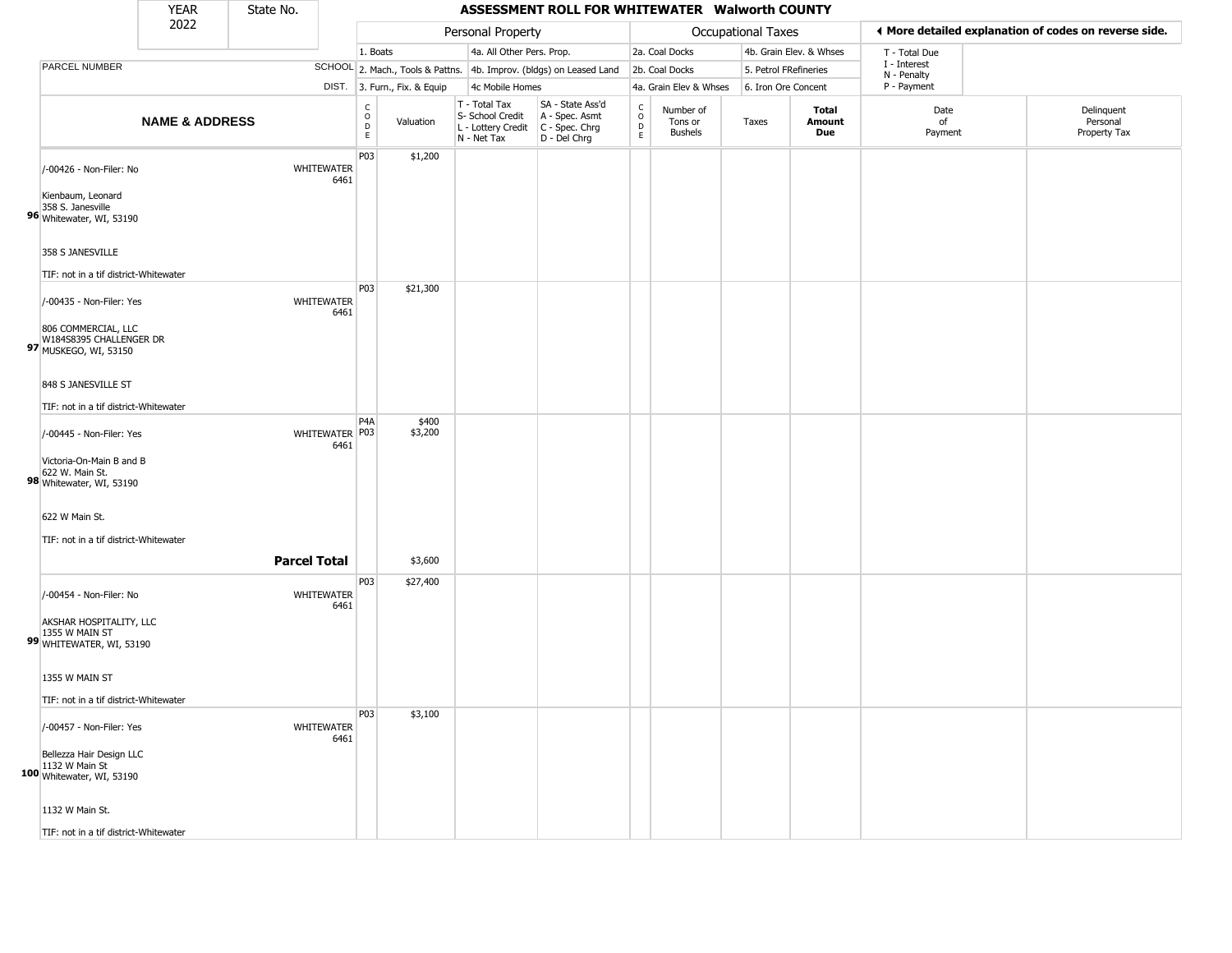|                                                                                                                          | <b>YEAR</b>               | State No. |                           |                                          |                              |                                                                                         | ASSESSMENT ROLL FOR WHITEWATER Walworth COUNTY                      |                                             |                                        |                       |                         |                             |                                                       |
|--------------------------------------------------------------------------------------------------------------------------|---------------------------|-----------|---------------------------|------------------------------------------|------------------------------|-----------------------------------------------------------------------------------------|---------------------------------------------------------------------|---------------------------------------------|----------------------------------------|-----------------------|-------------------------|-----------------------------|-------------------------------------------------------|
|                                                                                                                          | 2022                      |           |                           |                                          |                              | Personal Property                                                                       |                                                                     |                                             |                                        | Occupational Taxes    |                         |                             | ♦ More detailed explanation of codes on reverse side. |
|                                                                                                                          |                           |           |                           | 1. Boats                                 |                              | 4a. All Other Pers. Prop.                                                               |                                                                     |                                             | 2a. Coal Docks                         |                       | 4b. Grain Elev. & Whses | T - Total Due               |                                                       |
| PARCEL NUMBER                                                                                                            |                           |           |                           |                                          |                              |                                                                                         | SCHOOL 2. Mach., Tools & Pattns. 4b. Improv. (bldgs) on Leased Land |                                             | 2b. Coal Docks                         | 5. Petrol FRefineries |                         | I - Interest<br>N - Penalty |                                                       |
|                                                                                                                          |                           |           |                           |                                          | DIST. 3. Furn., Fix. & Equip | 4c Mobile Homes                                                                         |                                                                     |                                             | 4a. Grain Elev & Whses                 | 6. Iron Ore Concent   |                         | P - Payment                 |                                                       |
|                                                                                                                          | <b>NAME &amp; ADDRESS</b> |           |                           | $\rm _o^C$<br>$\mathsf D$<br>$\mathsf E$ | Valuation                    | T - Total Tax<br>S- School Credit<br>L - Lottery Credit   C - Spec. Chrg<br>N - Net Tax | SA - State Ass'd<br>A - Spec. Asmt<br>D - Del Chrg                  | $\mathsf{C}$<br>$\circ$<br>$\mathsf D$<br>E | Number of<br>Tons or<br><b>Bushels</b> | Taxes                 | Total<br>Amount<br>Due  | Date<br>of<br>Payment       | Delinquent<br>Personal<br>Property Tax                |
| /-00463 - Non-Filer: No<br>GORDON FLESCH COMPANY, INC/GFC LEASING<br>101 2675 RESEARCH PARK DR<br>101 MADISON, WI, 53711 |                           |           | WHITEWATER<br>6461        | P03                                      | \$6,800                      |                                                                                         |                                                                     |                                             |                                        |                       |                         |                             |                                                       |
| VARIOUS<br>TIF: not in a tif district-Whitewater                                                                         |                           |           |                           |                                          |                              |                                                                                         |                                                                     |                                             |                                        |                       |                         |                             |                                                       |
| /-00464 - Non-Filer: No<br>GORDON FLESCH COMPANY, INC/GFC LEASING<br>2675 RESEARCH PARK DR<br>102 MADISON, WI, 53711     |                           |           | <b>WHITEWATER</b><br>6461 | P03                                      | \$5,400                      |                                                                                         |                                                                     |                                             |                                        |                       |                         |                             |                                                       |
| VARIOUS<br>TIF: TIF #4 WALWORTH-Whitewater                                                                               |                           |           |                           |                                          |                              |                                                                                         |                                                                     |                                             |                                        |                       |                         |                             |                                                       |
| /-00466 - Non-Filer: Yes<br>RAE ENTERPRISES, LLC<br>1202 E Bluff Rd<br>103 Whitewater, WI, 53190                         |                           |           | WHITEWATER<br>6461        | P03                                      | \$32,500                     |                                                                                         |                                                                     |                                             |                                        |                       |                         |                             |                                                       |
| 1202 E Bluff Road<br>TIF: TID #11 Walworth-Whitewater                                                                    |                           |           |                           |                                          |                              |                                                                                         |                                                                     |                                             |                                        |                       |                         |                             |                                                       |
| /-00498 - Non-Filer: Yes<br>COMPUTERS NATIONWIDE<br>340 MIDLAND RD STE 100<br>104 JANESVILLE, WI, 53546-2339             |                           |           | WHITEWATER P03<br>6461    | P <sub>4</sub> A                         | \$100<br>\$10,500            |                                                                                         |                                                                     |                                             |                                        |                       |                         |                             |                                                       |
| 120 N FRATERNITY LN<br>TIF: not in a tif district-Whitewater                                                             |                           |           | <b>Parcel Total</b>       |                                          | \$10,600                     |                                                                                         |                                                                     |                                             |                                        |                       |                         |                             |                                                       |
|                                                                                                                          |                           |           |                           | P4A                                      | \$300                        |                                                                                         |                                                                     |                                             |                                        |                       |                         |                             |                                                       |
| /-00499 - Non-Filer: No<br>CASEY'S MARKETING COMPANY<br>PO BOX 54288<br>105 LEXINGTON, KY, 40555                         |                           |           | WHITEWATER P03<br>6461    |                                          | \$146,400                    |                                                                                         |                                                                     |                                             |                                        |                       |                         |                             |                                                       |
| 1353 W MAIN ST<br>TIF: not in a tif district-Whitewater                                                                  |                           |           | <b>Parcel Total</b>       |                                          | \$146,700                    |                                                                                         |                                                                     |                                             |                                        |                       |                         |                             |                                                       |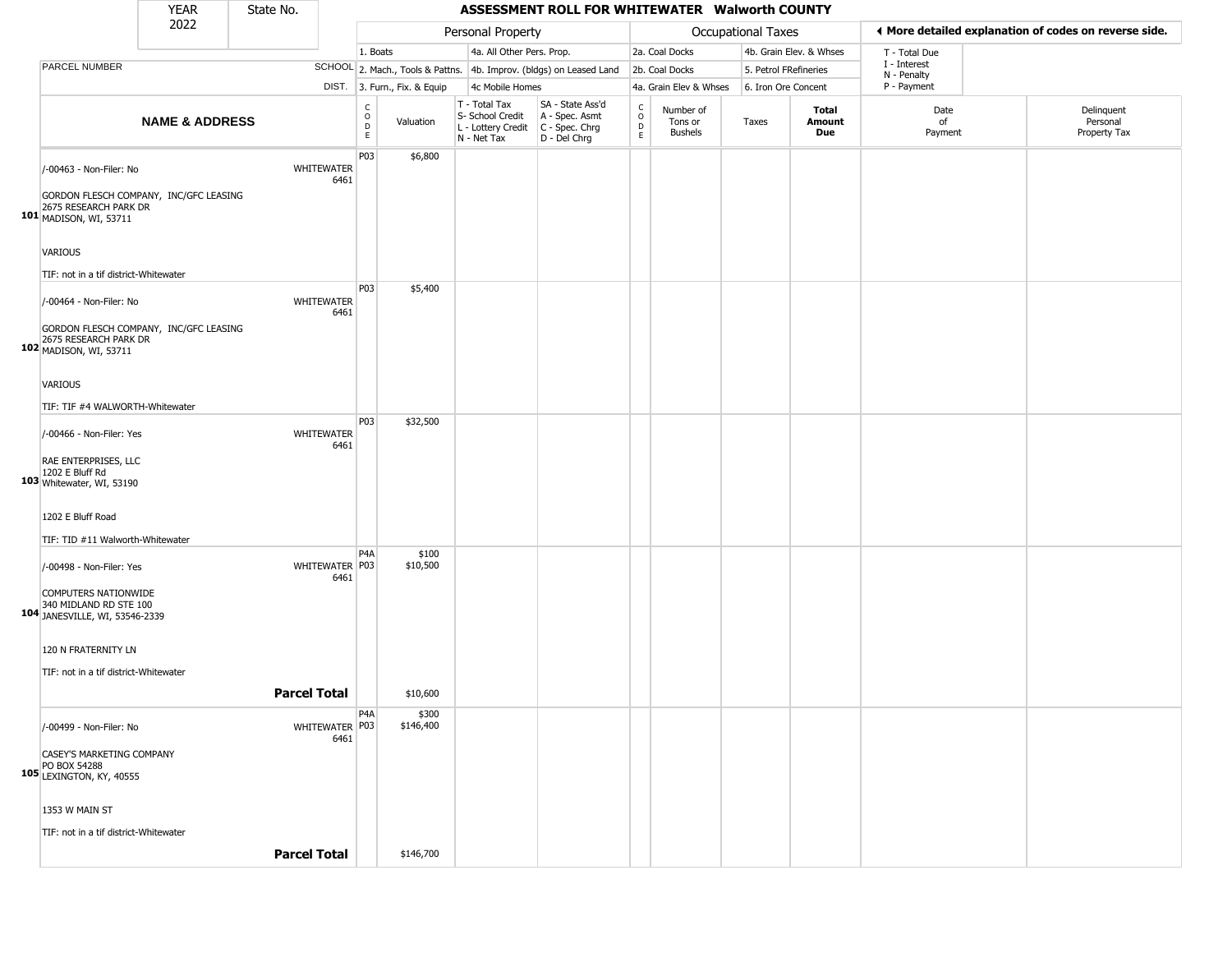|                                                                                                               | <b>YEAR</b>               | State No.           |                          |                        |                              |                                                                        | ASSESSMENT ROLL FOR WHITEWATER Walworth COUNTY                       |                                            |                                        |                       |                         |                             |                                                       |
|---------------------------------------------------------------------------------------------------------------|---------------------------|---------------------|--------------------------|------------------------|------------------------------|------------------------------------------------------------------------|----------------------------------------------------------------------|--------------------------------------------|----------------------------------------|-----------------------|-------------------------|-----------------------------|-------------------------------------------------------|
|                                                                                                               | 2022                      |                     |                          |                        |                              | Personal Property                                                      |                                                                      |                                            |                                        | Occupational Taxes    |                         |                             | ♦ More detailed explanation of codes on reverse side. |
|                                                                                                               |                           |                     |                          | 1. Boats               |                              | 4a. All Other Pers. Prop.                                              |                                                                      |                                            | 2a. Coal Docks                         |                       | 4b. Grain Elev. & Whses | T - Total Due               |                                                       |
| <b>PARCEL NUMBER</b>                                                                                          |                           |                     |                          |                        |                              |                                                                        | SCHOOL 2. Mach., Tools & Pattns. 4b. Improv. (bldgs) on Leased Land  |                                            | 2b. Coal Docks                         | 5. Petrol FRefineries |                         | I - Interest<br>N - Penalty |                                                       |
|                                                                                                               |                           |                     |                          |                        | DIST. 3. Furn., Fix. & Equip | 4c Mobile Homes                                                        |                                                                      |                                            | 4a. Grain Elev & Whses                 | 6. Iron Ore Concent   |                         | P - Payment                 |                                                       |
|                                                                                                               | <b>NAME &amp; ADDRESS</b> |                     |                          | C<br>$\circ$<br>D<br>E | Valuation                    | T - Total Tax<br>S- School Credit<br>L - Lottery Credit<br>N - Net Tax | SA - State Ass'd<br>A - Spec. Asmt<br>C - Spec. Chrg<br>D - Del Chrg | $\frac{c}{0}$<br>$\mathsf{D}_{\mathsf{E}}$ | Number of<br>Tons or<br><b>Bushels</b> | Taxes                 | Total<br>Amount<br>Due  | Date<br>of<br>Payment       | Delinquent<br>Personal<br>Property Tax                |
| /-00515 - Non-Filer: Yes<br>WHITEWATER CINEMAS, LLC<br>151 PEARSON LN<br>106 WHITEWATER, WI, 53190            |                           |                     | WHITEWATER   P03<br>6461 | P <sub>4</sub> A       | \$800<br>\$1,200             |                                                                        |                                                                      |                                            |                                        |                       |                         |                             |                                                       |
| 151 PEARSON LN<br>TIF: TID #14 Walworth-Whitewater                                                            |                           |                     |                          |                        |                              |                                                                        |                                                                      |                                            |                                        |                       |                         |                             |                                                       |
|                                                                                                               |                           | <b>Parcel Total</b> |                          |                        | \$2,000                      |                                                                        |                                                                      |                                            |                                        |                       |                         |                             |                                                       |
| /-00525 - Non-Filer: No<br>DIRECTV, LLC                                                                       |                           |                     | WHITEWATER<br>6461       | P03                    | \$10,400                     |                                                                        |                                                                      |                                            |                                        |                       |                         |                             |                                                       |
| PO BOX 2789<br>107 ADDISON, TX, 75001<br>Various                                                              |                           |                     |                          |                        |                              |                                                                        |                                                                      |                                            |                                        |                       |                         |                             |                                                       |
| TIF: not in a tif district-Whitewater                                                                         |                           |                     |                          |                        |                              |                                                                        |                                                                      |                                            |                                        |                       |                         |                             |                                                       |
| /-00526 - Non-Filer: No<br>WISCONSIN DAIRY SUPPLY CO., INC.<br><b>PO BOX 239</b><br>108 WHITEWATER, WI, 53190 |                           |                     | WHITEWATER P03<br>6461   | P <sub>4</sub> A       | \$500<br>\$10,600            |                                                                        |                                                                      |                                            |                                        |                       |                         |                             |                                                       |
| 440 W ANN ST<br>TIF: TIF #4 WALWORTH-Whitewater                                                               |                           | <b>Parcel Total</b> |                          |                        | \$11,100                     |                                                                        |                                                                      |                                            |                                        |                       |                         |                             |                                                       |
| /-00534 - Non-Filer: Yes                                                                                      |                           |                     | WHITEWATER<br>6461       | P03                    | \$13,900                     |                                                                        |                                                                      |                                            |                                        |                       |                         |                             |                                                       |
| BLUFF RIDGE APARTMENTS<br>175 S BLUFF RIDGE DR<br>109 WHITEWATER, WI, 53190                                   |                           |                     |                          |                        |                              |                                                                        |                                                                      |                                            |                                        |                       |                         |                             |                                                       |
| 175 S BLUFF RIDGE DR<br>TIF: TIF #4 WALWORTH-Whitewater                                                       |                           |                     |                          |                        |                              |                                                                        |                                                                      |                                            |                                        |                       |                         |                             |                                                       |
| /-00536 - Non-Filer: No                                                                                       |                           |                     | WHITEWATER<br>6461       | P03                    | \$800                        |                                                                        |                                                                      |                                            |                                        |                       |                         |                             |                                                       |
| 801 E CLAY ST LLC<br>PO BOX 313<br>110 WHITEWATER, WI, 53190                                                  |                           |                     |                          |                        |                              |                                                                        |                                                                      |                                            |                                        |                       |                         |                             |                                                       |
| 801 E CLAY ST                                                                                                 |                           |                     |                          |                        |                              |                                                                        |                                                                      |                                            |                                        |                       |                         |                             |                                                       |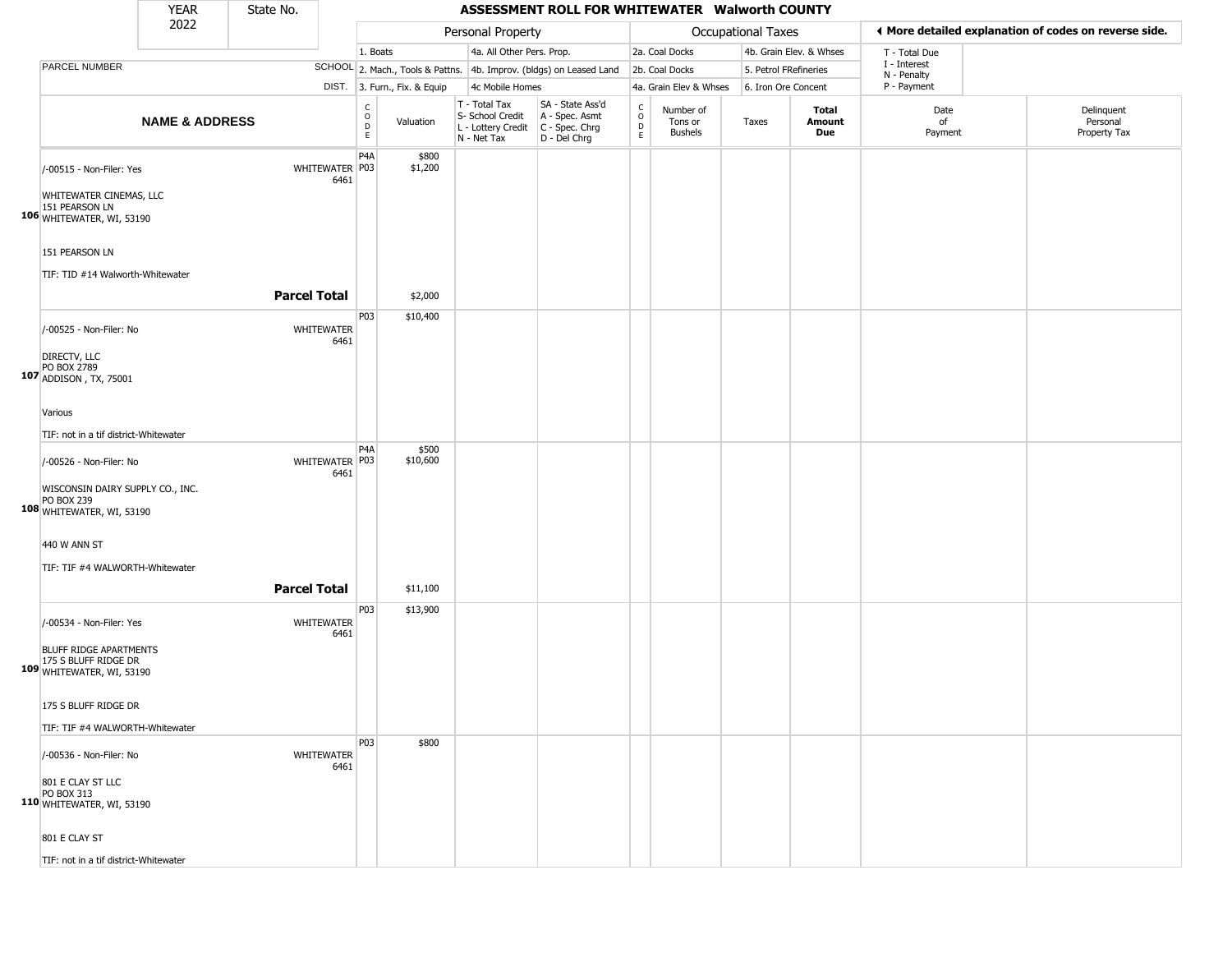|                                                                                                                      | <b>YEAR</b>               | State No.           |                        |                                     |                     |                                                                        | ASSESSMENT ROLL FOR WHITEWATER Walworth COUNTY                       |                               |                                        |                           |                         |                             |                                                       |
|----------------------------------------------------------------------------------------------------------------------|---------------------------|---------------------|------------------------|-------------------------------------|---------------------|------------------------------------------------------------------------|----------------------------------------------------------------------|-------------------------------|----------------------------------------|---------------------------|-------------------------|-----------------------------|-------------------------------------------------------|
|                                                                                                                      | 2022                      |                     |                        |                                     |                     | Personal Property                                                      |                                                                      |                               |                                        | <b>Occupational Taxes</b> |                         |                             | ◀ More detailed explanation of codes on reverse side. |
|                                                                                                                      |                           |                     |                        | 1. Boats                            |                     | 4a. All Other Pers. Prop.                                              |                                                                      |                               | 2a. Coal Docks                         |                           | 4b. Grain Elev. & Whses | T - Total Due               |                                                       |
| PARCEL NUMBER                                                                                                        |                           |                     |                        |                                     |                     |                                                                        | SCHOOL 2. Mach., Tools & Pattns. 4b. Improv. (bldgs) on Leased Land  |                               | 2b. Coal Docks                         |                           | 5. Petrol FRefineries   | I - Interest<br>N - Penalty |                                                       |
|                                                                                                                      |                           |                     |                        | DIST. 3. Furn., Fix. & Equip        |                     | 4c Mobile Homes                                                        |                                                                      |                               | 4a. Grain Elev & Whses                 | 6. Iron Ore Concent       |                         | P - Payment                 |                                                       |
|                                                                                                                      | <b>NAME &amp; ADDRESS</b> |                     |                        | C<br>$\circ$<br>Valuation<br>D<br>E |                     | T - Total Tax<br>S- School Credit<br>L - Lottery Credit<br>N - Net Tax | SA - State Ass'd<br>A - Spec. Asmt<br>C - Spec. Chrg<br>D - Del Chrg | $\rm ^c_{o}$<br>$\frac{D}{E}$ | Number of<br>Tons or<br><b>Bushels</b> | Taxes                     | Total<br>Amount<br>Due  | Date<br>of<br>Payment       | Delinquent<br>Personal<br>Property Tax                |
| /-00542 - Non-Filer: Yes<br>LEARNING DEPOT II CHILD CARE CENTER<br>111 560 S ELKHORN RD<br>111 WHITEWATER, WI, 53190 |                           |                     | WHITEWATER P03<br>6461 | P <sub>4</sub> A                    | \$2,600<br>\$53,300 |                                                                        |                                                                      |                               |                                        |                           |                         |                             |                                                       |
| 560 S ELKHORN RD<br>TIF: TID #11 Walworth-Whitewater                                                                 |                           |                     |                        |                                     |                     |                                                                        |                                                                      |                               |                                        |                           |                         |                             |                                                       |
|                                                                                                                      |                           | <b>Parcel Total</b> |                        |                                     | \$55,900            |                                                                        |                                                                      |                               |                                        |                           |                         |                             |                                                       |
| /-00546 - Non-Filer: Yes<br>NAILTIQUE NAIL SALON<br>173 W MAIN ST<br>112 WHITEWATER, WI, 53190                       |                           |                     | WHITEWATER P03<br>6461 | P <sub>4</sub> A                    | \$400<br>\$8,000    |                                                                        |                                                                      |                               |                                        |                           |                         |                             |                                                       |
| 173 W MAIN ST<br>TIF: TID #12 Walworth-Whitewater                                                                    |                           | <b>Parcel Total</b> |                        |                                     | \$8,400             |                                                                        |                                                                      |                               |                                        |                           |                         |                             |                                                       |
| /-00553 - Non-Filer: Yes<br>VILLAGE CLEAN, LLC<br>200 S PINE ST<br>113 BURLINGTON, WI, 53105                         |                           |                     | WHITEWATER<br>6461     | P03                                 | \$61,700            |                                                                        |                                                                      |                               |                                        |                           |                         |                             |                                                       |
| 755 E Milwaukee St.<br>TIF: not in a tif district-Whitewater                                                         |                           |                     |                        | P03                                 | \$6,200             |                                                                        |                                                                      |                               |                                        |                           |                         |                             |                                                       |
| /-00556 - Non-Filer: Yes<br>BICYCLEWISE SPORTS FITNESS, LLC<br>1155 W MAIN ST<br>114 WHITEWATER, WI, 53190           |                           |                     | WHITEWATER<br>6461     |                                     |                     |                                                                        |                                                                      |                               |                                        |                           |                         |                             |                                                       |
| 1155 W MAIN ST<br>TIF: TIF #4 WALWORTH-Whitewater                                                                    |                           |                     |                        |                                     |                     |                                                                        |                                                                      |                               |                                        |                           |                         |                             |                                                       |
| /-00558 - Non-Filer: No<br>MJ WHITEWATER, LLC<br>324 LAKE SHORE DRIVE<br>115 LAKE MILLS, WI, 53551                   |                           |                     | WHITEWATER P03<br>6461 | P <sub>4</sub> A                    | \$4,000<br>\$85,100 |                                                                        |                                                                      |                               |                                        |                           |                         |                             |                                                       |
| 1414 W MAIN ST<br>TIF: not in a tif district-Whitewater                                                              |                           |                     |                        |                                     |                     |                                                                        |                                                                      |                               |                                        |                           |                         |                             |                                                       |
|                                                                                                                      |                           | <b>Parcel Total</b> |                        |                                     | \$89,100            |                                                                        |                                                                      |                               |                                        |                           |                         |                             |                                                       |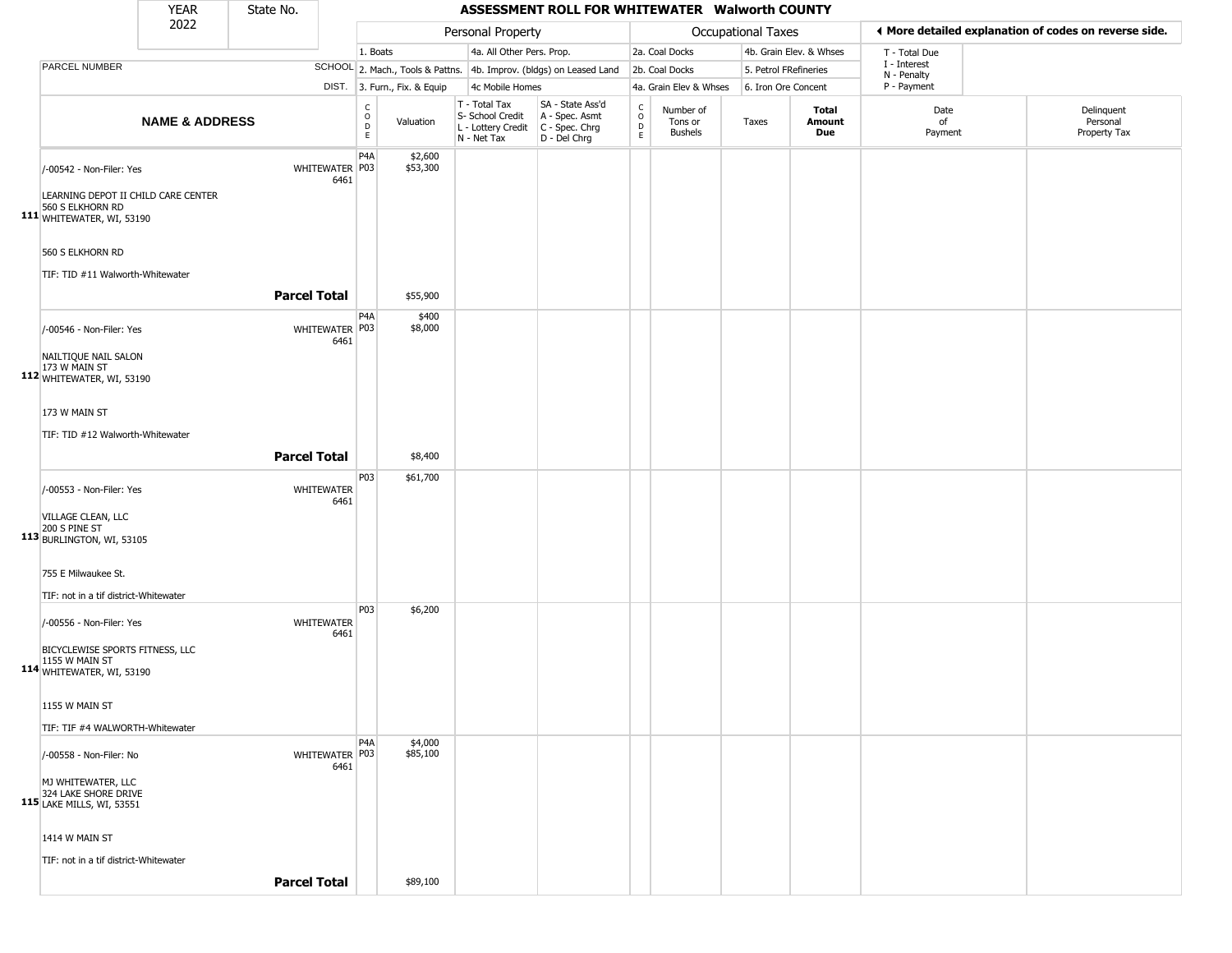|                                                                                                       | <b>YEAR</b>               | State No. |                        |                                |                              |                                                                                         | ASSESSMENT ROLL FOR WHITEWATER Walworth COUNTY                      |                                         |                                        |                           |                         |                             |                                                       |
|-------------------------------------------------------------------------------------------------------|---------------------------|-----------|------------------------|--------------------------------|------------------------------|-----------------------------------------------------------------------------------------|---------------------------------------------------------------------|-----------------------------------------|----------------------------------------|---------------------------|-------------------------|-----------------------------|-------------------------------------------------------|
|                                                                                                       | 2022                      |           |                        |                                |                              | Personal Property                                                                       |                                                                     |                                         |                                        | <b>Occupational Taxes</b> |                         |                             | ◀ More detailed explanation of codes on reverse side. |
|                                                                                                       |                           |           |                        | 1. Boats                       |                              | 4a. All Other Pers. Prop.                                                               |                                                                     |                                         | 2a. Coal Docks                         |                           | 4b. Grain Elev. & Whses | T - Total Due               |                                                       |
| PARCEL NUMBER                                                                                         |                           |           |                        |                                |                              |                                                                                         | SCHOOL 2. Mach., Tools & Pattns. 4b. Improv. (bldgs) on Leased Land |                                         | 2b. Coal Docks                         |                           | 5. Petrol FRefineries   | I - Interest<br>N - Penalty |                                                       |
|                                                                                                       |                           |           |                        |                                | DIST. 3. Furn., Fix. & Equip | 4c Mobile Homes                                                                         |                                                                     |                                         | 4a. Grain Elev & Whses                 |                           | 6. Iron Ore Concent     | P - Payment                 |                                                       |
|                                                                                                       | <b>NAME &amp; ADDRESS</b> |           |                        | $\rm _o^C$<br>$\mathsf D$<br>E | Valuation                    | T - Total Tax<br>S- School Credit<br>L - Lottery Credit   C - Spec. Chrg<br>N - Net Tax | SA - State Ass'd<br>A - Spec. Asmt<br>D - Del Chrg                  | $\rm _o^C$<br>$\mathsf{D}_{\mathsf{E}}$ | Number of<br>Tons or<br><b>Bushels</b> | Taxes                     | Total<br>Amount<br>Due  | Date<br>of<br>Payment       | Delinquent<br>Personal<br>Property Tax                |
| /-00564 - Non-Filer: Yes<br><b>CHAD BUEHLER</b><br>205 W. Center St<br>116 Whitewater, WI, 53190      |                           |           | WHITEWATER<br>6461     | P03                            | \$5,000                      |                                                                                         |                                                                     |                                         |                                        |                           |                         |                             |                                                       |
| 205 W Center St                                                                                       |                           |           |                        |                                |                              |                                                                                         |                                                                     |                                         |                                        |                           |                         |                             |                                                       |
| TIF: TID #12 Walworth-Whitewater<br>/-00572 - Non-Filer: Yes<br><b>TACO BELL</b><br><b>PO BOX 355</b> |                           |           | WHITEWATER P03<br>6461 | P <sub>4</sub> A               | \$200<br>\$51,200            |                                                                                         |                                                                     |                                         |                                        |                           |                         |                             |                                                       |
| 117 BEAVER DAM, WI, 53916<br>1535 W MAIN ST<br>TIF: TID #14 Walworth-Whitewater                       |                           |           |                        |                                |                              |                                                                                         |                                                                     |                                         |                                        |                           |                         |                             |                                                       |
|                                                                                                       |                           |           | <b>Parcel Total</b>    |                                | \$51,400                     |                                                                                         |                                                                     |                                         |                                        |                           |                         |                             |                                                       |
| /-00590 - Non-Filer: No<br>CORDIO, INC<br>617 E MILWAUKEE ST<br>118 WHITEWATER, WI, 53190             |                           |           | WHITEWATER P03<br>6461 | P <sub>4</sub> A               | \$100<br>\$8,900             |                                                                                         |                                                                     |                                         |                                        |                           |                         |                             |                                                       |
| 617 E MILWAUKEE ST<br>TIF: not in a tif district-Whitewater                                           |                           |           | <b>Parcel Total</b>    |                                | \$9,000                      |                                                                                         |                                                                     |                                         |                                        |                           |                         |                             |                                                       |
| /-00591 - Non-Filer: Yes                                                                              |                           |           | WHITEWATER<br>6461     | P03                            | \$15,400                     |                                                                                         |                                                                     |                                         |                                        |                           |                         |                             |                                                       |
| <b>COYOTE GRILL</b><br>132 W CENTER ST<br>119 WHITEWATER, WI, 53190                                   |                           |           |                        |                                |                              |                                                                                         |                                                                     |                                         |                                        |                           |                         |                             |                                                       |
| 132 W CENTER ST<br>TIF: TID #12 Walworth-Whitewater                                                   |                           |           |                        |                                |                              |                                                                                         |                                                                     |                                         |                                        |                           |                         |                             |                                                       |
| /-00594 - Non-Filer: No                                                                               |                           |           | WHITEWATER<br>6461     | P03                            | \$2,700                      |                                                                                         |                                                                     |                                         |                                        |                           |                         |                             |                                                       |
| <b>DISH NETWORK, LLC</b><br>PO BOX 6623<br>120 ENGLEWOOD, CO, 80155                                   |                           |           |                        |                                |                              |                                                                                         |                                                                     |                                         |                                        |                           |                         |                             |                                                       |
| VARIOUS                                                                                               |                           |           |                        |                                |                              |                                                                                         |                                                                     |                                         |                                        |                           |                         |                             |                                                       |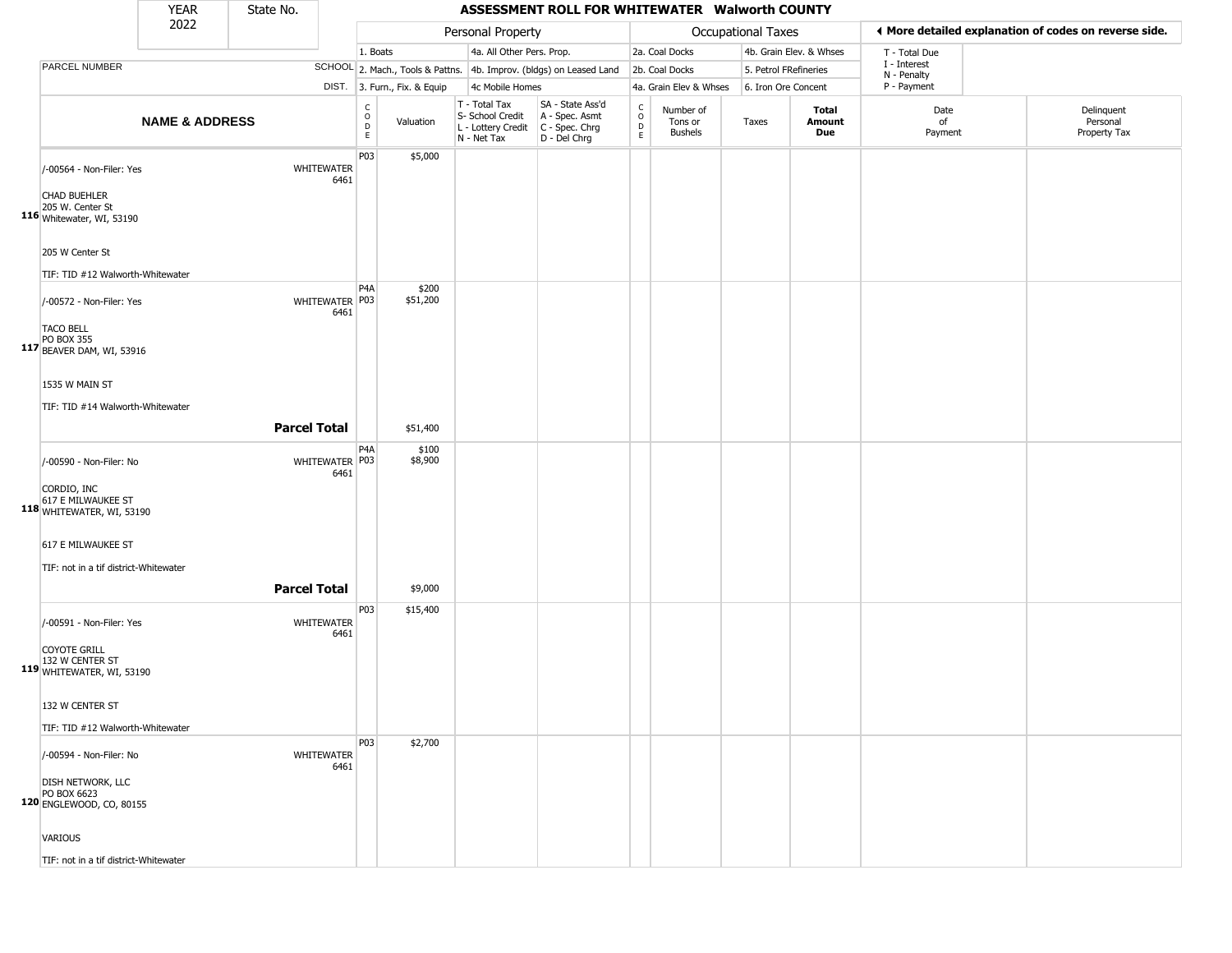|                                                                                                                     | <b>YEAR</b>               | State No.           |                           |                                                       |                              |                                                                        | ASSESSMENT ROLL FOR WHITEWATER Walworth COUNTY                       |                                                 |                                        |                           |                         |                             |                                                       |
|---------------------------------------------------------------------------------------------------------------------|---------------------------|---------------------|---------------------------|-------------------------------------------------------|------------------------------|------------------------------------------------------------------------|----------------------------------------------------------------------|-------------------------------------------------|----------------------------------------|---------------------------|-------------------------|-----------------------------|-------------------------------------------------------|
|                                                                                                                     | 2022                      |                     |                           |                                                       |                              | Personal Property                                                      |                                                                      |                                                 |                                        | <b>Occupational Taxes</b> |                         |                             | ◀ More detailed explanation of codes on reverse side. |
|                                                                                                                     |                           |                     |                           | 1. Boats                                              |                              | 4a. All Other Pers. Prop.                                              |                                                                      |                                                 | 2a. Coal Docks                         |                           | 4b. Grain Elev. & Whses | T - Total Due               |                                                       |
| PARCEL NUMBER                                                                                                       |                           |                     |                           |                                                       |                              |                                                                        | SCHOOL 2. Mach., Tools & Pattns. 4b. Improv. (bldgs) on Leased Land  |                                                 | 2b. Coal Docks                         | 5. Petrol FRefineries     |                         | I - Interest<br>N - Penalty |                                                       |
|                                                                                                                     |                           |                     |                           |                                                       | DIST. 3. Furn., Fix. & Equip | 4c Mobile Homes                                                        |                                                                      |                                                 | 4a. Grain Elev & Whses                 | 6. Iron Ore Concent       |                         | P - Payment                 |                                                       |
|                                                                                                                     | <b>NAME &amp; ADDRESS</b> |                     |                           | $\mathsf{C}$<br>$\circ$<br>$\mathsf D$<br>$\mathsf E$ | Valuation                    | T - Total Tax<br>S- School Credit<br>L - Lottery Credit<br>N - Net Tax | SA - State Ass'd<br>A - Spec. Asmt<br>C - Spec. Chrg<br>D - Del Chrg | $\begin{array}{c} C \\ O \\ D \\ E \end{array}$ | Number of<br>Tons or<br><b>Bushels</b> | Taxes                     | Total<br>Amount<br>Due  | Date<br>of<br>Payment       | Delinquent<br>Personal<br>Property Tax                |
| /-00596 - Non-Filer: Yes<br>EDWARD D. JONES & CO., L.P.<br>PO BOX 66528<br>121 ST LOUIS, MO, 63166                  |                           |                     | WHITEWATER P03<br>6461    | P4A                                                   | \$700<br>\$2,900             |                                                                        |                                                                      |                                                 |                                        |                           |                         |                             |                                                       |
| 885 S JANESVILLE STE B<br>TIF: not in a tif district-Whitewater                                                     |                           | <b>Parcel Total</b> |                           |                                                       | \$3,600                      |                                                                        |                                                                      |                                                 |                                        |                           |                         |                             |                                                       |
|                                                                                                                     |                           |                     |                           | P03                                                   | \$5,800                      |                                                                        |                                                                      |                                                 |                                        |                           |                         |                             |                                                       |
| /-00601 - Non-Filer: Yes<br>La Preferida LLC                                                                        |                           |                     | WHITEWATER<br>6461        |                                                       |                              |                                                                        |                                                                      |                                                 |                                        |                           |                         |                             |                                                       |
| 132 W Main St<br>122 Whitewater, WI, 53190                                                                          |                           |                     |                           |                                                       |                              |                                                                        |                                                                      |                                                 |                                        |                           |                         |                             |                                                       |
| 132 W Main St                                                                                                       |                           |                     |                           |                                                       |                              |                                                                        |                                                                      |                                                 |                                        |                           |                         |                             |                                                       |
| TIF: TID #12 Walworth-Whitewater                                                                                    |                           |                     |                           |                                                       |                              |                                                                        |                                                                      |                                                 |                                        |                           |                         |                             |                                                       |
|                                                                                                                     |                           |                     |                           | P03                                                   | \$16,500                     |                                                                        |                                                                      |                                                 |                                        |                           |                         |                             |                                                       |
| /-00603 - Non-Filer: No<br>US BANK NATIONAL ASSOCIATION<br>1310 Madrid Street, Suite 100<br>123 Marshall, MN, 56258 |                           |                     | WHITEWATER<br>6461        |                                                       |                              |                                                                        |                                                                      |                                                 |                                        |                           |                         |                             |                                                       |
| VARIOUS                                                                                                             |                           |                     |                           |                                                       |                              |                                                                        |                                                                      |                                                 |                                        |                           |                         |                             |                                                       |
| TIF: not in a tif district-Whitewater<br>/-00604 - Non-Filer: Yes                                                   |                           |                     | WHITEWATER<br>6461        | P03                                                   | \$7,000                      |                                                                        |                                                                      |                                                 |                                        |                           |                         |                             |                                                       |
| MAD BOAR PUB<br>123 W CENTER ST<br>124 WHITEWATER, WI, 53190                                                        |                           |                     |                           |                                                       |                              |                                                                        |                                                                      |                                                 |                                        |                           |                         |                             |                                                       |
| 123 W CENTER ST                                                                                                     |                           |                     |                           |                                                       |                              |                                                                        |                                                                      |                                                 |                                        |                           |                         |                             |                                                       |
| TIF: TID #12 Walworth-Whitewater                                                                                    |                           |                     |                           |                                                       |                              |                                                                        |                                                                      |                                                 |                                        |                           |                         |                             |                                                       |
| /-00605 - Non-Filer: No                                                                                             |                           |                     | <b>WHITEWATER</b><br>6461 | P03                                                   | \$2,400                      |                                                                        |                                                                      |                                                 |                                        |                           |                         |                             |                                                       |
| ME AND MY PETS<br>147 W WHITEWATER ST<br>125 WHITEWATER, WI, 53190                                                  |                           |                     |                           |                                                       |                              |                                                                        |                                                                      |                                                 |                                        |                           |                         |                             |                                                       |
| 147 W WHITEWATER ST                                                                                                 |                           |                     |                           |                                                       |                              |                                                                        |                                                                      |                                                 |                                        |                           |                         |                             |                                                       |
| TIF: TIF #4 WALWORTH-Whitewater                                                                                     |                           |                     |                           |                                                       |                              |                                                                        |                                                                      |                                                 |                                        |                           |                         |                             |                                                       |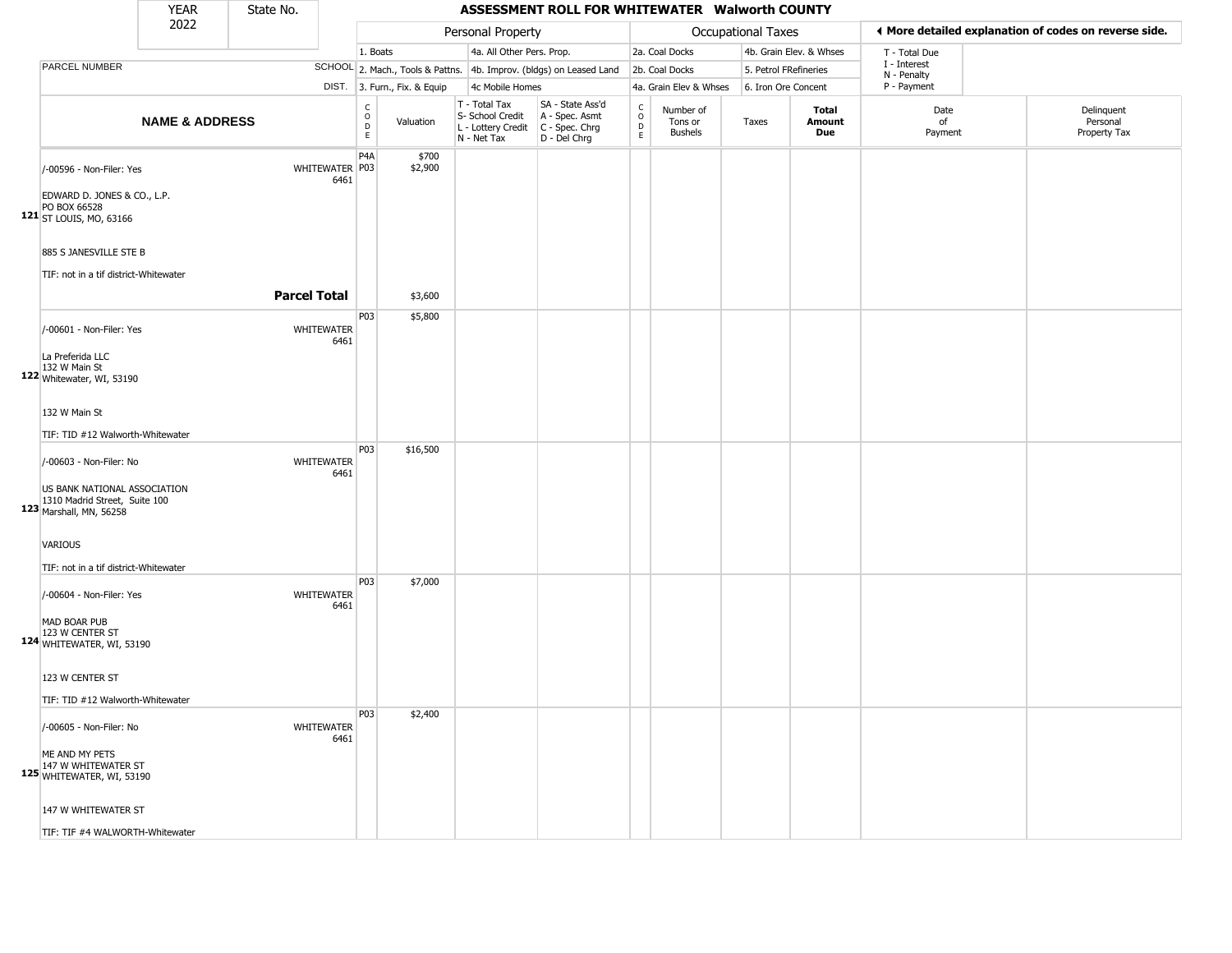|                                                                                                              | <b>YEAR</b>                                                  | State No.           |                                                          |          |                   |                                                                                         | ASSESSMENT ROLL FOR WHITEWATER Walworth COUNTY                                     |                                                 |                                        |                       |                         |                             |                                                       |
|--------------------------------------------------------------------------------------------------------------|--------------------------------------------------------------|---------------------|----------------------------------------------------------|----------|-------------------|-----------------------------------------------------------------------------------------|------------------------------------------------------------------------------------|-------------------------------------------------|----------------------------------------|-----------------------|-------------------------|-----------------------------|-------------------------------------------------------|
|                                                                                                              | 2022                                                         |                     |                                                          |          |                   | Personal Property                                                                       |                                                                                    |                                                 |                                        | Occupational Taxes    |                         |                             | ♦ More detailed explanation of codes on reverse side. |
|                                                                                                              |                                                              |                     |                                                          | 1. Boats |                   | 4a. All Other Pers. Prop.                                                               |                                                                                    |                                                 | 2a. Coal Docks                         |                       | 4b. Grain Elev. & Whses | T - Total Due               |                                                       |
| <b>PARCEL NUMBER</b>                                                                                         |                                                              |                     |                                                          |          |                   |                                                                                         | SCHOOL 2. Mach., Tools & Pattns. 4b. Improv. (bldgs) on Leased Land 2b. Coal Docks |                                                 |                                        | 5. Petrol FRefineries |                         | I - Interest<br>N - Penalty |                                                       |
|                                                                                                              |                                                              |                     | DIST. 3. Furn., Fix. & Equip                             |          |                   | 4c Mobile Homes                                                                         |                                                                                    |                                                 | 4a. Grain Elev & Whses                 | 6. Iron Ore Concent   |                         | P - Payment                 |                                                       |
|                                                                                                              | <b>NAME &amp; ADDRESS</b>                                    |                     | $\begin{matrix} 0 \\ 0 \\ D \end{matrix}$<br>$\mathsf E$ |          | Valuation         | T - Total Tax<br>S- School Credit<br>L - Lottery Credit   C - Spec. Chrg<br>N - Net Tax | SA - State Ass'd<br>A - Spec. Asmt<br>D - Del Chrg                                 | $\begin{array}{c} C \\ O \\ D \\ E \end{array}$ | Number of<br>Tons or<br><b>Bushels</b> | Taxes                 | Total<br>Amount<br>Due  | Date<br>of<br>Payment       | Delinquent<br>Personal<br>Property Tax                |
| /-00608 - Non-Filer: No<br>NUCO2 SUPPLY, LLC                                                                 |                                                              |                     | P4A<br><b>WHITEWATER</b><br>6461                         |          | \$5,600           |                                                                                         |                                                                                    |                                                 |                                        |                       |                         |                             |                                                       |
| 10 RIVERVIEW DRIVE<br>126 DANBURY, CT, 06810                                                                 |                                                              |                     |                                                          |          |                   |                                                                                         |                                                                                    |                                                 |                                        |                       |                         |                             |                                                       |
| <b>VARIOUS</b><br>TIF: not in a tif district-Whitewater                                                      |                                                              |                     |                                                          |          |                   |                                                                                         |                                                                                    |                                                 |                                        |                       |                         |                             |                                                       |
| /-00614 - Non-Filer: Yes<br>LEIF E KNUDEN, CPA SC<br>884 S JANESVILLE ST, STE B<br>127 WHITEWATER, WI, 53190 |                                                              |                     | P4A<br>WHITEWATER P03<br>6461                            |          | \$200<br>\$3,300  |                                                                                         |                                                                                    |                                                 |                                        |                       |                         |                             |                                                       |
| 884 S JANESVILLE ST, STE B<br>TIF: TID #13 Walworth-Whitewater                                               |                                                              | <b>Parcel Total</b> |                                                          |          | \$3,500           |                                                                                         |                                                                                    |                                                 |                                        |                       |                         |                             |                                                       |
| /-00619 - Non-Filer: No                                                                                      |                                                              |                     | P4A<br>WHITEWATER P03                                    |          | \$100<br>\$36,500 |                                                                                         |                                                                                    |                                                 |                                        |                       |                         |                             |                                                       |
| UW CREDIT UNION<br>3500 UNIVERSITY AVE<br>128 MADISON, WI, 53705                                             |                                                              |                     | 6461                                                     |          |                   |                                                                                         |                                                                                    |                                                 |                                        |                       |                         |                             |                                                       |
| 800 W Main St<br>TIF: not in a tif district-Whitewater                                                       |                                                              | <b>Parcel Total</b> |                                                          |          | \$36,600          |                                                                                         |                                                                                    |                                                 |                                        |                       |                         |                             |                                                       |
| /-00627 - Non-Filer: Yes                                                                                     |                                                              |                     | P03<br><b>WHITEWATER</b><br>6461                         |          | \$800             |                                                                                         |                                                                                    |                                                 |                                        |                       |                         |                             |                                                       |
| AL'S PROFESSIONAL FIBERGLASS<br>578 E CLAY ST<br>129 WHITEWATER, WI, 53190                                   |                                                              |                     |                                                          |          |                   |                                                                                         |                                                                                    |                                                 |                                        |                       |                         |                             |                                                       |
| 578 E CLAY ST                                                                                                |                                                              |                     |                                                          |          |                   |                                                                                         |                                                                                    |                                                 |                                        |                       |                         |                             |                                                       |
| TIF: not in a tif district-Whitewater                                                                        |                                                              |                     | P <sub>4</sub> A                                         |          | \$11,100          |                                                                                         |                                                                                    |                                                 |                                        |                       |                         |                             |                                                       |
| /-00634 - Non-Filer: No<br><b>DEAN HEALTH SYSTEMS</b><br>PO BOX 259443                                       |                                                              |                     | WHITEWATER P03<br>6461                                   |          | \$13,900          |                                                                                         |                                                                                    |                                                 |                                        |                       |                         |                             |                                                       |
| 128 N Tratt St                                                                                               | 130 Madison, WI, 53725-9443                                  |                     |                                                          |          |                   |                                                                                         |                                                                                    |                                                 |                                        |                       |                         |                             |                                                       |
|                                                                                                              | TIF: not in a tif district-Whitewater<br><b>Parcel Total</b> |                     |                                                          |          | \$25,000          |                                                                                         |                                                                                    |                                                 |                                        |                       |                         |                             |                                                       |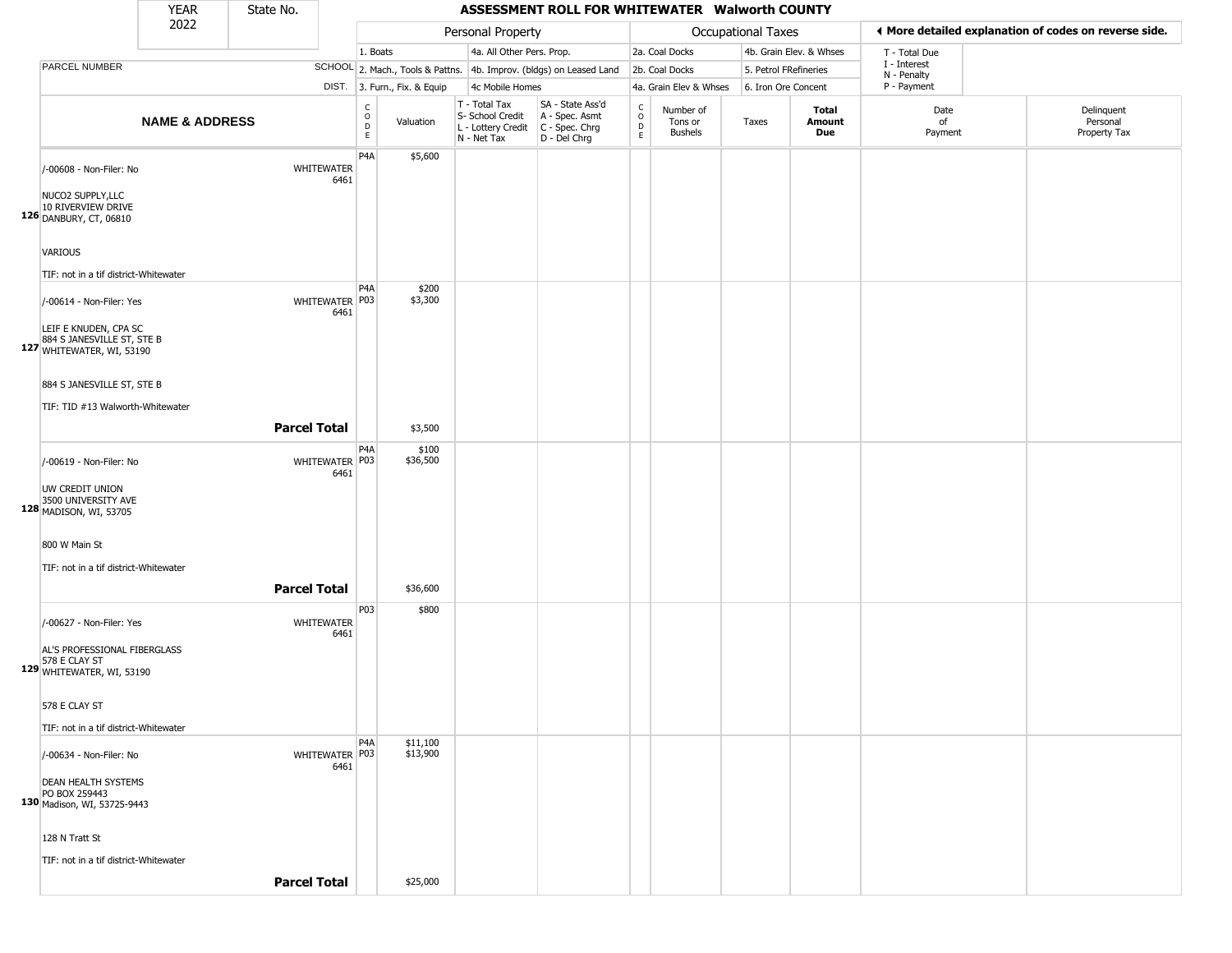|                                                                                                                                | <b>YEAR</b>               | State No.           |                           |                             |                              |                                                                        | ASSESSMENT ROLL FOR WHITEWATER Walworth COUNTY                         |                                |                                        |                    |                         |                             |                                                       |
|--------------------------------------------------------------------------------------------------------------------------------|---------------------------|---------------------|---------------------------|-----------------------------|------------------------------|------------------------------------------------------------------------|------------------------------------------------------------------------|--------------------------------|----------------------------------------|--------------------|-------------------------|-----------------------------|-------------------------------------------------------|
|                                                                                                                                | 2022                      |                     |                           |                             |                              | Personal Property                                                      |                                                                        |                                |                                        | Occupational Taxes |                         |                             | ◀ More detailed explanation of codes on reverse side. |
|                                                                                                                                |                           |                     |                           | 1. Boats                    |                              | 4a. All Other Pers. Prop.                                              |                                                                        |                                | 2a. Coal Docks                         |                    | 4b. Grain Elev. & Whses | T - Total Due               |                                                       |
| PARCEL NUMBER                                                                                                                  |                           |                     |                           |                             |                              |                                                                        | SCHOOL 2. Mach., Tools & Pattns. 4b. Improv. (bldgs) on Leased Land    |                                | 2b. Coal Docks                         |                    | 5. Petrol FRefineries   | I - Interest<br>N - Penalty |                                                       |
|                                                                                                                                |                           |                     |                           |                             | DIST. 3. Furn., Fix. & Equip | 4c Mobile Homes                                                        |                                                                        |                                | 4a. Grain Elev & Whses                 |                    | 6. Iron Ore Concent     | P - Payment                 |                                                       |
|                                                                                                                                | <b>NAME &amp; ADDRESS</b> |                     |                           | $\rm_{o}^{\rm c}$<br>D<br>E | Valuation                    | T - Total Tax<br>S- School Credit<br>L - Lottery Credit<br>N - Net Tax | SA - State Ass'd<br>A - Spec. Asmt<br>$C - Spec. Chrg$<br>D - Del Chrg | $\rm _o^C$<br>D<br>$\mathsf E$ | Number of<br>Tons or<br><b>Bushels</b> | Taxes              | Total<br>Amount<br>Due  | Date<br>of<br>Payment       | Delinquent<br>Personal<br>Property Tax                |
| /-00646 - Non-Filer: No<br>SMUCKER FOODSERVICE, INC<br>PO BOX 3576<br>131 CHICAGO, IL, 60654                                   |                           |                     | <b>WHITEWATER</b><br>6461 | P03                         | \$13,700                     |                                                                        |                                                                        |                                |                                        |                    |                         |                             |                                                       |
| <b>VARIOUS</b>                                                                                                                 |                           |                     |                           |                             |                              |                                                                        |                                                                        |                                |                                        |                    |                         |                             |                                                       |
| TIF: not in a tif district-Whitewater<br>/-00659 - Non-Filer: Yes<br>CABINETS & DESIGN BY COZETTE, INC<br>109 N 2ND ST, UNIT 1 |                           |                     | WHITEWATER P03<br>6461    | P <sub>4</sub> A            | \$1,100<br>\$34,200          |                                                                        |                                                                        |                                |                                        |                    |                         |                             |                                                       |
| 132 WHITEWATER, WI, 53190<br>109 N 2ND ST, UNIT 1<br>TIF: TID #12 Walworth-Whitewater                                          |                           |                     |                           |                             |                              |                                                                        |                                                                        |                                |                                        |                    |                         |                             |                                                       |
|                                                                                                                                |                           | <b>Parcel Total</b> |                           |                             | \$35,300                     |                                                                        |                                                                        |                                |                                        |                    |                         |                             |                                                       |
| /-00662 - Non-Filer: Yes<br>TAQUIERIA LA ESTRELLAZ<br>1170 W MAIN ST STE 1<br>133 WHITEWATER, WI, 53190                        |                           |                     | WHITEWATER P03<br>6461    | P4A                         | \$900<br>\$26,000            |                                                                        |                                                                        |                                |                                        |                    |                         |                             |                                                       |
| 1170 W MAIN ST STE 1<br>TIF: not in a tif district-Whitewater                                                                  |                           | <b>Parcel Total</b> |                           |                             | \$26,900                     |                                                                        |                                                                        |                                |                                        |                    |                         |                             |                                                       |
| /-00674 - Non-Filer: No                                                                                                        |                           |                     | <b>WHITEWATER</b><br>6461 | P4A                         | \$1,100                      |                                                                        |                                                                        |                                |                                        |                    |                         |                             |                                                       |
| BLGL, LLC<br>1691 MOUNDVIEW PLACE<br>134 WHITEWATER, WI, 53190                                                                 |                           |                     |                           |                             |                              |                                                                        |                                                                        |                                |                                        |                    |                         |                             |                                                       |
| 329 W MAIN ST                                                                                                                  |                           |                     |                           |                             |                              |                                                                        |                                                                        |                                |                                        |                    |                         |                             |                                                       |
| TIF: not in a tif district-Whitewater<br>/-00679 - Non-Filer: Yes                                                              |                           |                     | <b>WHITEWATER</b>         | P03                         | \$3,700                      |                                                                        |                                                                        |                                |                                        |                    |                         |                             |                                                       |
| Christon, Dina (A/K/A Konstanina Christon)<br>442 Buckingham Blvd<br>135 Whitewater, WI, 53190                                 |                           |                     | 6461                      |                             |                              |                                                                        |                                                                        |                                |                                        |                    |                         |                             |                                                       |
| 1215 Yoder Ln                                                                                                                  |                           |                     |                           |                             |                              |                                                                        |                                                                        |                                |                                        |                    |                         |                             |                                                       |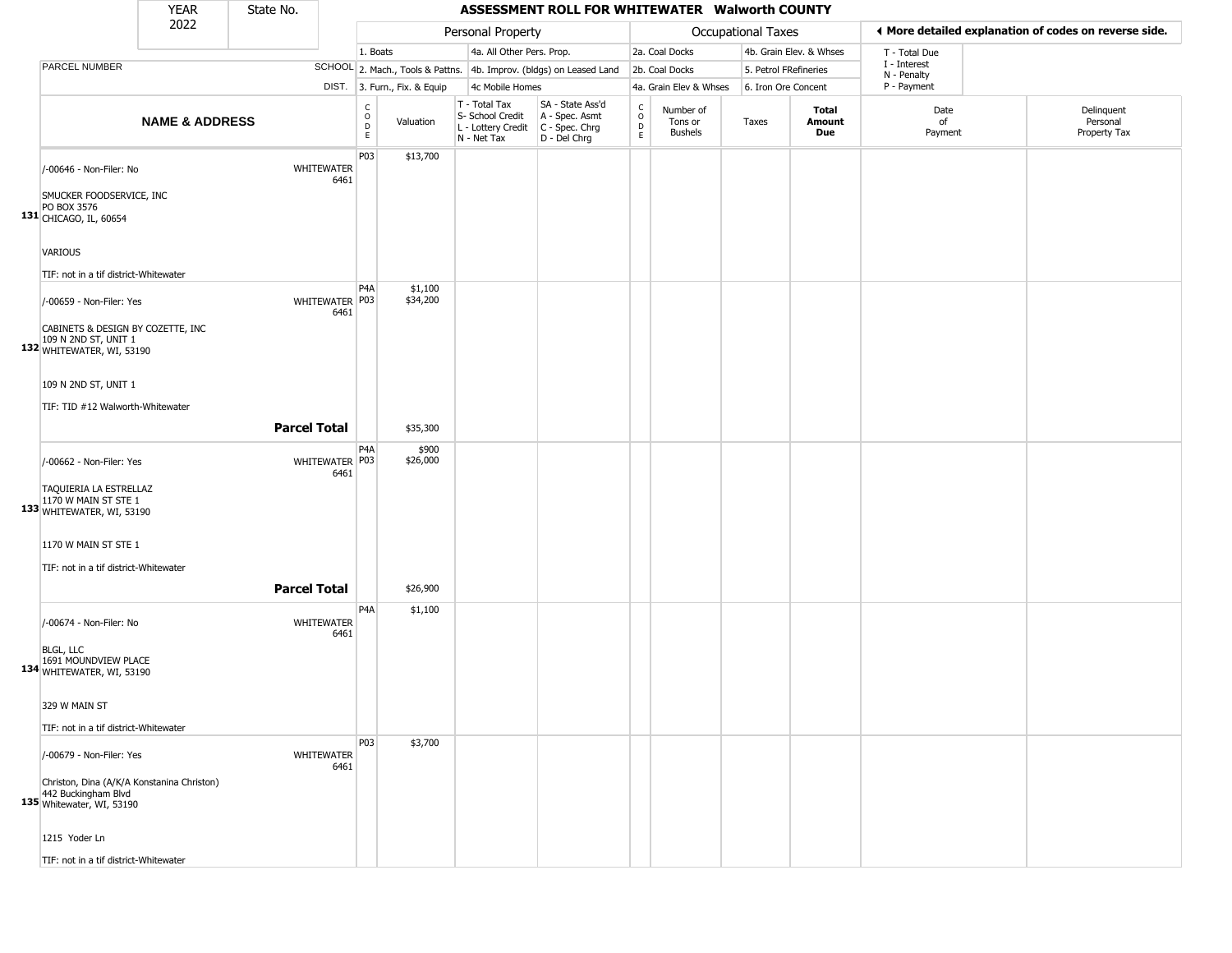|                                                                                                                              | <b>YEAR</b>               | State No.           |                           |                              |                              |                                                                        | ASSESSMENT ROLL FOR WHITEWATER Walworth COUNTY                       |                         |                                        |       |                         |                             |                                                       |
|------------------------------------------------------------------------------------------------------------------------------|---------------------------|---------------------|---------------------------|------------------------------|------------------------------|------------------------------------------------------------------------|----------------------------------------------------------------------|-------------------------|----------------------------------------|-------|-------------------------|-----------------------------|-------------------------------------------------------|
|                                                                                                                              | 2022                      |                     |                           |                              |                              | Personal Property                                                      |                                                                      |                         | Occupational Taxes                     |       |                         |                             | I More detailed explanation of codes on reverse side. |
|                                                                                                                              |                           |                     |                           | 1. Boats                     |                              | 4a. All Other Pers. Prop.                                              |                                                                      |                         | 2a. Coal Docks                         |       | 4b. Grain Elev. & Whses | T - Total Due               |                                                       |
| PARCEL NUMBER                                                                                                                |                           |                     |                           |                              |                              |                                                                        | SCHOOL 2. Mach., Tools & Pattns. 4b. Improv. (bldgs) on Leased Land  |                         | 2b. Coal Docks                         |       | 5. Petrol FRefineries   | I - Interest<br>N - Penalty |                                                       |
|                                                                                                                              |                           |                     |                           |                              | DIST. 3. Furn., Fix. & Equip | 4c Mobile Homes                                                        |                                                                      |                         | 4a. Grain Elev & Whses                 |       | 6. Iron Ore Concent     | P - Payment                 |                                                       |
|                                                                                                                              | <b>NAME &amp; ADDRESS</b> |                     |                           | $_{\rm o}^{\rm c}$<br>D<br>E | Valuation                    | T - Total Tax<br>S- School Credit<br>L - Lottery Credit<br>N - Net Tax | SA - State Ass'd<br>A - Spec. Asmt<br>C - Spec. Chrg<br>D - Del Chrg | $\frac{c}{0}$<br>D<br>E | Number of<br>Tons or<br><b>Bushels</b> | Taxes | Total<br>Amount<br>Due  | Date<br>of<br>Payment       | Delinquent<br>Personal<br>Property Tax                |
| /-00681 - Non-Filer: No<br>CLINICAL CHIROPRACTIC OF WHITEWATER SC<br>884 S JANESVILLE ST, STE C<br>136 WHITEWATER, WI, 53190 |                           |                     | WHITEWATER   P03<br>6461  | P <sub>4</sub> A             | \$300<br>\$500               |                                                                        |                                                                      |                         |                                        |       |                         |                             |                                                       |
| 884 S JANESVILLE ST, STE C<br>TIF: TID #13 Walworth-Whitewater                                                               |                           | <b>Parcel Total</b> |                           |                              | \$800                        |                                                                        |                                                                      |                         |                                        |       |                         |                             |                                                       |
| /-00703 - Non-Filer: Yes<br>HENRY, DONNA JOANNE<br>347 S JANESVILLE ST<br>137 WHITEWATER, WI, 53190                          |                           |                     | <b>WHITEWATER</b><br>6461 | P03                          | \$1,800                      |                                                                        |                                                                      |                         |                                        |       |                         |                             |                                                       |
| <b>VARIOUS</b><br>TIF: not in a tif district-Whitewater                                                                      |                           |                     |                           |                              |                              |                                                                        |                                                                      |                         |                                        |       |                         |                             |                                                       |
| /-00705 - Non-Filer: Yes<br>HETH, VERNON ALAN<br>1264 HILLCREST LANE<br>138 FALLBROOK, CA, 92028                             |                           |                     | WHITEWATER<br>6461        | P03                          | \$1,100                      |                                                                        |                                                                      |                         |                                        |       |                         |                             |                                                       |
| 1206-1216 CARRIAGE DR<br>TIF: not in a tif district-Whitewater                                                               |                           |                     |                           | P03                          | \$1,400                      |                                                                        |                                                                      |                         |                                        |       |                         |                             |                                                       |
| /-00714 - Non-Filer: Yes<br>Ketterhagen, Kurt<br>1631 PEARSON CT<br>139 Whitewater, WI, 53190                                |                           |                     | <b>WHITEWATER</b><br>6461 |                              |                              |                                                                        |                                                                      |                         |                                        |       |                         |                             |                                                       |
| $\Omega$<br>TIF: not in a tif district-Whitewater                                                                            |                           |                     |                           |                              |                              |                                                                        |                                                                      |                         |                                        |       |                         |                             |                                                       |
| /-00719 - Non-Filer: Yes<br>M & R RADIATOR, LLC<br>125 S NEWCOMB ST<br>140 WHITEWATER, WI, 53190<br>125 S NEWCOMB ST         |                           |                     | WHITEWATER<br>6461        | P03                          | \$800                        |                                                                        |                                                                      |                         |                                        |       |                         |                             |                                                       |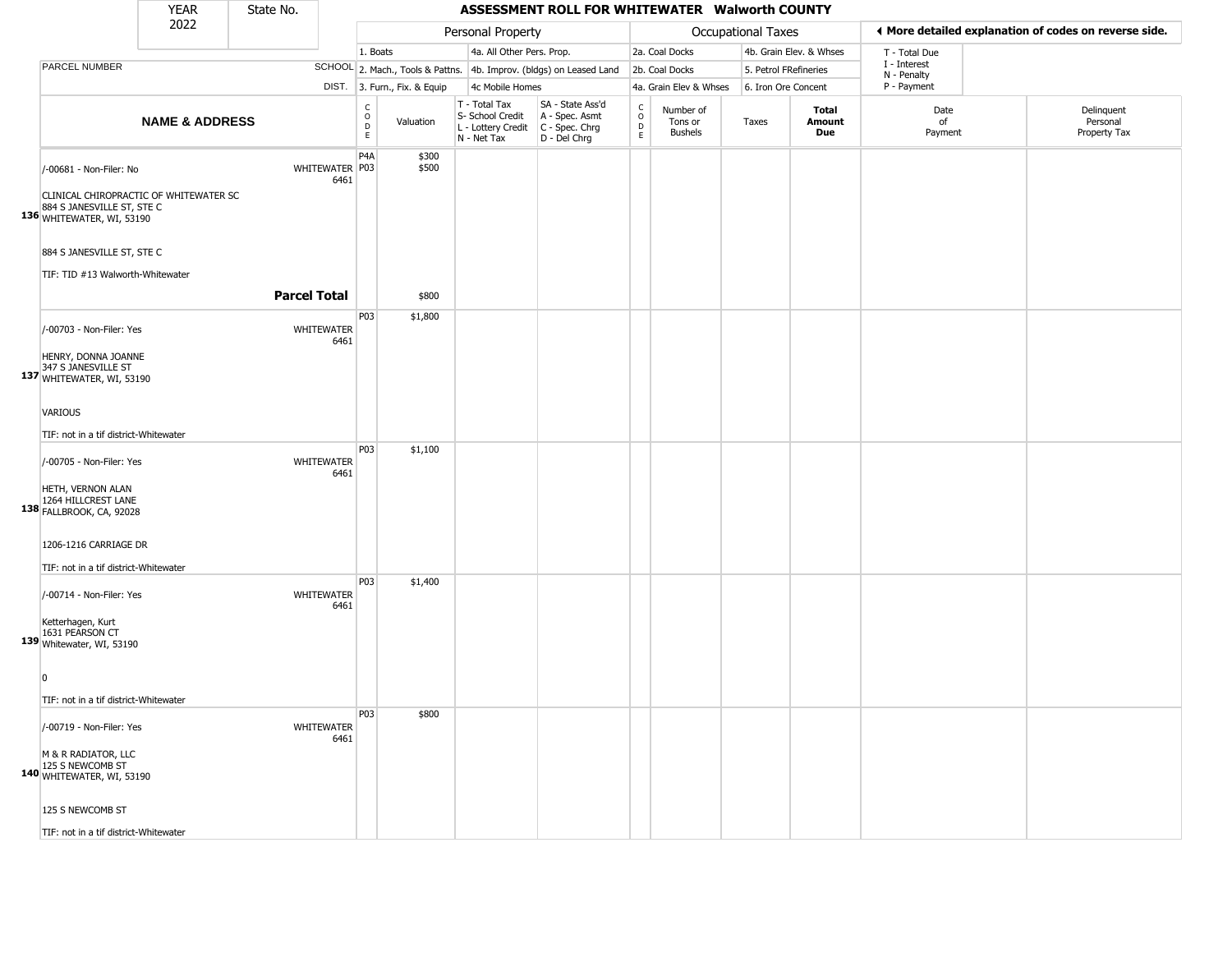|                                                                                                       | <b>YEAR</b>               | State No.           |                           |                                                |                              |                                                                        | ASSESSMENT ROLL FOR WHITEWATER Walworth COUNTY                       |                        |                                 |                       |                         |                             |                                                       |
|-------------------------------------------------------------------------------------------------------|---------------------------|---------------------|---------------------------|------------------------------------------------|------------------------------|------------------------------------------------------------------------|----------------------------------------------------------------------|------------------------|---------------------------------|-----------------------|-------------------------|-----------------------------|-------------------------------------------------------|
|                                                                                                       | 2022                      |                     |                           |                                                |                              | Personal Property                                                      |                                                                      |                        |                                 | Occupational Taxes    |                         |                             | ♦ More detailed explanation of codes on reverse side. |
|                                                                                                       |                           |                     |                           | 1. Boats                                       |                              | 4a. All Other Pers. Prop.                                              |                                                                      |                        | 2a. Coal Docks                  |                       | 4b. Grain Elev. & Whses | T - Total Due               |                                                       |
| PARCEL NUMBER                                                                                         |                           |                     |                           |                                                |                              |                                                                        | SCHOOL 2. Mach., Tools & Pattns. 4b. Improv. (bldgs) on Leased Land  |                        | 2b. Coal Docks                  | 5. Petrol FRefineries |                         | I - Interest<br>N - Penalty |                                                       |
|                                                                                                       |                           |                     |                           |                                                | DIST. 3. Furn., Fix. & Equip | 4c Mobile Homes                                                        |                                                                      |                        | 4a. Grain Elev & Whses          | 6. Iron Ore Concent   |                         | P - Payment                 |                                                       |
|                                                                                                       | <b>NAME &amp; ADDRESS</b> |                     |                           | $\begin{matrix} 0 \\ 0 \\ D \end{matrix}$<br>E | Valuation                    | T - Total Tax<br>S- School Credit<br>L - Lottery Credit<br>N - Net Tax | SA - State Ass'd<br>A - Spec. Asmt<br>C - Spec. Chrg<br>D - Del Chrg | C<br>$\circ$<br>D<br>E | Number of<br>Tons or<br>Bushels | Taxes                 | Total<br>Amount<br>Due  | Date<br>of<br>Payment       | Delinquent<br>Personal<br>Property Tax                |
| /-00725 - Non-Filer: Yes<br><b>LEON FURNITURE</b><br>153 W. MAIN ST<br>141 WHITEWATER, WI, 53190      |                           |                     | WHITEWATER<br>6461        | P03                                            | \$2,900                      |                                                                        |                                                                      |                        |                                 |                       |                         |                             |                                                       |
| 153 W MAIN ST<br>TIF: TID #12 Walworth-Whitewater                                                     |                           |                     |                           |                                                |                              |                                                                        |                                                                      |                        |                                 |                       |                         |                             |                                                       |
| /-00737 - Non-Filer: Yes<br>Pope Collision Center<br>847 Commerical Ave.<br>142 Whitewater, WI, 53190 |                           |                     | WHITEWATER<br>6461        | P03                                            | \$800                        |                                                                        |                                                                      |                        |                                 |                       |                         |                             |                                                       |
| 847 Commercial Ave.,<br>TIF: not in a tif district-Whitewater                                         |                           |                     |                           |                                                |                              |                                                                        |                                                                      |                        |                                 |                       |                         |                             |                                                       |
| /-00747 - Non-Filer: Yes<br>SAN JOSE MEXICAN GROCERY<br>148 W MAIN ST<br>143 WHITEWATER, WI, 53190    |                           |                     | WHITEWATER P4A<br>6461    | P03                                            | \$300<br>\$400               |                                                                        |                                                                      |                        |                                 |                       |                         |                             |                                                       |
| 148 W MAIN ST<br>TIF: TID #12 Walworth-Whitewater                                                     |                           | <b>Parcel Total</b> |                           |                                                | \$700                        |                                                                        |                                                                      |                        |                                 |                       |                         |                             |                                                       |
| /-00755 - Non-Filer: Yes<br>STONE, BEVERLY J.<br>P.O. BOX 291<br>144 WHITEWATER, WI, 53190            |                           |                     | WHITEWATER<br>6461        | P03                                            | \$1,000                      |                                                                        |                                                                      |                        |                                 |                       |                         |                             |                                                       |
| $\Omega$<br>TIF: not in a tif district-Whitewater                                                     |                           |                     |                           |                                                |                              |                                                                        |                                                                      |                        |                                 |                       |                         |                             |                                                       |
| /-00762 - Non-Filer: Yes<br><b>TOKYO</b><br>161 W Main St.<br>145 Whitewater, WI, 53190               |                           |                     | <b>WHITEWATER</b><br>6461 | P03                                            | \$3,700                      |                                                                        |                                                                      |                        |                                 |                       |                         |                             |                                                       |
| 161 W Main St.                                                                                        |                           |                     |                           |                                                |                              |                                                                        |                                                                      |                        |                                 |                       |                         |                             |                                                       |

TIF: TID #12 Walworth-Whitewater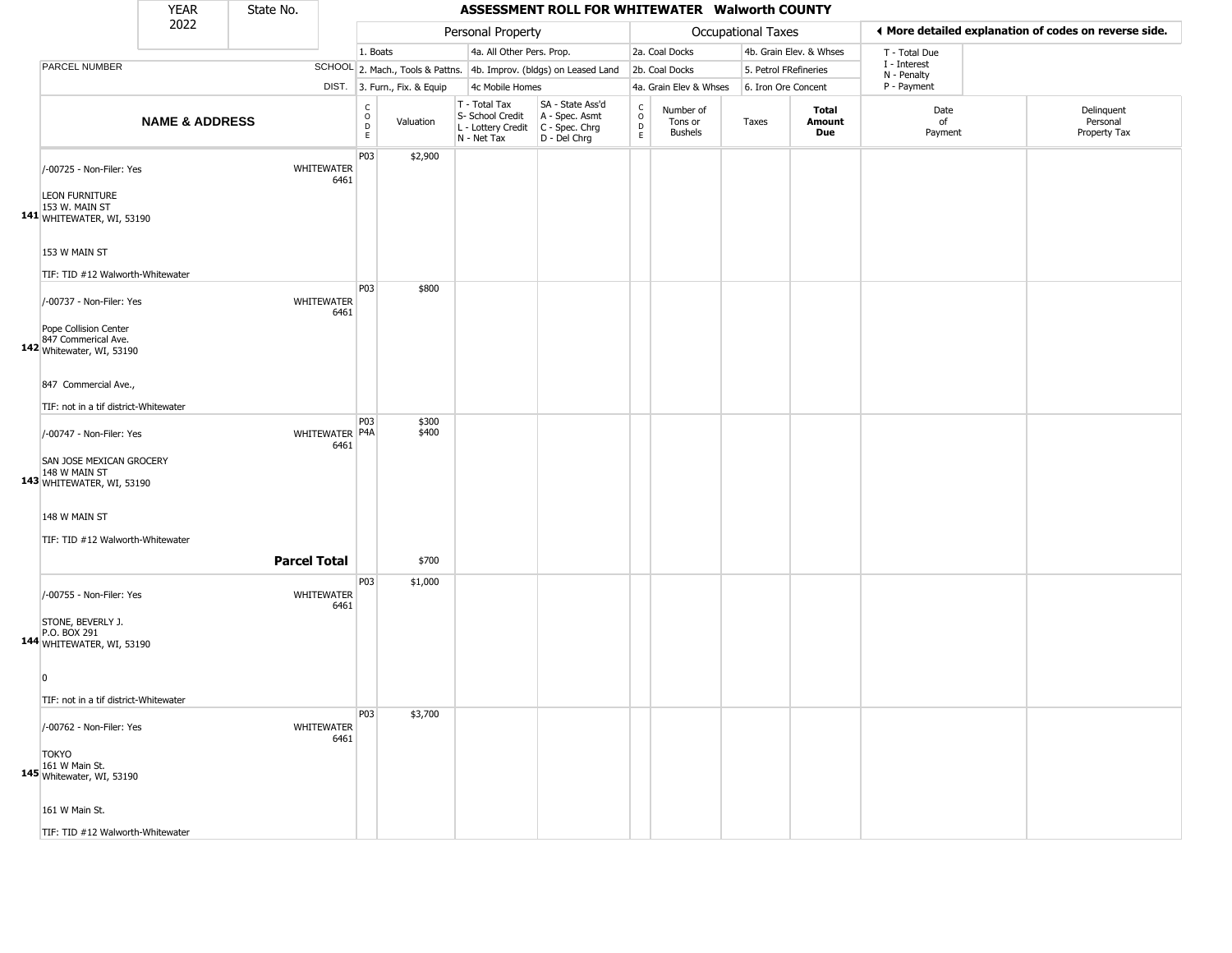|                                                                                                                                 | <b>YEAR</b>               | State No.           |                        |                          |                              |                                                                        | ASSESSMENT ROLL FOR WHITEWATER Walworth COUNTY                       |                                               |                                        |                    |                         |                             |                                                       |
|---------------------------------------------------------------------------------------------------------------------------------|---------------------------|---------------------|------------------------|--------------------------|------------------------------|------------------------------------------------------------------------|----------------------------------------------------------------------|-----------------------------------------------|----------------------------------------|--------------------|-------------------------|-----------------------------|-------------------------------------------------------|
|                                                                                                                                 | 2022                      |                     |                        |                          |                              | Personal Property                                                      |                                                                      |                                               |                                        | Occupational Taxes |                         |                             | ◀ More detailed explanation of codes on reverse side. |
|                                                                                                                                 |                           |                     |                        | 1. Boats                 |                              | 4a. All Other Pers. Prop.                                              |                                                                      |                                               | 2a. Coal Docks                         |                    | 4b. Grain Elev. & Whses | T - Total Due               |                                                       |
| PARCEL NUMBER                                                                                                                   |                           |                     |                        |                          |                              |                                                                        | SCHOOL 2. Mach., Tools & Pattns. 4b. Improv. (bldgs) on Leased Land  |                                               | 2b. Coal Docks                         |                    | 5. Petrol FRefineries   | I - Interest<br>N - Penalty |                                                       |
|                                                                                                                                 |                           |                     |                        |                          | DIST. 3. Furn., Fix. & Equip | 4c Mobile Homes                                                        |                                                                      |                                               | 4a. Grain Elev & Whses                 |                    | 6. Iron Ore Concent     | P - Payment                 |                                                       |
|                                                                                                                                 | <b>NAME &amp; ADDRESS</b> |                     |                        | $\int_{0}^{c}$<br>D<br>E | Valuation                    | T - Total Tax<br>S- School Credit<br>L - Lottery Credit<br>N - Net Tax | SA - State Ass'd<br>A - Spec. Asmt<br>C - Spec. Chrg<br>D - Del Chrg | $\mathsf{C}$<br>$\circ$<br>$\mathsf{D}$<br>E. | Number of<br>Tons or<br><b>Bushels</b> | Taxes              | Total<br>Amount<br>Due  | Date<br>of<br>Payment       | Delinquent<br>Personal<br>Property Tax                |
| /-00763 - Non-Filer: Yes<br>TRIEBOLD, LAURA<br>N7618 ENGEL RD                                                                   |                           |                     | WHITEWATER<br>6461     | P03                      | \$1,100                      |                                                                        |                                                                      |                                               |                                        |                    |                         |                             |                                                       |
| 146 WHITEWATER, WI, 53190<br>MULTIPLE<br>TIF: not in a tif district-Whitewater                                                  |                           |                     |                        |                          |                              |                                                                        |                                                                      |                                               |                                        |                    |                         |                             |                                                       |
| /-00765 - Non-Filer: Yes<br>Vultaggio, Joseph D.<br>N9121 OLD HWY P<br>147 Whitewater, WI, 53190                                |                           |                     | WHITEWATER<br>6461     | P03                      | \$6,200                      |                                                                        |                                                                      |                                               |                                        |                    |                         |                             |                                                       |
| $\Omega$<br>TIF: not in a tif district-Whitewater<br>/-00770 - Non-Filer: No                                                    |                           |                     | WHITEWATER<br>6461     | P03                      | \$5,300                      |                                                                        |                                                                      |                                               |                                        |                    |                         |                             |                                                       |
| PITNEY BOWES GLOBAL FINANCIAL SVCS, LLC<br>148 600 N WESTSHORE BLVD STE 810<br>VARIOUS<br>TIF: not in a tif district-Whitewater |                           |                     |                        |                          |                              |                                                                        |                                                                      |                                               |                                        |                    |                         |                             |                                                       |
| /-00778 - Non-Filer: No<br>CAMPUS QUICK SHOP/ TOBACCO CENTER<br>1134 W MAIN ST<br>149 WHITEWATER, WI, 53190                     |                           |                     | WHITEWATER P03<br>6461 | P <sub>4</sub> A         | \$400<br>\$4,000             |                                                                        |                                                                      |                                               |                                        |                    |                         |                             |                                                       |
| 1134 W MAIN ST<br>TIF: not in a tif district-Whitewater                                                                         |                           | <b>Parcel Total</b> |                        |                          | \$4,400                      |                                                                        |                                                                      |                                               |                                        |                    |                         |                             |                                                       |
| /-00790 - Non-Filer: No<br>LSM CHIROPRACTICS CLINIC SC<br>105 CLARMAR DR<br>150 SUN PRAIRIE, WI, 53590                          |                           |                     | WHITEWATER P4A<br>6461 | P03                      | \$5,000<br>\$6,600           |                                                                        |                                                                      |                                               |                                        |                    |                         |                             |                                                       |
| 1139 W MAIN ST<br>TIF: not in a tif district-Whitewater                                                                         |                           | <b>Parcel Total</b> |                        |                          | \$11,600                     |                                                                        |                                                                      |                                               |                                        |                    |                         |                             |                                                       |
|                                                                                                                                 |                           |                     |                        |                          |                              |                                                                        |                                                                      |                                               |                                        |                    |                         |                             |                                                       |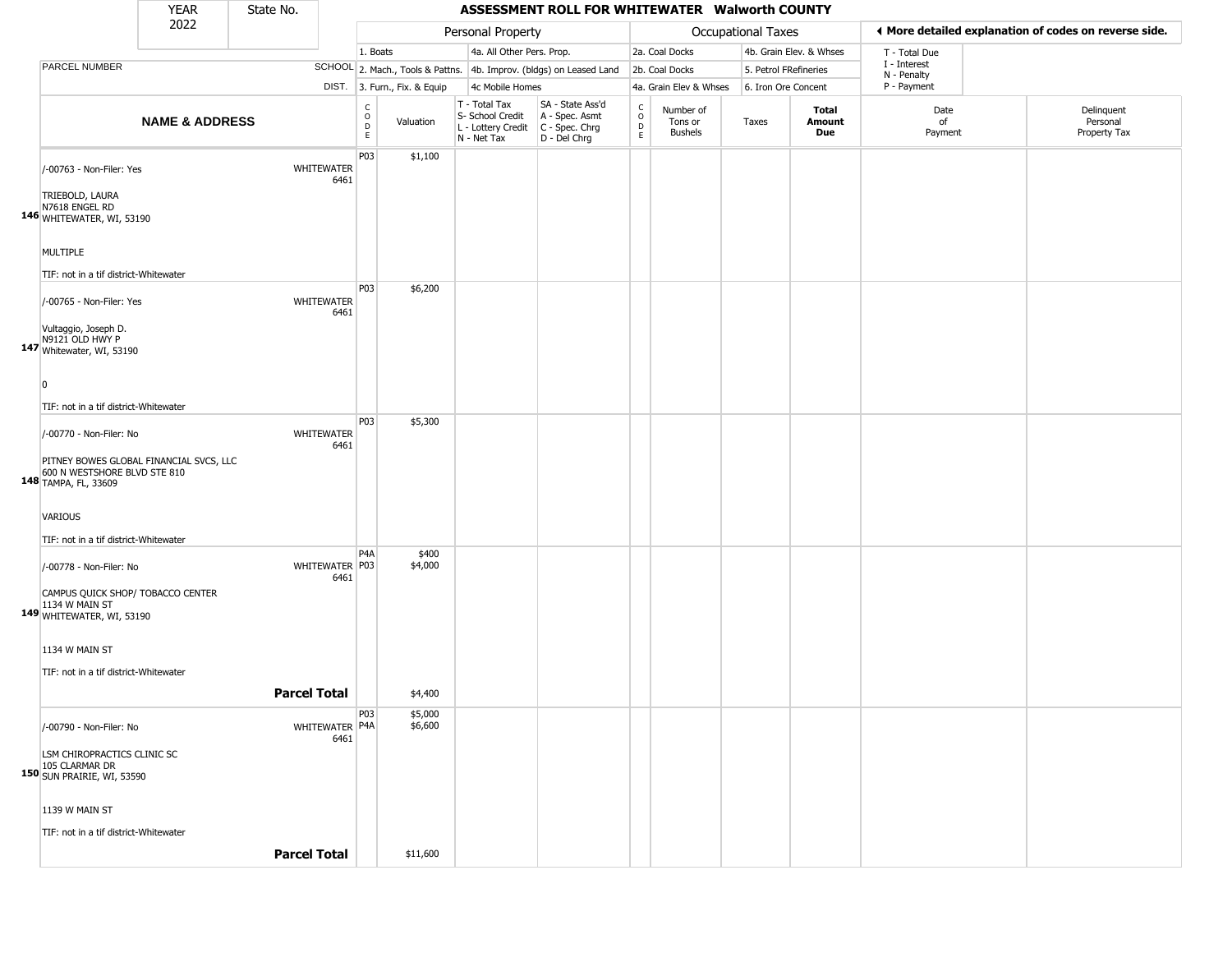|                                                                                                        | <b>YEAR</b>               | State No.           |                           |                                                       |                              |                                                                        | ASSESSMENT ROLL FOR WHITEWATER Walworth COUNTY                         |                                      |                                        |                       |                         |                             |                                                       |
|--------------------------------------------------------------------------------------------------------|---------------------------|---------------------|---------------------------|-------------------------------------------------------|------------------------------|------------------------------------------------------------------------|------------------------------------------------------------------------|--------------------------------------|----------------------------------------|-----------------------|-------------------------|-----------------------------|-------------------------------------------------------|
|                                                                                                        | 2022                      |                     |                           |                                                       |                              | Personal Property                                                      |                                                                        |                                      |                                        | Occupational Taxes    |                         |                             | ♦ More detailed explanation of codes on reverse side. |
|                                                                                                        |                           |                     |                           | 1. Boats                                              |                              | 4a. All Other Pers. Prop.                                              |                                                                        |                                      | 2a. Coal Docks                         |                       | 4b. Grain Elev. & Whses | T - Total Due               |                                                       |
| PARCEL NUMBER                                                                                          |                           |                     |                           |                                                       |                              |                                                                        | SCHOOL 2. Mach., Tools & Pattns. 4b. Improv. (bldgs) on Leased Land    |                                      | 2b. Coal Docks                         | 5. Petrol FRefineries |                         | I - Interest<br>N - Penalty |                                                       |
|                                                                                                        |                           |                     |                           |                                                       | DIST. 3. Furn., Fix. & Equip | 4c Mobile Homes                                                        |                                                                        |                                      | 4a. Grain Elev & Whses                 | 6. Iron Ore Concent   |                         | P - Payment                 |                                                       |
|                                                                                                        | <b>NAME &amp; ADDRESS</b> |                     |                           | $\mathsf{C}$<br>$\circ$<br>$\mathsf D$<br>$\mathsf E$ | Valuation                    | T - Total Tax<br>S- School Credit<br>L - Lottery Credit<br>N - Net Tax | SA - State Ass'd<br>A - Spec. Asmt<br>$C - Spec. Chrg$<br>D - Del Chrg | C<br>$\mathsf O$<br>D<br>$\mathsf E$ | Number of<br>Tons or<br><b>Bushels</b> | Taxes                 | Total<br>Amount<br>Due  | Date<br>of<br>Payment       | Delinquent<br>Personal<br>Property Tax                |
| /-00816 - Non-Filer: Yes<br>NITARDY FUNERAL HOME<br>550 N NEWCOMB ST<br>151 WHITEWATER, WI, 53190      |                           |                     | WHITEWATER   P03<br>6461  | P <sub>4</sub> A                                      | \$400<br>\$61,400            |                                                                        |                                                                        |                                      |                                        |                       |                         |                             |                                                       |
| 550 N. NEWCOMB ST<br>TIF: TID #10 Walworth-Whitewater                                                  |                           | <b>Parcel Total</b> |                           |                                                       | \$61,800                     |                                                                        |                                                                        |                                      |                                        |                       |                         |                             |                                                       |
|                                                                                                        |                           |                     |                           |                                                       |                              |                                                                        |                                                                        |                                      |                                        |                       |                         |                             |                                                       |
| /-00819 - Non-Filer: No<br>COINSTAR ASSET HOLDINGS LLC<br>PO BOX 72210<br>152 PHOENIX, AZ, 85050       |                           |                     | WHITEWATER<br>6461        | P03                                                   | \$1,600                      |                                                                        |                                                                        |                                      |                                        |                       |                         |                             |                                                       |
| 1362 W MAIN ST                                                                                         |                           |                     |                           |                                                       |                              |                                                                        |                                                                        |                                      |                                        |                       |                         |                             |                                                       |
|                                                                                                        |                           |                     |                           |                                                       |                              |                                                                        |                                                                        |                                      |                                        |                       |                         |                             |                                                       |
| TIF: not in a tif district-Whitewater                                                                  |                           |                     |                           | P03                                                   | \$600                        |                                                                        |                                                                        |                                      |                                        |                       |                         |                             |                                                       |
| /-00823 - Non-Filer: No<br>QUADIENT, INC FKA NEOPOST USA, INC<br>478 WHEELERS FARM RD                  |                           |                     | <b>WHITEWATER</b><br>6461 |                                                       |                              |                                                                        |                                                                        |                                      |                                        |                       |                         |                             |                                                       |
| 153 MILFORD, CT, 06461<br>VARIOUS<br>TIF: not in a tif district-Whitewater                             |                           |                     |                           |                                                       |                              |                                                                        |                                                                        |                                      |                                        |                       |                         |                             |                                                       |
| /-00829 - Non-Filer: No<br><b>FORT HEALTHCARE</b><br>611 E SHERMAN AVE<br>154 FORT ATKINSON, WI, 53538 |                           |                     | WHITEWATER P03<br>6461    | P <sub>4</sub> A                                      | \$500<br>\$63,000            |                                                                        |                                                                        |                                      |                                        |                       |                         |                             |                                                       |
| 1461 W MAIN ST<br>TIF: TID #14 Walworth-Whitewater                                                     |                           |                     |                           |                                                       |                              |                                                                        |                                                                        |                                      |                                        |                       |                         |                             |                                                       |
|                                                                                                        |                           | <b>Parcel Total</b> |                           |                                                       | \$63,500                     |                                                                        |                                                                        |                                      |                                        |                       |                         |                             |                                                       |
| /-00830 - Non-Filer: Yes<br><b>ANYTIME FITNESS</b><br>1139 W MAIN ST<br>155 WHITEWATER, WI, 53190      |                           |                     | WHITEWATER<br>6461        | P03                                                   | \$141,000                    |                                                                        |                                                                        |                                      |                                        |                       |                         |                             |                                                       |
| 1139 W MAIN ST<br>TIF: not in a tif district-Whitewater                                                |                           |                     |                           |                                                       |                              |                                                                        |                                                                        |                                      |                                        |                       |                         |                             |                                                       |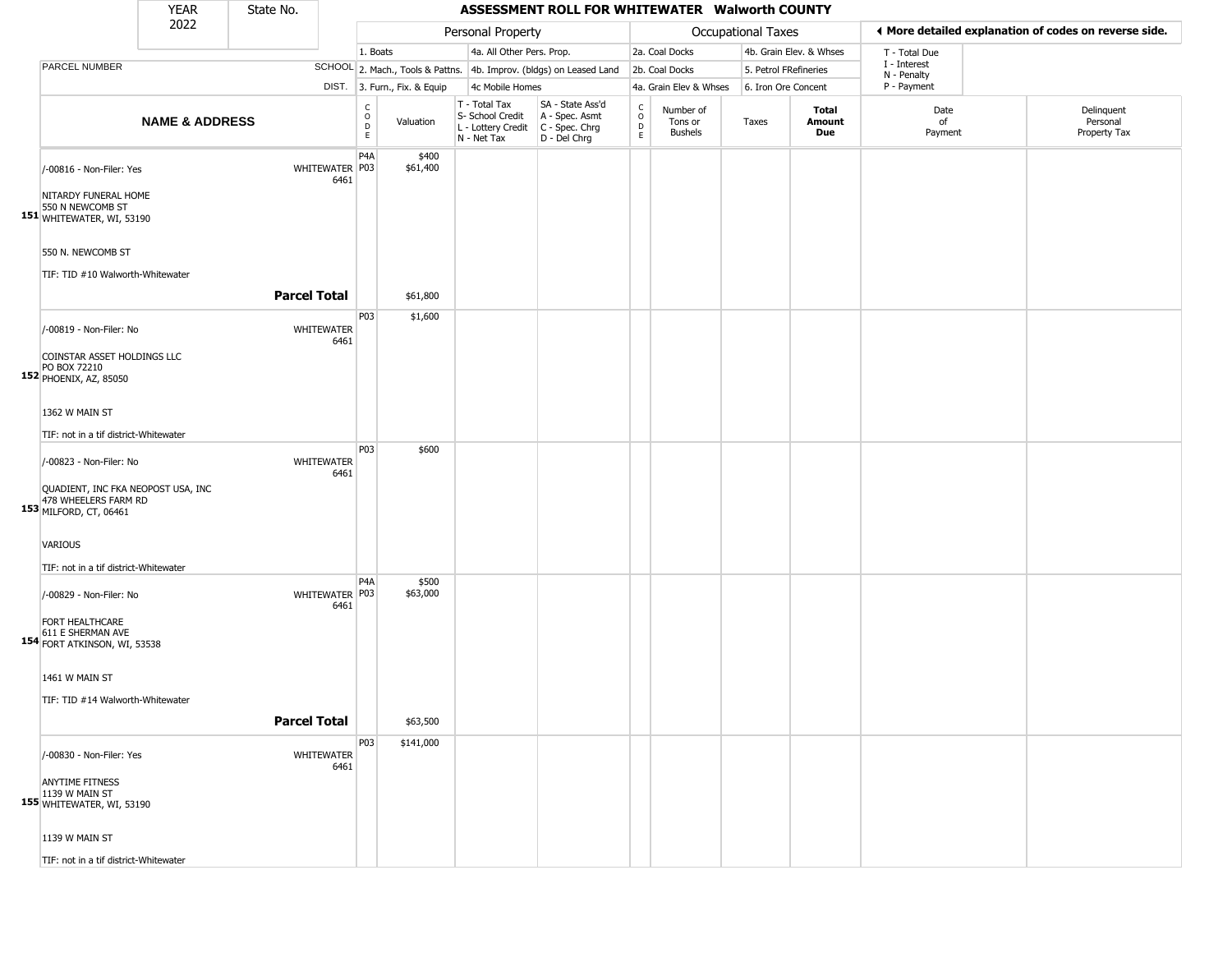YEAR **ASSESSMENT ROLL FOR WHITEWATER Walworth COUNTY** 2022 DIST. 3. Furn., Fix. & Equip PARCEL NUMBER **NAME & ADDRESS** State No. C O D E Valuation T - Total Tax S- School Credit A - Spec. Asmt L - Lottery Credit C - Spec. Chrg N - Net Tax SA - State Ass'd D - Del Chrg C O D E Number of Tons or Bushels Taxes **Total Amount Due** Date of Payment Delinquent Personal Property Tax Personal Property **Department Controller Service Controller** Occupational Taxes 1. Boats **4a. All Other Pers. Prop.** 2a. Coal Docks 4b. Grain Elev. & Whses SCHOOL 2. Mach., Tools & Pattns. 4b. Improv. (bldgs) on Leased Land 2b. Coal Docks 5. Petrol FRefineries 4c Mobile Homes 4a. Grain Elev & Whses 6. Iron Ore Concent T - Total Due I - Interest N - Penalty P - Payment 3**More detailed explanation of codes on reverse side. 156** WHITEWATER, WI, 53190 /-00834 - Non-Filer: Yes 6461 PINK INK TATTOO 141 W MAIN ST 141 W MAIN ST TIF: TID #12 Walworth-Whitewater P4A WHITEWATER P03 \$1,300 \$25,400 **Parcel Total** \$26,700 **157** READING, PA, 19603-1321 /-00843 - Non-Filer: No 6461 PENSKE TRUCK LEASING CO., L.P. RT 10, GREEN HILLS PO BOX 1321 729 EXECUTIVE DR TIF: TID #10 Walworth-Whitewater **D<sub>4</sub>A** WHITEWATER P03 \$100 \$2,100 **Parcel Total** 1 \$2,200 **158** DEERFIELD, IL, 60015-4614 /-00844 - Non-Filer: No 6461 WALGREEN CO (101) 300 WILMOT RD MS#3301 1041 W MAIN ST TIF: not in a tif district-Whitewater P4A WHITEWATER P03 \$500 \$81,100 **Parcel Total | \$81,600 159** WHITEWATER, WI, 53190 /-00851 - Non-Filer: No 6461 TOPPERS PIZZA, INC 333 CENTER ST 333 CENTER ST TIF: not in a tif district-Whitewater P4A WHITEWATER P03 \$9,700 \$40,900 **Parcel Total | \$50,600 160** WHITEWATER, WI, 53190 /-00855 - Non-Filer: Yes 6461 STRITZEL HEATING W5524 TRI COUNTY RD 543 A PUTNAN ST TIF: not in a tif district-Whitewater P03 WHITEWATER P4A \$100 \$700

**Parcel Total** \$800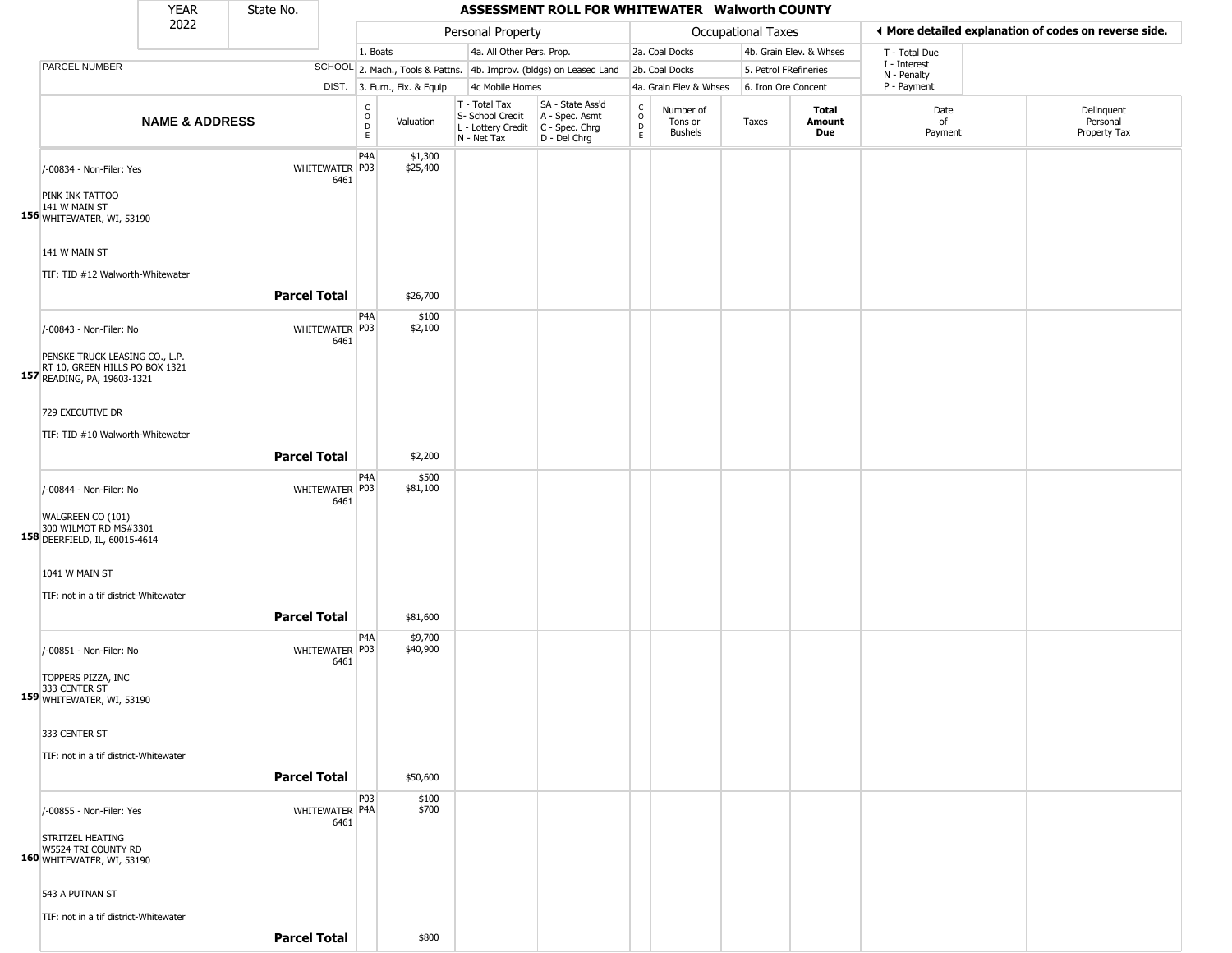|                                                                                                                | <b>YEAR</b>               | State No. |                           |                         |                              |                                                                        | ASSESSMENT ROLL FOR WHITEWATER Walworth COUNTY                       |                             |                                        |                       |                         |                             |                                                       |
|----------------------------------------------------------------------------------------------------------------|---------------------------|-----------|---------------------------|-------------------------|------------------------------|------------------------------------------------------------------------|----------------------------------------------------------------------|-----------------------------|----------------------------------------|-----------------------|-------------------------|-----------------------------|-------------------------------------------------------|
|                                                                                                                | 2022                      |           |                           |                         |                              | Personal Property                                                      |                                                                      |                             |                                        | Occupational Taxes    |                         |                             | ◀ More detailed explanation of codes on reverse side. |
|                                                                                                                |                           |           |                           | 1. Boats                |                              | 4a. All Other Pers. Prop.                                              |                                                                      |                             | 2a. Coal Docks                         |                       | 4b. Grain Elev. & Whses | T - Total Due               |                                                       |
| PARCEL NUMBER                                                                                                  |                           |           |                           |                         |                              |                                                                        | SCHOOL 2. Mach., Tools & Pattns. 4b. Improv. (bldgs) on Leased Land  |                             | 2b. Coal Docks                         | 5. Petrol FRefineries |                         | I - Interest<br>N - Penalty |                                                       |
|                                                                                                                |                           |           |                           |                         | DIST. 3. Furn., Fix. & Equip | 4c Mobile Homes                                                        |                                                                      |                             | 4a. Grain Elev & Whses                 | 6. Iron Ore Concent   |                         | P - Payment                 |                                                       |
|                                                                                                                | <b>NAME &amp; ADDRESS</b> |           |                           | $\frac{c}{0}$<br>D<br>E | Valuation                    | T - Total Tax<br>S- School Credit<br>L - Lottery Credit<br>N - Net Tax | SA - State Ass'd<br>A - Spec. Asmt<br>C - Spec. Chrg<br>D - Del Chrg | $\rm _o^C$<br>$\frac{D}{E}$ | Number of<br>Tons or<br><b>Bushels</b> | Taxes                 | Total<br>Amount<br>Due  | Date<br>of<br>Payment       | Delinquent<br>Personal<br>Property Tax                |
| /-00863 - Non-Filer: No<br>HOME TOPS, LLC<br>960 E. MILWAUKEE ST<br>161 WHITEWATER, WI, 53190                  |                           |           | <b>WHITEWATER</b><br>6461 | P03                     | \$3,300                      |                                                                        |                                                                      |                             |                                        |                       |                         |                             |                                                       |
| 960 E. MILWAUKEE ST<br>TIF: not in a tif district-Whitewater                                                   |                           |           |                           |                         |                              |                                                                        |                                                                      |                             |                                        |                       |                         |                             |                                                       |
| /-00864 - Non-Filer: No<br>AMERICAN MESSAGING SERVICES, LLC<br><b>PO BOX 478</b><br>162 COLLEYVILLE, TX, 76034 |                           |           | WHITEWATER<br>6461        | P03                     | \$800                        |                                                                        |                                                                      |                             |                                        |                       |                         |                             |                                                       |
| 800 W MAIN ST<br>TIF: not in a tif district-Whitewater                                                         |                           |           |                           |                         |                              |                                                                        |                                                                      |                             |                                        |                       |                         |                             |                                                       |
| /-00872 - Non-Filer: No<br>WMED, LLC<br>146 W MAIN ST<br>163 WHITEWATER, WI, 53190                             |                           |           | WHITEWATER<br>6461        | P03                     | \$17,500                     |                                                                        |                                                                      |                             |                                        |                       |                         |                             |                                                       |
| 146 W Main St.<br>TIF: TID #12 Walworth-Whitewater                                                             |                           |           |                           |                         |                              |                                                                        |                                                                      |                             |                                        |                       |                         |                             |                                                       |
| /-00873 - Non-Filer: No<br>REDBOX AUTOMATED RETAIL, LLC<br>PO BOX 72210<br>164 PHOENIX, AZ, 85050              |                           |           | WHITEWATER<br>6461        | P <sub>4</sub> A        | \$700                        |                                                                        |                                                                      |                             |                                        |                       |                         |                             |                                                       |
| 1362 W MAIN ST<br>TIF: not in a tif district-Whitewater                                                        |                           |           |                           |                         |                              |                                                                        |                                                                      |                             |                                        |                       |                         |                             |                                                       |
| /-00876 - Non-Filer: Yes<br>GERMUNDSON HEATING & COOLING, LLC<br>460 W WHITEWATER ST                           |                           |           | WHITEWATER<br>6461        | P03                     | \$1,300                      |                                                                        |                                                                      |                             |                                        |                       |                         |                             |                                                       |
| 165 WHITEWATER, WI, 53190<br>460 W WHITEWATER ST                                                               |                           |           |                           |                         |                              |                                                                        |                                                                      |                             |                                        |                       |                         |                             |                                                       |
| TIF: not in a tif district-Whitewater                                                                          |                           |           |                           |                         |                              |                                                                        |                                                                      |                             |                                        |                       |                         |                             |                                                       |
| /-00878 - Non-Filer: No<br>ROARING FORK, LLC<br>166 241 N BROADWAY, STE 501<br>166 MILWAUKEE, WI, 53202        |                           |           | WHITEWATER P03<br>6461    | P <sub>4</sub> A        | \$11,200<br>\$125,500        |                                                                        |                                                                      |                             |                                        |                       |                         |                             |                                                       |
| 1114 W MAIN ST<br>TIF: not in a tif district-Whitewater                                                        |                           |           |                           |                         |                              |                                                                        |                                                                      |                             |                                        |                       |                         |                             |                                                       |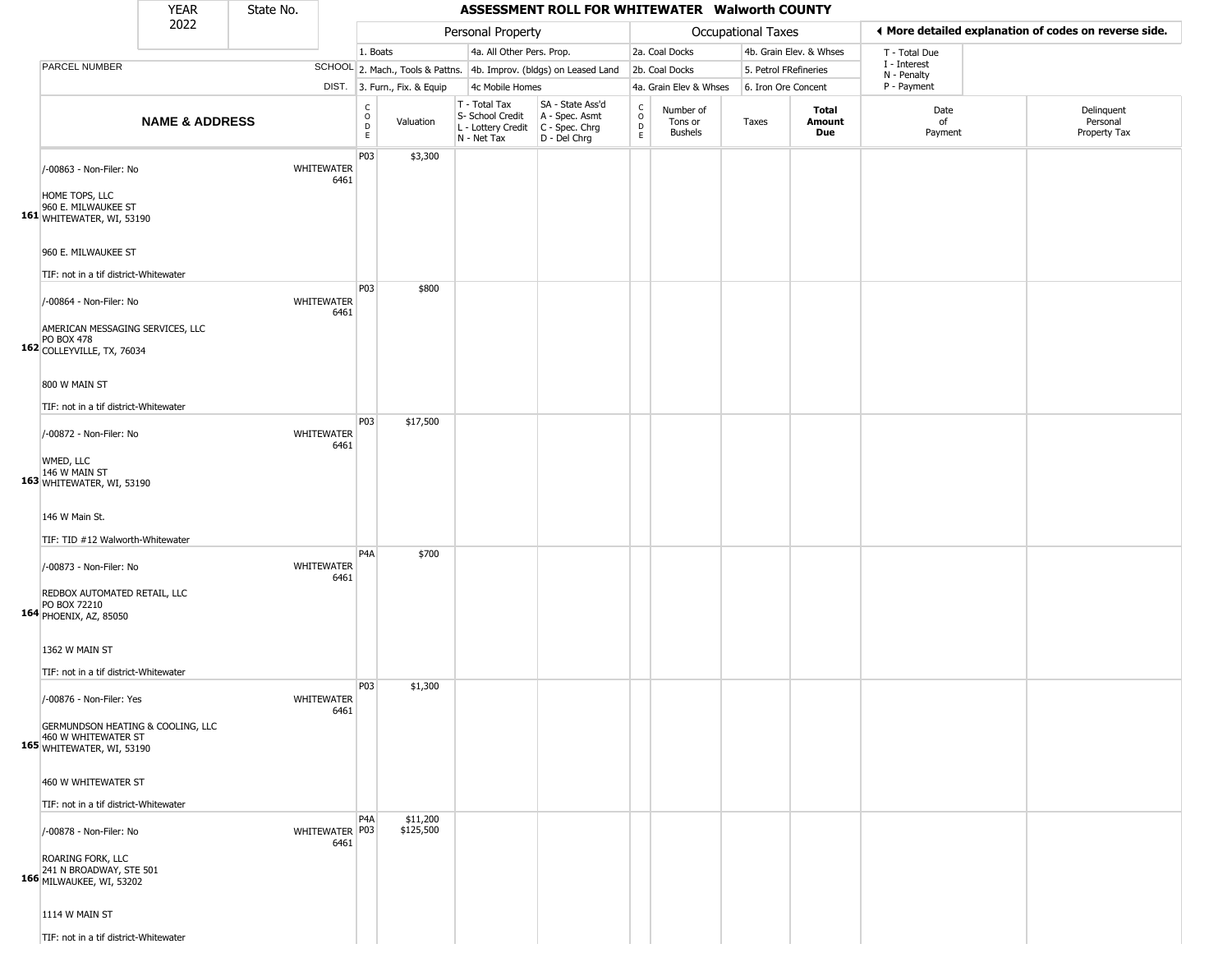|                                                                         | <b>YEAR</b>               | State No.           |                                                          |                              |                                                                                       | ASSESSMENT ROLL FOR WHITEWATER Walworth COUNTY                      |                                       |                                        |                       |                         |                            |                                                       |
|-------------------------------------------------------------------------|---------------------------|---------------------|----------------------------------------------------------|------------------------------|---------------------------------------------------------------------------------------|---------------------------------------------------------------------|---------------------------------------|----------------------------------------|-----------------------|-------------------------|----------------------------|-------------------------------------------------------|
|                                                                         | 2022                      |                     |                                                          |                              | Personal Property                                                                     |                                                                     |                                       |                                        | Occupational Taxes    |                         |                            | ◀ More detailed explanation of codes on reverse side. |
|                                                                         |                           |                     |                                                          | 1. Boats                     | 4a. All Other Pers. Prop.                                                             |                                                                     |                                       | 2a. Coal Docks                         |                       | 4b. Grain Elev. & Whses | T - Total Due              |                                                       |
| PARCEL NUMBER                                                           |                           |                     |                                                          |                              |                                                                                       | SCHOOL 2. Mach., Tools & Pattns. 4b. Improv. (bldgs) on Leased Land |                                       | 2b. Coal Docks                         | 5. Petrol FRefineries |                         | I - Interest               |                                                       |
|                                                                         |                           |                     |                                                          | DIST. 3. Furn., Fix. & Equip | 4c Mobile Homes                                                                       |                                                                     |                                       | 4a. Grain Elev & Whses                 | 6. Iron Ore Concent   |                         | N - Penalty<br>P - Payment |                                                       |
|                                                                         | <b>NAME &amp; ADDRESS</b> |                     | $\begin{matrix} 0 \\ 0 \\ D \end{matrix}$<br>$\mathsf E$ | Valuation                    | T - Total Tax<br>S- School Credit<br>L - Lottery Credit C - Spec. Chrg<br>N - Net Tax | SA - State Ass'd<br>A - Spec. Asmt<br>D - Del Chrg                  | C<br>$\mathsf O$<br>$\mathsf{D}$<br>E | Number of<br>Tons or<br><b>Bushels</b> | Taxes                 | Total<br>Amount<br>Due  | Date<br>of<br>Payment      | Delinquent<br>Personal<br>Property Tax                |
|                                                                         |                           | <b>Parcel Total</b> |                                                          | \$136,700                    |                                                                                       |                                                                     |                                       |                                        |                       |                         |                            |                                                       |
| /-00880 - Non-Filer: Yes<br>KEYSTONE WHITEWATER, LLC                    |                           | WHITEWATER P03      | P4A<br>6461                                              | \$800<br>\$22,700            |                                                                                       |                                                                     |                                       |                                        |                       |                         |                            |                                                       |
| 3965 AIRPORT DR<br>167 INDIANAPOLIS, IN, 46254<br>945 E CHICAGO ST      |                           |                     |                                                          |                              |                                                                                       |                                                                     |                                       |                                        |                       |                         |                            |                                                       |
| TIF: not in a tif district-Whitewater                                   |                           |                     |                                                          |                              |                                                                                       |                                                                     |                                       |                                        |                       |                         |                            |                                                       |
|                                                                         |                           | <b>Parcel Total</b> | P <sub>4</sub> A                                         | \$23,500<br>\$2,300          |                                                                                       |                                                                     |                                       |                                        |                       |                         |                            |                                                       |
| /-00885 - Non-Filer: No                                                 |                           | WHITEWATER P03      | 6461                                                     | \$38,100                     |                                                                                       |                                                                     |                                       |                                        |                       |                         |                            |                                                       |
| <b>FASTENAL COMPANY</b><br>PO BOX 1206<br>168 WINONA, MN, 55987         |                           |                     |                                                          |                              |                                                                                       |                                                                     |                                       |                                        |                       |                         |                            |                                                       |
| 1065 UNIVERSAL BLVD                                                     |                           |                     |                                                          |                              |                                                                                       |                                                                     |                                       |                                        |                       |                         |                            |                                                       |
| TIF: TID #10 Walworth-Whitewater                                        |                           |                     |                                                          |                              |                                                                                       |                                                                     |                                       |                                        |                       |                         |                            |                                                       |
|                                                                         |                           | <b>Parcel Total</b> |                                                          | \$40,400                     |                                                                                       |                                                                     |                                       |                                        |                       |                         |                            |                                                       |
|                                                                         |                           |                     | P4A                                                      | \$2,100                      |                                                                                       |                                                                     |                                       |                                        |                       |                         |                            |                                                       |
| /-00891 - Non-Filer: No                                                 |                           | WHITEWATER          | 6461                                                     |                              |                                                                                       |                                                                     |                                       |                                        |                       |                         |                            |                                                       |
| THE COCA-COLA COMPANY<br>PO BOX 1734<br>169 ATLANTA, GA, 30301          |                           |                     |                                                          |                              |                                                                                       |                                                                     |                                       |                                        |                       |                         |                            |                                                       |
| <b>VARIOUS</b>                                                          |                           |                     |                                                          |                              |                                                                                       |                                                                     |                                       |                                        |                       |                         |                            |                                                       |
| TIF: not in a tif district-Whitewater                                   |                           |                     |                                                          |                              |                                                                                       |                                                                     |                                       |                                        |                       |                         |                            |                                                       |
| /-00895 - Non-Filer: Yes                                                |                           | WHITEWATER          | P03<br>6461                                              | \$26,000                     |                                                                                       |                                                                     |                                       |                                        |                       |                         |                            |                                                       |
| THE SWEET SPOT<br>226 W WHITEWATER ST<br>170 WHITEWATER, WI, 53190      |                           |                     |                                                          |                              |                                                                                       |                                                                     |                                       |                                        |                       |                         |                            |                                                       |
| 226 W WHITEWATER ST                                                     |                           |                     |                                                          |                              |                                                                                       |                                                                     |                                       |                                        |                       |                         |                            |                                                       |
| TIF: TID #12 Walworth-Whitewater                                        |                           |                     |                                                          |                              |                                                                                       |                                                                     |                                       |                                        |                       |                         |                            |                                                       |
| /-00902 - Non-Filer: Yes                                                |                           | WHITEWATER P03      | P <sub>4</sub> A<br>6461                                 | \$200<br>\$21,400            |                                                                                       |                                                                     |                                       |                                        |                       |                         |                            |                                                       |
| FINE FOOD CULTURE, LLC<br>210 W WHITEWATER<br>171 WHITEWATER, WI, 53190 |                           |                     |                                                          |                              |                                                                                       |                                                                     |                                       |                                        |                       |                         |                            |                                                       |
| 210 W WHITEWATER                                                        |                           |                     |                                                          |                              |                                                                                       |                                                                     |                                       |                                        |                       |                         |                            |                                                       |
| TIF: TID #12 Walworth-Whitewater                                        |                           |                     |                                                          |                              |                                                                                       |                                                                     |                                       |                                        |                       |                         |                            |                                                       |
|                                                                         |                           | <b>Parcel Total</b> |                                                          | \$21,600                     |                                                                                       |                                                                     |                                       |                                        |                       |                         |                            |                                                       |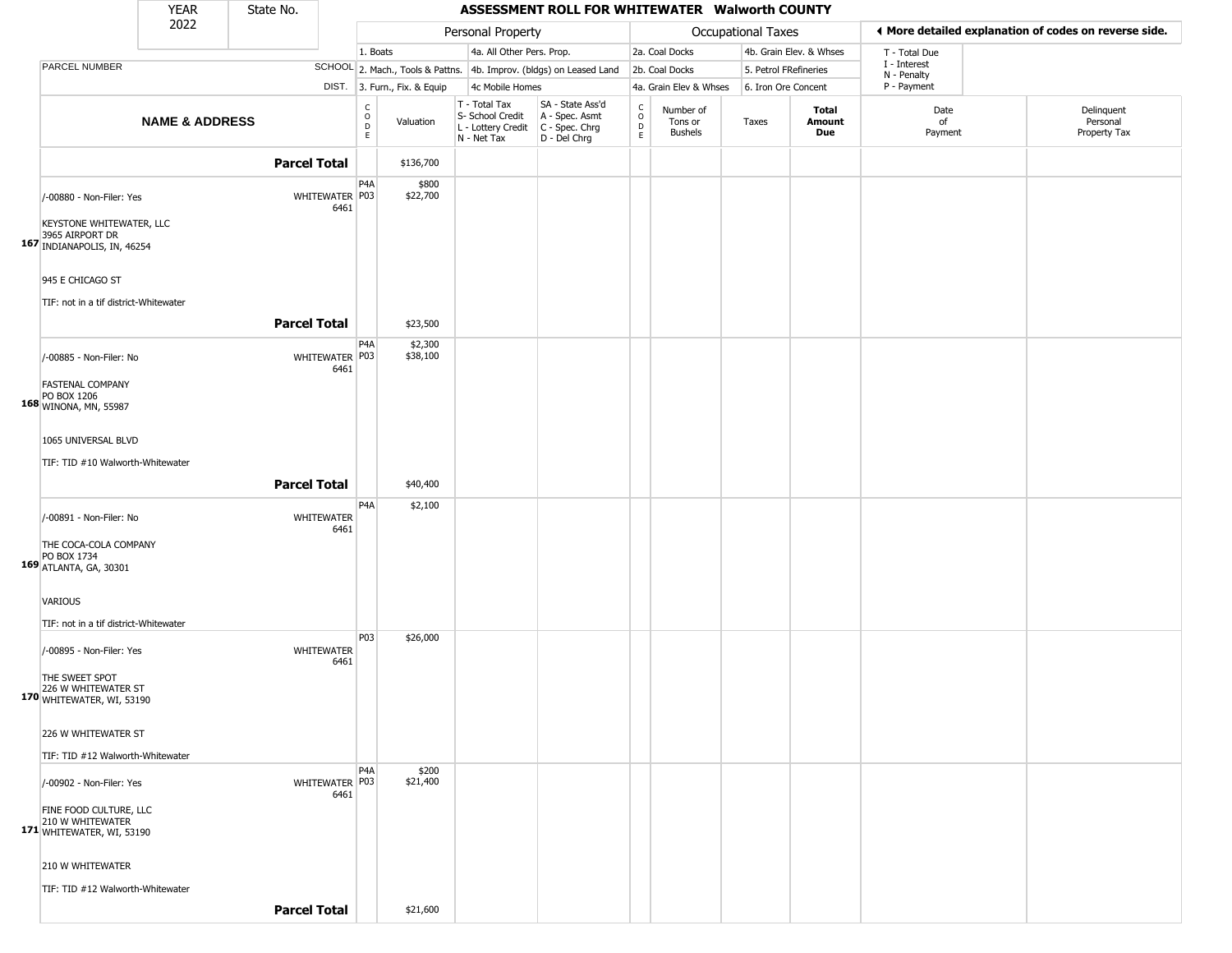|                                                                                                                                     | <b>YEAR</b>               | State No. |                        |                         |                              |                                                                        | ASSESSMENT ROLL FOR WHITEWATER Walworth COUNTY                       |                                 |                                        |                       |                         |                             |                                                       |
|-------------------------------------------------------------------------------------------------------------------------------------|---------------------------|-----------|------------------------|-------------------------|------------------------------|------------------------------------------------------------------------|----------------------------------------------------------------------|---------------------------------|----------------------------------------|-----------------------|-------------------------|-----------------------------|-------------------------------------------------------|
|                                                                                                                                     | 2022                      |           |                        |                         |                              | Personal Property                                                      |                                                                      |                                 |                                        | Occupational Taxes    |                         |                             | ◀ More detailed explanation of codes on reverse side. |
|                                                                                                                                     |                           |           |                        | 1. Boats                |                              | 4a. All Other Pers. Prop.                                              |                                                                      |                                 | 2a. Coal Docks                         |                       | 4b. Grain Elev. & Whses | T - Total Due               |                                                       |
| PARCEL NUMBER                                                                                                                       |                           |           |                        |                         |                              |                                                                        | SCHOOL 2. Mach., Tools & Pattns. 4b. Improv. (bldgs) on Leased Land  |                                 | 2b. Coal Docks                         | 5. Petrol FRefineries |                         | I - Interest<br>N - Penalty |                                                       |
|                                                                                                                                     |                           |           |                        |                         | DIST. 3. Furn., Fix. & Equip | 4c Mobile Homes                                                        |                                                                      |                                 | 4a. Grain Elev & Whses                 | 6. Iron Ore Concent   |                         | P - Payment                 |                                                       |
|                                                                                                                                     | <b>NAME &amp; ADDRESS</b> |           |                        | C<br>$\circ$<br>D<br>E. | Valuation                    | T - Total Tax<br>S- School Credit<br>L - Lottery Credit<br>N - Net Tax | SA - State Ass'd<br>A - Spec. Asmt<br>C - Spec. Chrg<br>D - Del Chrg | $\rm ^c_o$<br>$\mathsf{D}$<br>E | Number of<br>Tons or<br><b>Bushels</b> | Taxes                 | Total<br>Amount<br>Due  | Date<br>of<br>Payment       | Delinquent<br>Personal<br>Property Tax                |
| /-00905 - Non-Filer: No<br>RUG DOCTOC INC<br>2201 W. PLANO PARKWAY STE 100<br>172 PLANO, TX, 75075                                  |                           |           | WHITEWATER<br>6461     | P03                     | \$1,200                      |                                                                        |                                                                      |                                 |                                        |                       |                         |                             |                                                       |
| 1362 W. MAIN ST.                                                                                                                    |                           |           |                        |                         |                              |                                                                        |                                                                      |                                 |                                        |                       |                         |                             |                                                       |
| TIF: not in a tif district-Whitewater<br>/-00910 - Non-Filer: No<br>RICOH USA, INC<br>PO BOX 3850<br>173 MANCHESTER, NH, 03105-3850 |                           |           | WHITEWATER<br>6461     | P <sub>0</sub> 3        | \$139,200                    |                                                                        |                                                                      |                                 |                                        |                       |                         |                             |                                                       |
| VARIOUS LOCATIONS ON UW CAMPUS<br>TIF: not in a tif district-Whitewater                                                             |                           |           |                        |                         |                              |                                                                        |                                                                      |                                 |                                        |                       |                         |                             |                                                       |
| /-00938 - Non-Filer: Yes<br>CAMACHO'S AUTO REPAIR<br>211 E MAIN ST<br>174 WHITEWATER, WI, 53190                                     |                           |           | WHITEWATER<br>6461     | P03                     | \$800                        |                                                                        |                                                                      |                                 |                                        |                       |                         |                             |                                                       |
| 211 E MAIN ST<br>TIF: TIF #4 WALWORTH-Whitewater                                                                                    |                           |           |                        | P03                     | \$3,100                      |                                                                        |                                                                      |                                 |                                        |                       |                         |                             |                                                       |
| /-00940 - Non-Filer: Yes<br><b>TACO FRESCO</b><br>175 W MAIN ST<br>175 WHITEWATER, WI, 53190                                        |                           |           | WHITEWATER<br>6461     |                         |                              |                                                                        |                                                                      |                                 |                                        |                       |                         |                             |                                                       |
| 175 W MAIN ST<br>TIF: TID #12 Walworth-Whitewater                                                                                   |                           |           |                        |                         |                              |                                                                        |                                                                      |                                 |                                        |                       |                         |                             |                                                       |
| /-00941 - Non-Filer: No<br>STUDIO 84, INC                                                                                           |                           |           | WHITEWATER mpt<br>6461 | Exe                     | \$0                          |                                                                        |                                                                      |                                 |                                        |                       |                         |                             |                                                       |
| 121 W CENTER ST<br>176 WHITEWATER, WI, 53190<br>121 W CENTER ST                                                                     |                           |           |                        |                         |                              |                                                                        |                                                                      |                                 |                                        |                       |                         |                             |                                                       |
| TIF: TIF #4 WALWORTH-Whitewater                                                                                                     |                           |           |                        |                         |                              |                                                                        |                                                                      |                                 |                                        |                       |                         |                             |                                                       |
| /-00943 - Non-Filer: No<br>WHITEWATER TEKE ASSOCIATION<br>4565 SHAGBARK LANE<br>177 BROOKFIELD, WI, 53005                           |                           |           | WHITEWATER P4A<br>6461 | P <sub>03</sub>         | \$100<br>\$1,500             |                                                                        |                                                                      |                                 |                                        |                       |                         |                             |                                                       |
| 1238 W MAIN ST<br>TIF: not in a tif district-Whitewater                                                                             |                           |           |                        |                         |                              |                                                                        |                                                                      |                                 |                                        |                       |                         |                             |                                                       |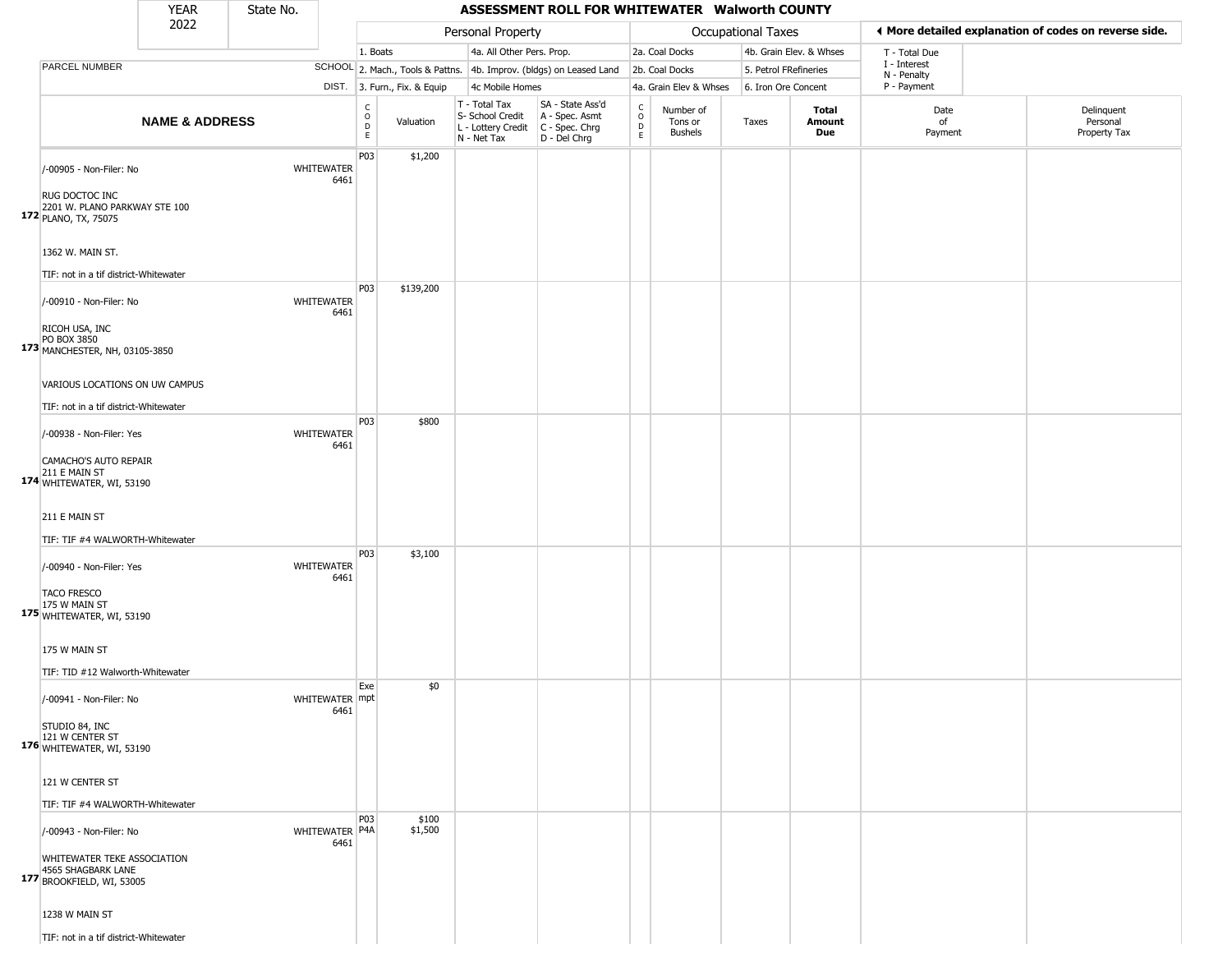|                                                                                    | <b>YEAR</b>               | State No.           |                           |                                                          |                              |                                                                                         | ASSESSMENT ROLL FOR WHITEWATER Walworth COUNTY                      |                         |                                        |                       |                         |                             |                                                       |
|------------------------------------------------------------------------------------|---------------------------|---------------------|---------------------------|----------------------------------------------------------|------------------------------|-----------------------------------------------------------------------------------------|---------------------------------------------------------------------|-------------------------|----------------------------------------|-----------------------|-------------------------|-----------------------------|-------------------------------------------------------|
|                                                                                    | 2022                      |                     |                           |                                                          |                              | Personal Property                                                                       |                                                                     |                         |                                        | Occupational Taxes    |                         |                             | ◀ More detailed explanation of codes on reverse side. |
|                                                                                    |                           |                     |                           | 1. Boats                                                 |                              | 4a. All Other Pers. Prop.                                                               |                                                                     |                         | 2a. Coal Docks                         |                       | 4b. Grain Elev. & Whses | T - Total Due               |                                                       |
| PARCEL NUMBER                                                                      |                           |                     |                           |                                                          |                              |                                                                                         | SCHOOL 2. Mach., Tools & Pattns. 4b. Improv. (bldgs) on Leased Land |                         | 2b. Coal Docks                         | 5. Petrol FRefineries |                         | I - Interest<br>N - Penalty |                                                       |
|                                                                                    |                           |                     |                           |                                                          | DIST. 3. Furn., Fix. & Equip | 4c Mobile Homes                                                                         |                                                                     |                         | 4a. Grain Elev & Whses                 | 6. Iron Ore Concent   |                         | P - Payment                 |                                                       |
|                                                                                    | <b>NAME &amp; ADDRESS</b> |                     |                           | $\begin{matrix} 0 \\ 0 \\ D \end{matrix}$<br>$\mathsf E$ | Valuation                    | T - Total Tax<br>S- School Credit<br>L - Lottery Credit   C - Spec. Chrg<br>N - Net Tax | SA - State Ass'd<br>A - Spec. Asmt<br>D - Del Chrg                  | C<br>$\circ$<br>D<br>E. | Number of<br>Tons or<br><b>Bushels</b> | Taxes                 | Total<br>Amount<br>Due  | Date<br>of<br>Payment       | Delinquent<br>Personal<br>Property Tax                |
|                                                                                    |                           | <b>Parcel Total</b> |                           |                                                          | \$1,600                      |                                                                                         |                                                                     |                         |                                        |                       |                         |                             |                                                       |
| /-00945 - Non-Filer: Yes<br><b>ARANDA</b>                                          |                           |                     | <b>WHITEWATER</b><br>6461 | P03                                                      | \$2,000                      |                                                                                         |                                                                     |                         |                                        |                       |                         |                             |                                                       |
| PO BOX 239<br>178 WHITEWATER, WI, 53190<br>177 W MAIN ST                           |                           |                     |                           |                                                          |                              |                                                                                         |                                                                     |                         |                                        |                       |                         |                             |                                                       |
| TIF: TID #12 Walworth-Whitewater                                                   |                           |                     |                           |                                                          |                              |                                                                                         |                                                                     |                         |                                        |                       |                         |                             |                                                       |
| /-00947 - Non-Filer: Yes                                                           |                           |                     | WHITEWATER<br>6461        | P03                                                      | \$26,000                     |                                                                                         |                                                                     |                         |                                        |                       |                         |                             |                                                       |
| MAINSTREET MAYTAG LAUNDRY, LLC<br>4864 S 10TH ST<br>179 MILWAUKEE, WI, 53221       |                           |                     |                           |                                                          |                              |                                                                                         |                                                                     |                         |                                        |                       |                         |                             |                                                       |
| 1130 W MAIN ST                                                                     |                           |                     |                           |                                                          |                              |                                                                                         |                                                                     |                         |                                        |                       |                         |                             |                                                       |
| TIF: not in a tif district-Whitewater                                              |                           |                     |                           |                                                          |                              |                                                                                         |                                                                     |                         |                                        |                       |                         |                             |                                                       |
| /-00948 - Non-Filer: Yes                                                           |                           |                     | WHITEWATER P03<br>6461    | P <sub>4</sub> A                                         | \$1,600<br>\$9,600           |                                                                                         |                                                                     |                         |                                        |                       |                         |                             |                                                       |
| THE SWEET SPOT<br>1185 W MAIN ST<br>180 WHITEWATER, WI, 53190                      |                           |                     |                           |                                                          |                              |                                                                                         |                                                                     |                         |                                        |                       |                         |                             |                                                       |
| 1185 W MAIN ST                                                                     |                           |                     |                           |                                                          |                              |                                                                                         |                                                                     |                         |                                        |                       |                         |                             |                                                       |
| TIF: not in a tif district-Whitewater                                              |                           | <b>Parcel Total</b> |                           |                                                          | \$11,200                     |                                                                                         |                                                                     |                         |                                        |                       |                         |                             |                                                       |
| /-00951 - Non-Filer: No                                                            |                           |                     | WHITEWATER P03<br>6461    | P <sub>4</sub> A                                         | \$300<br>\$21,600            |                                                                                         |                                                                     |                         |                                        |                       |                         |                             |                                                       |
| SIMONSWERK NORTH AMERICAN, INC<br>1171 UNIVERSAL BLVD<br>181 WHITEWATER, WI, 53190 |                           |                     |                           |                                                          |                              |                                                                                         |                                                                     |                         |                                        |                       |                         |                             |                                                       |
| 1171 UNIVERSAL BLVD                                                                |                           |                     |                           |                                                          |                              |                                                                                         |                                                                     |                         |                                        |                       |                         |                             |                                                       |
| TIF: TID #10 Walworth-Whitewater                                                   |                           | <b>Parcel Total</b> |                           |                                                          | \$21,900                     |                                                                                         |                                                                     |                         |                                        |                       |                         |                             |                                                       |
| /-00952 - Non-Filer: Yes                                                           |                           |                     | WHITEWATER                | P03                                                      | \$2,000                      |                                                                                         |                                                                     |                         |                                        |                       |                         |                             |                                                       |
| TERRY AND PAM STRITZEL<br>W5524 TRI COUNTY RD<br>182 WHITEWATER, WI, 53190         |                           |                     | 6461                      |                                                          |                              |                                                                                         |                                                                     |                         |                                        |                       |                         |                             |                                                       |
| 605/607 WALTON DR                                                                  |                           |                     |                           |                                                          |                              |                                                                                         |                                                                     |                         |                                        |                       |                         |                             |                                                       |
| TIF: not in a tif district-Whitewater                                              |                           |                     |                           |                                                          |                              |                                                                                         |                                                                     |                         |                                        |                       |                         |                             |                                                       |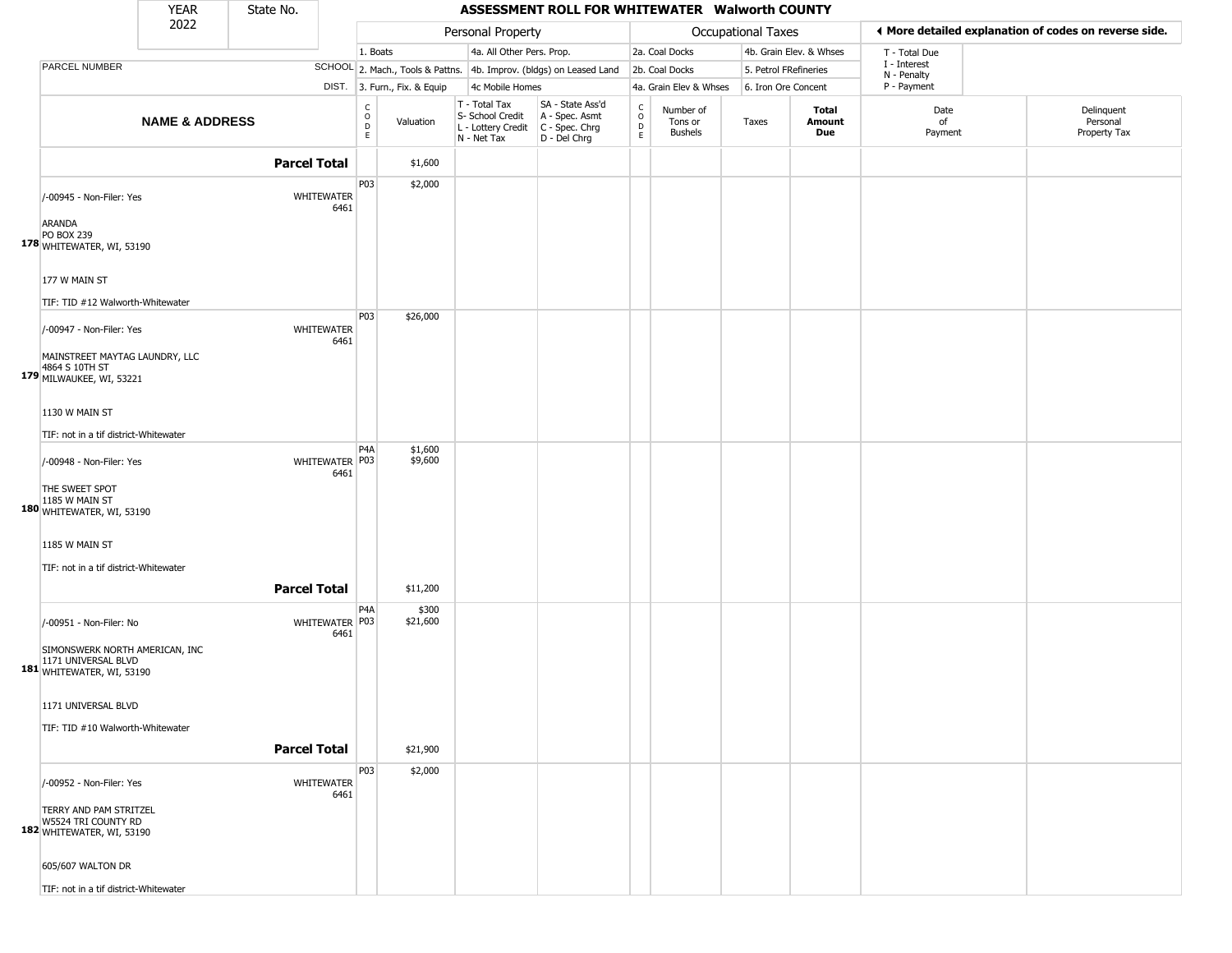|                                                                                                                                        | <b>YEAR</b>               | State No. |                           |                              |                              |                                                                        | ASSESSMENT ROLL FOR WHITEWATER Walworth COUNTY                         |                                                 |                                 |                       |                         |                             |                                                       |
|----------------------------------------------------------------------------------------------------------------------------------------|---------------------------|-----------|---------------------------|------------------------------|------------------------------|------------------------------------------------------------------------|------------------------------------------------------------------------|-------------------------------------------------|---------------------------------|-----------------------|-------------------------|-----------------------------|-------------------------------------------------------|
|                                                                                                                                        | 2022                      |           |                           |                              |                              | Personal Property                                                      |                                                                        |                                                 |                                 | Occupational Taxes    |                         |                             | ◀ More detailed explanation of codes on reverse side. |
|                                                                                                                                        |                           |           |                           | 1. Boats                     |                              | 4a. All Other Pers. Prop.                                              |                                                                        |                                                 | 2a. Coal Docks                  |                       | 4b. Grain Elev. & Whses | T - Total Due               |                                                       |
| PARCEL NUMBER                                                                                                                          |                           |           |                           |                              |                              |                                                                        | SCHOOL 2. Mach., Tools & Pattns. 4b. Improv. (bldgs) on Leased Land    |                                                 | 2b. Coal Docks                  | 5. Petrol FRefineries |                         | I - Interest<br>N - Penalty |                                                       |
|                                                                                                                                        |                           |           |                           |                              | DIST. 3. Furn., Fix. & Equip | 4c Mobile Homes                                                        |                                                                        |                                                 | 4a. Grain Elev & Whses          | 6. Iron Ore Concent   |                         | P - Payment                 |                                                       |
|                                                                                                                                        | <b>NAME &amp; ADDRESS</b> |           |                           | $_{\rm o}^{\rm c}$<br>D<br>E | Valuation                    | T - Total Tax<br>S- School Credit<br>L - Lottery Credit<br>N - Net Tax | SA - State Ass'd<br>A - Spec. Asmt<br>$C - Spec. Chrg$<br>D - Del Chrg | $\begin{array}{c} C \\ O \\ D \\ E \end{array}$ | Number of<br>Tons or<br>Bushels | Taxes                 | Total<br>Amount<br>Due  | Date<br>of<br>Payment       | Delinquent<br>Personal<br>Property Tax                |
| /-00962 - Non-Filer: No<br>GREATAMERICA FINANCIAL SERVICES, CORP<br>625 1ST ST SE, STE 800<br>183 CEDAR RAPIDS, IA, 52401              |                           |           | <b>WHITEWATER</b><br>6461 | P03                          | \$53,900                     |                                                                        |                                                                        |                                                 |                                 |                       |                         |                             |                                                       |
| VARIOUS<br>TIF: not in a tif district-Whitewater                                                                                       |                           |           |                           |                              |                              |                                                                        |                                                                        |                                                 |                                 |                       |                         |                             |                                                       |
| /-00964 - Non-Filer: No<br>ADT, LLC                                                                                                    |                           |           | WHITEWATER<br>6461        | P03                          | \$2,100                      |                                                                        |                                                                        |                                                 |                                 |                       |                         |                             |                                                       |
| PO BOX 54767<br>184 LEXINGTON, KY, 40555<br>VARIOUS                                                                                    |                           |           |                           |                              |                              |                                                                        |                                                                        |                                                 |                                 |                       |                         |                             |                                                       |
| TIF: not in a tif district-Whitewater<br>/-00967 - Non-Filer: No<br>EDWARD D JONES & CO, LP<br>PO BOX 66528<br>185 ST LOUIS, MO, 63166 |                           |           | WHITEWATER P03<br>6461    | P <sub>4</sub> A             | \$800<br>\$2,100             |                                                                        |                                                                        |                                                 |                                 |                       |                         |                             |                                                       |
| 321 W CENTER ST<br>TIF: TIF #4 WALWORTH-Whitewater                                                                                     |                           |           | <b>Parcel Total</b>       |                              | \$2,900                      |                                                                        |                                                                        |                                                 |                                 |                       |                         |                             |                                                       |
| /-00969 - Non-Filer: No<br>GREATAMERICA FINANCIAL SERVICES, CORP<br>625 1ST ST SE, STE 800<br>186 CEDAR RAPIDS, IA, 52401              |                           |           | <b>WHITEWATER</b><br>6461 | P03                          | \$4,000                      |                                                                        |                                                                        |                                                 |                                 |                       |                         |                             |                                                       |
| 1151 UNIVERSAL BLVD<br>TIF: TIF #4 WALWORTH-Whitewater                                                                                 |                           |           |                           |                              |                              |                                                                        |                                                                        |                                                 |                                 |                       |                         |                             |                                                       |
| /-00970 - Non-Filer: No<br>JERSEY MIKE'S SUBS<br>7220 A WINDSOR DR<br>187 ALLENTOWN, PA, 18106                                         |                           |           | WHITEWATER<br>6461        | P03                          | \$10,300                     |                                                                        |                                                                        |                                                 |                                 |                       |                         |                             |                                                       |
| 1116 W MAIN ST<br>TIF: not in a tif district-Whitewater                                                                                |                           |           |                           |                              |                              |                                                                        |                                                                        |                                                 |                                 |                       |                         |                             |                                                       |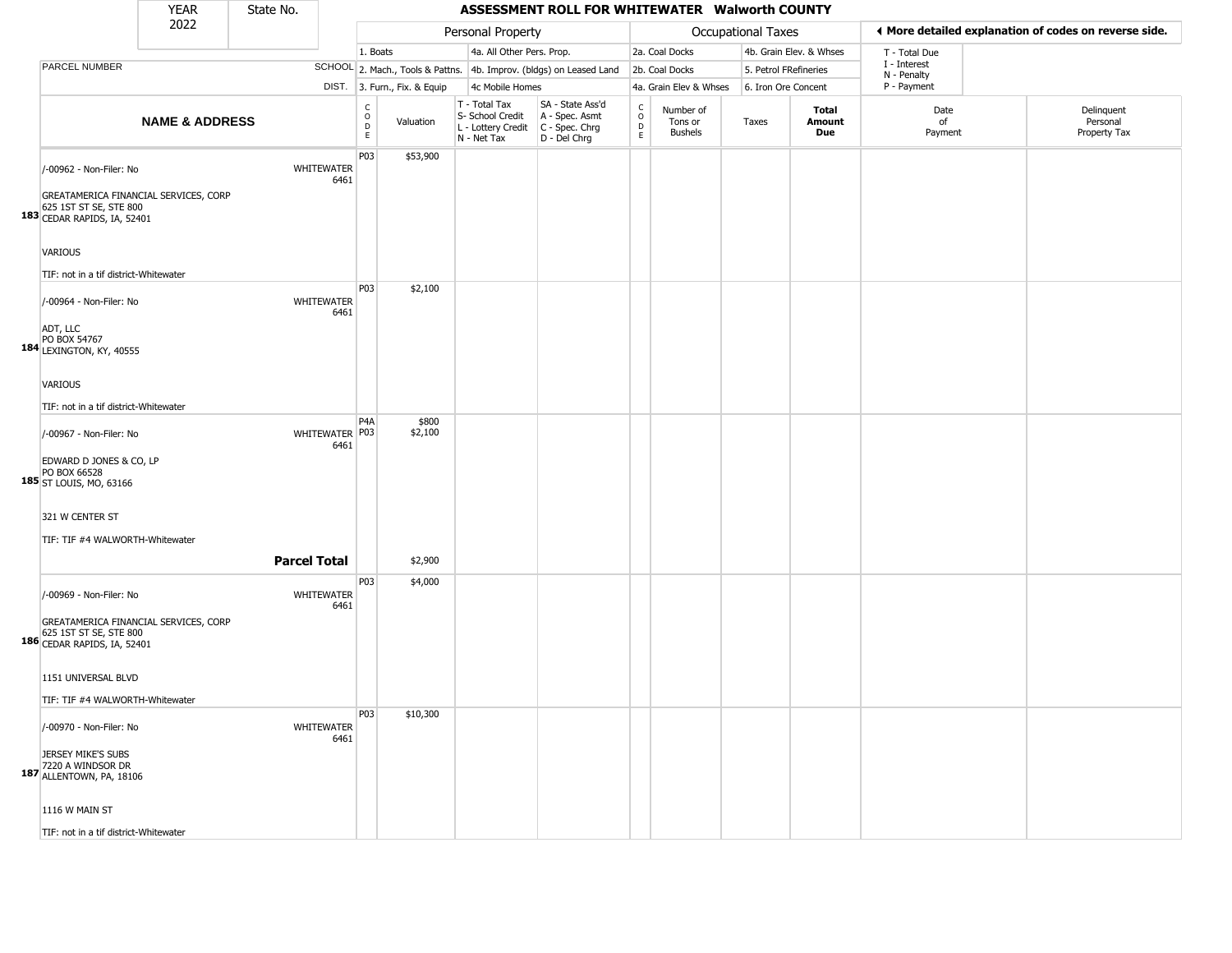|                                                                                                                            | YEAR                      | State No.           |                        |                        |                              |                                                                        | ASSESSMENT ROLL FOR WHITEWATER Walworth COUNTY                       |                         |                                 |                    |                         |                             |                                                       |
|----------------------------------------------------------------------------------------------------------------------------|---------------------------|---------------------|------------------------|------------------------|------------------------------|------------------------------------------------------------------------|----------------------------------------------------------------------|-------------------------|---------------------------------|--------------------|-------------------------|-----------------------------|-------------------------------------------------------|
|                                                                                                                            | 2022                      |                     |                        |                        |                              | Personal Property                                                      |                                                                      |                         |                                 | Occupational Taxes |                         |                             | I More detailed explanation of codes on reverse side. |
|                                                                                                                            |                           |                     |                        | 1. Boats               |                              | 4a. All Other Pers. Prop.                                              |                                                                      |                         | 2a. Coal Docks                  |                    | 4b. Grain Elev. & Whses | T - Total Due               |                                                       |
| PARCEL NUMBER                                                                                                              |                           |                     |                        |                        |                              |                                                                        | SCHOOL 2. Mach., Tools & Pattns. 4b. Improv. (bldgs) on Leased Land  |                         | 2b. Coal Docks                  |                    | 5. Petrol FRefineries   | I - Interest<br>N - Penalty |                                                       |
|                                                                                                                            |                           |                     |                        |                        | DIST. 3. Furn., Fix. & Equip | 4c Mobile Homes                                                        |                                                                      |                         | 4a. Grain Elev & Whses          |                    | 6. Iron Ore Concent     | P - Payment                 |                                                       |
|                                                                                                                            | <b>NAME &amp; ADDRESS</b> |                     |                        | C<br>$\circ$<br>D<br>E | Valuation                    | T - Total Tax<br>S- School Credit<br>L - Lottery Credit<br>N - Net Tax | SA - State Ass'd<br>A - Spec. Asmt<br>C - Spec. Chrg<br>D - Del Chrg | $\frac{c}{0}$<br>D<br>E | Number of<br>Tons or<br>Bushels | Taxes              | Total<br>Amount<br>Due  | Date<br>of<br>Payment       | Delinquent<br>Personal<br>Property Tax                |
| /-00971 - Non-Filer: Yes<br><b>BEJING CHINA BUFFET</b><br>1139 W MAIN ST<br>188 WHITEWATER, WI, 53190                      |                           |                     | WHITEWATER P03<br>6461 | P4A                    | \$1,800<br>\$9,600           |                                                                        |                                                                      |                         |                                 |                    |                         |                             |                                                       |
| 1139 W MAIN ST<br>TIF: not in a tif district-Whitewater                                                                    |                           | <b>Parcel Total</b> |                        |                        | \$11,400                     |                                                                        |                                                                      |                         |                                 |                    |                         |                             |                                                       |
|                                                                                                                            |                           |                     |                        | Exe                    | \$0                          |                                                                        |                                                                      |                         |                                 |                    |                         |                             |                                                       |
| /-00977 - Non-Filer: No<br>COVENANT COMMUNITIES INC<br>20875 CROSSROADS CIRCLE, STE 400<br>189 WAUKESHA, WI, 53186         |                           |                     | WHITEWATER mpt<br>6461 |                        |                              |                                                                        |                                                                      |                         |                                 |                    |                         |                             |                                                       |
|                                                                                                                            |                           |                     |                        |                        |                              |                                                                        |                                                                      |                         |                                 |                    |                         |                             |                                                       |
| 1255 W MAIN ST                                                                                                             |                           |                     |                        |                        |                              |                                                                        |                                                                      |                         |                                 |                    |                         |                             |                                                       |
| TIF: not in a tif district-Whitewater                                                                                      |                           |                     |                        |                        |                              |                                                                        |                                                                      |                         |                                 |                    |                         |                             |                                                       |
| /-00983 - Non-Filer: Yes<br>SPAIU, LLC DBA FANATICO<br>162 W MAIN ST<br>190 WHITEWATER, WI, 53190                          |                           |                     | WHITEWATER<br>6461     | P03                    | \$31,400                     |                                                                        |                                                                      |                         |                                 |                    |                         |                             |                                                       |
| 162 W MAIN ST<br>TIF: TID #12 Walworth-Whitewater                                                                          |                           |                     |                        |                        |                              |                                                                        |                                                                      |                         |                                 |                    |                         |                             |                                                       |
| /-00985 - Non-Filer: Yes<br>FINE FOOD CULTURE, LLC -CASUAL JOES<br>210 W WHITEWATER ST<br><b>191</b> WHITEWATER, WI, 53190 |                           |                     | WHITEWATER P03<br>6461 | P <sub>4</sub> A       | \$100<br>\$16,900            |                                                                        |                                                                      |                         |                                 |                    |                         |                             |                                                       |
| 319 W JAMES ST<br>TIF: TIF #4 WALWORTH-Whitewater                                                                          |                           | <b>Parcel Total</b> |                        |                        | \$17,000                     |                                                                        |                                                                      |                         |                                 |                    |                         |                             |                                                       |
| /-00991 - Non-Filer: Yes                                                                                                   |                           |                     | WHITEWATER             | P03                    | \$15,700                     |                                                                        |                                                                      |                         |                                 |                    |                         |                             |                                                       |
| <b>CREATIVE MASSAGE &amp; WELLNESS</b><br>PO BOX 162<br>192 DOUSMAN, WI, 531118                                            |                           |                     | 6461                   |                        |                              |                                                                        |                                                                      |                         |                                 |                    |                         |                             |                                                       |
| 543 S PUTNAM ST                                                                                                            |                           |                     |                        |                        |                              |                                                                        |                                                                      |                         |                                 |                    |                         |                             |                                                       |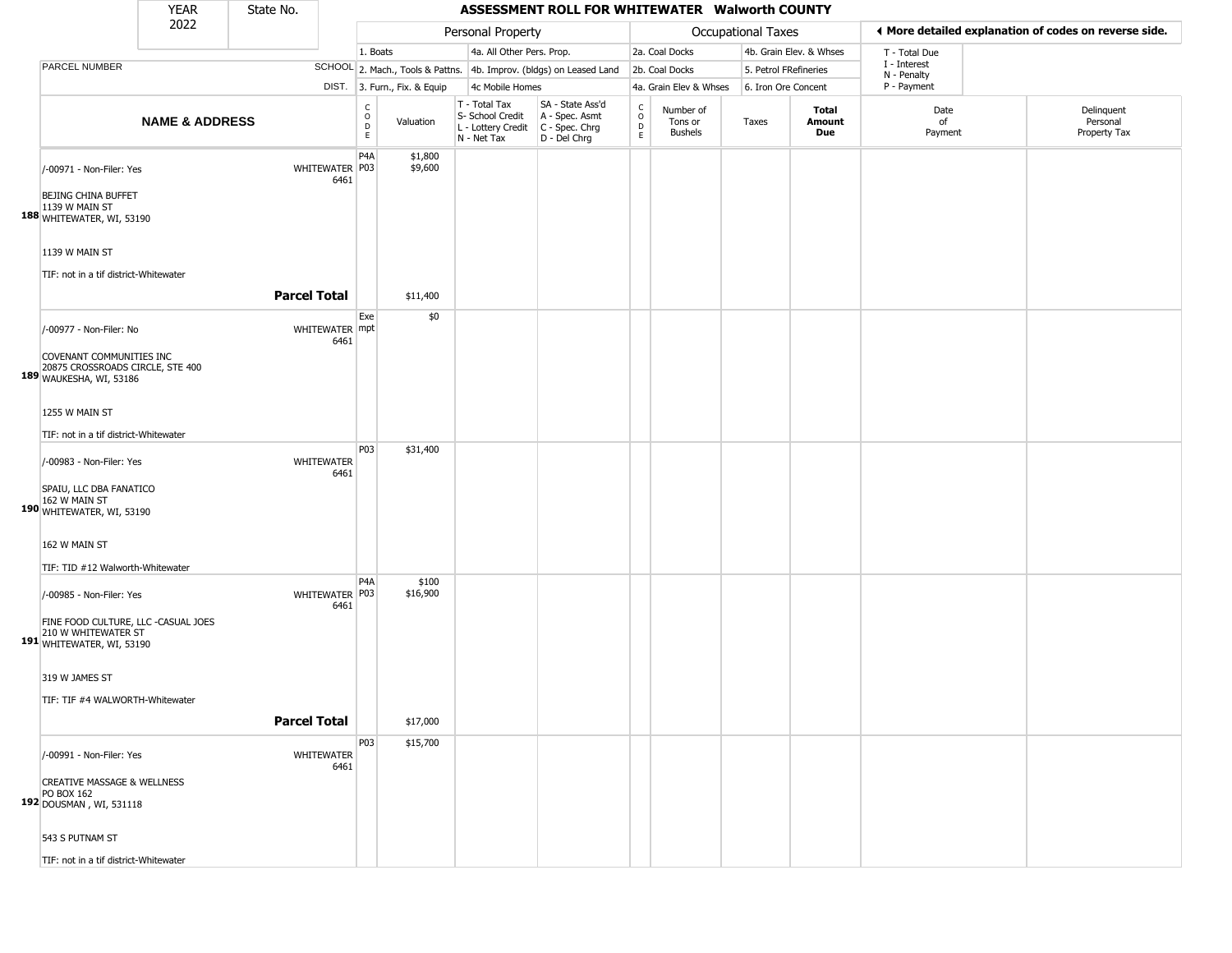|                                                                                                                         | <b>YEAR</b>               | State No.           |                           |                                             |                              |                                                                        | ASSESSMENT ROLL FOR WHITEWATER Walworth COUNTY                         |                                                        |                                        |                       |                         |                             |                                                       |
|-------------------------------------------------------------------------------------------------------------------------|---------------------------|---------------------|---------------------------|---------------------------------------------|------------------------------|------------------------------------------------------------------------|------------------------------------------------------------------------|--------------------------------------------------------|----------------------------------------|-----------------------|-------------------------|-----------------------------|-------------------------------------------------------|
|                                                                                                                         | 2022                      |                     |                           |                                             |                              | Personal Property                                                      |                                                                        |                                                        |                                        | Occupational Taxes    |                         |                             | ◀ More detailed explanation of codes on reverse side. |
|                                                                                                                         |                           |                     |                           | 1. Boats                                    |                              | 4a. All Other Pers. Prop.                                              |                                                                        |                                                        | 2a. Coal Docks                         |                       | 4b. Grain Elev. & Whses | T - Total Due               |                                                       |
| PARCEL NUMBER                                                                                                           |                           |                     |                           |                                             |                              |                                                                        | SCHOOL 2. Mach., Tools & Pattns. 4b. Improv. (bldgs) on Leased Land    |                                                        | 2b. Coal Docks                         | 5. Petrol FRefineries |                         | I - Interest<br>N - Penalty |                                                       |
|                                                                                                                         |                           |                     |                           |                                             | DIST. 3. Furn., Fix. & Equip | 4c Mobile Homes                                                        |                                                                        |                                                        | 4a. Grain Elev & Whses                 | 6. Iron Ore Concent   |                         | P - Payment                 |                                                       |
|                                                                                                                         | <b>NAME &amp; ADDRESS</b> |                     |                           | $\frac{c}{0}$<br>$\mathsf D$<br>$\mathsf E$ | Valuation                    | T - Total Tax<br>S- School Credit<br>L - Lottery Credit<br>N - Net Tax | SA - State Ass'd<br>A - Spec. Asmt<br>$C - Spec. Chrg$<br>D - Del Chrg | $\mathsf{C}$<br>$\circ$<br>$\mathsf{D}$<br>$\mathsf E$ | Number of<br>Tons or<br><b>Bushels</b> | Taxes                 | Total<br>Amount<br>Due  | Date<br>of<br>Payment       | Delinquent<br>Personal<br>Property Tax                |
| /-01000 - Non-Filer: No<br>CAPRI COMMUNITIES, INC<br>20875 CROSSROADS CIRCLE, STE 400<br>193 WAUKESHA, WI, 53186        |                           |                     | WHITEWATER mpt<br>6461    | Exe                                         | \$0                          |                                                                        |                                                                        |                                                        |                                        |                       |                         |                             |                                                       |
| 1281 WEST MAIN ST<br>TIF: not in a tif district-Whitewater                                                              |                           |                     |                           | P03                                         | \$10,300                     |                                                                        |                                                                        |                                                        |                                        |                       |                         |                             |                                                       |
| /-01005 - Non-Filer: Yes<br><b>DALEE WATER</b><br>PO BOX 660<br>194 WHITEWATER, WI, 53190                               |                           |                     | WHITEWATER<br>6461        |                                             |                              |                                                                        |                                                                        |                                                        |                                        |                       |                         |                             |                                                       |
| 1360 E BLUFF RD<br>TIF: TID #11 Walworth-Whitewater                                                                     |                           |                     |                           |                                             |                              |                                                                        |                                                                        |                                                        |                                        |                       |                         |                             |                                                       |
| /-01006 - Non-Filer: Yes<br>REYNOLDS HEATING AND COOLING, LLC<br>532 E MILWAUKEE ST<br><b>195</b> WHITEWATER, WI, 53190 |                           |                     | <b>WHITEWATER</b><br>6461 | P03                                         | \$4,400                      |                                                                        |                                                                        |                                                        |                                        |                       |                         |                             |                                                       |
| 532 E MILWAUKEE ST<br>TIF: not in a tif district-Whitewater                                                             |                           |                     |                           |                                             |                              |                                                                        |                                                                        |                                                        |                                        |                       |                         |                             |                                                       |
| /-01009 - Non-Filer: No<br>AMNJ ENTERPRISES, INC<br>3725 MEACHEM RD<br>196 MT. PLEASANT, WI, 53405                      |                           |                     | WHITEWATER P03<br>6461    | P4A                                         | \$1,400<br>\$8,000           |                                                                        |                                                                        |                                                        |                                        |                       |                         |                             |                                                       |
| 1139 W MAIN ST<br>TIF: not in a tif district-Whitewater                                                                 |                           | <b>Parcel Total</b> |                           |                                             | \$9,400                      |                                                                        |                                                                        |                                                        |                                        |                       |                         |                             |                                                       |
| /-01012 - Non-Filer: Yes<br>JAMES LEASING, LLC<br>3375 INTERTECH DR<br>197 BROOKFIELD, WI, 53190                        |                           |                     | WHITEWATER<br>6461        | P03                                         | \$7,800                      |                                                                        |                                                                        |                                                        |                                        |                       |                         |                             |                                                       |
| <b>VARIOUS</b><br>TIE: not in a tif dictrict-Whitewater                                                                 |                           |                     |                           |                                             |                              |                                                                        |                                                                        |                                                        |                                        |                       |                         |                             |                                                       |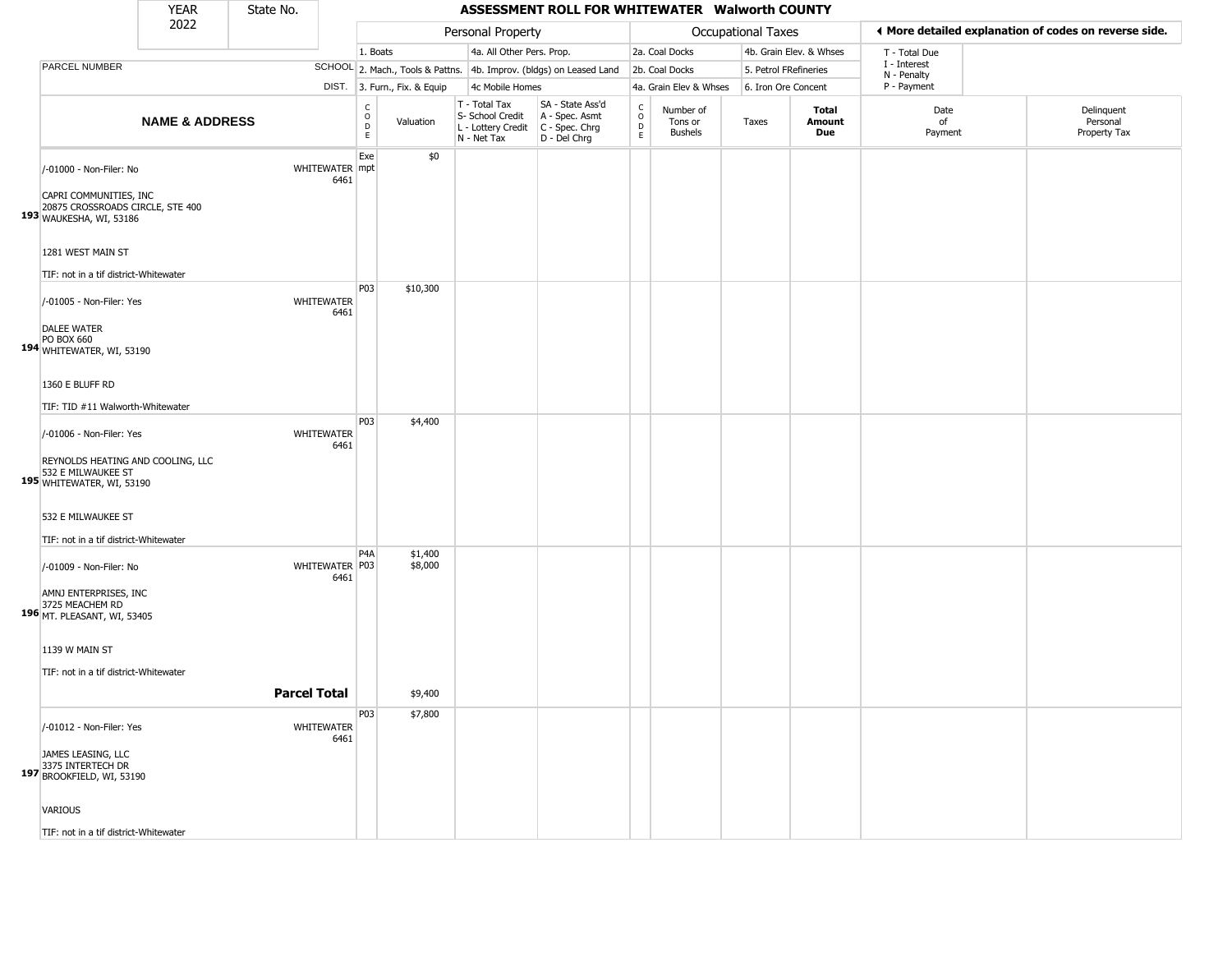|                                                                                                                                              | YEAR                      | State No.           |                           |                                        |                              |                                                                        | ASSESSMENT ROLL FOR WHITEWATER Walworth COUNTY                       |                        |                                 |                       |                         |                             |                                                       |
|----------------------------------------------------------------------------------------------------------------------------------------------|---------------------------|---------------------|---------------------------|----------------------------------------|------------------------------|------------------------------------------------------------------------|----------------------------------------------------------------------|------------------------|---------------------------------|-----------------------|-------------------------|-----------------------------|-------------------------------------------------------|
|                                                                                                                                              | 2022                      |                     |                           |                                        |                              | Personal Property                                                      |                                                                      |                        |                                 | Occupational Taxes    |                         |                             | ♦ More detailed explanation of codes on reverse side. |
|                                                                                                                                              |                           |                     |                           | 1. Boats                               |                              | 4a. All Other Pers. Prop.                                              |                                                                      |                        | 2a. Coal Docks                  |                       | 4b. Grain Elev. & Whses | T - Total Due               |                                                       |
| <b>PARCEL NUMBER</b>                                                                                                                         |                           |                     |                           |                                        |                              |                                                                        | SCHOOL 2. Mach., Tools & Pattns. 4b. Improv. (bldgs) on Leased Land  |                        | 2b. Coal Docks                  | 5. Petrol FRefineries |                         | I - Interest<br>N - Penalty |                                                       |
|                                                                                                                                              |                           |                     |                           |                                        | DIST. 3. Furn., Fix. & Equip | 4c Mobile Homes                                                        |                                                                      |                        | 4a. Grain Elev & Whses          | 6. Iron Ore Concent   |                         | P - Payment                 |                                                       |
|                                                                                                                                              | <b>NAME &amp; ADDRESS</b> |                     |                           | $_{\rm o}^{\rm c}$<br>$\mathsf D$<br>E | Valuation                    | T - Total Tax<br>S- School Credit<br>L - Lottery Credit<br>N - Net Tax | SA - State Ass'd<br>A - Spec. Asmt<br>C - Spec. Chrg<br>D - Del Chrg | C<br>$\circ$<br>D<br>E | Number of<br>Tons or<br>Bushels | Taxes                 | Total<br>Amount<br>Due  | Date<br>of<br>Payment       | Delinquent<br>Personal<br>Property Tax                |
| /-01015 - Non-Filer: No<br>GREAT LAKES COCA-COLA DISTRIBUTION, LLC<br>6250 N RIVER RD, STE 9000                                              |                           |                     | <b>WHITEWATER</b><br>6461 | P03                                    | \$6,800                      |                                                                        |                                                                      |                        |                                 |                       |                         |                             |                                                       |
| 198 ROSEMONT, IL, 60018<br><b>VARIOUS</b><br>TIF: not in a tif district-Whitewater<br>/-01016 - Non-Filer: No                                |                           |                     | WHITEWATER<br>6461        | P03                                    | \$11,500                     |                                                                        |                                                                      |                        |                                 |                       |                         |                             |                                                       |
| GREAT LAKES COCA-COLA DISTRIBUTION, LLC<br>6250 N RIVER RD, STE 9000<br>199 ROSEMONT, IL, 60018                                              |                           |                     |                           |                                        |                              |                                                                        |                                                                      |                        |                                 |                       |                         |                             |                                                       |
| <b>VARIOUS</b>                                                                                                                               |                           |                     |                           |                                        |                              |                                                                        |                                                                      |                        |                                 |                       |                         |                             |                                                       |
| TIF: TIF #4 WALWORTH-Whitewater                                                                                                              |                           |                     |                           |                                        |                              |                                                                        |                                                                      |                        |                                 |                       |                         |                             |                                                       |
| /-01017 - Non-Filer: No<br>DIGITAL CINEMA DISTRIBUTION COALITION LLC<br>1840 CENTURY PARK EAST, STE 550<br><b>200 LOS ANGELES, CA, 90067</b> |                           |                     | WHITEWATER<br>6461        | P03                                    | \$1,600                      |                                                                        |                                                                      |                        |                                 |                       |                         |                             |                                                       |
| 151 S PEARSON LANE<br>TIF: TID #14 Walworth-Whitewater                                                                                       |                           |                     |                           |                                        |                              |                                                                        |                                                                      |                        |                                 |                       |                         |                             |                                                       |
| /-01024 - Non-Filer: Yes<br>KRAUS AND ASSOCIATES DENTISTRY<br>301 W MAIN ST<br>201 WHITEWATER, WI, 53190                                     |                           |                     | WHITEWATER P03<br>6461    | P <sub>4</sub> A                       | \$700<br>\$6,700             |                                                                        |                                                                      |                        |                                 |                       |                         |                             |                                                       |
| 301 W MAIN ST<br>TIF: not in a tif district-Whitewater                                                                                       |                           | <b>Parcel Total</b> |                           |                                        | \$7,400                      |                                                                        |                                                                      |                        |                                 |                       |                         |                             |                                                       |
|                                                                                                                                              |                           |                     |                           |                                        |                              |                                                                        |                                                                      |                        |                                 |                       |                         |                             |                                                       |
| /-01029 - Non-Filer: Yes<br>CIT BANK, N.A.<br>PO BOX 460709<br><b>202 HOUSTON, TX, 77056</b>                                                 |                           |                     | WHITEWATER<br>6461        | P03                                    | \$9,900                      |                                                                        |                                                                      |                        |                                 |                       |                         |                             |                                                       |
| <b>VARIOUS</b>                                                                                                                               |                           |                     |                           |                                        |                              |                                                                        |                                                                      |                        |                                 |                       |                         |                             |                                                       |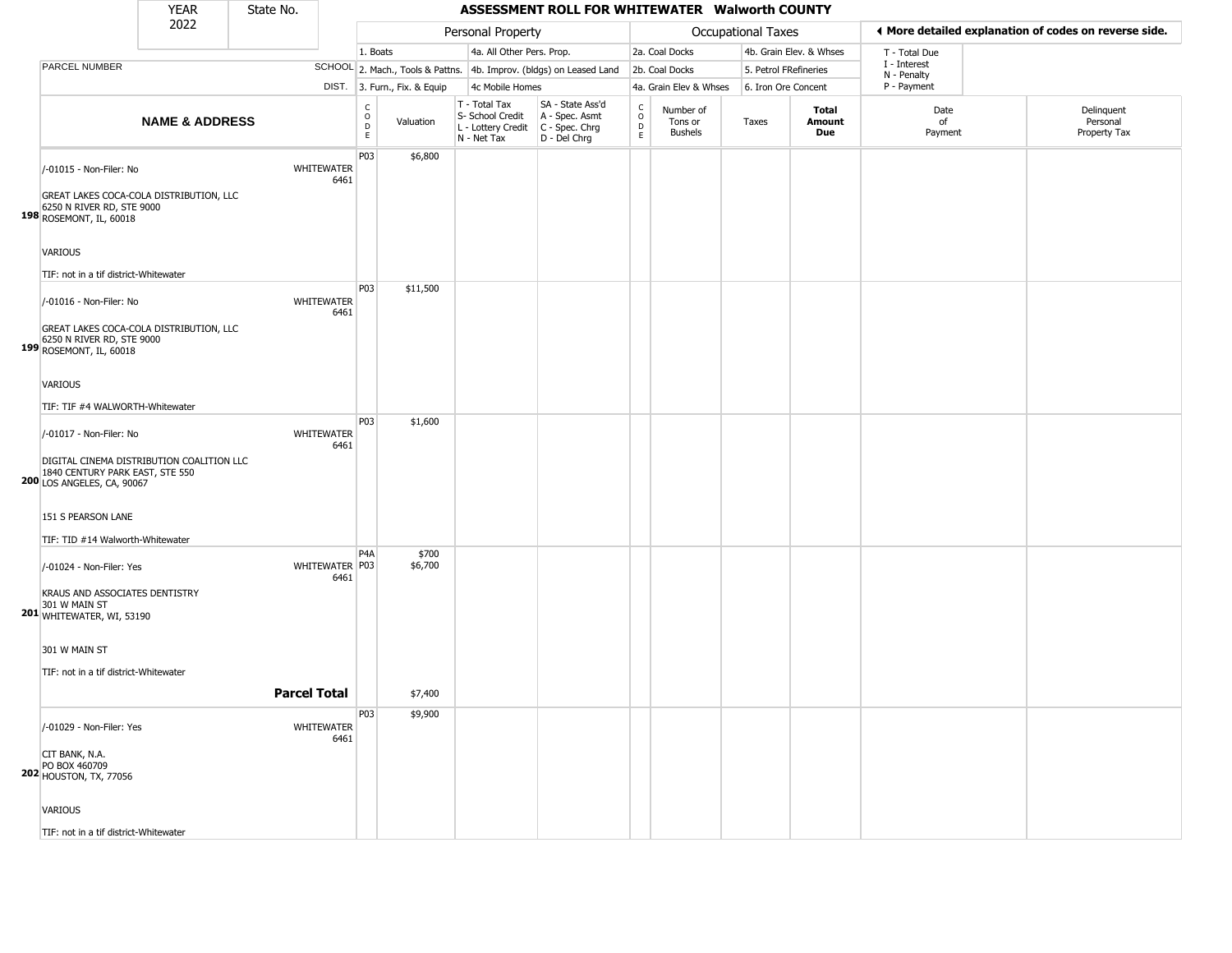|                                                                                                 | <b>YEAR</b>               | State No.           |                           |                                             |                              |                                                                        | ASSESSMENT ROLL FOR WHITEWATER Walworth COUNTY                       |                                |                                        |                           |                                      |                             |                                                       |
|-------------------------------------------------------------------------------------------------|---------------------------|---------------------|---------------------------|---------------------------------------------|------------------------------|------------------------------------------------------------------------|----------------------------------------------------------------------|--------------------------------|----------------------------------------|---------------------------|--------------------------------------|-----------------------------|-------------------------------------------------------|
|                                                                                                 | 2022                      |                     |                           |                                             |                              | Personal Property                                                      |                                                                      |                                |                                        | <b>Occupational Taxes</b> |                                      |                             | ◀ More detailed explanation of codes on reverse side. |
|                                                                                                 |                           |                     |                           | 1. Boats                                    |                              | 4a. All Other Pers. Prop.                                              |                                                                      |                                | 2a. Coal Docks                         |                           | 4b. Grain Elev. & Whses              | T - Total Due               |                                                       |
| PARCEL NUMBER                                                                                   |                           |                     |                           |                                             |                              |                                                                        | SCHOOL 2. Mach., Tools & Pattns. 4b. Improv. (bldgs) on Leased Land  |                                | 2b. Coal Docks                         |                           | 5. Petrol FRefineries                | I - Interest<br>N - Penalty |                                                       |
|                                                                                                 |                           |                     |                           |                                             | DIST. 3. Furn., Fix. & Equip | 4c Mobile Homes                                                        |                                                                      |                                | 4a. Grain Elev & Whses                 |                           | 6. Iron Ore Concent                  | P - Payment                 |                                                       |
|                                                                                                 | <b>NAME &amp; ADDRESS</b> |                     |                           | $\frac{c}{0}$<br>$\mathsf D$<br>$\mathsf E$ | Valuation                    | T - Total Tax<br>S- School Credit<br>L - Lottery Credit<br>N - Net Tax | SA - State Ass'd<br>A - Spec. Asmt<br>C - Spec. Chrg<br>D - Del Chrg | $\frac{c}{0}$<br>$\frac{D}{E}$ | Number of<br>Tons or<br><b>Bushels</b> | Taxes                     | <b>Total</b><br>Amount<br><b>Due</b> | Date<br>of<br>Payment       | Delinquent<br>Personal<br>Property Tax                |
| /-01034 - Non-Filer: Yes<br>LAMBEAU TOBACCO<br>1117 W MAIN ST<br>203 WHITEWATER, WI, 53190      |                           |                     | <b>WHITEWATER</b><br>6461 | P03                                         | \$6,600                      |                                                                        |                                                                      |                                |                                        |                           |                                      |                             |                                                       |
| 1117 W MAIN ST<br>TIF: not in a tif district-Whitewater                                         |                           |                     |                           |                                             |                              |                                                                        |                                                                      |                                |                                        |                           |                                      |                             |                                                       |
| /-01037 - Non-Filer: Yes<br>HAWK BOWLING LANES AND LOUNGE                                       |                           |                     | <b>WHITEWATER</b><br>6461 | P03                                         | \$36,300                     |                                                                        |                                                                      |                                |                                        |                           |                                      |                             |                                                       |
| 1398 W MAIN ST<br>204 WHITEWATER, WI, 53190                                                     |                           |                     |                           |                                             |                              |                                                                        |                                                                      |                                |                                        |                           |                                      |                             |                                                       |
| 1398 W MAIN ST                                                                                  |                           |                     |                           |                                             |                              |                                                                        |                                                                      |                                |                                        |                           |                                      |                             |                                                       |
| TIF: TID #14 Walworth-Whitewater                                                                |                           |                     |                           |                                             |                              |                                                                        |                                                                      |                                |                                        |                           |                                      |                             |                                                       |
| /-01040 - Non-Filer: No                                                                         |                           |                     | WHITEWATER P4A<br>6461    | <b>P03</b>                                  | \$7,100<br>\$8,000           |                                                                        |                                                                      |                                |                                        |                           |                                      |                             |                                                       |
| ALADDIN FOOD MGT SERVICES, LLC E1549<br>775 WOODLANDS PKWY, STE 100<br>205 RIDGELAND, MS, 39157 |                           |                     |                           |                                             |                              |                                                                        |                                                                      |                                |                                        |                           |                                      |                             |                                                       |
| 800 W MAIN ST<br>TIF: not in a tif district-Whitewater                                          |                           |                     |                           |                                             |                              |                                                                        |                                                                      |                                |                                        |                           |                                      |                             |                                                       |
|                                                                                                 |                           | <b>Parcel Total</b> |                           |                                             | \$15,100                     |                                                                        |                                                                      |                                |                                        |                           |                                      |                             |                                                       |
| /-01041 - Non-Filer: No                                                                         |                           |                     | <b>WHITEWATER</b><br>6461 | P <sub>0</sub> 3                            | \$2,700                      |                                                                        |                                                                      |                                |                                        |                           |                                      |                             |                                                       |
| DATA SALES CO, INC<br>3450 W BURNSVILLE PKWY<br>206 BURNSVILLE, MN, 55337                       |                           |                     |                           |                                             |                              |                                                                        |                                                                      |                                |                                        |                           |                                      |                             |                                                       |
| <b>VARIOUS</b><br>TIF: not in a tif district-Whitewater                                         |                           |                     |                           |                                             |                              |                                                                        |                                                                      |                                |                                        |                           |                                      |                             |                                                       |
| /-01042 - Non-Filer: Yes                                                                        |                           |                     | WHITEWATER P03<br>6461    | P <sub>4</sub> A                            | \$1,200<br>\$2,100           |                                                                        |                                                                      |                                |                                        |                           |                                      |                             |                                                       |
| 70X7 TRENDS<br>147 W MAIN ST<br>207 WHITEWATER, WI, 53190                                       |                           |                     |                           |                                             |                              |                                                                        |                                                                      |                                |                                        |                           |                                      |                             |                                                       |

147 W MAIN ST

TIF: TID #12 Walworth-Whitewater

**Parcel Total** | \$3,300

#### YEAR **ASSESSMENT ROLL FOR WHITEWATER Walworth COUNTY**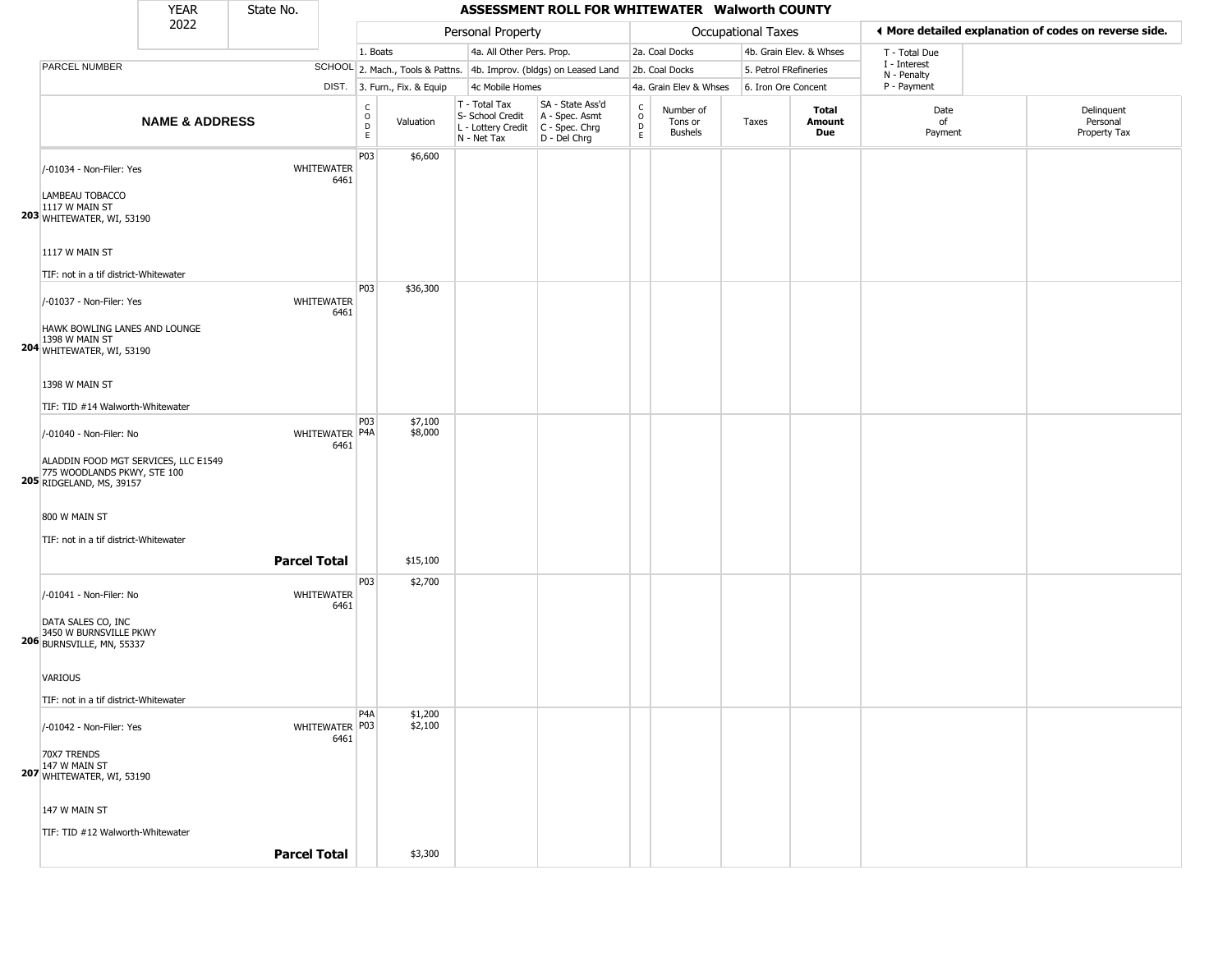|                                                                                                                                                                            | <b>YEAR</b>               | State No.           |                           |                                  |                              |                                                                        | ASSESSMENT ROLL FOR WHITEWATER Walworth COUNTY                       |                                   |                                        |                       |                         |                             |                                                       |
|----------------------------------------------------------------------------------------------------------------------------------------------------------------------------|---------------------------|---------------------|---------------------------|----------------------------------|------------------------------|------------------------------------------------------------------------|----------------------------------------------------------------------|-----------------------------------|----------------------------------------|-----------------------|-------------------------|-----------------------------|-------------------------------------------------------|
|                                                                                                                                                                            | 2022                      |                     |                           |                                  |                              | Personal Property                                                      |                                                                      |                                   |                                        | Occupational Taxes    |                         |                             | ◀ More detailed explanation of codes on reverse side. |
|                                                                                                                                                                            |                           |                     |                           | 1. Boats                         |                              | 4a. All Other Pers. Prop.                                              |                                                                      |                                   | 2a. Coal Docks                         |                       | 4b. Grain Elev. & Whses | T - Total Due               |                                                       |
| PARCEL NUMBER                                                                                                                                                              |                           |                     |                           |                                  |                              |                                                                        | SCHOOL 2. Mach., Tools & Pattns. 4b. Improv. (bldgs) on Leased Land  |                                   | 2b. Coal Docks                         | 5. Petrol FRefineries |                         | I - Interest<br>N - Penalty |                                                       |
|                                                                                                                                                                            |                           |                     |                           |                                  | DIST. 3. Furn., Fix. & Equip | 4c Mobile Homes                                                        |                                                                      |                                   | 4a. Grain Elev & Whses                 | 6. Iron Ore Concent   |                         | P - Payment                 |                                                       |
|                                                                                                                                                                            | <b>NAME &amp; ADDRESS</b> |                     |                           | C<br>$\circ$<br>$\mathsf D$<br>E | Valuation                    | T - Total Tax<br>S- School Credit<br>L - Lottery Credit<br>N - Net Tax | SA - State Ass'd<br>A - Spec. Asmt<br>C - Spec. Chrg<br>D - Del Chrg | C<br>$\circ$<br>$\mathsf{D}$<br>E | Number of<br>Tons or<br><b>Bushels</b> | Taxes                 | Total<br>Amount<br>Due  | Date<br>of<br>Payment       | Delinquent<br>Personal<br>Property Tax                |
| /-01043 - Non-Filer: Yes<br>PURE HEALTH SOLUTIONS, INC<br>475 HALF DAY RD STE 450<br>208 LINCOLNSHIRE, IL, 60069-2908                                                      |                           |                     | WHITEWATER<br>6461        | P03                              | \$600                        |                                                                        |                                                                      |                                   |                                        |                       |                         |                             |                                                       |
| 729 EXECUTIVE DR<br>TIF: TID #10 Walworth-Whitewater                                                                                                                       |                           |                     |                           |                                  |                              |                                                                        |                                                                      |                                   |                                        |                       |                         |                             |                                                       |
| /-01044 - Non-Filer: No<br>WABASHA LEASING, LLC<br>PO BOX 80615                                                                                                            |                           |                     | WHITEWATER<br>6461        | P03                              | \$15,300                     |                                                                        |                                                                      |                                   |                                        |                       |                         |                             |                                                       |
| 209 INDIANAPOLIS, IN, 46280<br><b>VARIOUS</b><br>TIF: not in a tif district-Whitewater                                                                                     |                           |                     |                           |                                  |                              |                                                                        |                                                                      |                                   |                                        |                       |                         |                             |                                                       |
| /-01046 - Non-Filer: Yes<br>EDWARD D JONES & CO, LP<br>PO BOX 66528<br>210 ST LOUIS, MO, 63166                                                                             |                           |                     | WHITEWATER P03<br>6461    | P <sub>4</sub> A                 | \$1,200<br>\$3,700           |                                                                        |                                                                      |                                   |                                        |                       |                         |                             |                                                       |
| 757 MILWAUKEE ST<br>TIF: not in a tif district-Whitewater                                                                                                                  |                           | <b>Parcel Total</b> |                           |                                  | \$4,900                      |                                                                        |                                                                      |                                   |                                        |                       |                         |                             |                                                       |
| /-01048 - Non-Filer: No<br>DE LAGE LANDEN FINANCIAL SERVICES, INC<br>1111 OLD EAGLE SCHOOL RD<br>211 WAYNE, PA, 19087                                                      |                           |                     | <b>WHITEWATER</b><br>6461 | P03                              | \$1,200                      |                                                                        |                                                                      |                                   |                                        |                       |                         |                             |                                                       |
| 202 E MAIN ST<br>TIF: TIF #4 WALWORTH-Whitewater                                                                                                                           |                           |                     |                           |                                  |                              |                                                                        |                                                                      |                                   |                                        |                       |                         |                             |                                                       |
| /-01049 - Non-Filer: No<br>FIFTH THIRD EQUIPMENT FINANCE COMPANY<br><b>PO BOX 218</b><br>212 NORTHBROOK, IL, 60065<br>729 EXECUTIVE DR<br>TIF: TID #10 Walworth-Whitewater |                           |                     | <b>WHITEWATER</b><br>6461 | P <sub>4</sub> A                 | \$45,000                     |                                                                        |                                                                      |                                   |                                        |                       |                         |                             |                                                       |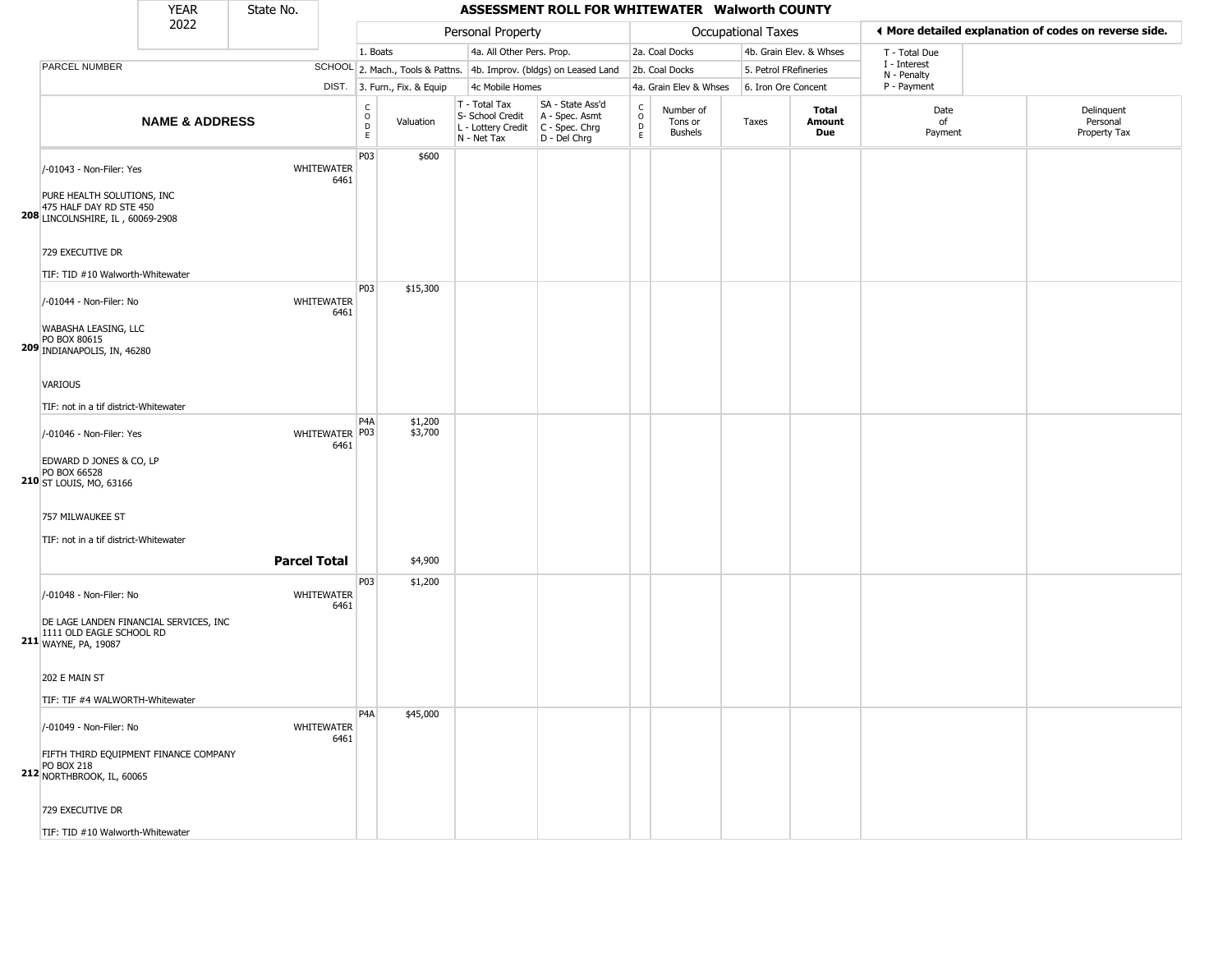|                                                                                                             | YEAR                      | State No. |                           |                                                  |                              |                                                                                         | ASSESSMENT ROLL FOR WHITEWATER Walworth COUNTY                      |                                 |                                        |                    |                         |                             |                                                       |
|-------------------------------------------------------------------------------------------------------------|---------------------------|-----------|---------------------------|--------------------------------------------------|------------------------------|-----------------------------------------------------------------------------------------|---------------------------------------------------------------------|---------------------------------|----------------------------------------|--------------------|-------------------------|-----------------------------|-------------------------------------------------------|
|                                                                                                             | 2022                      |           |                           |                                                  |                              | Personal Property                                                                       |                                                                     |                                 |                                        | Occupational Taxes |                         |                             | ♦ More detailed explanation of codes on reverse side. |
|                                                                                                             |                           |           |                           | 1. Boats                                         |                              | 4a. All Other Pers. Prop.                                                               |                                                                     |                                 | 2a. Coal Docks                         |                    | 4b. Grain Elev. & Whses | T - Total Due               |                                                       |
| PARCEL NUMBER                                                                                               |                           |           |                           |                                                  |                              |                                                                                         | SCHOOL 2. Mach., Tools & Pattns. 4b. Improv. (bldgs) on Leased Land |                                 | 2b. Coal Docks                         |                    | 5. Petrol FRefineries   | I - Interest<br>N - Penalty |                                                       |
|                                                                                                             |                           |           |                           |                                                  | DIST. 3. Furn., Fix. & Equip | 4c Mobile Homes                                                                         |                                                                     |                                 | 4a. Grain Elev & Whses                 |                    | 6. Iron Ore Concent     | P - Payment                 |                                                       |
|                                                                                                             | <b>NAME &amp; ADDRESS</b> |           |                           | $_{\rm o}^{\rm c}$<br>$\mathsf D$<br>$\mathsf E$ | Valuation                    | T - Total Tax<br>S- School Credit<br>L - Lottery Credit   C - Spec. Chrg<br>N - Net Tax | SA - State Ass'd<br>A - Spec. Asmt<br>D - Del Chrg                  | $\rm _o^C$<br>$\mathsf{D}$<br>E | Number of<br>Tons or<br><b>Bushels</b> | Taxes              | Total<br>Amount<br>Due  | Date<br>of<br>Payment       | Delinquent<br>Personal<br>Property Tax                |
| /-01050 - Non-Filer: No<br>FLORIDA NATURAL FOOD SERVICE, INC<br>20205 HWY 27<br>213 LAKES WALES, FL, 33853  |                           |           | <b>WHITEWATER</b><br>6461 | P03                                              | \$9,000                      |                                                                                         |                                                                     |                                 |                                        |                    |                         |                             |                                                       |
| VARIOUS<br>TIF: not in a tif district-Whitewater                                                            |                           |           |                           |                                                  |                              |                                                                                         |                                                                     |                                 |                                        |                    |                         |                             |                                                       |
| /-01052 - Non-Filer: No<br>MARTIN-BROWER CO, LLC<br>6250 N RIVER RD, STE 9000<br>214 ROSEMONT, IL, 60018    |                           |           | <b>WHITEWATER</b><br>6461 | P03                                              | \$162,900                    |                                                                                         |                                                                     |                                 |                                        |                    |                         |                             |                                                       |
| 729 EXECUTIVE DR<br>TIF: TID #10 Walworth-Whitewater                                                        |                           |           |                           |                                                  |                              |                                                                                         |                                                                     |                                 |                                        |                    |                         |                             |                                                       |
| /-01055 - Non-Filer: Yes<br>ROSA'S PIZZA<br>180 W MAIN ST<br>215 WHITEWATER, WI, 53190                      |                           |           | <b>WHITEWATER</b><br>6461 | P03                                              | \$12,100                     |                                                                                         |                                                                     |                                 |                                        |                    |                         |                             |                                                       |
| 180 W MAIN ST<br>TIF: TID #12 Walworth-Whitewater                                                           |                           |           |                           |                                                  |                              |                                                                                         |                                                                     |                                 |                                        |                    |                         |                             |                                                       |
| /-01056 - Non-Filer: No<br><b>BRAIN FREEZE</b><br>535 W MILWAUKEE ST<br>216 WHITEWATER, WI, 53190           |                           |           | WHITEWATER P03<br>6461    | P <sub>4</sub> A                                 | \$300<br>\$7,200             |                                                                                         |                                                                     |                                 |                                        |                    |                         |                             |                                                       |
| 535 W MILWAUKEE ST<br>TIF: not in a tif district-Whitewater                                                 |                           |           | <b>Parcel Total</b>       |                                                  | \$7,500                      |                                                                                         |                                                                     |                                 |                                        |                    |                         |                             |                                                       |
|                                                                                                             |                           |           |                           | P4A                                              | \$200                        |                                                                                         |                                                                     |                                 |                                        |                    |                         |                             |                                                       |
| /-01057 - Non-Filer: Yes<br>THE BOOK BANK DBA THE BOOK TELLER<br>171 W MAIN ST<br>217 WHITEWATER, WI, 53190 |                           |           | WHITEWATER P03<br>6461    |                                                  | \$800                        |                                                                                         |                                                                     |                                 |                                        |                    |                         |                             |                                                       |
| 171 W MAIN ST<br>TIF: TID #12 Walworth-Whitewater                                                           |                           |           |                           |                                                  |                              |                                                                                         |                                                                     |                                 |                                        |                    |                         |                             |                                                       |
|                                                                                                             |                           |           | <b>Parcel Total</b>       |                                                  | \$1,000                      |                                                                                         |                                                                     |                                 |                                        |                    |                         |                             |                                                       |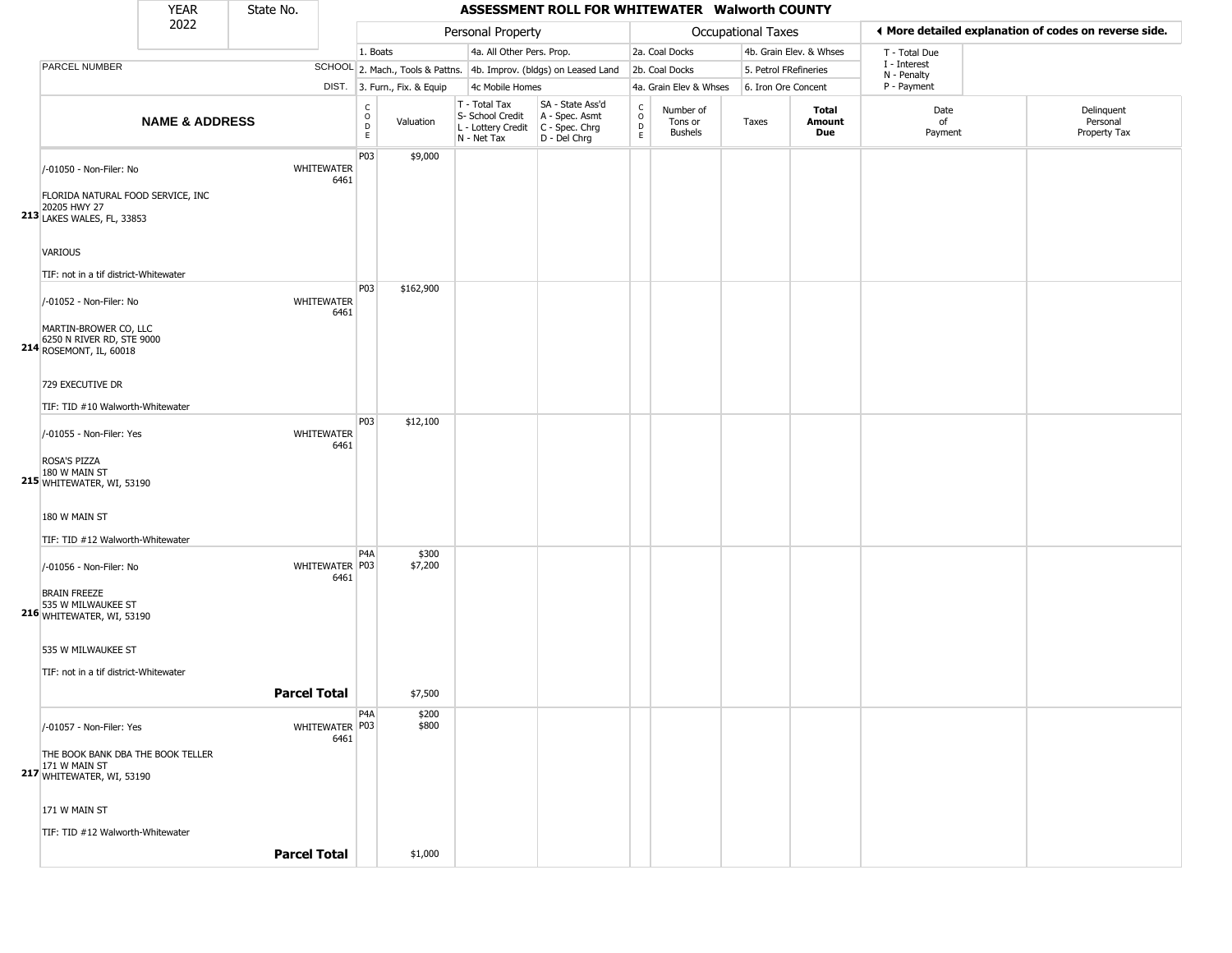|                                                                                                                | <b>YEAR</b>               | State No.           |                           |                             |                              |                                                                        | ASSESSMENT ROLL FOR WHITEWATER Walworth COUNTY                       |                                                   |                                        |                       |                         |                             |                                                       |
|----------------------------------------------------------------------------------------------------------------|---------------------------|---------------------|---------------------------|-----------------------------|------------------------------|------------------------------------------------------------------------|----------------------------------------------------------------------|---------------------------------------------------|----------------------------------------|-----------------------|-------------------------|-----------------------------|-------------------------------------------------------|
|                                                                                                                | 2022                      |                     |                           |                             |                              | Personal Property                                                      |                                                                      |                                                   | Occupational Taxes                     |                       |                         |                             | ◀ More detailed explanation of codes on reverse side. |
|                                                                                                                |                           |                     |                           | 1. Boats                    |                              | 4a. All Other Pers. Prop.                                              |                                                                      |                                                   | 2a. Coal Docks                         |                       | 4b. Grain Elev. & Whses | T - Total Due               |                                                       |
| PARCEL NUMBER                                                                                                  |                           |                     |                           |                             |                              |                                                                        | SCHOOL 2. Mach., Tools & Pattns. 4b. Improv. (bldgs) on Leased Land  |                                                   | 2b. Coal Docks                         | 5. Petrol FRefineries |                         | I - Interest<br>N - Penalty |                                                       |
|                                                                                                                |                           |                     |                           |                             | DIST. 3. Furn., Fix. & Equip | 4c Mobile Homes                                                        |                                                                      |                                                   | 4a. Grain Elev & Whses                 | 6. Iron Ore Concent   |                         | P - Payment                 |                                                       |
|                                                                                                                | <b>NAME &amp; ADDRESS</b> |                     |                           | C<br>$\circ$<br>$\Box$<br>E | Valuation                    | T - Total Tax<br>S- School Credit<br>L - Lottery Credit<br>N - Net Tax | SA - State Ass'd<br>A - Spec. Asmt<br>C - Spec. Chrg<br>D - Del Chrg | $\begin{array}{c}\nC \\ O \\ D \\ E\n\end{array}$ | Number of<br>Tons or<br><b>Bushels</b> | Taxes                 | Total<br>Amount<br>Due  | Date<br>of<br>Payment       | Delinquent<br>Personal<br>Property Tax                |
| /-01059 - Non-Filer: Yes<br>CIELO, INC<br>200 S EXECUTIVE DR, #400<br><b>218</b> BROOKFIELD, WI, 53005         |                           |                     | WHITEWATER   P03<br>6461  | P <sub>4</sub> A            | \$500<br>\$5,500             |                                                                        |                                                                      |                                                   |                                        |                       |                         |                             |                                                       |
| 1260 W MAIN ST<br>TIF: TIF #4 WALWORTH-Whitewater                                                              |                           | <b>Parcel Total</b> |                           |                             | \$6,000                      |                                                                        |                                                                      |                                                   |                                        |                       |                         |                             |                                                       |
| /-01061 - Non-Filer: No<br>DS SERVICES OF AMERICA INC<br>4221 W BOY SCOUT BLVD STE 400<br>219 TAMPA, FL, 33607 |                           |                     | WHITEWATER<br>6461        | P03                         | \$4,900                      |                                                                        |                                                                      |                                                   |                                        |                       |                         |                             |                                                       |
| VARIOUS<br>TIF: not in a tif district-Whitewater                                                               |                           |                     |                           | P03                         | \$1,200                      |                                                                        |                                                                      |                                                   |                                        |                       |                         |                             |                                                       |
| /-01064 - Non-Filer: No<br>FERO'S AUTO & TOWING<br>601 E MILWAUKEE ST<br>220 WHITEWATER, WI, 53190             |                           |                     | <b>WHITEWATER</b><br>6461 |                             |                              |                                                                        |                                                                      |                                                   |                                        |                       |                         |                             |                                                       |
| 601 E MILWAUKEE ST<br>TIF: not in a tif district-Whitewater                                                    |                           |                     |                           | P03                         | \$1,200                      |                                                                        |                                                                      |                                                   |                                        |                       |                         |                             |                                                       |
| /-01065 - Non-Filer: Yes<br>PENNZOIL 10 MINUTE QUICK LUBE<br>1280 W MAIN ST<br>221 WHITEWATER, WI, 53190       |                           |                     | <b>WHITEWATER</b><br>6461 |                             |                              |                                                                        |                                                                      |                                                   |                                        |                       |                         |                             |                                                       |
| 1280 W MAIN ST<br>TIF: TID #14 Walworth-Whitewater                                                             |                           |                     |                           |                             |                              |                                                                        |                                                                      |                                                   |                                        |                       |                         |                             |                                                       |
| /-01066 - Non-Filer: Yes<br>MODERN FENCE<br>218 ELKHORN RD<br><b>222</b> WHITEWATER, WI, 53190                 |                           |                     | WHITEWATER<br>6461        | P <sub>03</sub>             | \$4,800                      |                                                                        |                                                                      |                                                   |                                        |                       |                         |                             |                                                       |
| 218 ELKHORN RD                                                                                                 |                           |                     |                           |                             |                              |                                                                        |                                                                      |                                                   |                                        |                       |                         |                             |                                                       |

TIF: TIF #4 WALWORTH-Whitewater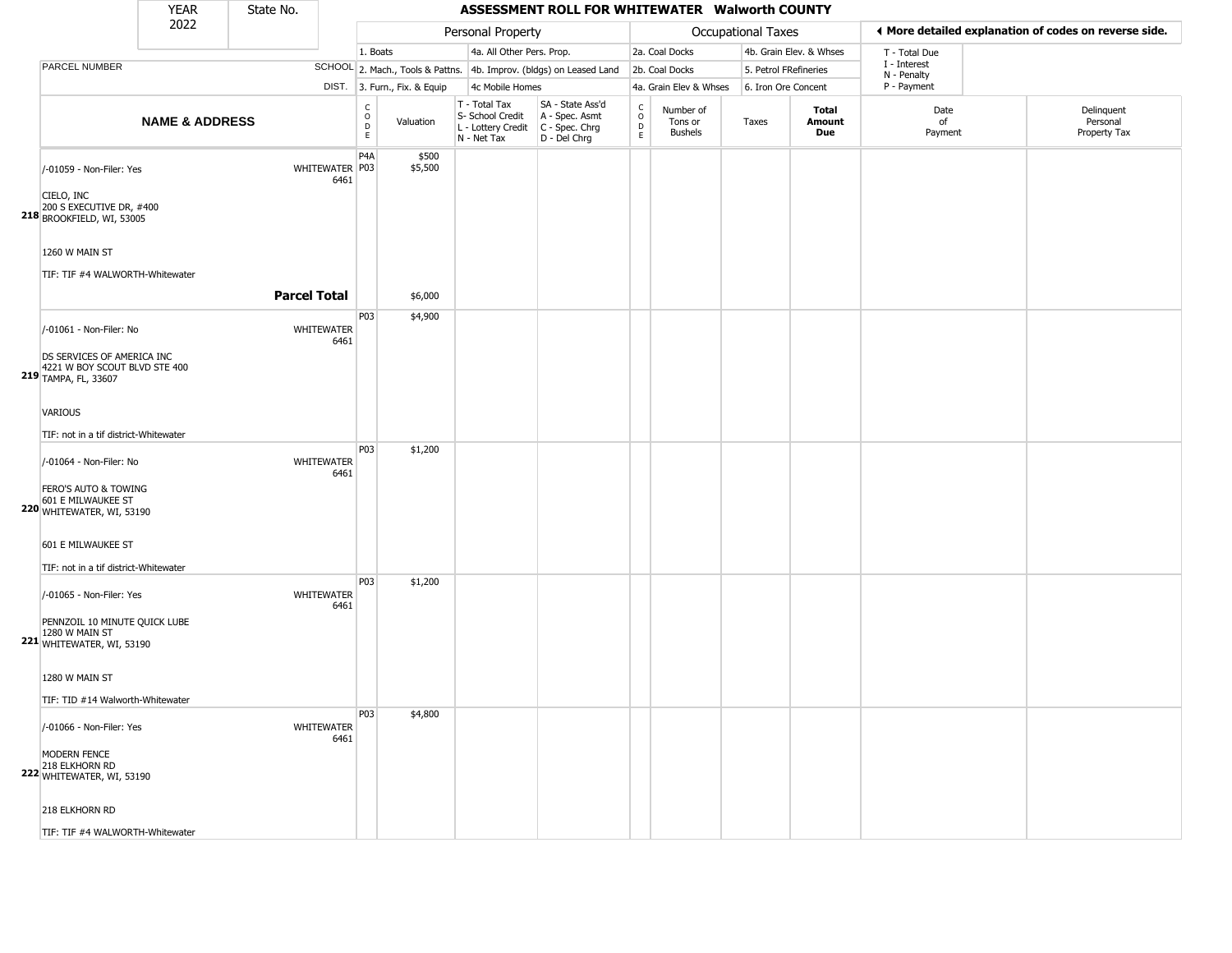| YEAR | State No. |
|------|-----------|
| ררחר |           |

ı

## **ASSESSMENT ROLL FOR WHITEWATER Walworth COUNTY**

|                                                                                            | 2022                      |                           |                        |                              | Personal Property                                                      |                                                                      |                                                |                                        | <b>Occupational Taxes</b> |                         | ◀ More detailed explanation of codes on reverse side. |                                        |
|--------------------------------------------------------------------------------------------|---------------------------|---------------------------|------------------------|------------------------------|------------------------------------------------------------------------|----------------------------------------------------------------------|------------------------------------------------|----------------------------------------|---------------------------|-------------------------|-------------------------------------------------------|----------------------------------------|
|                                                                                            |                           |                           |                        | 1. Boats                     | 4a. All Other Pers. Prop.                                              |                                                                      |                                                | 2a. Coal Docks                         |                           | 4b. Grain Elev. & Whses | T - Total Due                                         |                                        |
| PARCEL NUMBER                                                                              |                           |                           |                        |                              |                                                                        | SCHOOL 2. Mach., Tools & Pattns. 4b. Improv. (bldgs) on Leased Land  |                                                | 2b. Coal Docks                         | 5. Petrol FRefineries     |                         | I - Interest<br>N - Penalty                           |                                        |
|                                                                                            |                           |                           |                        | DIST. 3. Furn., Fix. & Equip | 4c Mobile Homes                                                        |                                                                      |                                                | 4a. Grain Elev & Whses                 | 6. Iron Ore Concent       |                         | P - Payment                                           |                                        |
|                                                                                            | <b>NAME &amp; ADDRESS</b> |                           | C<br>$\circ$<br>D<br>E | Valuation                    | T - Total Tax<br>S- School Credit<br>L - Lottery Credit<br>N - Net Tax | SA - State Ass'd<br>A - Spec. Asmt<br>C - Spec. Chrg<br>D - Del Chrg | $\begin{matrix} 0 \\ 0 \\ D \end{matrix}$<br>E | Number of<br>Tons or<br><b>Bushels</b> | Taxes                     | Total<br>Amount<br>Due  | Date<br>of<br>Payment                                 | Delinquent<br>Personal<br>Property Tax |
|                                                                                            |                           |                           | P03                    | \$3,600                      |                                                                        |                                                                      |                                                |                                        |                           |                         |                                                       |                                        |
| /-01067 - Non-Filer: Yes                                                                   |                           | <b>WHITEWATER</b><br>6461 |                        |                              |                                                                        |                                                                      |                                                |                                        |                           |                         |                                                       |                                        |
| <b>REMAX CONNECT</b><br>N3059 440TH ST<br>223 MENOMONIE, WI, 54751-6439                    |                           |                           |                        |                              |                                                                        |                                                                      |                                                |                                        |                           |                         |                                                       |                                        |
| 953 E MILWAUKEE ST                                                                         |                           |                           |                        |                              |                                                                        |                                                                      |                                                |                                        |                           |                         |                                                       |                                        |
| TIF: TIF #4 WALWORTH-Whitewater                                                            |                           |                           |                        |                              |                                                                        |                                                                      |                                                |                                        |                           |                         |                                                       |                                        |
| /-01068 - Non-Filer: Yes                                                                   |                           | <b>WHITEWATER</b><br>6461 | P03                    | \$12,100                     |                                                                        |                                                                      |                                                |                                        |                           |                         |                                                       |                                        |
| PUMPERS AND MITCHELLS BAR<br>158 W WHITEWATER ST<br>224 WHITEWATER, WI, 53190              |                           |                           |                        |                              |                                                                        |                                                                      |                                                |                                        |                           |                         |                                                       |                                        |
| 158 W WHITEWATER ST                                                                        |                           |                           |                        |                              |                                                                        |                                                                      |                                                |                                        |                           |                         |                                                       |                                        |
| TIF: TID #12 Walworth-Whitewater                                                           |                           |                           |                        |                              |                                                                        |                                                                      |                                                |                                        |                           |                         |                                                       |                                        |
| /-01071 - Non-Filer: No                                                                    |                           | <b>WHITEWATER</b><br>6461 | P03                    | \$16,400                     |                                                                        |                                                                      |                                                |                                        |                           |                         |                                                       |                                        |
| COZUMEL MEXICAN RESTAURANT OF WHITEWATER<br>3016 EMERALD DR<br>225 JANESVILLE, WI, 53546   |                           |                           |                        |                              |                                                                        |                                                                      |                                                |                                        |                           |                         |                                                       |                                        |
| 1139 W MAIN ST                                                                             |                           |                           |                        |                              |                                                                        |                                                                      |                                                |                                        |                           |                         |                                                       |                                        |
| TIF: not in a tif district-Whitewater                                                      |                           |                           |                        |                              |                                                                        |                                                                      |                                                |                                        |                           |                         |                                                       |                                        |
| /-01072 - Non-Filer: Yes                                                                   |                           | <b>WHITEWATER</b><br>6461 | P <sub>4</sub> A       | \$4,300                      |                                                                        |                                                                      |                                                |                                        |                           |                         |                                                       |                                        |
| PINNACLE PROPANE EXPRESS, LLC<br>600 E LAS COLINAS BLVD, STE 2000<br>226 IRVING, TX, 75039 |                           |                           |                        |                              |                                                                        |                                                                      |                                                |                                        |                           |                         |                                                       |                                        |
| VARIOUS                                                                                    |                           |                           |                        |                              |                                                                        |                                                                      |                                                |                                        |                           |                         |                                                       |                                        |
| TIF: not in a tif district-Whitewater                                                      |                           |                           |                        |                              |                                                                        |                                                                      |                                                |                                        |                           |                         |                                                       |                                        |
| /-01073 - Non-Filer: Yes                                                                   |                           | WHITEWATER<br>6461        | P03                    | \$18,200                     |                                                                        |                                                                      |                                                |                                        |                           |                         |                                                       |                                        |
| LAPIAZZA PIZZERIA<br>162 W MAIN ST, STE H<br>227 WHITEWATER, WI, 53190                     |                           |                           |                        |                              |                                                                        |                                                                      |                                                |                                        |                           |                         |                                                       |                                        |
| 162 W MAIN ST, STE H                                                                       |                           |                           |                        |                              |                                                                        |                                                                      |                                                |                                        |                           |                         |                                                       |                                        |
|                                                                                            |                           |                           |                        |                              |                                                                        |                                                                      |                                                |                                        |                           |                         |                                                       |                                        |
| TIF: TID #12 Walworth-Whitewater                                                           |                           |                           | P <sub>4</sub> A       | \$9,000                      |                                                                        |                                                                      |                                                |                                        |                           |                         |                                                       |                                        |
| /-01074 - Non-Filer: No                                                                    |                           | <b>WHITEWATER</b><br>6461 |                        |                              |                                                                        |                                                                      |                                                |                                        |                           |                         |                                                       |                                        |
| ARAMARK REFRESHMENT SERVICES, LLC<br>PO BOX 5316<br>228 OAK BROOK, IL, 60522               |                           |                           |                        |                              |                                                                        |                                                                      |                                                |                                        |                           |                         |                                                       |                                        |
| VARIOUS                                                                                    |                           |                           |                        |                              |                                                                        |                                                                      |                                                |                                        |                           |                         |                                                       |                                        |
| TIF: not in a tif district-Whitewater                                                      |                           |                           |                        |                              |                                                                        |                                                                      |                                                |                                        |                           |                         |                                                       |                                        |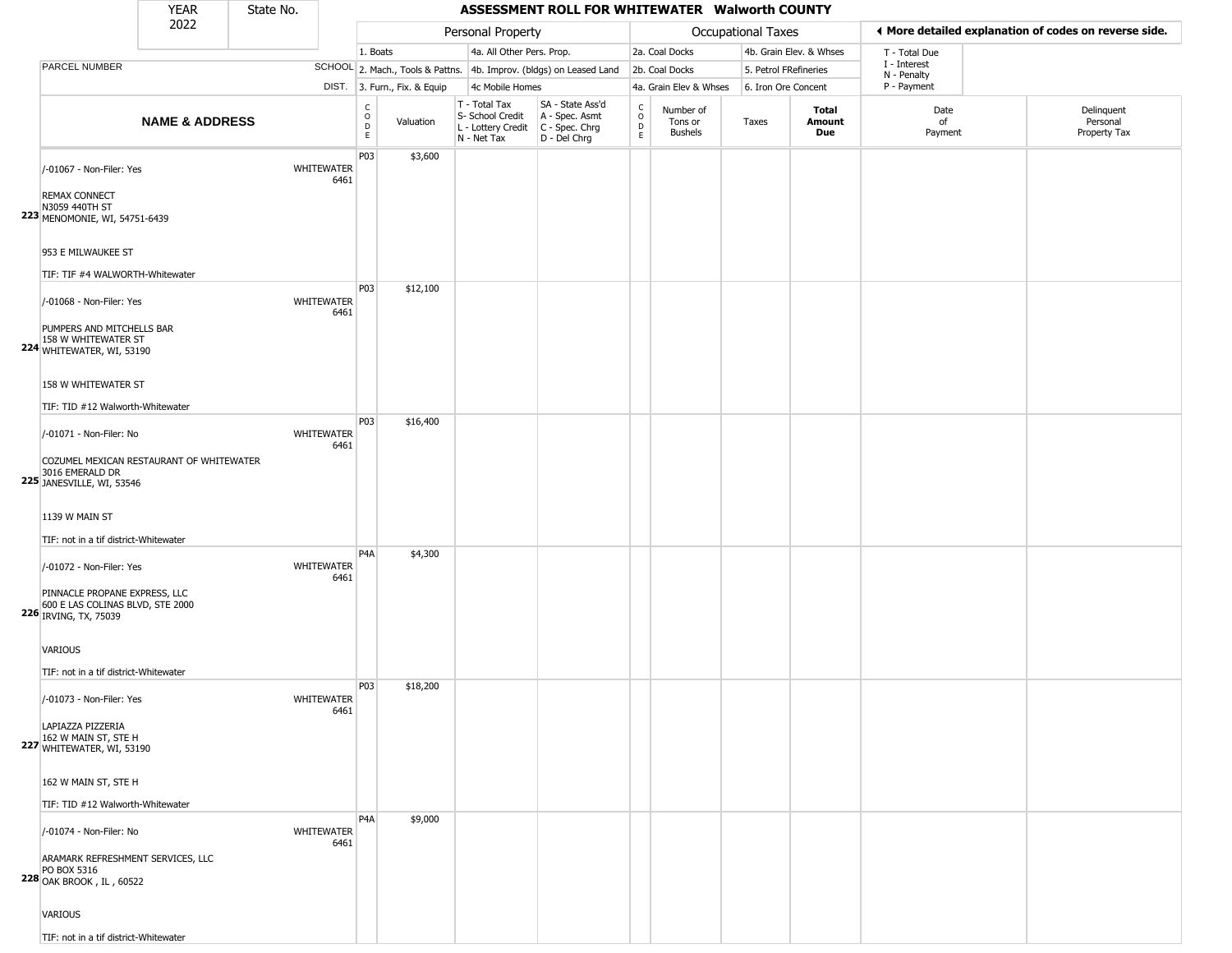|                                                                                                             | <b>YEAR</b>               | State No. |                           |                                |                              |                                                                        | ASSESSMENT ROLL FOR WHITEWATER Walworth COUNTY                       |                                   |                                        |                           |                         |                             |                                                       |
|-------------------------------------------------------------------------------------------------------------|---------------------------|-----------|---------------------------|--------------------------------|------------------------------|------------------------------------------------------------------------|----------------------------------------------------------------------|-----------------------------------|----------------------------------------|---------------------------|-------------------------|-----------------------------|-------------------------------------------------------|
|                                                                                                             | 2022                      |           |                           |                                |                              | Personal Property                                                      |                                                                      |                                   |                                        | <b>Occupational Taxes</b> |                         |                             | ♦ More detailed explanation of codes on reverse side. |
|                                                                                                             |                           |           |                           | 1. Boats                       |                              | 4a. All Other Pers. Prop.                                              |                                                                      |                                   | 2a. Coal Docks                         |                           | 4b. Grain Elev. & Whses | T - Total Due               |                                                       |
| PARCEL NUMBER                                                                                               |                           |           |                           |                                |                              |                                                                        | SCHOOL 2. Mach., Tools & Pattns. 4b. Improv. (bldgs) on Leased Land  |                                   | 2b. Coal Docks                         | 5. Petrol FRefineries     |                         | I - Interest<br>N - Penalty |                                                       |
|                                                                                                             |                           |           |                           |                                | DIST. 3. Furn., Fix. & Equip | 4c Mobile Homes                                                        |                                                                      |                                   | 4a. Grain Elev & Whses                 | 6. Iron Ore Concent       |                         | P - Payment                 |                                                       |
|                                                                                                             | <b>NAME &amp; ADDRESS</b> |           |                           | $\rm _o^C$<br>$\mathsf D$<br>E | Valuation                    | T - Total Tax<br>S- School Credit<br>L - Lottery Credit<br>N - Net Tax | SA - State Ass'd<br>A - Spec. Asmt<br>C - Spec. Chrg<br>D - Del Chrg | $\mathsf{C}$<br>$\circ$<br>D<br>E | Number of<br>Tons or<br><b>Bushels</b> | Taxes                     | Total<br>Amount<br>Due  | Date<br>of<br>Payment       | Delinquent<br>Personal<br>Property Tax                |
| /-01075 - Non-Filer: Yes<br>EN FUEGO BALLET<br>174 W MAIN ST<br>229 WHITEWATER, WI, 53190                   |                           |           | <b>WHITEWATER</b><br>6461 | P03                            | \$5,000                      |                                                                        |                                                                      |                                   |                                        |                           |                         |                             |                                                       |
| 174 W MAIN ST<br>TIF: TID #12 Walworth-Whitewater                                                           |                           |           |                           |                                |                              |                                                                        |                                                                      |                                   |                                        |                           |                         |                             |                                                       |
| /-01076 - Non-Filer: Yes<br>FAIRFIELD INN<br>1242 W MAIN STREET<br>230 WHITEWATER, WI, 53190                |                           |           | <b>WHITEWATER</b><br>6461 | P03                            | \$165,000                    |                                                                        |                                                                      |                                   |                                        |                           |                         |                             |                                                       |
| 1242 W MAIN STREET<br>TIF: TID #14 Walworth-Whitewater                                                      |                           |           |                           |                                |                              |                                                                        |                                                                      |                                   |                                        |                           |                         |                             |                                                       |
| /-01077 - Non-Filer: No<br>DRM, INC ARBY'S 8788<br>5324 N 134TH AVE<br>231 OMAHA, NE, 68164                 |                           |           | WHITEWATER P03<br>6461    | P4A                            | \$70,400<br>\$219,500        |                                                                        |                                                                      |                                   |                                        |                           |                         |                             |                                                       |
| 1407 WEST MAIN STREET<br>TIF: not in a tif district-Whitewater                                              |                           |           | <b>Parcel Total</b>       |                                | \$289,900                    |                                                                        |                                                                      |                                   |                                        |                           |                         |                             |                                                       |
| /-01078 - Non-Filer: Yes<br><b>JUST NAILS</b><br>1136 W MAIN ST<br>232 WHITEWATER, WI, 53190                |                           |           | WHITEWATER<br>6461        | P03                            | \$5,000                      |                                                                        |                                                                      |                                   |                                        |                           |                         |                             |                                                       |
| 1136 W MAIN ST<br>TIF: not in a tif district-Whitewater                                                     |                           |           |                           |                                |                              |                                                                        |                                                                      |                                   |                                        |                           |                         |                             |                                                       |
| /-01080 - Non-Filer: Yes<br>MORNING STAR PSYCHOTHERAPY<br>1173 W MAIN ST STE B<br>233 WHITEWATER, WI, 53190 |                           |           | WHITEWATER P4A<br>6461    | P03                            | \$2,500<br>\$2,500           |                                                                        |                                                                      |                                   |                                        |                           |                         |                             |                                                       |
| 1173 W MAIN ST STE B<br>TIF: not in a tif district-Whitewater                                               |                           |           | <b>Parcel Total</b>       |                                | \$5,000                      |                                                                        |                                                                      |                                   |                                        |                           |                         |                             |                                                       |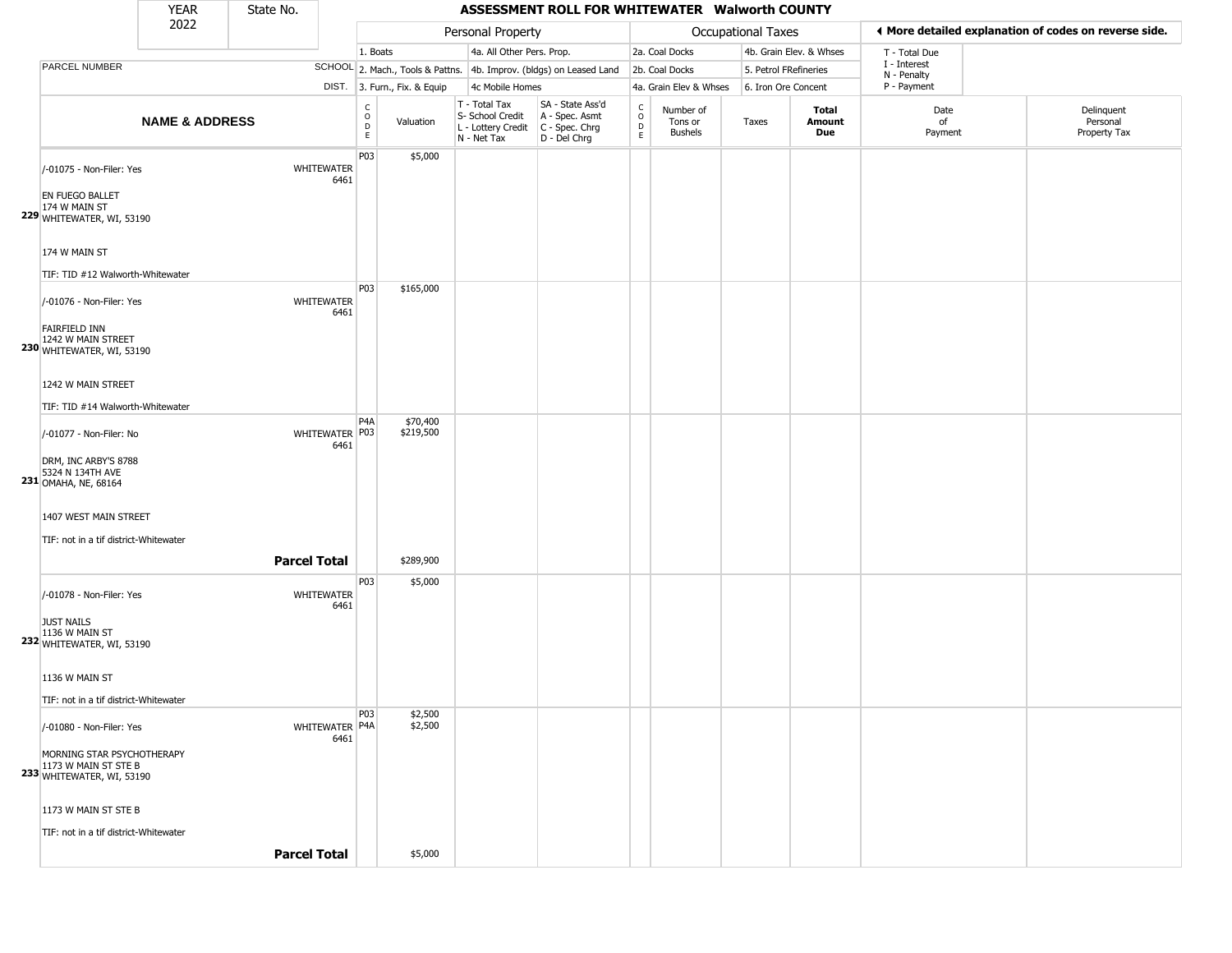| 2022<br>Personal Property<br><b>Occupational Taxes</b><br>4a. All Other Pers. Prop.<br>4b. Grain Elev. & Whses<br>1. Boats<br>2a. Coal Docks<br>T - Total Due<br>I - Interest<br>PARCEL NUMBER<br>SCHOOL 2. Mach., Tools & Pattns. 4b. Improv. (bldgs) on Leased Land<br>5. Petrol FRefineries<br>2b. Coal Docks<br>N - Penalty<br>P - Payment<br>DIST. 3. Furn., Fix. & Equip<br>4c Mobile Homes<br>4a. Grain Elev & Whses<br>6. Iron Ore Concent<br>T - Total Tax<br>SA - State Ass'd<br>$_{\rm o}^{\rm c}$<br>$\frac{c}{0}$<br>Number of<br><b>Total</b><br>Date<br>S- School Credit<br>A - Spec. Asmt<br><b>NAME &amp; ADDRESS</b><br>Valuation<br>Tons or<br>Amount<br>Taxes<br>of<br>$\mathsf D$<br>$\mathsf D$<br>C - Spec. Chrg<br>L - Lottery Credit<br><b>Bushels</b><br>Due<br>Payment<br>$\mathsf E$<br>$\mathsf E$<br>D - Del Chrg<br>N - Net Tax<br>P03<br>\$1,000<br><b>WHITEWATER</b><br>/-01081 - Non-Filer: Yes<br>6461<br><b>WISCONSIN MAKERS</b><br>200 E CLAY ST<br>234 WHITEWATER, WI, 53190<br>200 E CLAY ST<br>TIF: TIF #4 WALWORTH-Whitewater<br><b>P03</b><br>\$2,500<br>\$2,500<br>WHITEWATER   P4A<br>/-01082 - Non-Filer: Yes<br>6461<br>KITCHEN & BATH WORKS<br>417 W WHITEWATER ST<br>235 WHITEWATER, WI, 53190<br>417 W WHITEWATER ST<br>TIF: TIF #4 WALWORTH-Whitewater<br><b>Parcel Total</b><br>\$5,000<br>P03<br>\$5,000<br><b>WHITEWATER</b><br>/-01083 - Non-Filer: Yes<br>6461<br>WHITEWATER WRAP & SHIP<br>116 E MAIN ST<br>236 WHITEWATER, WI, 53190<br>116 E MAIN ST<br>TIF: TID #12 Walworth-Whitewater<br>P03<br>\$5,000<br>/-01084 - Non-Filer: Yes<br><b>WHITEWATER</b><br>6461<br>SIMLIM TECHNIC LLC |                                                       |
|-----------------------------------------------------------------------------------------------------------------------------------------------------------------------------------------------------------------------------------------------------------------------------------------------------------------------------------------------------------------------------------------------------------------------------------------------------------------------------------------------------------------------------------------------------------------------------------------------------------------------------------------------------------------------------------------------------------------------------------------------------------------------------------------------------------------------------------------------------------------------------------------------------------------------------------------------------------------------------------------------------------------------------------------------------------------------------------------------------------------------------------------------------------------------------------------------------------------------------------------------------------------------------------------------------------------------------------------------------------------------------------------------------------------------------------------------------------------------------------------------------------------------------------------------------------------------------------------------------------------------------------------------------|-------------------------------------------------------|
|                                                                                                                                                                                                                                                                                                                                                                                                                                                                                                                                                                                                                                                                                                                                                                                                                                                                                                                                                                                                                                                                                                                                                                                                                                                                                                                                                                                                                                                                                                                                                                                                                                                     | ♦ More detailed explanation of codes on reverse side. |
|                                                                                                                                                                                                                                                                                                                                                                                                                                                                                                                                                                                                                                                                                                                                                                                                                                                                                                                                                                                                                                                                                                                                                                                                                                                                                                                                                                                                                                                                                                                                                                                                                                                     |                                                       |
|                                                                                                                                                                                                                                                                                                                                                                                                                                                                                                                                                                                                                                                                                                                                                                                                                                                                                                                                                                                                                                                                                                                                                                                                                                                                                                                                                                                                                                                                                                                                                                                                                                                     |                                                       |
|                                                                                                                                                                                                                                                                                                                                                                                                                                                                                                                                                                                                                                                                                                                                                                                                                                                                                                                                                                                                                                                                                                                                                                                                                                                                                                                                                                                                                                                                                                                                                                                                                                                     |                                                       |
|                                                                                                                                                                                                                                                                                                                                                                                                                                                                                                                                                                                                                                                                                                                                                                                                                                                                                                                                                                                                                                                                                                                                                                                                                                                                                                                                                                                                                                                                                                                                                                                                                                                     | Delinquent<br>Personal<br>Property Tax                |
|                                                                                                                                                                                                                                                                                                                                                                                                                                                                                                                                                                                                                                                                                                                                                                                                                                                                                                                                                                                                                                                                                                                                                                                                                                                                                                                                                                                                                                                                                                                                                                                                                                                     |                                                       |
|                                                                                                                                                                                                                                                                                                                                                                                                                                                                                                                                                                                                                                                                                                                                                                                                                                                                                                                                                                                                                                                                                                                                                                                                                                                                                                                                                                                                                                                                                                                                                                                                                                                     |                                                       |
|                                                                                                                                                                                                                                                                                                                                                                                                                                                                                                                                                                                                                                                                                                                                                                                                                                                                                                                                                                                                                                                                                                                                                                                                                                                                                                                                                                                                                                                                                                                                                                                                                                                     |                                                       |
|                                                                                                                                                                                                                                                                                                                                                                                                                                                                                                                                                                                                                                                                                                                                                                                                                                                                                                                                                                                                                                                                                                                                                                                                                                                                                                                                                                                                                                                                                                                                                                                                                                                     |                                                       |
|                                                                                                                                                                                                                                                                                                                                                                                                                                                                                                                                                                                                                                                                                                                                                                                                                                                                                                                                                                                                                                                                                                                                                                                                                                                                                                                                                                                                                                                                                                                                                                                                                                                     |                                                       |
|                                                                                                                                                                                                                                                                                                                                                                                                                                                                                                                                                                                                                                                                                                                                                                                                                                                                                                                                                                                                                                                                                                                                                                                                                                                                                                                                                                                                                                                                                                                                                                                                                                                     |                                                       |
| 1151 UNIVERSAL BLVD<br>237 WHITEWATER, WI, 53190                                                                                                                                                                                                                                                                                                                                                                                                                                                                                                                                                                                                                                                                                                                                                                                                                                                                                                                                                                                                                                                                                                                                                                                                                                                                                                                                                                                                                                                                                                                                                                                                    |                                                       |
| 1151 UNIVERSAL BLVD<br>TIF: TID #10 Walworth-Whitewater                                                                                                                                                                                                                                                                                                                                                                                                                                                                                                                                                                                                                                                                                                                                                                                                                                                                                                                                                                                                                                                                                                                                                                                                                                                                                                                                                                                                                                                                                                                                                                                             |                                                       |
| P03<br>\$11,000<br>/-01086 - Non-Filer: Yes<br><b>WHITEWATER</b><br>6461<br><b>HSI RENTALS</b><br>212 S SECOND ST<br>238 WHITEWATER, WI, 53190<br>212 S SECOND ST                                                                                                                                                                                                                                                                                                                                                                                                                                                                                                                                                                                                                                                                                                                                                                                                                                                                                                                                                                                                                                                                                                                                                                                                                                                                                                                                                                                                                                                                                   |                                                       |

TIF: TID #12 Walworth-Whitewater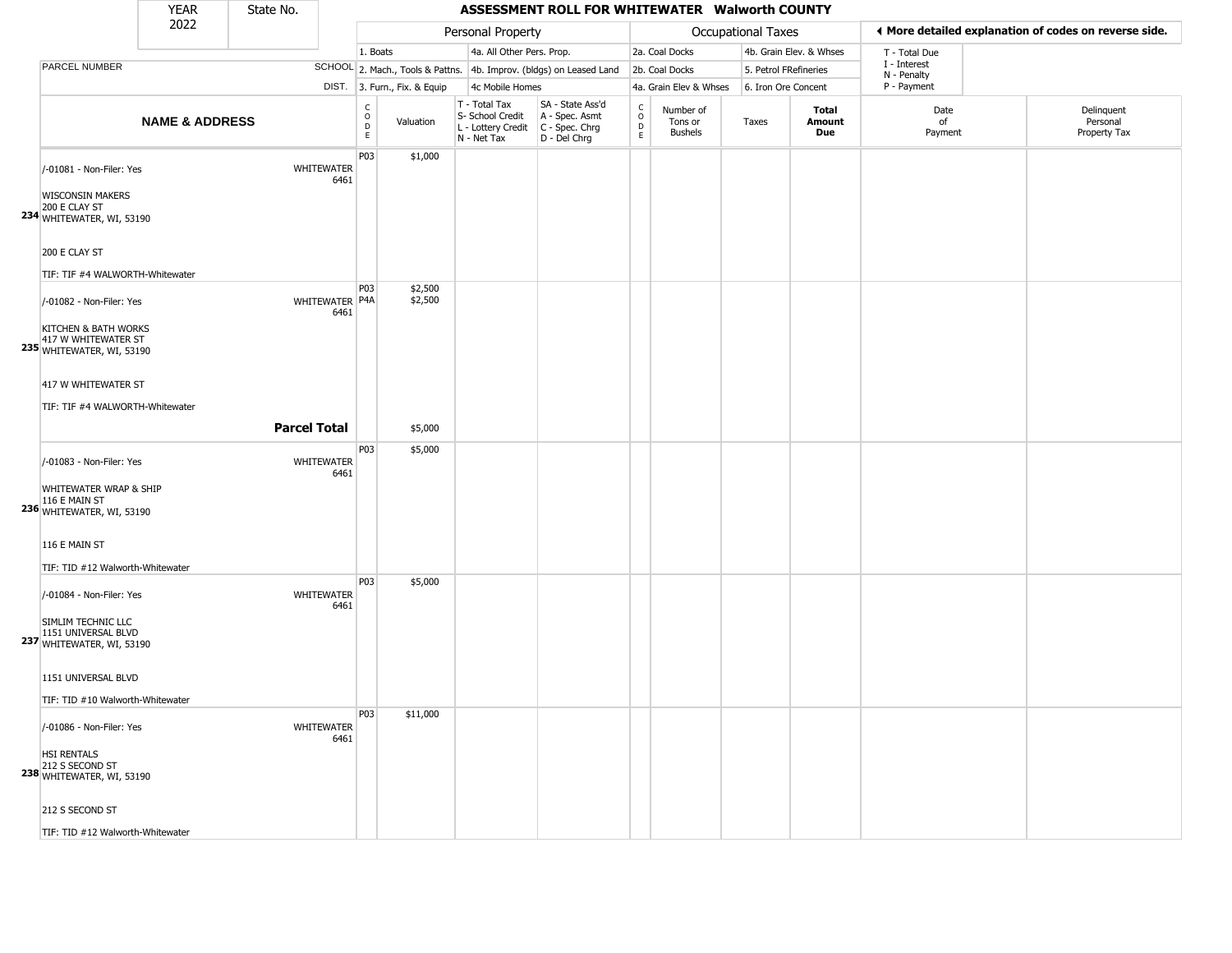|                                                                                             | <b>YEAR</b>               | State No.           |                           |                                   |                              |                                                                        | ASSESSMENT ROLL FOR WHITEWATER Walworth COUNTY                       |                                   |                                        |                       |                         |                             |                                                       |
|---------------------------------------------------------------------------------------------|---------------------------|---------------------|---------------------------|-----------------------------------|------------------------------|------------------------------------------------------------------------|----------------------------------------------------------------------|-----------------------------------|----------------------------------------|-----------------------|-------------------------|-----------------------------|-------------------------------------------------------|
|                                                                                             | 2022                      |                     |                           |                                   |                              | Personal Property                                                      |                                                                      |                                   |                                        | Occupational Taxes    |                         |                             | ◀ More detailed explanation of codes on reverse side. |
|                                                                                             |                           |                     |                           | 1. Boats                          |                              | 4a. All Other Pers. Prop.                                              |                                                                      |                                   | 2a. Coal Docks                         |                       | 4b. Grain Elev. & Whses | T - Total Due               |                                                       |
| PARCEL NUMBER                                                                               |                           |                     |                           |                                   |                              |                                                                        | SCHOOL 2. Mach., Tools & Pattns. 4b. Improv. (bldgs) on Leased Land  |                                   | 2b. Coal Docks                         | 5. Petrol FRefineries |                         | I - Interest<br>N - Penalty |                                                       |
|                                                                                             |                           |                     |                           |                                   | DIST. 3. Furn., Fix. & Equip | 4c Mobile Homes                                                        |                                                                      |                                   | 4a. Grain Elev & Whses                 | 6. Iron Ore Concent   |                         | P - Payment                 |                                                       |
|                                                                                             | <b>NAME &amp; ADDRESS</b> |                     |                           | $\mathsf{C}$<br>$\circ$<br>D<br>E | Valuation                    | T - Total Tax<br>S- School Credit<br>L - Lottery Credit<br>N - Net Tax | SA - State Ass'd<br>A - Spec. Asmt<br>C - Spec. Chrg<br>D - Del Chrg | C<br>$\circ$<br>$\mathsf{D}$<br>E | Number of<br>Tons or<br><b>Bushels</b> | Taxes                 | Total<br>Amount<br>Due  | Date<br>of<br>Payment       | Delinquent<br>Personal<br>Property Tax                |
| /-01087 - Non-Filer: Yes<br><b>FRAWLEY OIL COMPANY</b>                                      |                           |                     | <b>WHITEWATER</b><br>6461 | P03                               | \$10,000                     |                                                                        |                                                                      |                                   |                                        |                       |                         |                             |                                                       |
| 624 MILWAUKEE ST<br>239 WHITEWATER, WI, 53190                                               |                           |                     |                           |                                   |                              |                                                                        |                                                                      |                                   |                                        |                       |                         |                             |                                                       |
| 624 MILWAUKEE ST<br>TIF: not in a tif district-Whitewater                                   |                           |                     |                           |                                   |                              |                                                                        |                                                                      |                                   |                                        |                       |                         |                             |                                                       |
| /-01089 - Non-Filer: Yes                                                                    |                           |                     | <b>WHITEWATER</b><br>6461 | P03                               | \$10,600                     |                                                                        |                                                                      |                                   |                                        |                       |                         |                             |                                                       |
| CHINNA KANG, INC<br>1600 TURTLE MOUND CIRCLE<br>240 WHITEWATER, WI, 53190                   |                           |                     |                           |                                   |                              |                                                                        |                                                                      |                                   |                                        |                       |                         |                             |                                                       |
| 1170 B W. MAIN ST<br>TIF: not in a tif district-Whitewater                                  |                           |                     |                           |                                   |                              |                                                                        |                                                                      |                                   |                                        |                       |                         |                             |                                                       |
| /-01091 - Non-Filer: Yes                                                                    |                           |                     | WHITEWATER P4A<br>6461    | P <sub>03</sub>                   | \$1,400<br>\$2,600           |                                                                        |                                                                      |                                   |                                        |                       |                         |                             |                                                       |
| PRO LANDSCAPE SUPPLY<br>1002 S JANESVILLE ST<br>241 WHITEWATER, WI, 53190                   |                           |                     |                           |                                   |                              |                                                                        |                                                                      |                                   |                                        |                       |                         |                             |                                                       |
| 1002 S JANESVILLE ST<br>TIF: TID #13 Walworth-Whitewater                                    |                           |                     |                           |                                   |                              |                                                                        |                                                                      |                                   |                                        |                       |                         |                             |                                                       |
|                                                                                             |                           | <b>Parcel Total</b> |                           |                                   | \$4,000                      |                                                                        |                                                                      |                                   |                                        |                       |                         |                             |                                                       |
| /-01093 - Non-Filer: No                                                                     |                           |                     | <b>WHITEWATER</b><br>6461 | P03                               | \$4,400                      |                                                                        |                                                                      |                                   |                                        |                       |                         |                             |                                                       |
| DE LAGE LANDEN FINANCIAL SERVICES INC<br>1111 OLD EAGLE SCHOOL ROAD<br>242 WAYNE, PA, 19087 |                           |                     |                           |                                   |                              |                                                                        |                                                                      |                                   |                                        |                       |                         |                             |                                                       |
| 1225 W MAIN ST                                                                              |                           |                     |                           |                                   |                              |                                                                        |                                                                      |                                   |                                        |                       |                         |                             |                                                       |
| TIF: not in a tif district-Whitewater                                                       |                           |                     |                           | P03                               | \$7,700                      |                                                                        |                                                                      |                                   |                                        |                       |                         |                             |                                                       |
| /-01096 - Non-Filer: No                                                                     |                           |                     | WHITEWATER<br>6461        |                                   |                              |                                                                        |                                                                      |                                   |                                        |                       |                         |                             |                                                       |
| BAXTER HEALTHCARE CORPORATION<br>PO BOX 4900 DEPT 313<br>243 SCOTTSDALE, AZ, 85261          |                           |                     |                           |                                   |                              |                                                                        |                                                                      |                                   |                                        |                       |                         |                             |                                                       |
| VARIOUS                                                                                     |                           |                     |                           |                                   |                              |                                                                        |                                                                      |                                   |                                        |                       |                         |                             |                                                       |
| TIF: not in a tif district-Whitewater                                                       |                           |                     |                           |                                   |                              |                                                                        |                                                                      |                                   |                                        |                       |                         |                             |                                                       |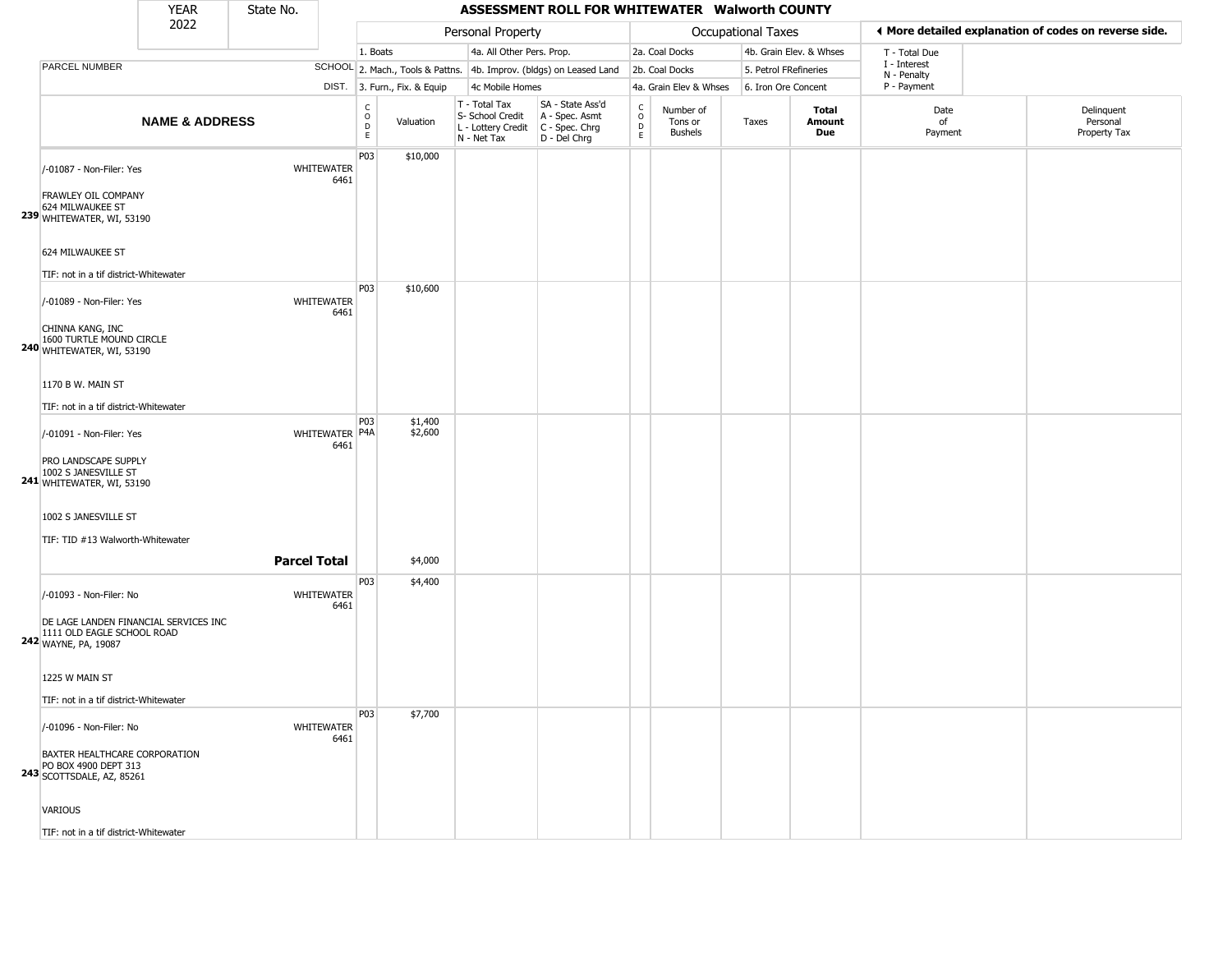|                                                                                                                                                     | YEAR                      | State No. |                           |                                                |                              |                                                                        | ASSESSMENT ROLL FOR WHITEWATER Walworth COUNTY                       |                                              |                                        |                       |                               |                                                       |                                        |
|-----------------------------------------------------------------------------------------------------------------------------------------------------|---------------------------|-----------|---------------------------|------------------------------------------------|------------------------------|------------------------------------------------------------------------|----------------------------------------------------------------------|----------------------------------------------|----------------------------------------|-----------------------|-------------------------------|-------------------------------------------------------|----------------------------------------|
|                                                                                                                                                     | 2022                      |           |                           |                                                |                              | Personal Property                                                      |                                                                      |                                              |                                        | Occupational Taxes    |                               | ♦ More detailed explanation of codes on reverse side. |                                        |
|                                                                                                                                                     |                           |           |                           | 1. Boats                                       |                              | 4a. All Other Pers. Prop.                                              |                                                                      |                                              | 2a. Coal Docks                         |                       | 4b. Grain Elev. & Whses       | T - Total Due                                         |                                        |
| PARCEL NUMBER                                                                                                                                       |                           |           |                           |                                                |                              |                                                                        | SCHOOL 2. Mach., Tools & Pattns. 4b. Improv. (bldgs) on Leased Land  |                                              | 2b. Coal Docks                         | 5. Petrol FRefineries |                               | I - Interest                                          |                                        |
|                                                                                                                                                     |                           |           |                           |                                                | DIST. 3. Furn., Fix. & Equip | 4c Mobile Homes                                                        |                                                                      |                                              | 4a. Grain Elev & Whses                 | 6. Iron Ore Concent   |                               | N - Penalty<br>P - Payment                            |                                        |
|                                                                                                                                                     | <b>NAME &amp; ADDRESS</b> |           |                           | $\rm ^c_{\rm o}$<br>$\mathsf D$<br>$\mathsf E$ | Valuation                    | T - Total Tax<br>S- School Credit<br>L - Lottery Credit<br>N - Net Tax | SA - State Ass'd<br>A - Spec. Asmt<br>C - Spec. Chrg<br>D - Del Chrg | $\mathsf{C}$<br>$\circ$<br>$\mathsf{D}$<br>E | Number of<br>Tons or<br><b>Bushels</b> | Taxes                 | <b>Total</b><br>Amount<br>Due | Date<br>of<br>Payment                                 | Delinquent<br>Personal<br>Property Tax |
| /-01097 - Non-Filer: No<br>COMMUNITY SERVICE ASSOCIATES SC DBA PAUQUETTE CENT<br>PO BOX 301<br>244 PORTAGE, WI, 53901<br>1221 INNOVATION DR STE 221 |                           |           | <b>WHITEWATER</b><br>6461 | P03                                            | \$17,400                     |                                                                        |                                                                      |                                              |                                        |                       |                               |                                                       |                                        |
| TIF: not in a tif district-Whitewater                                                                                                               |                           |           |                           |                                                |                              |                                                                        |                                                                      |                                              |                                        |                       |                               |                                                       |                                        |
| /-01100 - Non-Filer: Yes<br>JAMES LEASING LLC<br>3375 INTERTECH DRIVE<br><b>245</b> BROOKFIELD, WI, 53045                                           |                           |           | <b>WHITEWATER</b><br>6461 | P03                                            | \$14,200                     |                                                                        |                                                                      |                                              |                                        |                       |                               |                                                       |                                        |
| 312 W WHITEWATER ST                                                                                                                                 |                           |           |                           |                                                |                              |                                                                        |                                                                      |                                              |                                        |                       |                               |                                                       |                                        |
| TIF: TIF #4 WALWORTH-Whitewater                                                                                                                     |                           |           |                           | P03                                            | \$5,000                      |                                                                        |                                                                      |                                              |                                        |                       |                               |                                                       |                                        |
| /-01101 - Non-Filer: Yes<br>SALON 154<br>154 W MAIN ST #1<br>246 WHITEWATER, WI, 53190                                                              |                           |           | <b>WHITEWATER</b><br>6461 |                                                |                              |                                                                        |                                                                      |                                              |                                        |                       |                               |                                                       |                                        |
| 154 W MAIN ST #1<br>TIF: TID #12 Walworth-Whitewater                                                                                                |                           |           |                           |                                                |                              |                                                                        |                                                                      |                                              |                                        |                       |                               |                                                       |                                        |
| /-01102 - Non-Filer: No<br>WHITEWATER GLASS CO, INC<br>884 S JANESVILLE ST STE A<br>247 WHITEWATER, WI, 53190                                       |                           |           | <b>WHITEWATER</b><br>6461 | P03                                            | \$200                        |                                                                        |                                                                      |                                              |                                        |                       |                               |                                                       |                                        |
| 884 S JANESVILLE ST STE A<br>TIF: TID #13 Walworth-Whitewater                                                                                       |                           |           |                           |                                                |                              |                                                                        |                                                                      |                                              |                                        |                       |                               |                                                       |                                        |
| /-01105 - Non-Filer: No<br><b>CHEP USA</b><br>5897 WINDWARD PKWY<br>248 APHARETTA, GA, 30005                                                        |                           |           | <b>WHITEWATER</b><br>6461 | P <sub>4</sub> A                               | \$79,300                     |                                                                        |                                                                      |                                              |                                        |                       |                               |                                                       |                                        |
| VARIOUS<br>TIF: not in a tif district-Whitewater                                                                                                    |                           |           |                           |                                                |                              |                                                                        |                                                                      |                                              |                                        |                       |                               |                                                       |                                        |
| /-01106 - Non-Filer: No<br><b>JEFF FIRARI</b>                                                                                                       |                           |           | <b>WHITEWATER</b><br>6461 | P03                                            | \$50,100                     |                                                                        |                                                                      |                                              |                                        |                       |                               |                                                       |                                        |
| PO BOX 355<br><b>249 BEAVER DAM, WI, 53916</b><br>1355 W MAIN ST<br>TIF: not in a tif district-Whitewater                                           |                           |           |                           |                                                |                              |                                                                        |                                                                      |                                              |                                        |                       |                               |                                                       |                                        |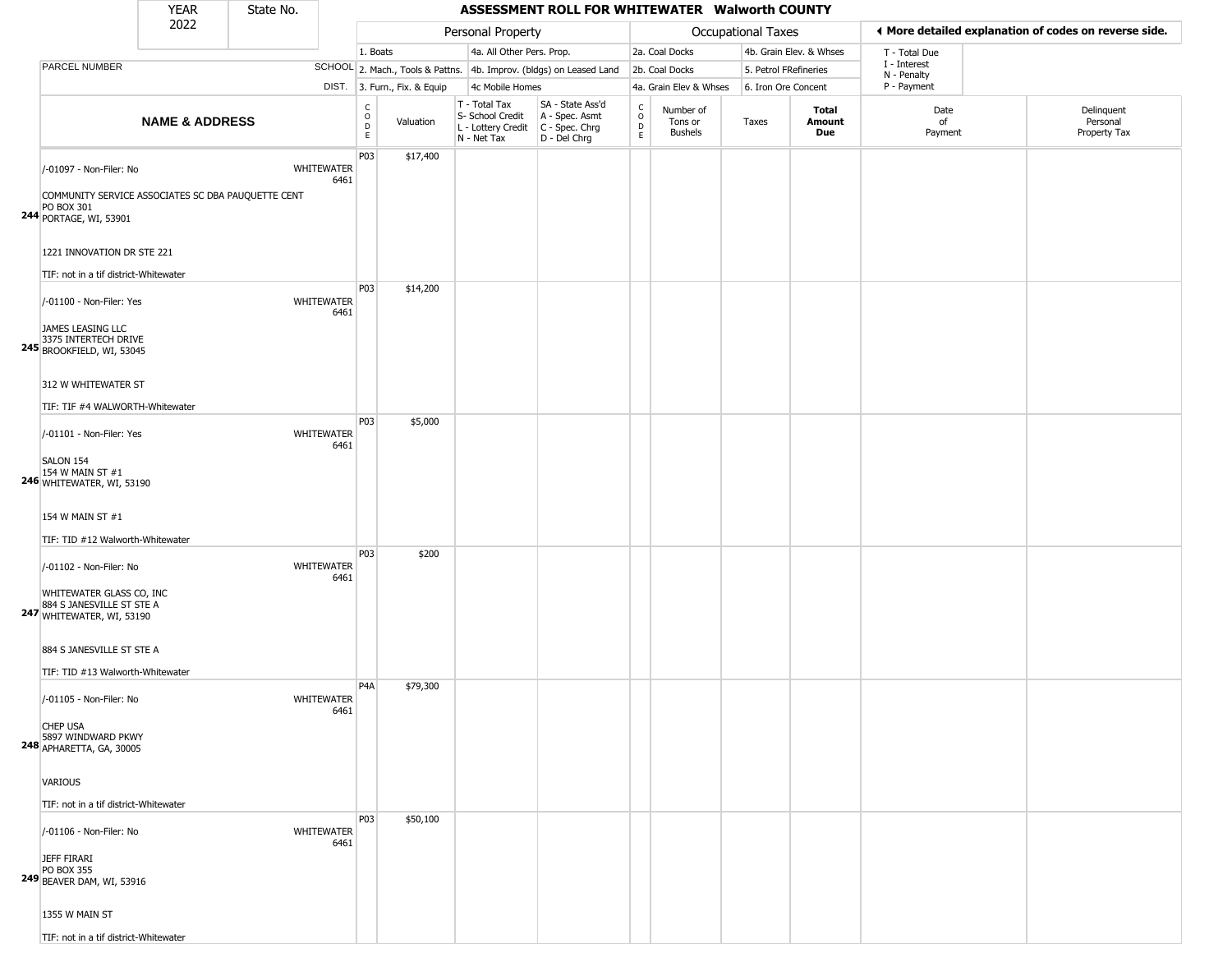|                                                                                                                                                                                          | <b>YEAR</b>               | State No. |                           |                              |                              |                                                                        | ASSESSMENT ROLL FOR WHITEWATER Walworth COUNTY                       |                                                 |                                        |                           |                         |                             |                                                       |
|------------------------------------------------------------------------------------------------------------------------------------------------------------------------------------------|---------------------------|-----------|---------------------------|------------------------------|------------------------------|------------------------------------------------------------------------|----------------------------------------------------------------------|-------------------------------------------------|----------------------------------------|---------------------------|-------------------------|-----------------------------|-------------------------------------------------------|
|                                                                                                                                                                                          | 2022                      |           |                           |                              |                              | Personal Property                                                      |                                                                      |                                                 |                                        | <b>Occupational Taxes</b> |                         |                             | ◀ More detailed explanation of codes on reverse side. |
|                                                                                                                                                                                          |                           |           |                           | 1. Boats                     |                              | 4a. All Other Pers. Prop.                                              |                                                                      |                                                 | 2a. Coal Docks                         |                           | 4b. Grain Elev. & Whses | T - Total Due               |                                                       |
| PARCEL NUMBER                                                                                                                                                                            |                           |           |                           |                              |                              |                                                                        | SCHOOL 2. Mach., Tools & Pattns. 4b. Improv. (bldgs) on Leased Land  |                                                 | 2b. Coal Docks                         |                           | 5. Petrol FRefineries   | I - Interest<br>N - Penalty |                                                       |
|                                                                                                                                                                                          |                           |           |                           |                              | DIST. 3. Furn., Fix. & Equip | 4c Mobile Homes                                                        |                                                                      |                                                 | 4a. Grain Elev & Whses                 | 6. Iron Ore Concent       |                         | P - Payment                 |                                                       |
|                                                                                                                                                                                          | <b>NAME &amp; ADDRESS</b> |           |                           | $_{\rm o}^{\rm c}$<br>D<br>E | Valuation                    | T - Total Tax<br>S- School Credit<br>L - Lottery Credit<br>N - Net Tax | SA - State Ass'd<br>A - Spec. Asmt<br>C - Spec. Chrg<br>D - Del Chrg | $\begin{array}{c} C \\ O \\ D \\ E \end{array}$ | Number of<br>Tons or<br><b>Bushels</b> | Taxes                     | Total<br>Amount<br>Due  | Date<br>of<br>Payment       | Delinquent<br>Personal<br>Property Tax                |
| /-01107 - Non-Filer: No<br>36TH STREET CAPITAL PARTNERS, LLC<br>625 1ST STREET SE<br>250 CEDAR RAPIDS, IA, 52401                                                                         |                           |           | <b>WHITEWATER</b><br>6461 |                              | \$0                          |                                                                        |                                                                      |                                                 |                                        |                           |                         |                             |                                                       |
| 804 W WALWORTH                                                                                                                                                                           |                           |           |                           |                              |                              |                                                                        |                                                                      |                                                 |                                        |                           |                         |                             |                                                       |
| TIF: not in a tif district-Whitewater                                                                                                                                                    |                           |           |                           |                              |                              |                                                                        |                                                                      |                                                 |                                        |                           |                         |                             |                                                       |
| /-01108 - Non-Filer: No<br>LYTX, INC<br>PO BOX 80615<br>251 INDIANAPOLIS, IN, 46280                                                                                                      |                           |           | <b>WHITEWATER</b><br>6461 | P03                          | \$9,700                      |                                                                        |                                                                      |                                                 |                                        |                           |                         |                             |                                                       |
| 729 EXECUTIVE DR<br>TIF: not in a tif district-Whitewater                                                                                                                                |                           |           |                           |                              |                              |                                                                        |                                                                      |                                                 |                                        |                           |                         |                             |                                                       |
| /-01109 - Non-Filer: No<br>AMERICAN FAMILY MUTUAL INSURANCE CO.S.I<br>PO BOX 4747<br>252 OAK BROOK, IL, 60522-4747<br>625 S JANESVILLE S<br>TIF: not in a tif district-Whitewater        |                           |           | <b>WHITEWATER</b><br>6461 | P03                          | \$600                        |                                                                        |                                                                      |                                                 |                                        |                           |                         |                             |                                                       |
| /-01110 - Non-Filer: Yes<br>SQUEAKY CLEAN CAR WASH<br>1208 S WILLARD AVE<br><b>253</b> JANESVILLE, WI, 53546<br>121 N FRATERNITY LN<br>TIF: not in a tif district-Whitewater             |                           |           | <b>WHITEWATER</b><br>6461 | P <sub>4</sub> A             | \$1,000                      |                                                                        |                                                                      |                                                 |                                        |                           |                         |                             |                                                       |
| /-01111 - Non-Filer: No<br>JOHNSON CONTROLS SECURITY SOLUTIONS, LLC<br>PO BOX 5006<br>254 BOCA RATON, FL, 33431-0806<br>921 W MAIN ST, SPIRIT M<br>TIF: not in a tif district-Whitewater |                           |           | WHITEWATER<br>6461        |                              | \$0                          |                                                                        |                                                                      |                                                 |                                        |                           |                         |                             |                                                       |
| /-01112 - Non-Filer: No<br>WASTE MANAGEMENT OF WISCONSIN, INC<br>PO BOX 802206<br>255 DALLAS, TX, 75380-2206                                                                             |                           |           | <b>WHITEWATER</b><br>6461 | P <sub>4</sub> A             | \$10,700                     |                                                                        |                                                                      |                                                 |                                        |                           |                         |                             |                                                       |

VAROUS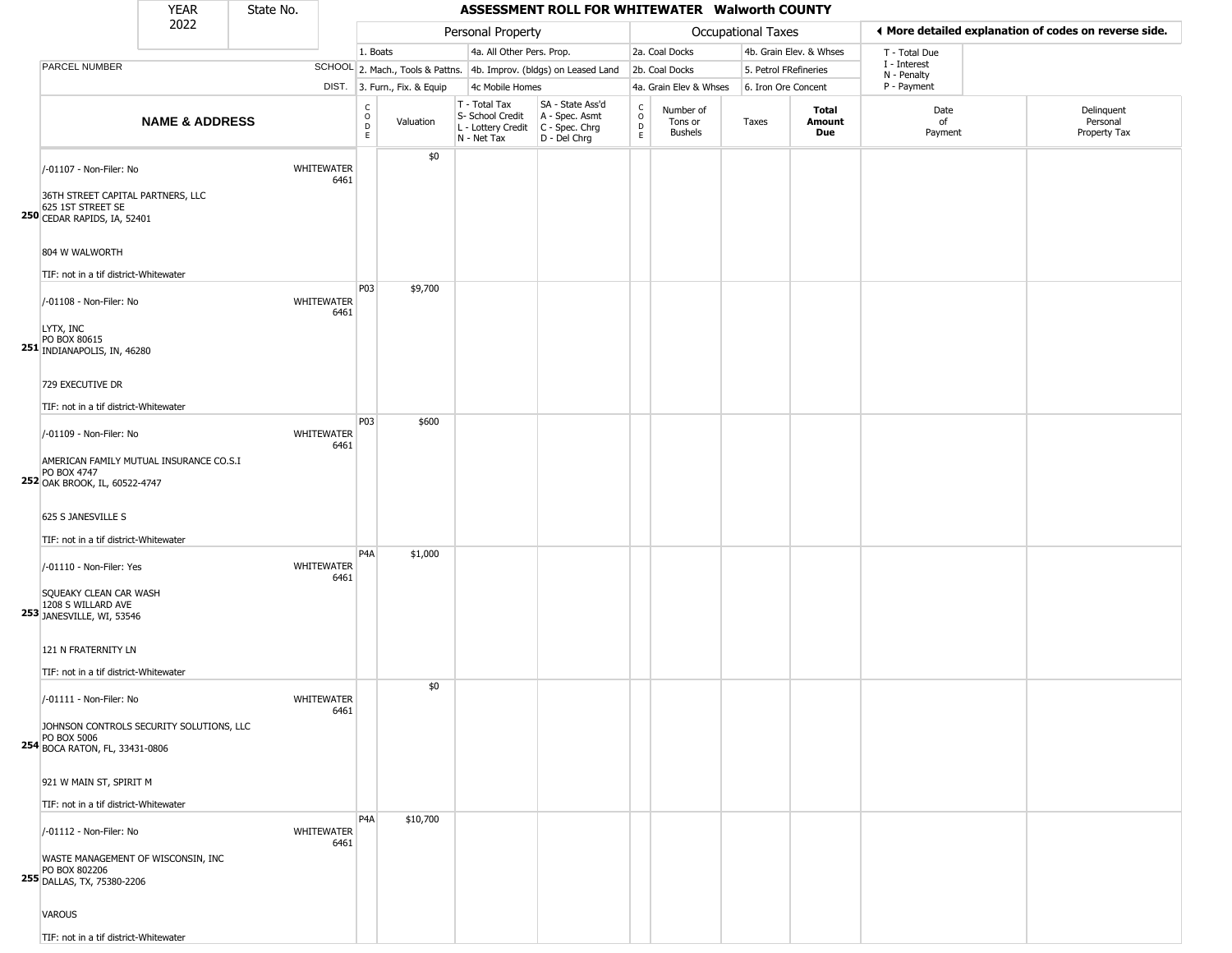|                                                                                                                                            | YEAR                      | State No.           |                           |                                             |                              |                                                                        | ASSESSMENT ROLL FOR WHITEWATER Walworth COUNTY                       |                         |                                        |                       |                               |                                                       |                                        |
|--------------------------------------------------------------------------------------------------------------------------------------------|---------------------------|---------------------|---------------------------|---------------------------------------------|------------------------------|------------------------------------------------------------------------|----------------------------------------------------------------------|-------------------------|----------------------------------------|-----------------------|-------------------------------|-------------------------------------------------------|----------------------------------------|
| 2022<br><b>PARCEL NUMBER</b>                                                                                                               |                           |                     |                           |                                             | Personal Property            |                                                                        |                                                                      |                         | <b>Occupational Taxes</b>              |                       |                               | ♦ More detailed explanation of codes on reverse side. |                                        |
|                                                                                                                                            |                           |                     |                           | 1. Boats                                    |                              | 4a. All Other Pers. Prop.                                              |                                                                      |                         | 2a. Coal Docks                         |                       | 4b. Grain Elev. & Whses       | T - Total Due<br>I - Interest                         |                                        |
|                                                                                                                                            |                           |                     |                           |                                             |                              |                                                                        | SCHOOL 2. Mach., Tools & Pattns. 4b. Improv. (bldgs) on Leased Land  |                         | 2b. Coal Docks                         | 5. Petrol FRefineries |                               | N - Penalty                                           |                                        |
|                                                                                                                                            |                           |                     |                           |                                             | DIST. 3. Furn., Fix. & Equip | 4c Mobile Homes                                                        |                                                                      |                         | 4a. Grain Elev & Whses                 | 6. Iron Ore Concent   |                               | P - Payment                                           |                                        |
|                                                                                                                                            | <b>NAME &amp; ADDRESS</b> |                     |                           | $\int_{0}^{c}$<br>$\mathsf{D}_{\mathsf{E}}$ | Valuation                    | T - Total Tax<br>S- School Credit<br>L - Lottery Credit<br>N - Net Tax | SA - State Ass'd<br>A - Spec. Asmt<br>C - Spec. Chrg<br>D - Del Chrg | C<br>$\circ$<br>D<br>E. | Number of<br>Tons or<br><b>Bushels</b> | Taxes                 | <b>Total</b><br>Amount<br>Due | Date<br>of<br>Payment                                 | Delinquent<br>Personal<br>Property Tax |
| /-01113 - Non-Filer: No<br>MUZAK, LLC<br>PO BOX 460049 DEPT 616<br><b>256 HOUSTON, TX, 77056</b>                                           |                           |                     | <b>WHITEWATER</b><br>6461 |                                             | \$0                          |                                                                        |                                                                      |                         |                                        |                       |                               |                                                       |                                        |
| <b>VARIOUS</b><br>TIF: not in a tif district-Whitewater                                                                                    |                           |                     |                           |                                             |                              |                                                                        |                                                                      |                         |                                        |                       |                               |                                                       |                                        |
| /-01114 - Non-Filer: No<br>NATIONAL ENTERTAINMENT NETWORK, LLC<br>246 S TAYLOR AVE #200                                                    |                           |                     | <b>WHITEWATER</b><br>6461 |                                             | \$0                          |                                                                        |                                                                      |                         |                                        |                       |                               |                                                       |                                        |
| 257 LOUISVILLE, CO, 80027<br>1362 W MAIN ST                                                                                                |                           |                     |                           |                                             |                              |                                                                        |                                                                      |                         |                                        |                       |                               |                                                       |                                        |
| TIF: not in a tif district-Whitewater<br>/-01115 - Non-Filer: No<br><b>FLORAL VILLA</b><br>208 S WISCONSIN ST<br>258 WHITEWATER, WI, 53190 |                           |                     | <b>WHITEWATER</b><br>6461 |                                             | \$0                          |                                                                        |                                                                      |                         |                                        |                       |                               |                                                       |                                        |
| 208 S WISCONSIN ST<br>TIF: TIF #4 WALWORTH-Whitewater                                                                                      |                           |                     |                           |                                             |                              |                                                                        |                                                                      |                         |                                        |                       |                               |                                                       |                                        |
| /-01116 - Non-Filer: No<br>WALTON, RUSSELL R COMPANY<br>1005 W MAN ST STE C<br>259 WHITEWATER, WI, 53190                                   |                           |                     | WHITEWATER P03<br>6461    | P <sub>4</sub> A                            | \$100<br>\$2,900             |                                                                        |                                                                      |                         |                                        |                       |                               |                                                       |                                        |
| 1005 W MAIN ST STE C<br>TIF: not in a tif district - Whitewater                                                                            |                           | <b>Parcel Total</b> |                           |                                             | \$3,000                      |                                                                        |                                                                      |                         |                                        |                       |                               |                                                       |                                        |
| /-01117 - Non-Filer: No<br>TERRA STAFFING SERVICES, LLC<br>340 S MAIN ST<br>260 FORT ATKINSON, WI, 63538                                   |                           |                     | WHITEWATER<br>6461        |                                             | \$0                          |                                                                        |                                                                      |                         |                                        |                       |                               |                                                       |                                        |

162 W MAIN ST TIF: TID #12 Walworth-Whitewater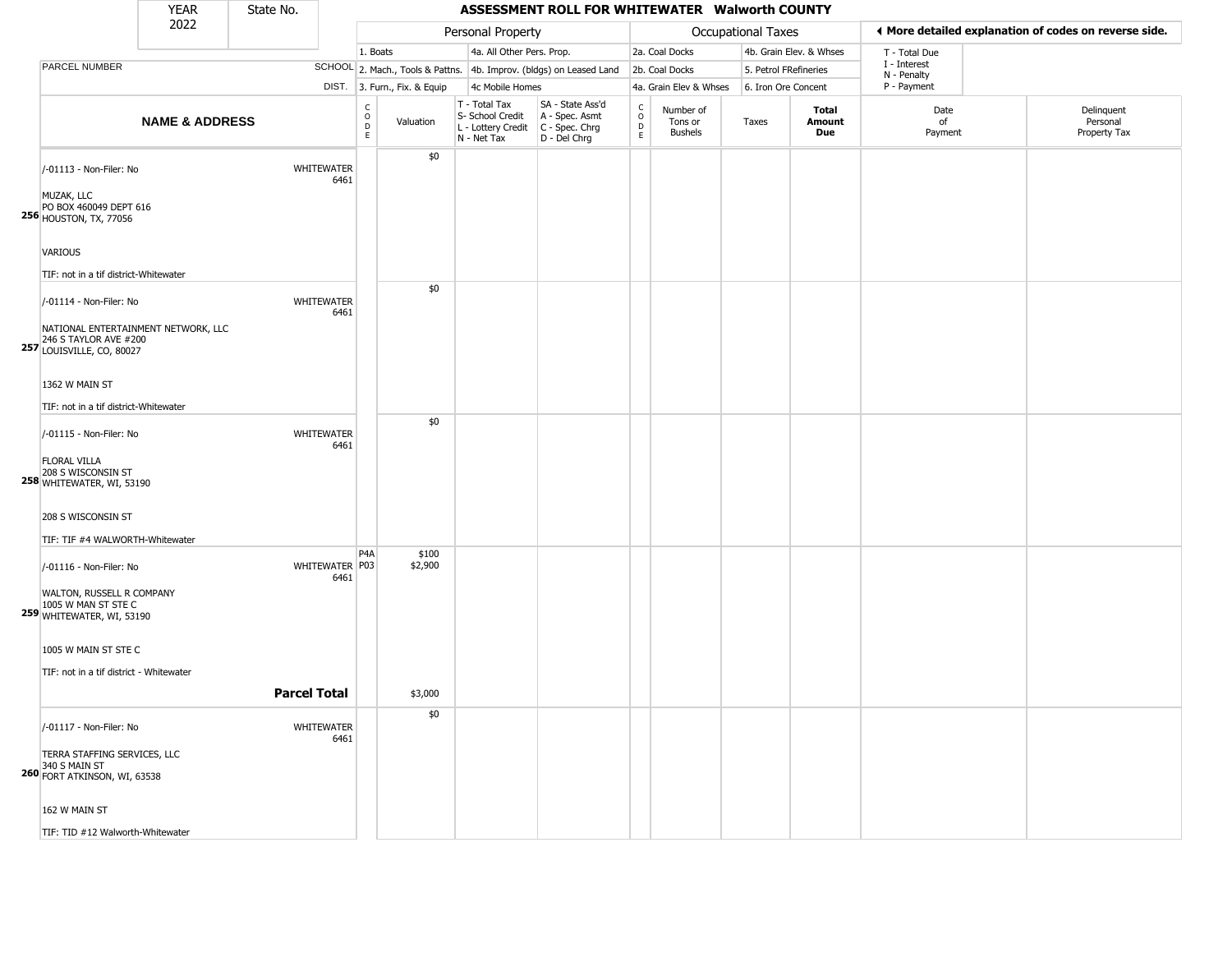|                                                                                 | <b>YEAR</b>               | State No.           |                           |                                       |                              |                                                                        | ASSESSMENT ROLL FOR WHITEWATER Walworth COUNTY                       |                        |                                        |                           |                         |                             |                                                       |
|---------------------------------------------------------------------------------|---------------------------|---------------------|---------------------------|---------------------------------------|------------------------------|------------------------------------------------------------------------|----------------------------------------------------------------------|------------------------|----------------------------------------|---------------------------|-------------------------|-----------------------------|-------------------------------------------------------|
|                                                                                 | 2022                      |                     |                           |                                       |                              | Personal Property                                                      |                                                                      |                        |                                        | <b>Occupational Taxes</b> |                         |                             | ♦ More detailed explanation of codes on reverse side. |
|                                                                                 |                           |                     |                           | 1. Boats                              |                              | 4a. All Other Pers. Prop.                                              |                                                                      |                        | 2a. Coal Docks                         |                           | 4b. Grain Elev. & Whses | T - Total Due               |                                                       |
| PARCEL NUMBER                                                                   |                           |                     |                           |                                       |                              |                                                                        | SCHOOL 2. Mach., Tools & Pattns. 4b. Improv. (bldgs) on Leased Land  |                        | 2b. Coal Docks                         |                           | 5. Petrol FRefineries   | I - Interest<br>N - Penalty |                                                       |
|                                                                                 |                           |                     |                           |                                       | DIST. 3. Furn., Fix. & Equip | 4c Mobile Homes                                                        |                                                                      |                        | 4a. Grain Elev & Whses                 |                           | 6. Iron Ore Concent     | P - Payment                 |                                                       |
|                                                                                 | <b>NAME &amp; ADDRESS</b> |                     |                           | $\rm_{o}^{\rm c}$<br>D<br>$\mathsf E$ | Valuation                    | T - Total Tax<br>S- School Credit<br>L - Lottery Credit<br>N - Net Tax | SA - State Ass'd<br>A - Spec. Asmt<br>C - Spec. Chrg<br>D - Del Chrg | C<br>$\circ$<br>D<br>E | Number of<br>Tons or<br><b>Bushels</b> | Taxes                     | Total<br>Amount<br>Due  | Date<br>of<br>Payment       | Delinquent<br>Personal<br>Property Tax                |
| /-01118 - Non-Filer: No<br>KWIK TRIP, INC<br>1626 OAK ST                        |                           |                     | WHITEWATER P03<br>6461    | P4A                                   | \$41,400<br>\$284,300        |                                                                        |                                                                      |                        |                                        |                           |                         |                             |                                                       |
| 261 LA CROSSE, WI, 540602<br>305 ELKHORN RD<br>TIF: TID #11 Walworth-Whitewater |                           |                     |                           |                                       |                              |                                                                        |                                                                      |                        |                                        |                           |                         |                             |                                                       |
|                                                                                 |                           | <b>Parcel Total</b> |                           |                                       | \$325,700                    |                                                                        |                                                                      |                        |                                        |                           |                         |                             |                                                       |
| /-01119 - Non-Filer: Yes<br><b>MODERN FENCE</b><br>218 S ELKHORN                |                           |                     | WHITEWATER P4A<br>6461    | P03                                   | \$1,500<br>\$3,000           |                                                                        |                                                                      |                        |                                        |                           |                         |                             |                                                       |
| 262 WHITEWATER, WI, 53190<br>218 S ELKHORN RD                                   |                           |                     |                           |                                       |                              |                                                                        |                                                                      |                        |                                        |                           |                         |                             |                                                       |
| TIF: TIF #4 WALWORTH-Whitewater                                                 |                           | <b>Parcel Total</b> |                           |                                       | \$4,500                      |                                                                        |                                                                      |                        |                                        |                           |                         |                             |                                                       |
| /-01120 - Non-Filer: Yes                                                        |                           |                     | WHITEWATER<br>6461        | P03                                   | \$5,000                      |                                                                        |                                                                      |                        |                                        |                           |                         |                             |                                                       |
| <b>BLUE SAGE MASSAGE</b><br>1206 Bluff Rd<br>263 WHITEWATER, WI, 53190          |                           |                     |                           |                                       |                              |                                                                        |                                                                      |                        |                                        |                           |                         |                             |                                                       |
| 1206 Bluff Rd<br>TIF: TID #11 Walworth-Whitewater                               |                           |                     |                           |                                       |                              |                                                                        |                                                                      |                        |                                        |                           |                         |                             |                                                       |
| /-01121 - Non-Filer: Yes<br>Revitalize Your Floor                               |                           |                     | <b>WHITEWATER</b><br>6461 | P03                                   | \$10,000                     |                                                                        |                                                                      |                        |                                        |                           |                         |                             |                                                       |
| 1202 E Bluff Rd<br>264 WHITEWATER, WI, 53190                                    |                           |                     |                           |                                       |                              |                                                                        |                                                                      |                        |                                        |                           |                         |                             |                                                       |
| 1202 E Bluff Rd<br>TIF: TID #11 Walworth-Whitewater                             |                           |                     |                           |                                       |                              |                                                                        |                                                                      |                        |                                        |                           |                         |                             |                                                       |
| /-01122 - Non-Filer: Yes                                                        |                           |                     | WHITEWATER<br>6461        | P03                                   | \$5,000                      |                                                                        |                                                                      |                        |                                        |                           |                         |                             |                                                       |
| TRULY BEAUTY INK<br>112 S FIRST ST<br>265 WHITEWATER, WI, 53190                 |                           |                     |                           |                                       |                              |                                                                        |                                                                      |                        |                                        |                           |                         |                             |                                                       |
| 112 S FIRST ST                                                                  |                           |                     |                           |                                       |                              |                                                                        |                                                                      |                        |                                        |                           |                         |                             |                                                       |

TIF: TID #12 Walworth-Whitewater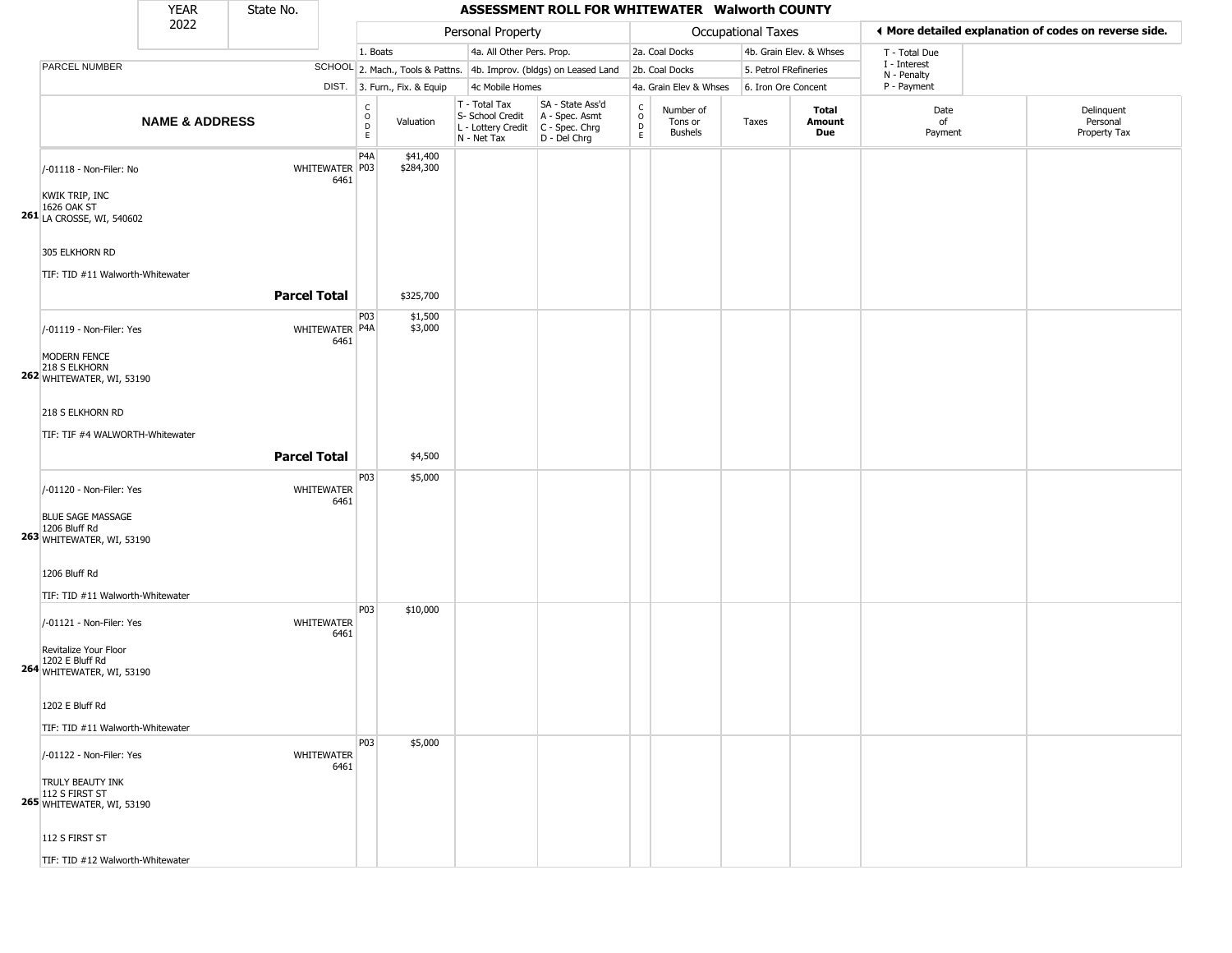#### YEAR **ASSESSMENT ROLL FOR WHITEWATER Walworth COUNTY** 2022 DIST. 3. Furn., Fix. & Equip PARCEL NUMBER **NAME & ADDRESS** State No. C O D E Valuation T - Total Tax S- School Credit A - Spec. Asmt L - Lottery Credit C - Spec. Chrg N - Net Tax SA - State Ass'd D - Del Chrg C O D E Number of Tons or Bushels Taxes **Total Amount Due** Date of Payment Delinquent Personal Property Tax Personal Property **Department Controller Service Controller** Occupational Taxes 1. Boats **4a. All Other Pers. Prop.** 2a. Coal Docks 4b. Grain Elev. & Whses SCHOOL 2. Mach., Tools & Pattns. 4b. Improv. (bldgs) on Leased Land 2b. Coal Docks 5. Petrol FRefineries 4c Mobile Homes 4a. Grain Elev & Whses 6. Iron Ore Concent T - Total Due I - Interest N - Penalty P - Payment 3**More detailed explanation of codes on reverse side. 266** WHITEWATER, WI, 53190 /-01123 - Non-Filer: Yes WHITEWATER 6461 PINNACLE ASSISSTED LIVING SERVICES 145 S Church St 145 S Church St TIF: not in a tif district - Whitewater P03 \$15,000 **267** WHITEWATER, WI, 53190 /-01124 - Non-Filer: Yes WHITEWATER 6461 SUBWAY 1170 B W Main St, 1170 B W Main St, TIF: not in a tif district - Whitewater P03 \$10,000 **268** BABERTON, OH, 44203 /-101 - Non-Filer: No 6461 Ass PREFERRED COMPOUNDING CORP 1020 LAMBERT ST 736 E EXECUTIVE DR TIF: not in a tif district-Whitewater **Stat** WHITEWATER e ess ed \$0 **269** WHITEWATER, WI, 53190 /-107 - Non-Filer: No 6461 WEILER & CO 1116 E MAIN ST 1116 E MAIN ST TIF: TIF #4 WALWORTH-Whitewater **Stat** WHITEWATER e Ass ess ed \$0 **270** WHITEWATER, WI, 53190 /-484 - Non-Filer: No 6461 HUSCO INTERNATIONAL, INC 1116 UNIVERSAL BLVD 1116 UNIVERSAL BLVD TIF: not in a tif district-Whitewater **Stat** WHITEWATER e Ass ess ed \$0 **271** WHITEWATER, WI, 53190 /-485 - Non-Filer: No 6461 Ass 6M MACHINING LLC 1227 UNIVERSAL BLVD 1227 UNIVERSAL BLVD **Stat** WHITEWATER e ess ed \$0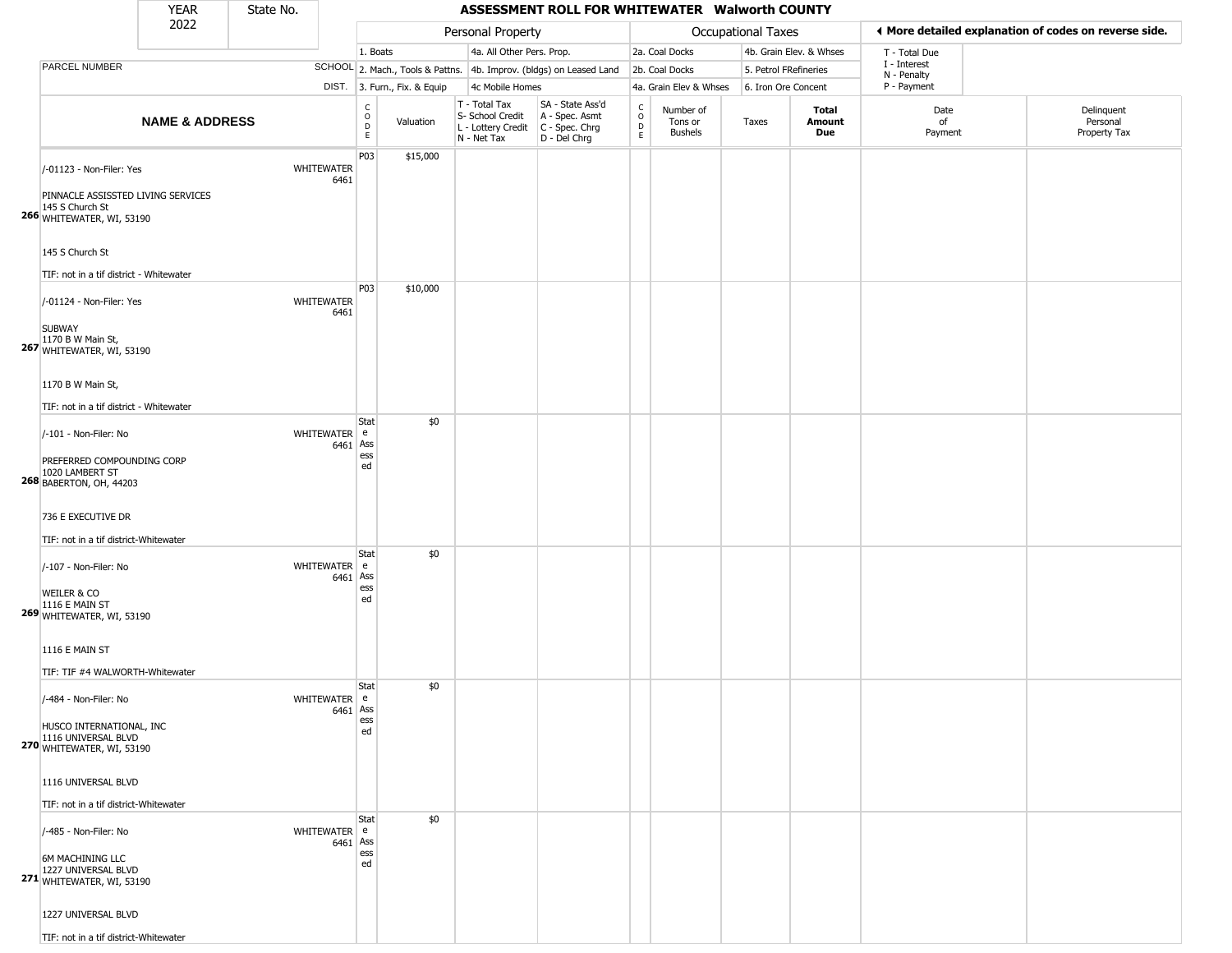#### YEAR **ASSESSMENT ROLL FOR WHITEWATER Walworth COUNTY** 2022 DIST. 3. Furn., Fix. & Equip PARCEL NUMBER **NAME & ADDRESS** State No. C O D E Valuation T - Total Tax S- School Credit A - Spec. Asmt L - Lottery Credit C - Spec. Chrg N - Net Tax SA - State Ass'd D - Del Chrg C O D E Number of Tons or Bushels Taxes **Total Amount Due** Date of Payment Delinquent Personal Property Tax Personal Property **Department Controller Service Controller** Occupational Taxes 1. Boats **4a. All Other Pers. Prop.** 2a. Coal Docks 4b. Grain Elev. & Whses SCHOOL 2. Mach., Tools & Pattns. 4b. Improv. (bldgs) on Leased Land 2b. Coal Docks 5. Petrol FRefineries 4c Mobile Homes 4a. Grain Elev & Whses 6. Iron Ore Concent T - Total Due I - Interest N - Penalty P - Payment 3**More detailed explanation of codes on reverse side. 272** WHITEWATER, WI, 53190 /-493 - Non-Filer: No 6461 Ass AROPA DESIGNS, INC 144 W MAIN 144 W MAIN TIF: not in a tif district-Whitewater **Stat** WHITEWATER e ess ed \$0 **273** JEFFERSON, WI, 53549 /-654 - Non-Filer: No 6461 Ass BASIN PRECISION MACHINING LLC 211 COLLINS RD 369 NEWCOMB ST TIF: not in a tif district-Whitewater **Stat** WHITEWATER e ess ed \$0 **274** WHITEWATER, WI, 53190 /-817 - Non-Filer: No 6461 Ass HUSCO AUTOMOTIVE HOLDINGS, LLC 1116 UNIVERSAL BLVD 1116 UNIVERSAL BLVD TIF: not in a tif district-Whitewater **Stat** WHITEWATER e ess ed \$0 **275** SHARON, WI, 53585 /-818 - Non-Filer: No 6461 OXXN LLC PO BOX 395 411 NEWCOMB ST TIF: not in a tif district-Whitewater **Stat** WHITEWATER e Ass ess ed \$0 **276** WHITEWATER, WI, 53190  $000034399$  - Non-Filer: No 6461 UNIVERSAL ELECTRONICS, INC 640 N PROSPECT DR 640 N PROSPECT DR TIF: TID #10 Jefferson-Whitewater **Stat** WHITEWATER e Ass ess ed \$0 **277** WATERFORD, WI, 53185  $000057452 - Non-Filer: No$ 6461 Ass HY-PRO, INC PO BOX 370 840 E EXECUTIVE DR **Stat** WHITEWATER e ess ed \$0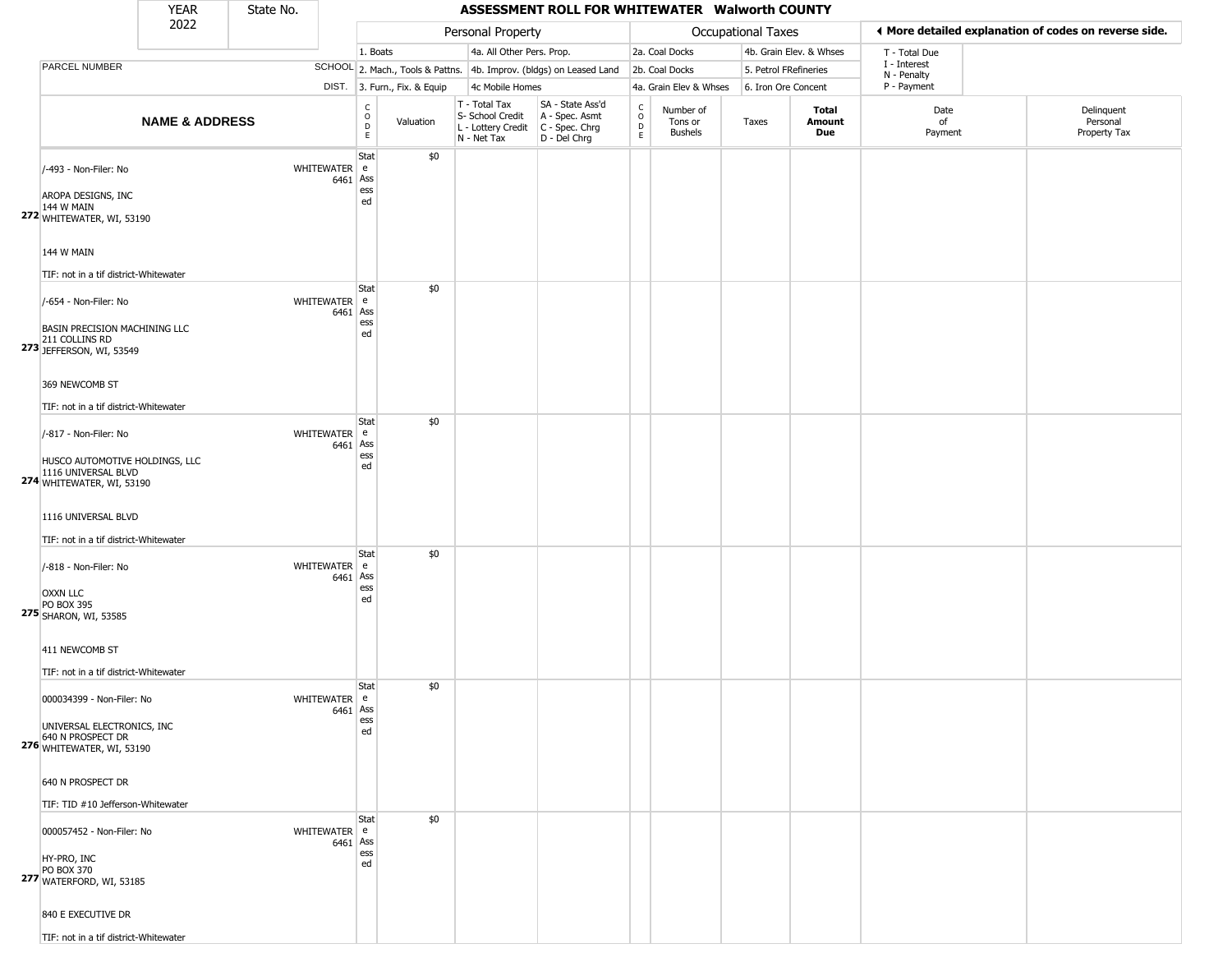|                                                                                                                        | <b>YEAR</b>               | State No.     |                            |                             |                              |                                                                                         | ASSESSMENT ROLL FOR WHITEWATER Walworth COUNTY                      |                                                |                                        |                     |                         |                             |                                                       |
|------------------------------------------------------------------------------------------------------------------------|---------------------------|---------------|----------------------------|-----------------------------|------------------------------|-----------------------------------------------------------------------------------------|---------------------------------------------------------------------|------------------------------------------------|----------------------------------------|---------------------|-------------------------|-----------------------------|-------------------------------------------------------|
|                                                                                                                        | 2022                      |               |                            |                             |                              | Personal Property                                                                       |                                                                     |                                                |                                        | Occupational Taxes  |                         |                             | ◀ More detailed explanation of codes on reverse side. |
|                                                                                                                        |                           |               |                            | 1. Boats                    |                              | 4a. All Other Pers. Prop.                                                               |                                                                     |                                                | 2a. Coal Docks                         |                     | 4b. Grain Elev. & Whses | T - Total Due               |                                                       |
| PARCEL NUMBER                                                                                                          |                           |               |                            |                             |                              |                                                                                         | SCHOOL 2. Mach., Tools & Pattns. 4b. Improv. (bldgs) on Leased Land |                                                | 2b. Coal Docks                         |                     | 5. Petrol FRefineries   | I - Interest<br>N - Penalty |                                                       |
|                                                                                                                        |                           |               |                            |                             | DIST. 3. Furn., Fix. & Equip | 4c Mobile Homes                                                                         |                                                                     |                                                | 4a. Grain Elev & Whses                 | 6. Iron Ore Concent |                         | P - Payment                 |                                                       |
|                                                                                                                        | <b>NAME &amp; ADDRESS</b> |               |                            | $\mathsf{C}$<br>0<br>D<br>E | Valuation                    | T - Total Tax<br>S- School Credit<br>L - Lottery Credit   C - Spec. Chrg<br>N - Net Tax | SA - State Ass'd<br>A - Spec. Asmt<br>D - Del Chrg                  | $\begin{matrix} 0 \\ 0 \\ D \end{matrix}$<br>E | Number of<br>Tons or<br><b>Bushels</b> | Taxes               | Total<br>Amount<br>Due  | Date<br>of<br>Payment       | Delinquent<br>Personal<br>Property Tax                |
| 00222 - Non-Filer: No<br>SCHENCK ACCURATE INC<br>746 E MILWAUKEE ST<br>278 WHITEWATER, WI, 53190<br>746 E MILWAUKEE ST |                           |               | WHITEWATER e<br>$6461$ Ass | Stat<br>ess<br>ed           | \$0                          |                                                                                         |                                                                     |                                                |                                        |                     |                         |                             |                                                       |
| TIF: not in a tif district-Whitewater                                                                                  |                           |               |                            |                             |                              |                                                                                         |                                                                     |                                                |                                        |                     |                         |                             |                                                       |
| 00223 - Non-Filer: No<br><b>IBUTTONLINK, LLC</b><br>1221 INNOVATION DR<br>279 WHITEWATER, WI, 53190                    |                           |               | WHITEWATER e<br>6461       | Stat<br>Ass<br>ess<br>ed    | \$0                          |                                                                                         |                                                                     |                                                |                                        |                     |                         |                             |                                                       |
| 1221 INNOVATION DR<br>TIF: TIF #4 WALWORTH-Whitewater<br>00232 - Non-Filer: No                                         |                           |               | WHITEWATER e               | Stat                        | \$0                          |                                                                                         |                                                                     |                                                |                                        |                     |                         |                             |                                                       |
| WHITEWATER MFG CO, INC<br>1108 E MILWAUKEE ST<br>280 WHITEWATER, WI, 53190                                             |                           |               | 6461                       | Ass<br>ess<br>ed            |                              |                                                                                         |                                                                     |                                                |                                        |                     |                         |                             |                                                       |
| 1108 E BLUFF RD                                                                                                        |                           |               |                            |                             |                              |                                                                                         |                                                                     |                                                |                                        |                     |                         |                             |                                                       |
| TIF: not in a tif district-Whitewater                                                                                  |                           |               |                            |                             |                              |                                                                                         |                                                                     |                                                |                                        |                     |                         |                             |                                                       |
| 23 - Non-Filer: No<br>MACLEAN-FOGG CO<br>420 N UNIVERSAL BLVD<br>281 WHITEWATER, WI, 53190                             |                           |               | WHITEWATER e<br>6461       | Stat<br>Ass<br>ess<br>ed    | \$0                          |                                                                                         |                                                                     |                                                |                                        |                     |                         |                             |                                                       |
| 420 N UNIVERSAL BLVD<br>TIF: not in a tif district-Whitewater                                                          |                           |               |                            |                             |                              |                                                                                         |                                                                     |                                                |                                        |                     |                         |                             |                                                       |
| 581 - Non-Filer: No<br>LAVELLE INDUSTRIES, INC<br>1215 UNIVERSAL<br>282 WHITEWATER, WI, 53190                          |                           |               | WHITEWATER e<br>$6461$ Ass | Stat<br>ess<br>ed           | \$0                          |                                                                                         |                                                                     |                                                |                                        |                     |                         |                             |                                                       |
| 1215 UNIVERSAL<br>TIF: not in a tif district-Whitewater                                                                |                           |               |                            |                             |                              |                                                                                         |                                                                     |                                                |                                        |                     |                         |                             |                                                       |
| NO. OF PARCELS 282                                                                                                     |                           | <b>TOTALS</b> | ▶                          |                             | 7,402,000.00                 |                                                                                         |                                                                     |                                                |                                        |                     |                         |                             |                                                       |
|                                                                                                                        |                           |               |                            |                             |                              |                                                                                         |                                                                     |                                                |                                        |                     |                         |                             |                                                       |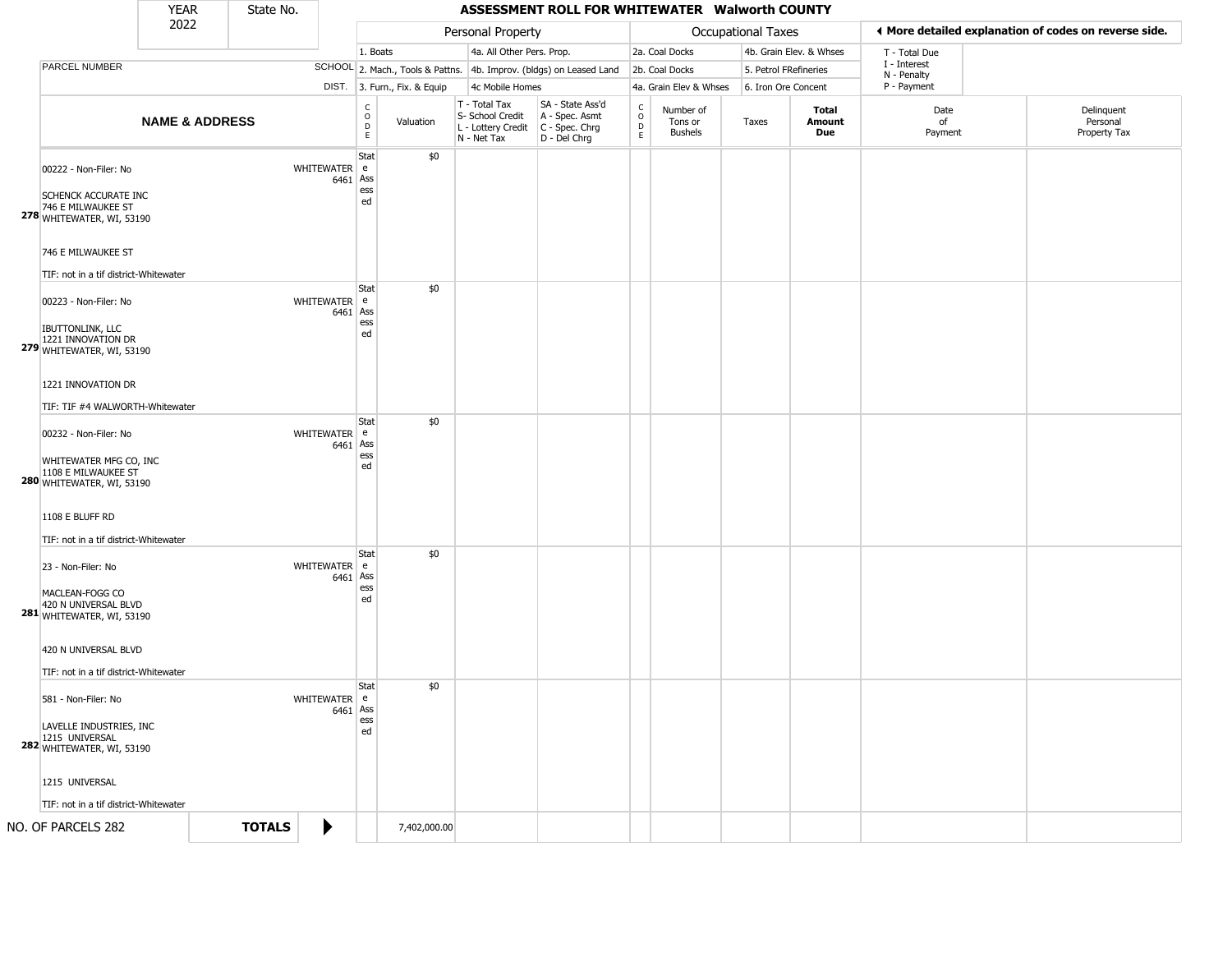State No.

## YEAR State No. **ASSESSMENT ROLL FOR WHITEWATER Jefferson COUNTY**

|                                                                                                                    | 2022                      |                   |      |                                        |                              | Personal Property                                                      |                                                                      |                                                   |                                        | Occupational Taxes    |                         |                             | ← More detailed explanation of codes on reverse side. |
|--------------------------------------------------------------------------------------------------------------------|---------------------------|-------------------|------|----------------------------------------|------------------------------|------------------------------------------------------------------------|----------------------------------------------------------------------|---------------------------------------------------|----------------------------------------|-----------------------|-------------------------|-----------------------------|-------------------------------------------------------|
|                                                                                                                    |                           |                   |      | 1. Boats                               |                              | 4a. All Other Pers. Prop.                                              |                                                                      |                                                   | 2a. Coal Docks                         |                       | 4b. Grain Elev. & Whses | T - Total Due               |                                                       |
| PARCEL NUMBER                                                                                                      |                           |                   |      |                                        |                              |                                                                        | SCHOOL 2. Mach., Tools & Pattns. 4b. Improv. (bldgs) on Leased Land  |                                                   | 2b. Coal Docks                         | 5. Petrol FRefineries |                         | I - Interest<br>N - Penalty |                                                       |
|                                                                                                                    |                           |                   |      |                                        | DIST. 3. Furn., Fix. & Equip | 4c Mobile Homes                                                        |                                                                      |                                                   | 4a. Grain Elev & Whses                 | 6. Iron Ore Concent   |                         | P - Payment                 |                                                       |
|                                                                                                                    | <b>NAME &amp; ADDRESS</b> |                   |      | c<br>$_{\rm D}^{\rm O}$<br>$\mathsf E$ | Valuation                    | T - Total Tax<br>S- School Credit<br>L - Lottery Credit<br>N - Net Tax | SA - State Ass'd<br>A - Spec. Asmt<br>C - Spec. Chrg<br>D - Del Chrg | C<br>$\begin{array}{c}\n0 \\ D \\ E\n\end{array}$ | Number of<br>Tons or<br><b>Bushels</b> | Taxes                 | Total<br>Amount<br>Due  | Date<br>of<br>Payment       | Delinquent<br>Personal<br>Property Tax                |
| 000015238 - Non-Filer: No                                                                                          |                           | WHITEWATER e      | 6461 | Stat<br>Ass<br>ess                     | \$0                          |                                                                        |                                                                      |                                                   |                                        |                       |                         |                             |                                                       |
| JOHN'S DISPOSAL SERVICE<br>W3875 CTY TRUNK U<br><sup>1</sup> WHITEWATER, WI, 53190                                 |                           |                   |      | ed                                     |                              |                                                                        |                                                                      |                                                   |                                        |                       |                         |                             |                                                       |
| W3875 CTY TRUNK U                                                                                                  |                           |                   |      |                                        |                              |                                                                        |                                                                      |                                                   |                                        |                       |                         |                             |                                                       |
| TIF: not in a tif district-Whitewater                                                                              |                           |                   |      | Stat                                   | \$0                          |                                                                        |                                                                      |                                                   |                                        |                       |                         |                             |                                                       |
| 000029515 - Non-Filer: No<br>GENERAC POWER SYSTEMS, INC                                                            |                           | WHITEWATER e      | 6461 | Ass<br>ess<br>ed                       |                              |                                                                        |                                                                      |                                                   |                                        |                       |                         |                             |                                                       |
| 757 N NEWCOMB RD<br><sup>2</sup> WHITEWATER, WI, 53190                                                             |                           |                   |      |                                        |                              |                                                                        |                                                                      |                                                   |                                        |                       |                         |                             |                                                       |
| 757 N NEWCOMB RD<br>TIF: not in a tif district-Whitewater                                                          |                           |                   |      |                                        |                              |                                                                        |                                                                      |                                                   |                                        |                       |                         |                             |                                                       |
| 9900-0101 - Non-Filer: Yes                                                                                         |                           | <b>WHITEWATER</b> |      | P03                                    | \$1,700                      |                                                                        |                                                                      |                                                   |                                        |                       |                         |                             |                                                       |
| D & R PARTNERSHIP, LLC<br>P.O. Box 266<br>3 Whitewater, Wi, 53190                                                  |                           |                   | 6461 |                                        |                              |                                                                        |                                                                      |                                                   |                                        |                       |                         |                             |                                                       |
| $\Omega$                                                                                                           |                           |                   |      |                                        |                              |                                                                        |                                                                      |                                                   |                                        |                       |                         |                             |                                                       |
| TIF: not in a tif district-Whitewater                                                                              |                           |                   |      |                                        |                              |                                                                        |                                                                      |                                                   |                                        |                       |                         |                             |                                                       |
| 9900-0200 - Non-Filer: Yes                                                                                         |                           | <b>WHITEWATER</b> | 6461 | P03                                    | \$1,100                      |                                                                        |                                                                      |                                                   |                                        |                       |                         |                             |                                                       |
| SEVILLE INVESTORS, LLC DBA SEVILLE APARTMENTS<br>N16W23217 STONE RIDGE DR #120<br><sup>4</sup> WAUKESHA, WI, 53188 |                           |                   |      |                                        |                              |                                                                        |                                                                      |                                                   |                                        |                       |                         |                             |                                                       |
| 1011 W SHAW COURT<br>TIF: not in a tif district-Whitewater                                                         |                           |                   |      |                                        |                              |                                                                        |                                                                      |                                                   |                                        |                       |                         |                             |                                                       |
| 9900-0213 - Non-Filer: No                                                                                          |                           | <b>WHITEWATER</b> | 6461 | P <sub>0</sub> 3                       | \$45,300                     |                                                                        |                                                                      |                                                   |                                        |                       |                         |                             |                                                       |
| WALTON, RUSSELL & KIMBERLY<br>1005 MAIN ST, SUITE C<br>5 WHITEWATER, WI, 53190                                     |                           |                   |      |                                        |                              |                                                                        |                                                                      |                                                   |                                        |                       |                         |                             |                                                       |
| 1005 W MAIN ST STE C                                                                                               |                           |                   |      |                                        |                              |                                                                        |                                                                      |                                                   |                                        |                       |                         |                             |                                                       |
| TIF: not in a tif district-Whitewater<br>9900-1000 - Non-Filer: Yes                                                |                           | <b>WHITEWATER</b> |      | P <sub>03</sub>                        | \$1,500                      |                                                                        |                                                                      |                                                   |                                        |                       |                         |                             |                                                       |
| <b>WALTON, RUTH</b><br>612 STONEFIELD LANE<br>6 WHITEWATER, WI, 53190                                              |                           |                   | 6461 |                                        |                              |                                                                        |                                                                      |                                                   |                                        |                       |                         |                             |                                                       |
| JEFFERSON COUNTY LOCATIONS                                                                                         |                           |                   |      |                                        |                              |                                                                        |                                                                      |                                                   |                                        |                       |                         |                             |                                                       |
| TIF: not in a tif district-Whitewater                                                                              |                           |                   |      |                                        |                              |                                                                        |                                                                      |                                                   |                                        |                       |                         |                             |                                                       |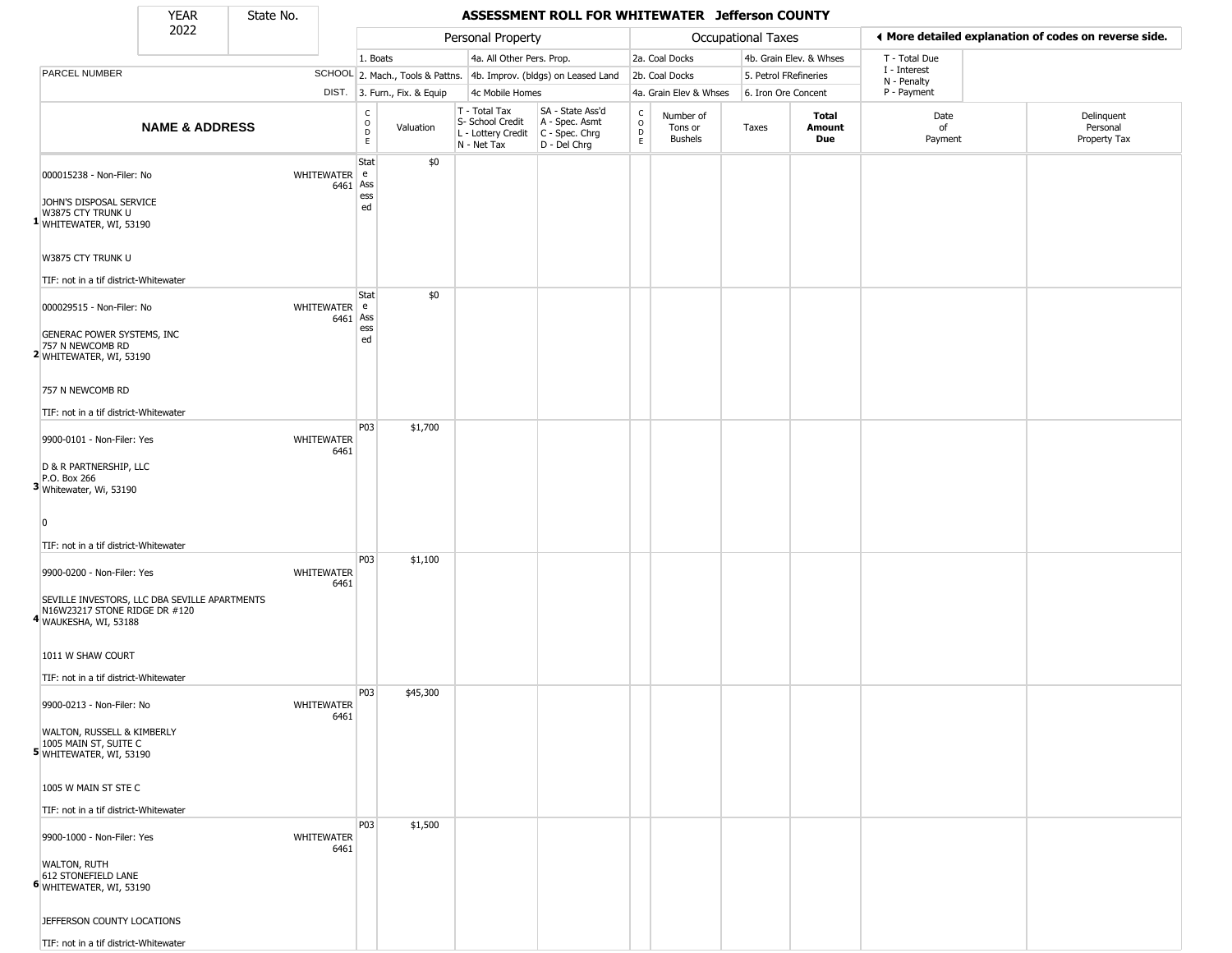|                                                                    | <b>YEAR</b>               | State No.           |                           |                                            |                              |                                                                        | ASSESSMENT ROLL FOR WHITEWATER Jefferson COUNTY                        |                                            |                                        |                       |                         |                             |                                                       |
|--------------------------------------------------------------------|---------------------------|---------------------|---------------------------|--------------------------------------------|------------------------------|------------------------------------------------------------------------|------------------------------------------------------------------------|--------------------------------------------|----------------------------------------|-----------------------|-------------------------|-----------------------------|-------------------------------------------------------|
|                                                                    | 2022                      |                     |                           |                                            |                              | Personal Property                                                      |                                                                        |                                            |                                        | Occupational Taxes    |                         |                             | ♦ More detailed explanation of codes on reverse side. |
|                                                                    |                           |                     |                           | 1. Boats                                   |                              | 4a. All Other Pers. Prop.                                              |                                                                        |                                            | 2a. Coal Docks                         |                       | 4b. Grain Elev. & Whses | T - Total Due               |                                                       |
| PARCEL NUMBER                                                      |                           |                     |                           |                                            |                              |                                                                        | SCHOOL 2. Mach., Tools & Pattns. 4b. Improv. (bldgs) on Leased Land    |                                            | 2b. Coal Docks                         | 5. Petrol FRefineries |                         | I - Interest<br>N - Penalty |                                                       |
|                                                                    |                           |                     |                           |                                            | DIST. 3. Furn., Fix. & Equip | 4c Mobile Homes                                                        |                                                                        |                                            | 4a. Grain Elev & Whses                 | 6. Iron Ore Concent   |                         | P - Payment                 |                                                       |
|                                                                    | <b>NAME &amp; ADDRESS</b> |                     |                           | C<br>$\circ$<br>$\mathsf D$<br>$\mathsf E$ | Valuation                    | T - Total Tax<br>S- School Credit<br>L - Lottery Credit<br>N - Net Tax | SA - State Ass'd<br>A - Spec. Asmt<br>$C - Spec. Chrg$<br>D - Del Chrg | $\begin{array}{c} C \\ 0 \\ E \end{array}$ | Number of<br>Tons or<br><b>Bushels</b> | Taxes                 | Total<br>Amount<br>Due  | Date<br>of<br>Payment       | Delinquent<br>Personal<br>Property Tax                |
| 9903-8100 - Non-Filer: No                                          |                           |                     | <b>WHITEWATER</b><br>6461 | P03                                        | \$600                        |                                                                        |                                                                        |                                            |                                        |                       |                         |                             |                                                       |
| DIRECTV, LLC<br>PO BOX 2789<br>7 ADDISON, TX, 75001                |                           |                     |                           |                                            |                              |                                                                        |                                                                        |                                            |                                        |                       |                         |                             |                                                       |
| <b>VARIOUS</b>                                                     |                           |                     |                           |                                            |                              |                                                                        |                                                                        |                                            |                                        |                       |                         |                             |                                                       |
| TIF: not in a tif district-Whitewater                              |                           |                     |                           |                                            |                              |                                                                        |                                                                        |                                            |                                        |                       |                         |                             |                                                       |
| 9903-8500 - Non-Filer: No                                          |                           |                     | WHITEWATER<br>6461        | P03                                        | \$800                        |                                                                        |                                                                        |                                            |                                        |                       |                         |                             |                                                       |
| <b>DISH NETWORK, LLC</b><br>PO BOX 6623<br>8 ENGLEWOOD, CO, 80155  |                           |                     |                           |                                            |                              |                                                                        |                                                                        |                                            |                                        |                       |                         |                             |                                                       |
| VARIOUS                                                            |                           |                     |                           |                                            |                              |                                                                        |                                                                        |                                            |                                        |                       |                         |                             |                                                       |
| TIF: not in a tif district-Whitewater                              |                           |                     |                           |                                            |                              |                                                                        |                                                                        |                                            |                                        |                       |                         |                             |                                                       |
| 9903-8802 - Non-Filer: Yes                                         |                           |                     | WHITEWATER P03<br>6461    | P <sub>4</sub> A                           | \$100<br>\$7,500             |                                                                        |                                                                        |                                            |                                        |                       |                         |                             |                                                       |
| BROTOLOC SOUTH, INC<br>740 N FREMONT ST<br>9 WHITEWATER, WI, 53190 |                           |                     |                           |                                            |                              |                                                                        |                                                                        |                                            |                                        |                       |                         |                             |                                                       |
| 740 N FREMONT ST                                                   |                           |                     |                           |                                            |                              |                                                                        |                                                                        |                                            |                                        |                       |                         |                             |                                                       |
| TIF: not in a tif district-Whitewater                              |                           |                     |                           |                                            |                              |                                                                        |                                                                        |                                            |                                        |                       |                         |                             |                                                       |
|                                                                    |                           | <b>Parcel Total</b> |                           |                                            | \$7,600                      |                                                                        |                                                                        |                                            |                                        |                       |                         |                             |                                                       |
| 9903-8803 - Non-Filer: No                                          |                           |                     | Whitewater<br>6461        |                                            | \$0                          |                                                                        |                                                                        |                                            |                                        |                       |                         |                             |                                                       |
| PITNEY BOWES, INC<br>5310 CYPRESS CENTER DR<br>10 TAMPA, FL, 33609 |                           |                     |                           |                                            |                              |                                                                        |                                                                        |                                            |                                        |                       |                         |                             |                                                       |
| 640 N PROSPECT DR                                                  |                           |                     |                           |                                            |                              |                                                                        |                                                                        |                                            |                                        |                       |                         |                             |                                                       |
| TIF: TID #10 Jefferson-Whitewater                                  |                           |                     |                           |                                            |                              |                                                                        |                                                                        |                                            |                                        |                       |                         |                             |                                                       |
| 9903-8807 - Non-Filer: No                                          |                           |                     | WHITEWATER mpt<br>6461    | Exe                                        | \$0                          |                                                                        |                                                                        |                                            |                                        |                       |                         |                             |                                                       |
| WHITEWATER GREENHOUSE, LLC<br>2125 72nd St                         |                           |                     |                           |                                            |                              |                                                                        |                                                                        |                                            |                                        |                       |                         |                             |                                                       |
| 11 Byron Center, MI, 49315                                         |                           |                     |                           |                                            |                              |                                                                        |                                                                        |                                            |                                        |                       |                         |                             |                                                       |
| 301 CTH U                                                          |                           |                     |                           |                                            |                              |                                                                        |                                                                        |                                            |                                        |                       |                         |                             |                                                       |
| TIF: not in a tif district-Whitewater                              |                           |                     |                           |                                            |                              |                                                                        |                                                                        |                                            |                                        |                       |                         |                             |                                                       |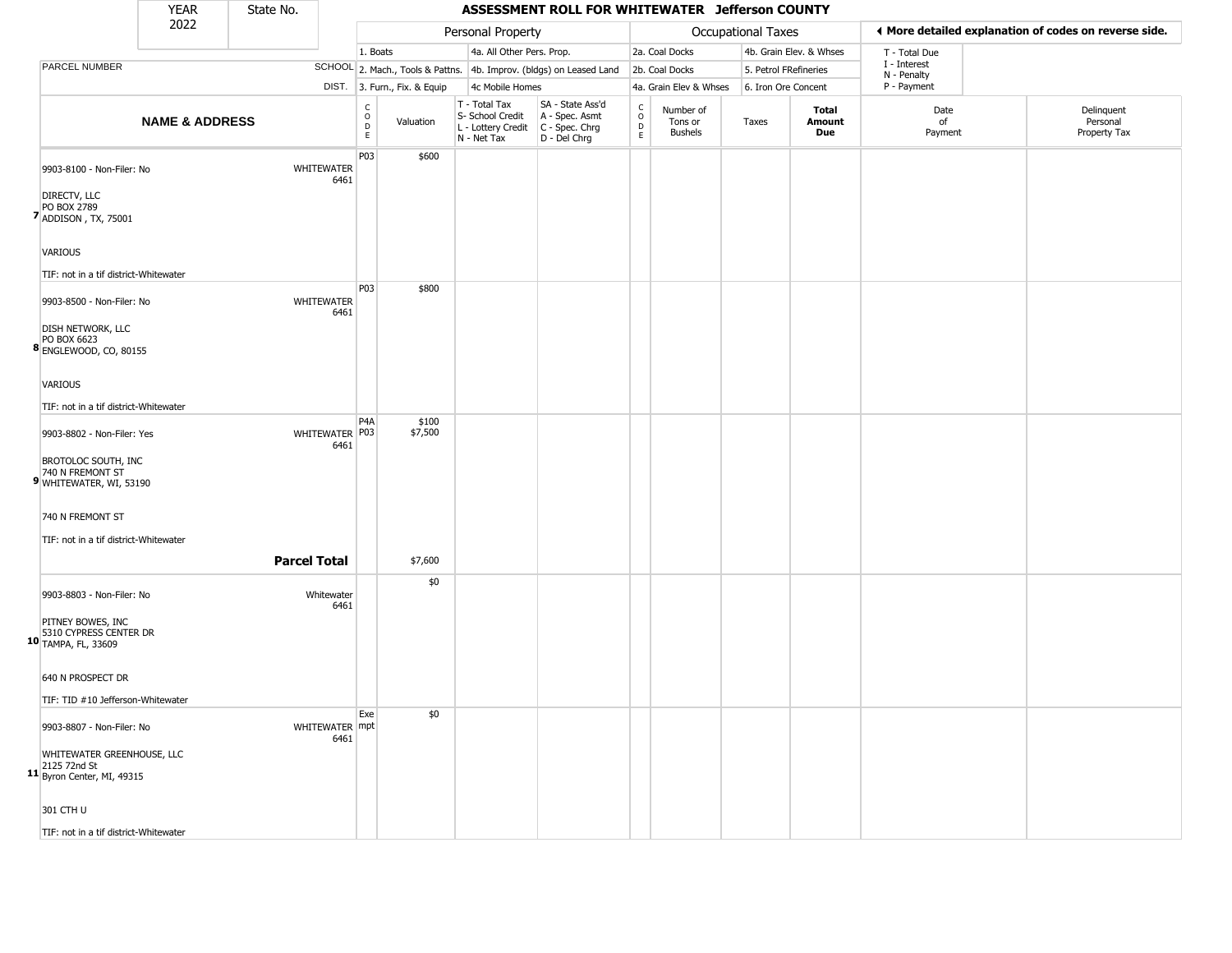|                                                                                                              | <b>YEAR</b>               | State No.     |                           |                                   |                              |                                                                        | ASSESSMENT ROLL FOR WHITEWATER Jefferson COUNTY                      |                                                        |                                        |                           |                         |                             |                                                       |
|--------------------------------------------------------------------------------------------------------------|---------------------------|---------------|---------------------------|-----------------------------------|------------------------------|------------------------------------------------------------------------|----------------------------------------------------------------------|--------------------------------------------------------|----------------------------------------|---------------------------|-------------------------|-----------------------------|-------------------------------------------------------|
|                                                                                                              | 2022                      |               |                           |                                   |                              | Personal Property                                                      |                                                                      |                                                        |                                        | <b>Occupational Taxes</b> |                         |                             | ♦ More detailed explanation of codes on reverse side. |
|                                                                                                              |                           |               |                           |                                   | 1. Boats                     | 4a. All Other Pers. Prop.                                              |                                                                      |                                                        | 2a. Coal Docks                         |                           | 4b. Grain Elev. & Whses | T - Total Due               |                                                       |
| PARCEL NUMBER                                                                                                |                           |               |                           |                                   |                              |                                                                        | SCHOOL 2. Mach., Tools & Pattns. 4b. Improv. (bldgs) on Leased Land  |                                                        | 2b. Coal Docks                         | 5. Petrol FRefineries     |                         | I - Interest<br>N - Penalty |                                                       |
|                                                                                                              |                           |               |                           |                                   | DIST. 3. Furn., Fix. & Equip | 4c Mobile Homes                                                        |                                                                      |                                                        | 4a. Grain Elev & Whses                 | 6. Iron Ore Concent       |                         | P - Payment                 |                                                       |
|                                                                                                              | <b>NAME &amp; ADDRESS</b> |               |                           | $\mathsf{C}$<br>$\circ$<br>D<br>E | Valuation                    | T - Total Tax<br>S- School Credit<br>L - Lottery Credit<br>N - Net Tax | SA - State Ass'd<br>A - Spec. Asmt<br>C - Spec. Chrg<br>D - Del Chrg | $\begin{smallmatrix} C\\ O\\ D \end{smallmatrix}$<br>E | Number of<br>Tons or<br><b>Bushels</b> | Taxes                     | Total<br>Amount<br>Due  | Date<br>of<br>Payment       | Delinquent<br>Personal<br>Property Tax                |
| 9903-8814 - Non-Filer: No<br>DIAMOND TOWERS V, LLC<br>210 MOUNTAIN AVE UNIT 619<br>12 SPRINGFILED, NJ, 07081 |                           |               | <b>WHITEWATER</b><br>6461 | P <sub>4</sub> A                  | \$18,600                     |                                                                        |                                                                      |                                                        |                                        |                           |                         |                             |                                                       |
| 755 N TRATT ST-TOWER                                                                                         |                           |               |                           |                                   |                              |                                                                        |                                                                      |                                                        |                                        |                           |                         |                             |                                                       |
| TIF: not in a tif district-Whitewater                                                                        |                           |               |                           |                                   |                              |                                                                        |                                                                      |                                                        |                                        |                           |                         |                             |                                                       |
| 9903-8818 - Non-Filer: No                                                                                    |                           |               | <b>WHITEWATER</b><br>6461 | P03                               | \$3,300                      |                                                                        |                                                                      |                                                        |                                        |                           |                         |                             |                                                       |
| PITNEY BOWES GLOBAL FINANCIAL SERVICES, LLC<br>5310 CYPRESS CENTER DR<br>13 TAMPA, FL, 33609                 |                           |               |                           |                                   |                              |                                                                        |                                                                      |                                                        |                                        |                           |                         |                             |                                                       |
| <b>VARIOUS</b>                                                                                               |                           |               |                           |                                   |                              |                                                                        |                                                                      |                                                        |                                        |                           |                         |                             |                                                       |
| TIF: not in a tif district-Whitewater                                                                        |                           |               |                           | P <sub>4</sub> A                  | \$200                        |                                                                        |                                                                      |                                                        |                                        |                           |                         |                             |                                                       |
| 9903-8819 - Non-Filer: No                                                                                    |                           |               | WHITEWATER<br>6461        |                                   |                              |                                                                        |                                                                      |                                                        |                                        |                           |                         |                             |                                                       |
| AMERIGAS PROPANE, LP<br><b>PO BOX 798</b><br>14 VALLEY FORGE, PA, 19482                                      |                           |               |                           |                                   |                              |                                                                        |                                                                      |                                                        |                                        |                           |                         |                             |                                                       |
| <b>VARIOUS</b>                                                                                               |                           |               |                           |                                   |                              |                                                                        |                                                                      |                                                        |                                        |                           |                         |                             |                                                       |
| TIF: not in a tif district-Whitewater                                                                        |                           |               |                           |                                   |                              |                                                                        |                                                                      |                                                        |                                        |                           |                         |                             |                                                       |
| 9903-8820 - Non-Filer: Yes                                                                                   |                           |               | <b>WHITEWATER</b><br>6461 | P03                               | \$5,200                      |                                                                        |                                                                      |                                                        |                                        |                           |                         |                             |                                                       |
| <b>BAXTER HEALTHCARE CORPORATION</b><br>PO BOX 4900<br>15 SCOTTSDALE, AZ, 85261                              |                           |               |                           |                                   |                              |                                                                        |                                                                      |                                                        |                                        |                           |                         |                             |                                                       |
| 1272 W BLOOMINGFIELD DR                                                                                      |                           |               |                           |                                   |                              |                                                                        |                                                                      |                                                        |                                        |                           |                         |                             |                                                       |
| TIF: not in a tif district-Whitewater                                                                        |                           |               |                           |                                   |                              |                                                                        |                                                                      |                                                        |                                        |                           |                         |                             |                                                       |
| NO. OF PARCELS 15                                                                                            |                           | <b>TOTALS</b> | ▶                         |                                   | 85,900.00                    |                                                                        |                                                                      |                                                        |                                        |                           |                         |                             |                                                       |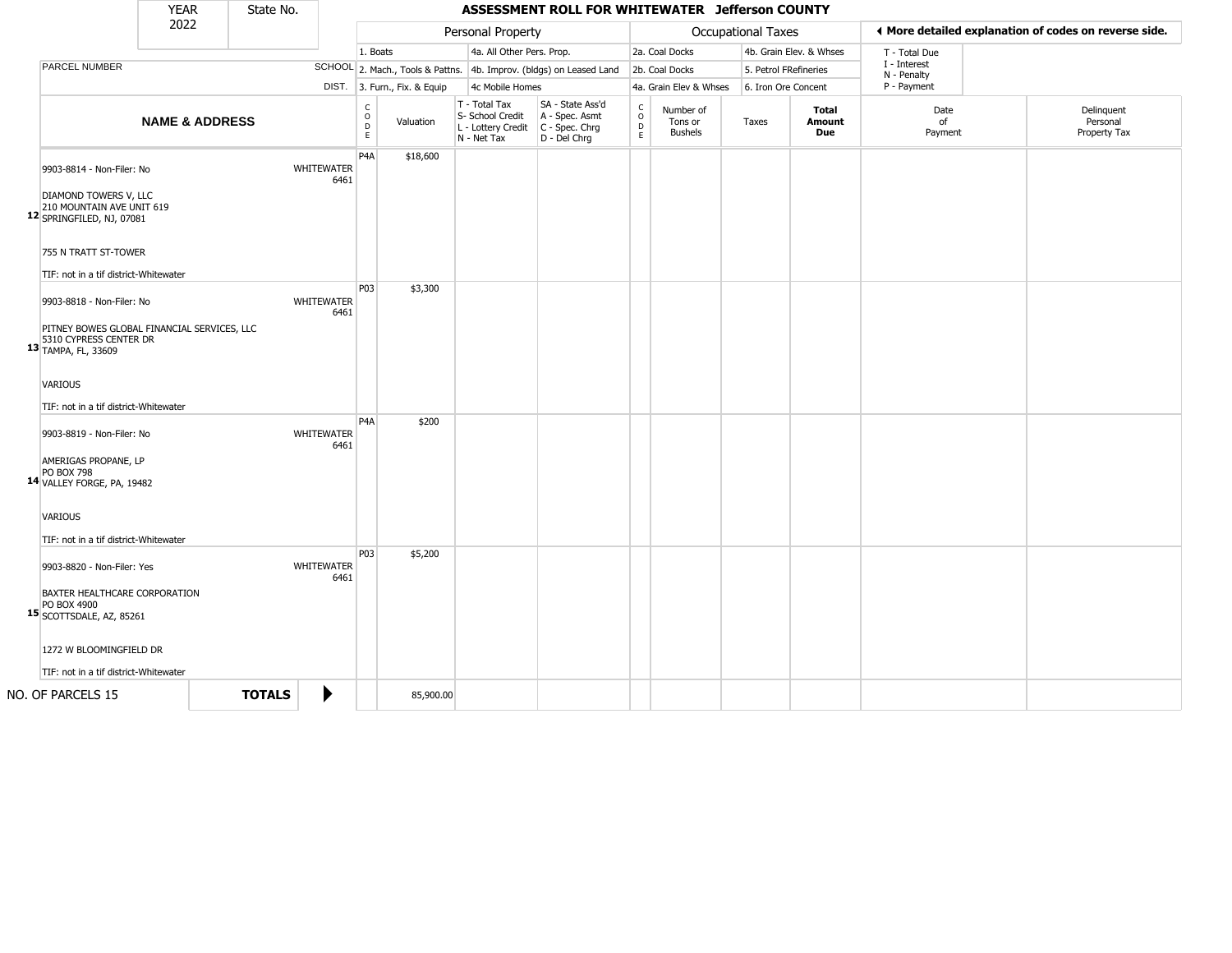| Class                 | <b>Total PP Records   Total Valuation</b> |             |
|-----------------------|-------------------------------------------|-------------|
| <b>Exempt</b>         | 5                                         | \$0         |
| No Value              | 7                                         | \$0         |
| P <sub>0</sub> 3      | 252                                       | \$6,718,700 |
| P4A                   | 122                                       | \$769,200   |
| <b>State Assessed</b> | 18                                        | \$0         |
| Total:                | 297                                       | \$7487900   |

# **Municipality Totals by Class Municipality Totals - By County and Class**

| County           | <b>Class</b>          | <b>Total PP Records   Total Valuation</b> |             |
|------------------|-----------------------|-------------------------------------------|-------------|
| <b>Jefferson</b> | <b>Exempt</b>         | 1                                         | \$0         |
|                  | <b>No Value</b>       | 1                                         | \$0         |
|                  | P <sub>0</sub> 3      | 9                                         | \$67,000    |
|                  | P4A                   | 3                                         | \$18,900    |
|                  | <b>State Assessed</b> | $\overline{2}$                            | \$0         |
|                  | Total:                | 15                                        | \$85,900    |
| Walworth         | <b>Exempt</b>         | 4                                         | \$0         |
|                  | <b>No Value</b>       | 6                                         | \$0         |
|                  | P <sub>0</sub> 3      | 243                                       | \$6,651,700 |
|                  | P4A                   | 119                                       | \$750,300   |
|                  | <b>State Assessed</b> | 16                                        | \$0         |
|                  | Total:                | 282                                       | \$7,402,000 |
| Total:           |                       | 297                                       | \$7,487,900 |

# **Municipality Totals - By County, TIF, Class**

| County           | <b>TIF District</b> | <b>Class</b>          | <b>Total PP Records Total Valuation</b> |             |
|------------------|---------------------|-----------------------|-----------------------------------------|-------------|
| <b>Jefferson</b> | 99                  | <b>Exempt</b>         | 1                                       | \$0         |
|                  |                     | P <sub>03</sub>       | 9                                       | \$67,000    |
|                  |                     | P <sub>4</sub> A      | 3                                       | \$18,900    |
|                  |                     | <b>State Assessed</b> | $\overline{2}$                          | \$0         |
|                  |                     | Total:                | 14                                      | \$85,900    |
|                  | 10                  | <b>No Value</b>       | 1                                       | \$0         |
|                  |                     | Total:                | 1                                       | \$0         |
|                  | Total:              |                       | 15                                      | \$85,900    |
| Walworth         | 99                  | <b>Exempt</b>         | 3                                       | \$0         |
|                  |                     | <b>No Value</b>       | $\overline{4}$                          | \$0         |
|                  |                     | <b>P03</b>            | 138                                     | \$4,246,900 |
|                  |                     | P <sub>4</sub> A      | 68                                      | \$544,100   |
|                  |                     | <b>State Assessed</b> | 12                                      | \$0         |
|                  |                     | Total:                | 169                                     | \$4,791,000 |
|                  | 12                  | <b>No Value</b>       | 1                                       | \$0         |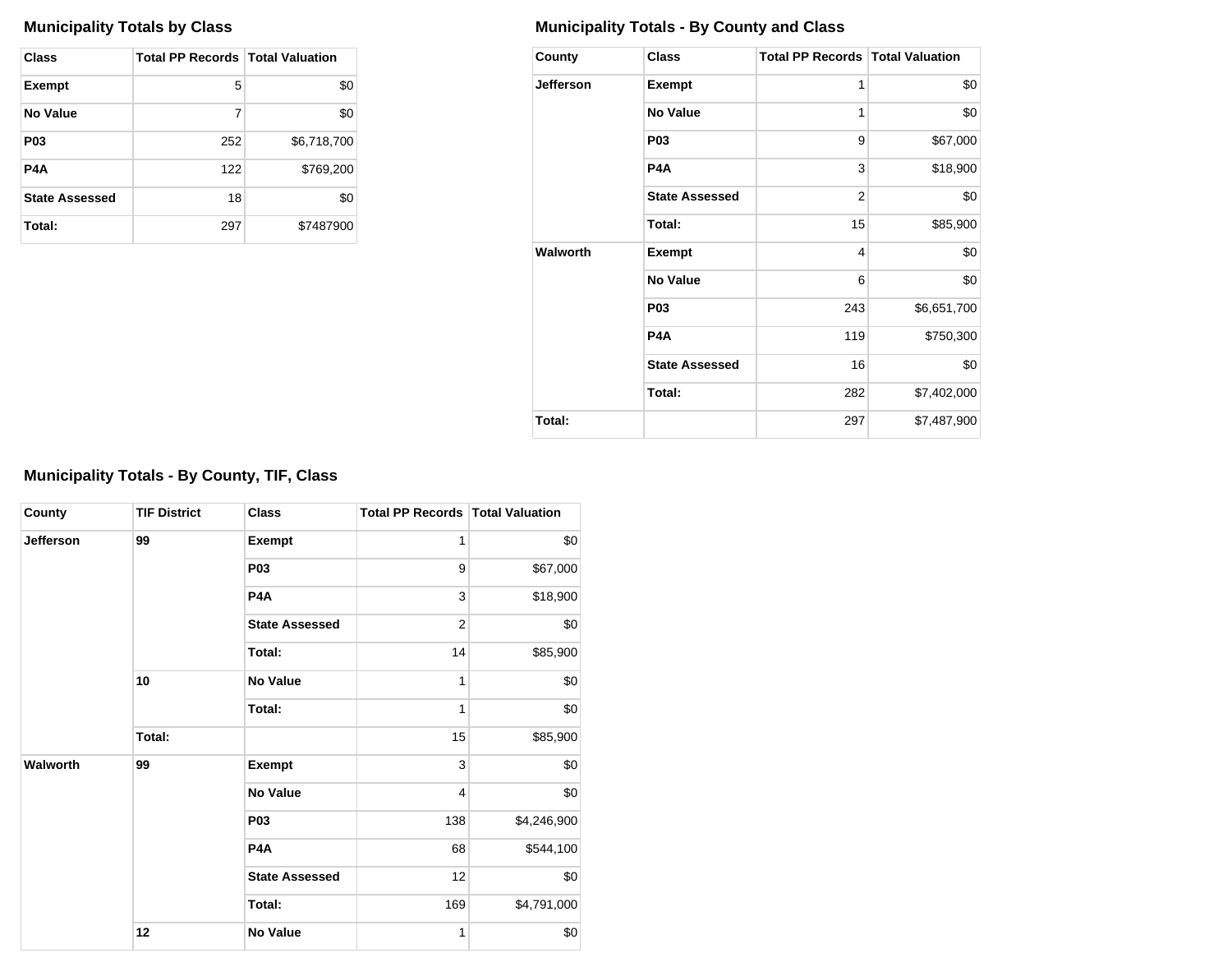| Walworth | 12         | P03                   | 44             | \$752,700   |
|----------|------------|-----------------------|----------------|-------------|
|          |            | P4A                   | 20             | \$50,100    |
|          |            | Total:                | 45             | \$802,800   |
|          |            | <b>Exempt</b>         | $\overline{1}$ | \$0         |
|          |            | <b>No Value</b>       | 1              | \$0         |
|          |            | P03                   | 33             | \$547,900   |
|          |            | P <sub>4</sub> A      | 15             | \$47,100    |
|          |            | <b>State Assessed</b> | 3              | \$0         |
|          |            | Total:                | 38             | \$595,000   |
|          | 10         | <b>State Assessed</b> | $\overline{1}$ | \$0         |
|          |            | Total:                | 1              | \$0         |
|          | <b>10W</b> | P03                   | 8              | \$293,000   |
|          |            | P4A                   | 5              | \$48,100    |
|          |            | Total:                | 9              | \$341,100   |
|          | <b>14W</b> | P03                   | 9              | \$409,700   |
|          |            | P4A                   | 5              | \$2,200     |
|          |            | Total:                | 9              | \$411,900   |
|          | 13         | P03                   | 5              | \$6,100     |
|          |            | P4A                   | 4              | \$14,700    |
|          |            | Total:                | 5              | \$20,800    |
|          | 11         | P03                   | 6              | \$395,400   |
|          |            | P4A                   | $\overline{c}$ | \$44,000    |
|          |            | Total:                | 6              | \$439,400   |
|          | Total:     |                       | 282            | \$7,402,000 |
| Total:   |            |                       | 297            | \$7,487,900 |

# **Municipality Totals - By County, School District, Class**

| County    | <b>School District1</b> | <b>Class</b>     | <b>Total PP Records Total Valuation</b> |          |
|-----------|-------------------------|------------------|-----------------------------------------|----------|
| Jefferson | <b>WHITEWATER</b>       | <b>Exempt</b>    |                                         | \$0      |
|           |                         | <b>No Value</b>  |                                         | \$0      |
|           |                         | <b>P03</b>       | 9                                       | \$67,000 |
|           |                         | P <sub>4</sub> A | 3                                       | \$18,900 |